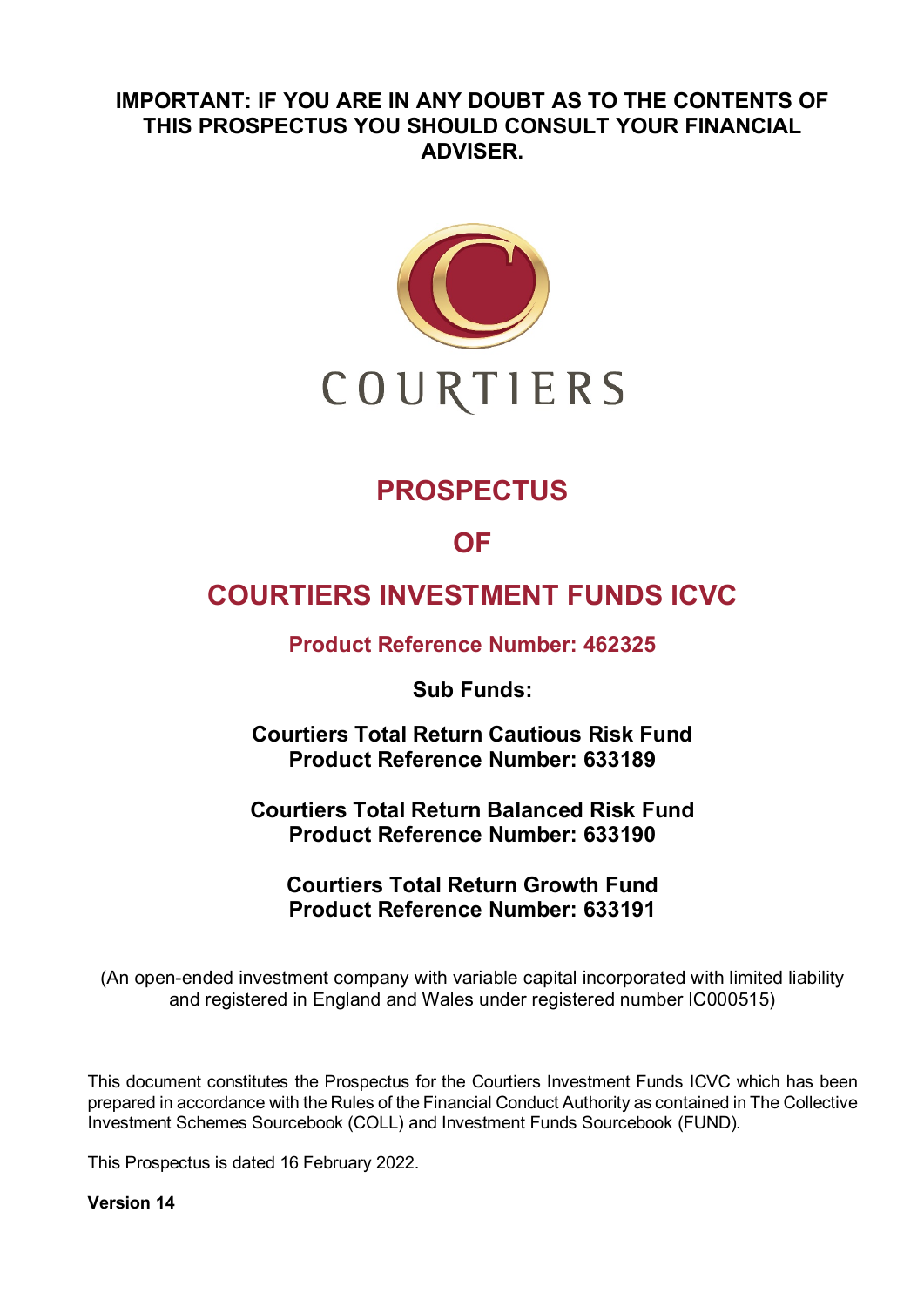# **Prospectus of Courtiers Investment Funds ICVC**

The Company is an open-ended investment company with variable capital incorporated with limited liability and registered in England and Wales under number IC000515.

Copies of this Prospectus have been sent to the Registrar of Companies, the Financial Conduct Authority and the Depositary.

Courtiers Asset Management Limited, the Authorised Corporate Director (ACD) of the Company, is responsible for the information contained in this Prospectus. To the best of its knowledge and belief (having taken all reasonable care to ensure that such is the case), the information in this document does not contain any untrue or misleading statement or omit any matters required by The Collective Investment Schemes Sourcebook and Investment Funds Sourcebook to be included in it. Courtiers Asset Management Limited accepts responsibility accordingly.

No person has been authorised by the Company to give any information or make any representations in connection with the offering of Shares other than those contained in this Prospectus, and, if given or made, such information or representations must not be relied on as having been made by the Company. The delivery of this Prospectus (whether or not accompanied by any reports) or the issue of Shares shall not, under any circumstances, create any implication that the affairs of the Company have not changed since the date hereof.

The distribution of this Prospectus and the offering of Shares in certain jurisdictions may be restricted. Persons into whose possession this Prospectus comes are required by the Company to inform themselves about and to observe any such restrictions. This Prospectus does not constitute an offer or solicitation by anyone in any jurisdiction in which such an offer or solicitation is not authorised or to any person to whom it is unlawful to make such offer or solicitation.

Shares in the Company are not listed or dealt on any investment exchange.

#### **Potential investors should not treat the contents of this Prospectus as advice relating to legal, taxation, investment or any matters and are recommended to consult their own professional advisers concerning the acquisition, holding or disposal of Shares.**

The provisions of the Company's Instrument of Incorporation are binding on each of its Shareholders (who are taken to have notice of them).

This Prospectus has been approved for the purpose of section 21 of the Financial Services and Markets Act 2000 by Courtiers Asset Management Limited.

This Prospectus is based on information, law and practice at the date hereof. The Company cannot be bound by an out of date Prospectus when it has issued a new Prospectus, and investors should check with Courtiers Asset Management Limited that this is the most recently published Prospectus. Investors should also refer to the relevant NURS KII-Document before investing or re-investing in a Fund. The most up to date version of the relevant NURS KII-Document is available from Courtiers Asset Management Limited.

The Depositary is not a person responsible for the information contained in this Prospectus and accordingly does not accept any responsibility therefore under the Regulations or otherwise.

**Important: If you are in any doubt about the contents of this Prospectus you should consult your financial adviser.**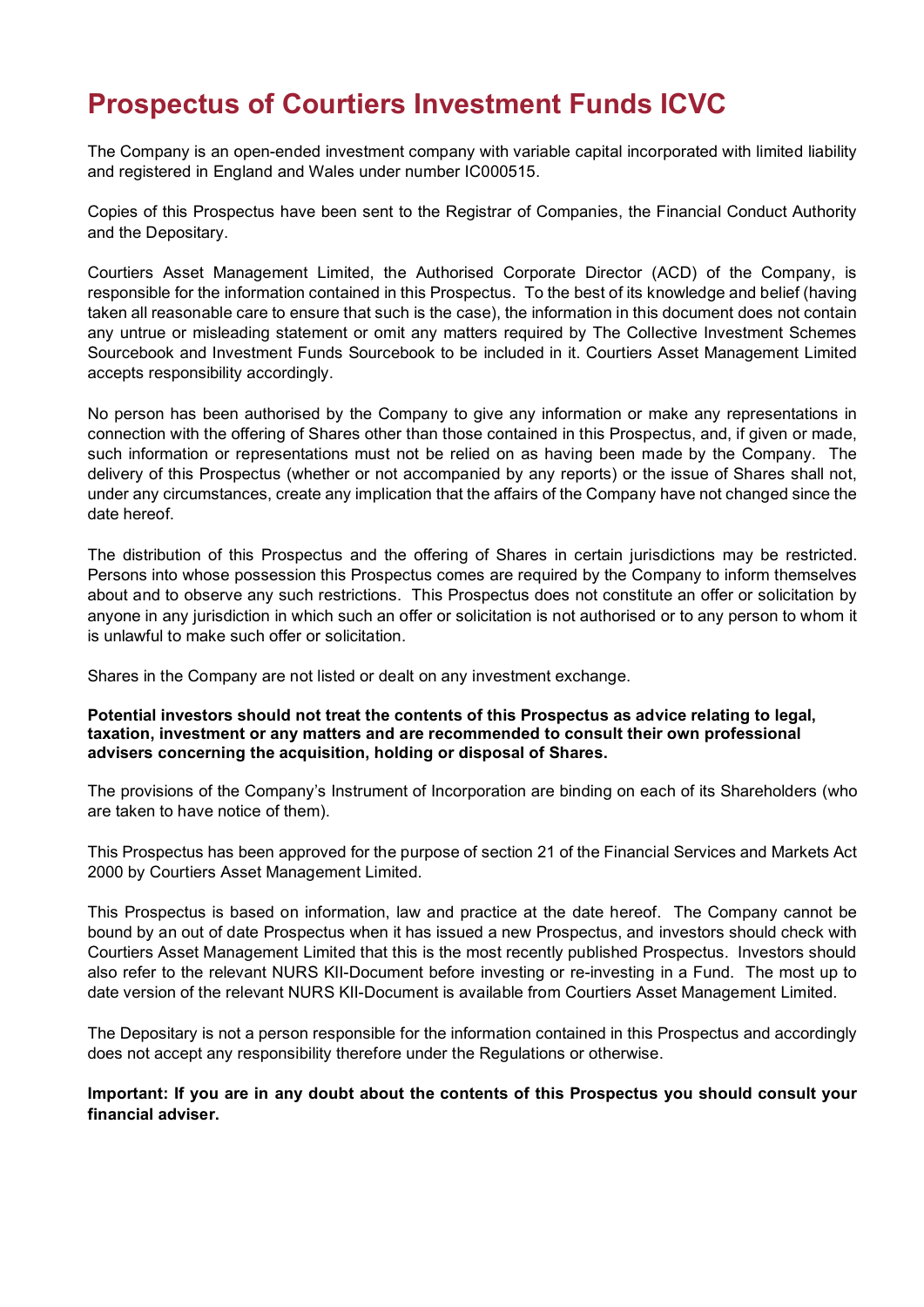# **CONTENTS**

| 1.             |                                                                   |  |  |  |
|----------------|-------------------------------------------------------------------|--|--|--|
| 2.             | THE FUNDS, THEIR INVESTMENT OBJECTIVES & POLICIES & RISK FACTORS9 |  |  |  |
| 3.             |                                                                   |  |  |  |
| 4.             |                                                                   |  |  |  |
| 5.             |                                                                   |  |  |  |
| 6.             |                                                                   |  |  |  |
| 7 <sub>1</sub> |                                                                   |  |  |  |
| 8.             |                                                                   |  |  |  |
| 9.             | OTHER PAYMENTS OUT OF THE SCHEME PROPERTY OF THE COMPANY33        |  |  |  |
| 10.            |                                                                   |  |  |  |
| 11.            |                                                                   |  |  |  |
| 12.            |                                                                   |  |  |  |
| 13.            |                                                                   |  |  |  |
| 14.            |                                                                   |  |  |  |
| 15.            |                                                                   |  |  |  |
| 16.            |                                                                   |  |  |  |
| 17.            |                                                                   |  |  |  |
| 18.            |                                                                   |  |  |  |
|                |                                                                   |  |  |  |
|                |                                                                   |  |  |  |
|                |                                                                   |  |  |  |
|                |                                                                   |  |  |  |
|                |                                                                   |  |  |  |
|                |                                                                   |  |  |  |
|                |                                                                   |  |  |  |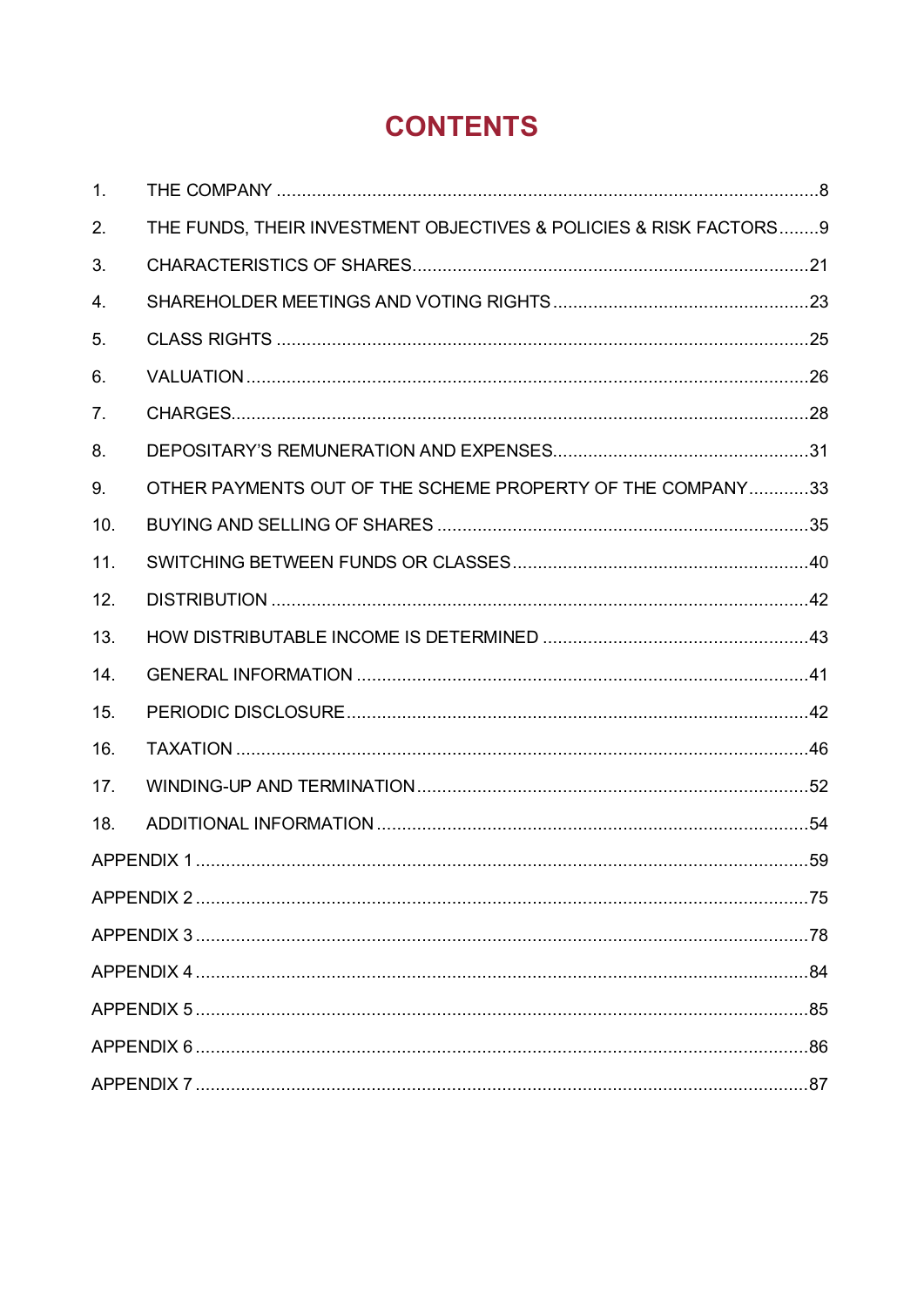# **DIRECTORY**

### **The Company**

Courtiers Investment Funds ICVC

Registered Office **Registered Office** 

18 Hart Street Henley on Thames **Oxfordshire** RG9 2AU

#### **Depositary Auditors**

Citibank UK Limited **Ernst & Young LLP** 

Principal Place of Business Registered Office

Citigroup Centre Canada Square Canary Wharf London E14 5LB

#### **Fund Accountant and Administrator Legal Advisor**

JTC Fund Solutions (Guernsey) Limited Simmons & Simmons LLP

Ground Floor, Dorey Court Admiral Park St Peter Port **Guernsey** GY1 2HT

### **Registrar**

Courtiers Investment Services Limited

Registered Office

18 Hart Street Henley on Thames **Oxfordshire** RG9 2AU

#### **Authorised Corporate Director (ACD)**

Courtiers Asset Management Limited

18 Hart Street Henley on Thames **Oxfordshire** RG9 2AU

Ten George Street **Edinburgh** EH2 2DZ

PO Box 156 **Registered Office** Registered Office

**Citypoint** One Ropemaker Street London EC2Y 9SS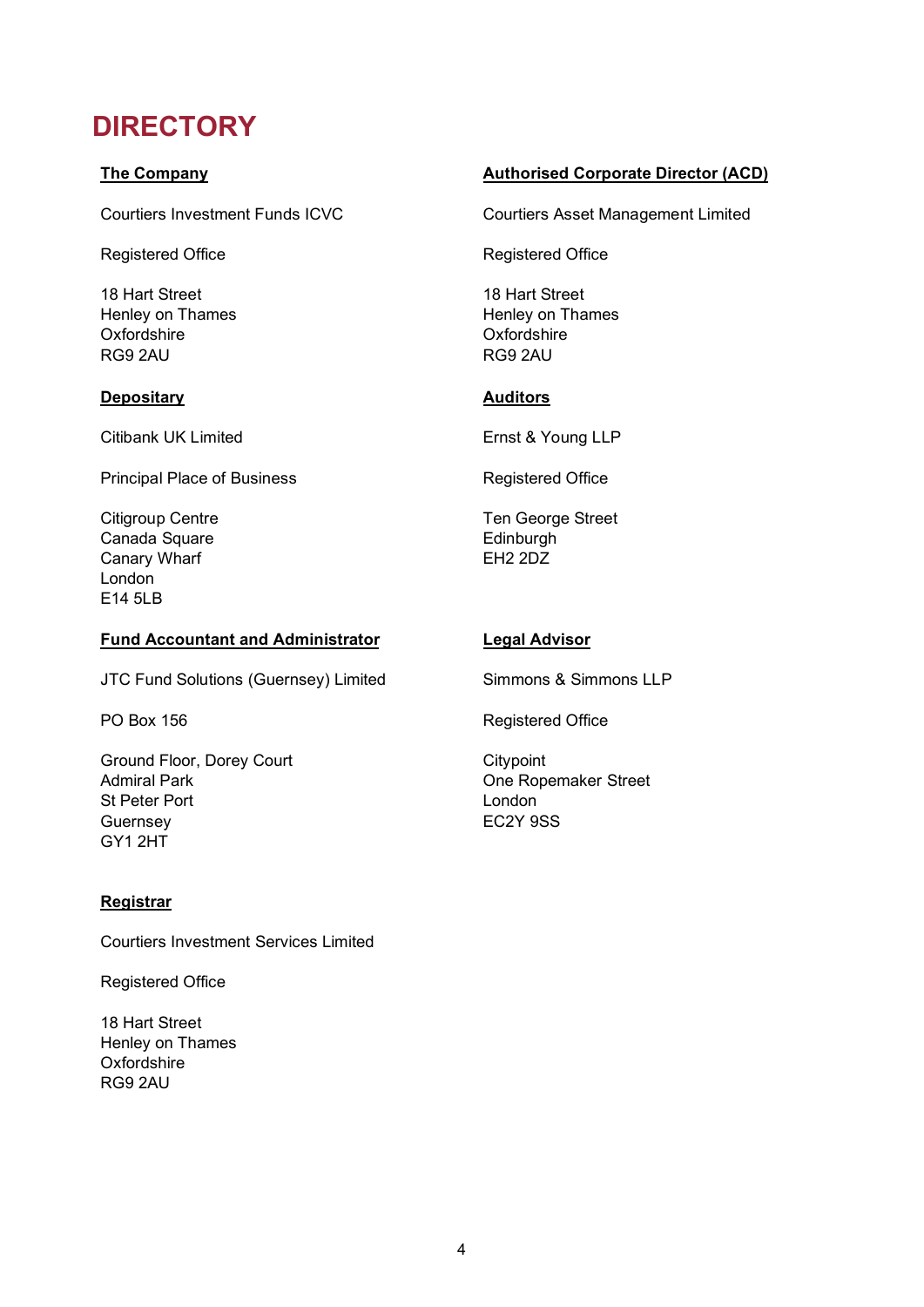# **DEFINITIONS**

| "Accumulation Shares" | Shares in respect of which income is accumulated and added to the capital<br>property of a Fund.                                                                                                                                                                                                                                                                                                                             |       |                                                                                                                                                      |  |  |
|-----------------------|------------------------------------------------------------------------------------------------------------------------------------------------------------------------------------------------------------------------------------------------------------------------------------------------------------------------------------------------------------------------------------------------------------------------------|-------|------------------------------------------------------------------------------------------------------------------------------------------------------|--|--|
| "Act"                 |                                                                                                                                                                                                                                                                                                                                                                                                                              |       | the Financial Services and Markets Act 2000.                                                                                                         |  |  |
| "ACD"                 | Courtiers Asset Management Limited which acts as the Authorised<br>Corporate Director of the Company.                                                                                                                                                                                                                                                                                                                        |       |                                                                                                                                                      |  |  |
| "AIFMD"               | Directive 2001/61/EU of the European Parliament and of the Council of 8<br>June 2011 on Alternative Investment Fund Managers;                                                                                                                                                                                                                                                                                                |       |                                                                                                                                                      |  |  |
| "AIFMD Rules"         | the provisions of: (i) Commission Delegated Regulation (EU) No 231/2013<br>supplementing AIFMD with regard to exemptions, general operating<br>conditions, depositaries, leverage, transparency and supervision; and (ii)<br>the provisions of the FCA Rules (such as FUND) and any other applicable<br>regulations implementing AIFMD, in each case as may be altered,<br>amended, added to or cancelled from time to time; |       |                                                                                                                                                      |  |  |
| "Approved Bank"       | in relation to a bank account opened by the Company:                                                                                                                                                                                                                                                                                                                                                                         |       |                                                                                                                                                      |  |  |
|                       | (a)                                                                                                                                                                                                                                                                                                                                                                                                                          |       | if the account is opened at a branch in the United Kingdom;                                                                                          |  |  |
|                       |                                                                                                                                                                                                                                                                                                                                                                                                                              | (i)   | the Bank of England; or                                                                                                                              |  |  |
|                       |                                                                                                                                                                                                                                                                                                                                                                                                                              | (ii)  | the central bank of a member state of the OECD; or                                                                                                   |  |  |
|                       |                                                                                                                                                                                                                                                                                                                                                                                                                              | (iii) | a bank or a building society which offers, unrestrictedly,<br>banking services; or                                                                   |  |  |
|                       |                                                                                                                                                                                                                                                                                                                                                                                                                              | (iv)  | a bank which is supervised by the central bank or other<br>banking regulator of a member state of the OECD; or                                       |  |  |
|                       | (b)                                                                                                                                                                                                                                                                                                                                                                                                                          |       | if the account is opened elsewhere:                                                                                                                  |  |  |
|                       |                                                                                                                                                                                                                                                                                                                                                                                                                              |       | $(i)$ a bank in $(a)$ ; or                                                                                                                           |  |  |
|                       |                                                                                                                                                                                                                                                                                                                                                                                                                              | (ii)  | a credit institution established in an EEA State other than in<br>the United Kingdom and duly authorised by the relevant<br>Home State Regulator; or |  |  |
|                       |                                                                                                                                                                                                                                                                                                                                                                                                                              | (iii) | a bank which is regulated in the Isle of Man or the Channel<br><b>Islands</b>                                                                        |  |  |
| "Approved Securities" | A transferable security that is admitted to official listing in an EEA State or<br>is traded on or under the rules of an eligible securities market (otherwise<br>than by the specific permission of the market authority), as defined in<br>COLL.                                                                                                                                                                           |       |                                                                                                                                                      |  |  |
| "Associate"           | Means in relation to a person any other person whose business or domestic<br>relationship with the first person or its Associate might reasonably be<br>expected to give rise to a community of interest between them which may                                                                                                                                                                                              |       |                                                                                                                                                      |  |  |

involve a conflict of interest in dealing with third parties.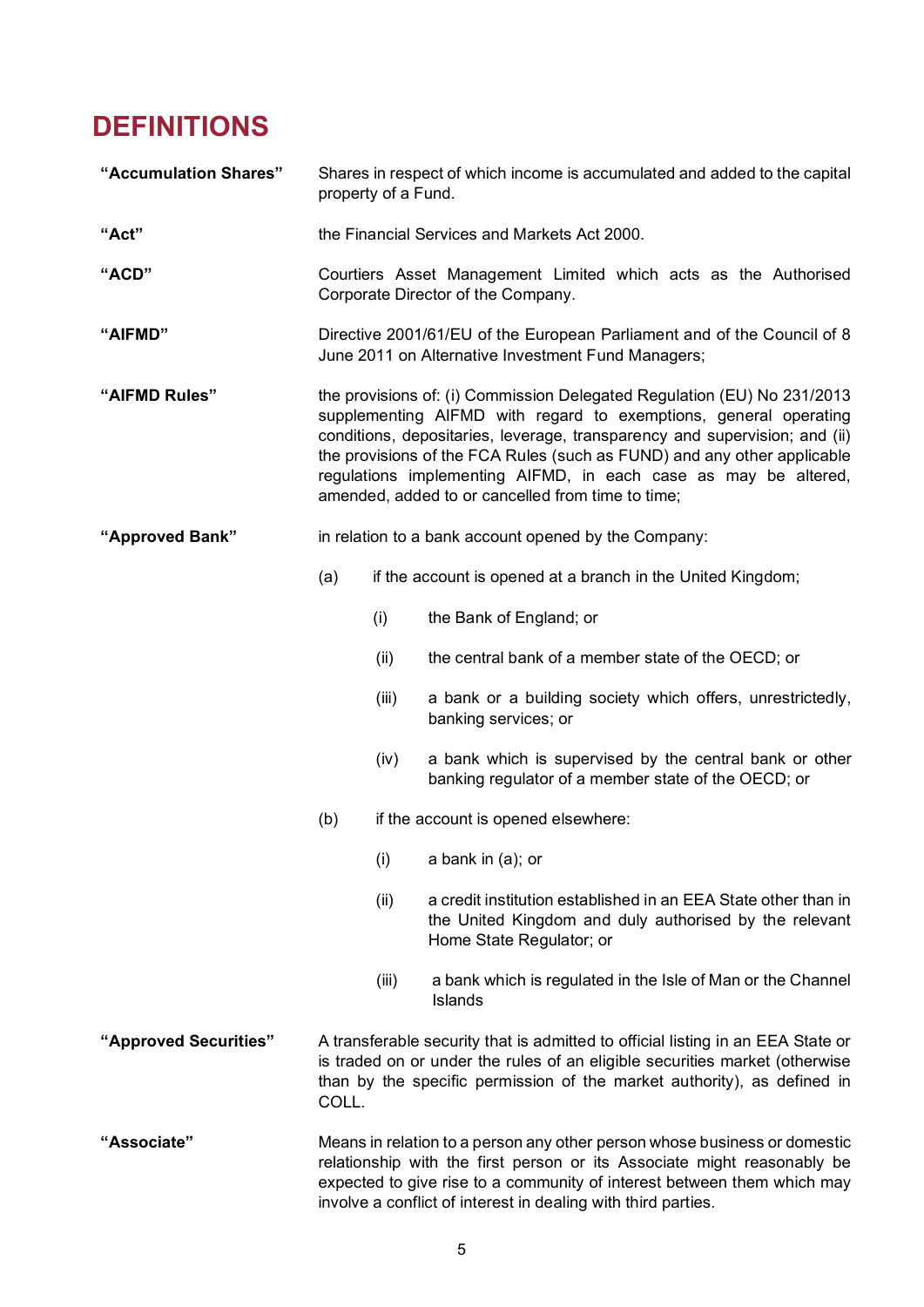| "Auditor"                        | Ernst & Young LLP, the auditor of the Company.                                                                                                                                                                                                                                                                                  |
|----------------------------------|---------------------------------------------------------------------------------------------------------------------------------------------------------------------------------------------------------------------------------------------------------------------------------------------------------------------------------|
| "Business Day"                   | Means any day on which banks are open for business in London and/or<br>such other place or places and such other day or days as the ACD may<br>determine.                                                                                                                                                                       |
| "COLL Sourcebook"                | The Collective Investment Schemes Sourcebook ("COLL") issued by the<br>FCA as part of their Handbook and Guidance made under the Act as<br>amended or re-enacted or replaced from time to time which shall, for the<br>avoidance of doubt, not include guidance or evidential requirements<br>contained in the said sourcebook. |
| "Company"                        | Courtiers Investment Funds ICVC.                                                                                                                                                                                                                                                                                                |
| "Cut-Off Time"                   | The cut-off time for submission of instructions. The cut-off time will be 15:00<br>each Dealing Day.                                                                                                                                                                                                                            |
| "Dealing Day"                    | Monday to Friday (except for (unless the ACD otherwise decides) a bank<br>holiday in England and Wales or any day on which the London Stock<br>Exchange plc is not open for the full duration of its normal trading hours)<br>and other days at the ACD's discretion.                                                           |
| "Depositary"                     | Citibank UK Limited, the depositary of the Company.                                                                                                                                                                                                                                                                             |
| "EEA State"                      | A member state of the European Union and any other state which is within<br>the European Economic Area.                                                                                                                                                                                                                         |
| "Eligible Institution"           | One of certain eligible institutions being a BCD credit institution authorised<br>by its home state regulator, as defined in the glossary of definitions in the<br>FCA Handbook, or a MiFID investment firm authorised by its home state<br>regulator as defined in the glossary of definitions in the FCA Handbook.            |
| "FCA"                            | The Financial Conduct Authority of 12 Endeavour Square, London E20 1JN<br>or any successor regulatory authority thereto.                                                                                                                                                                                                        |
| "FCA Handbook"                   | The handbook of rules and guidance published by the FCA as amended<br>from time to time.                                                                                                                                                                                                                                        |
| "FCA Rules"                      | (i) The rules contained in COLL; and (ii) the AIFMD Rules.                                                                                                                                                                                                                                                                      |
| "Fund" or "Funds"                | A sub-fund or sub-funds of the Company. Each Fund forms part of the<br>property of the Company but is pooled separately and is invested in<br>accordance with the investment objective applicable to that Fund.                                                                                                                 |
| "FUND"                           | Investment Funds Sourcebook (FUND), issued by the Financial Conduct<br>Authority, which stipulates requirements for firms covered by the AIFMD.                                                                                                                                                                                 |
| "Income Shares"                  | Shares in respect of which income is distributed to Shareholders.                                                                                                                                                                                                                                                               |
| "Instrument of<br>Incorporation" | The Instrument of Incorporation of the Company as amended from time to<br>time.                                                                                                                                                                                                                                                 |
| "Larger Denomination<br>Share"   | A Share (or unit) issued by the Company as a larger denomination share.                                                                                                                                                                                                                                                         |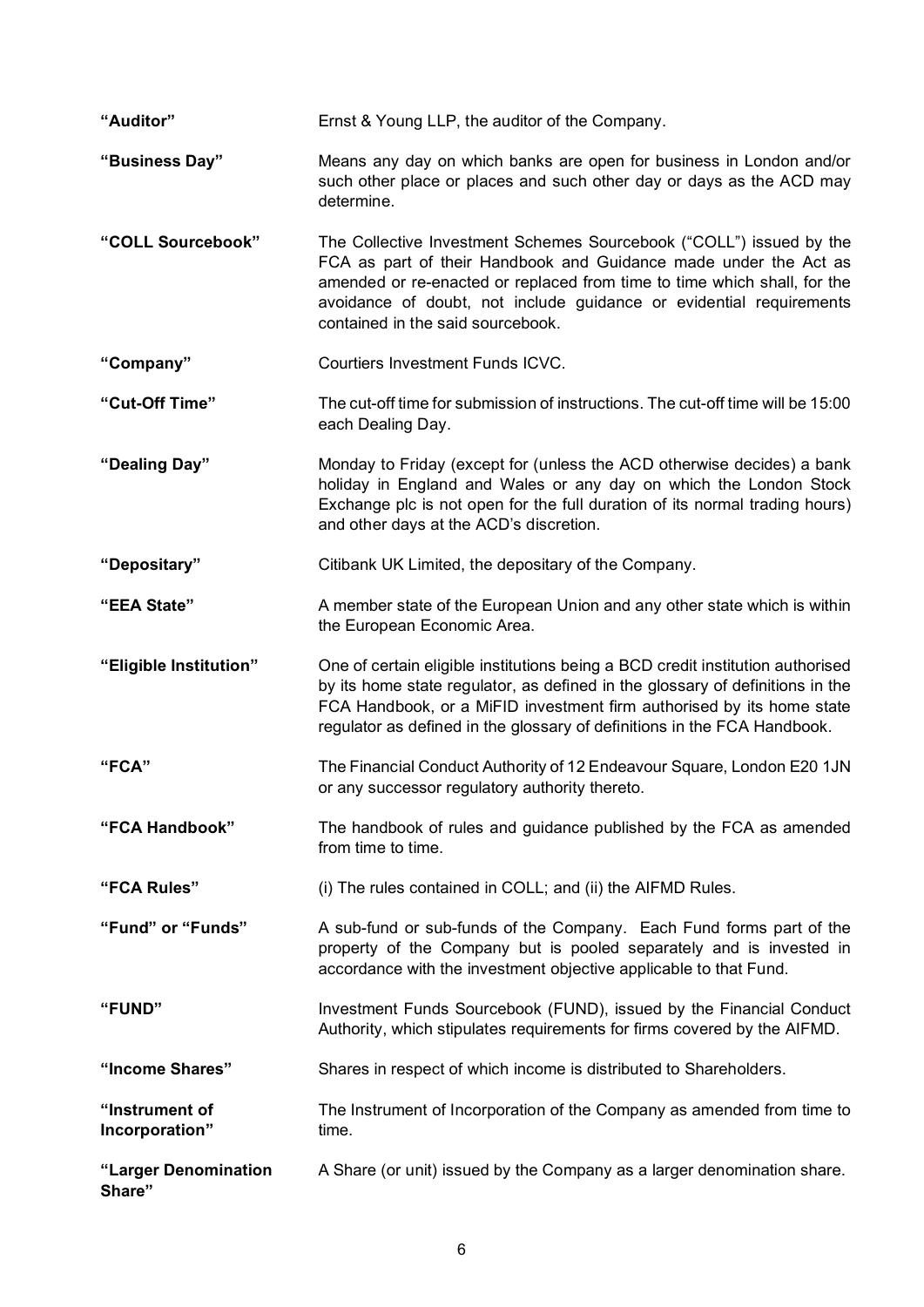| "Net Asset Value" or<br>"NAV"                        | The value of the property of the Company, a Fund or a Class (as the context<br>may require) less the liabilities of the Company, (Fund or Class concerned)<br>as calculated in accordance with the Instrument of Incorporation.                                                          |                                                                                                                                                                                                                                                                                                                                                           |  |  |  |  |
|------------------------------------------------------|------------------------------------------------------------------------------------------------------------------------------------------------------------------------------------------------------------------------------------------------------------------------------------------|-----------------------------------------------------------------------------------------------------------------------------------------------------------------------------------------------------------------------------------------------------------------------------------------------------------------------------------------------------------|--|--|--|--|
| "Net Asset Value per<br>Share"<br>or "NAV per Share" | The Net Asset Value of a Class in issue in respect of any Fund divided by<br>the number of Shares of the relevant Class in issue or deemed to be in<br>issue.                                                                                                                            |                                                                                                                                                                                                                                                                                                                                                           |  |  |  |  |
| "Non-Qualified Person"                               |                                                                                                                                                                                                                                                                                          | Any person to whom a transfer of Shares (legally or beneficially) or by<br>whom a holding of Shares (legally or beneficially) would or, in the opinion<br>of the ACD, might:-                                                                                                                                                                             |  |  |  |  |
|                                                      | a)                                                                                                                                                                                                                                                                                       | be in breach of any law (or regulation by a competent authority) of<br>any country or territory by virtue of which the person in question is<br>not qualified to hold such Shares; or                                                                                                                                                                     |  |  |  |  |
|                                                      | b)                                                                                                                                                                                                                                                                                       | require the Company or the ACD to be registered under any law or<br>regulation whether as an investment fund or otherwise, or cause<br>the Company to be required to apply for registration, or comply with<br>any registration requirements in respect of any of its Shares,<br>whether in the United States of America or any other jurisdiction;<br>or |  |  |  |  |
|                                                      | c)                                                                                                                                                                                                                                                                                       | cause the Company, its Shareholders and the ACD some legal,<br>taxation,<br>pecuniary<br>material administrative<br>regulatory,<br>or<br>disadvantage which the Company or its Shareholders might not<br>otherwise have incurred or suffered.                                                                                                             |  |  |  |  |
| "OECD"                                               |                                                                                                                                                                                                                                                                                          | The Organisation for Economic Co-operation and Development.                                                                                                                                                                                                                                                                                               |  |  |  |  |
| "OEIC"                                               | A company incorporated under the OEIC Regulations.                                                                                                                                                                                                                                       |                                                                                                                                                                                                                                                                                                                                                           |  |  |  |  |
| "OEIC Regulations"                                   | The Open-Ended Investment Companies Regulations 2001 (as amended<br>from time to time).                                                                                                                                                                                                  |                                                                                                                                                                                                                                                                                                                                                           |  |  |  |  |
| "Ongoing Charges Figure<br>or OCF"                   | The sum of the charges and expenses paid from a Fund's assets (formerly<br>known as the total expense ratio or TER), which shows the annual<br>operating expenses of the Fund, expressed as a percentage of average<br>net assets. It does not include initial charges or dealing costs. |                                                                                                                                                                                                                                                                                                                                                           |  |  |  |  |
| "Product Reference"<br>Number"                       | The Product Reference Number or "PRN" is issued by the FCA and is<br>unique to each fund managed and marketed by the ACD.                                                                                                                                                                |                                                                                                                                                                                                                                                                                                                                                           |  |  |  |  |
| "Regulated Activities<br>Order"                      | The Financial Services and Markets Act 2000 (Regulated Activities) Order<br>2001 SI 2001/544.                                                                                                                                                                                            |                                                                                                                                                                                                                                                                                                                                                           |  |  |  |  |
| "the Regulations"                                    | The OEIC Regulations and the FCA Rules.                                                                                                                                                                                                                                                  |                                                                                                                                                                                                                                                                                                                                                           |  |  |  |  |
| "Scheme Property"                                    | The property of the Company or such part of it as is attributable to a<br>particular sub-fund, as the context may require in each case, from time to<br>time.                                                                                                                            |                                                                                                                                                                                                                                                                                                                                                           |  |  |  |  |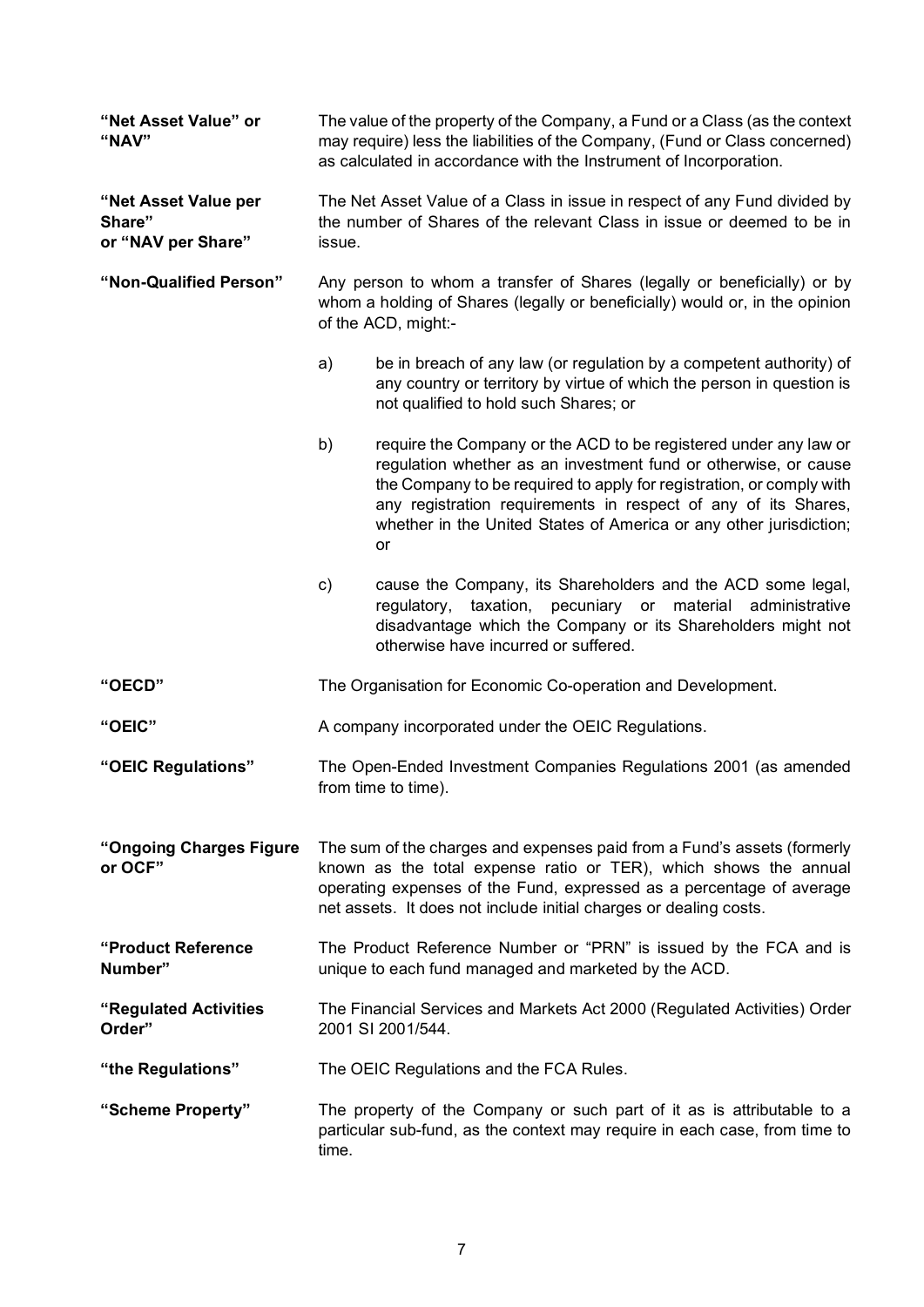| "Share" or "Shares"                               | A share or shares in the Company (including Larger Denomination Shares<br>and Smaller Denomination Shares).                                                                                                                                                                                                                                            |
|---------------------------------------------------|--------------------------------------------------------------------------------------------------------------------------------------------------------------------------------------------------------------------------------------------------------------------------------------------------------------------------------------------------------|
| "Share Class" or "Class"<br>of Shares" or "Class" | All of the Shares issued by the Company as a particular class of Shares<br>relating to a single Fund.                                                                                                                                                                                                                                                  |
| "Shareholder"                                     | A holder of Shares in the Company.                                                                                                                                                                                                                                                                                                                     |
| "Smaller Denomination<br>Share"                   | A Share carrying one hundredth of the rights of a Larger Denomination<br>Share.                                                                                                                                                                                                                                                                        |
| <b>"UK"</b>                                       | United Kingdom of Great Britain and Northern Ireland.                                                                                                                                                                                                                                                                                                  |
| "Valuation Point"                                 | The point, whether on a periodic basis or for a particular valuation, at which<br>the ACD carries out a valuation of the property of the Company or a Fund<br>(as the case may be) for the purpose of determining the price at which<br>Shares of a Class may be issued, cancelled or redeemed. The Valuation<br>Point will be 22:00 each Dealing Day. |
| "VAT"                                             | Value added tax.                                                                                                                                                                                                                                                                                                                                       |

# <span id="page-7-0"></span>**1. THE COMPANY**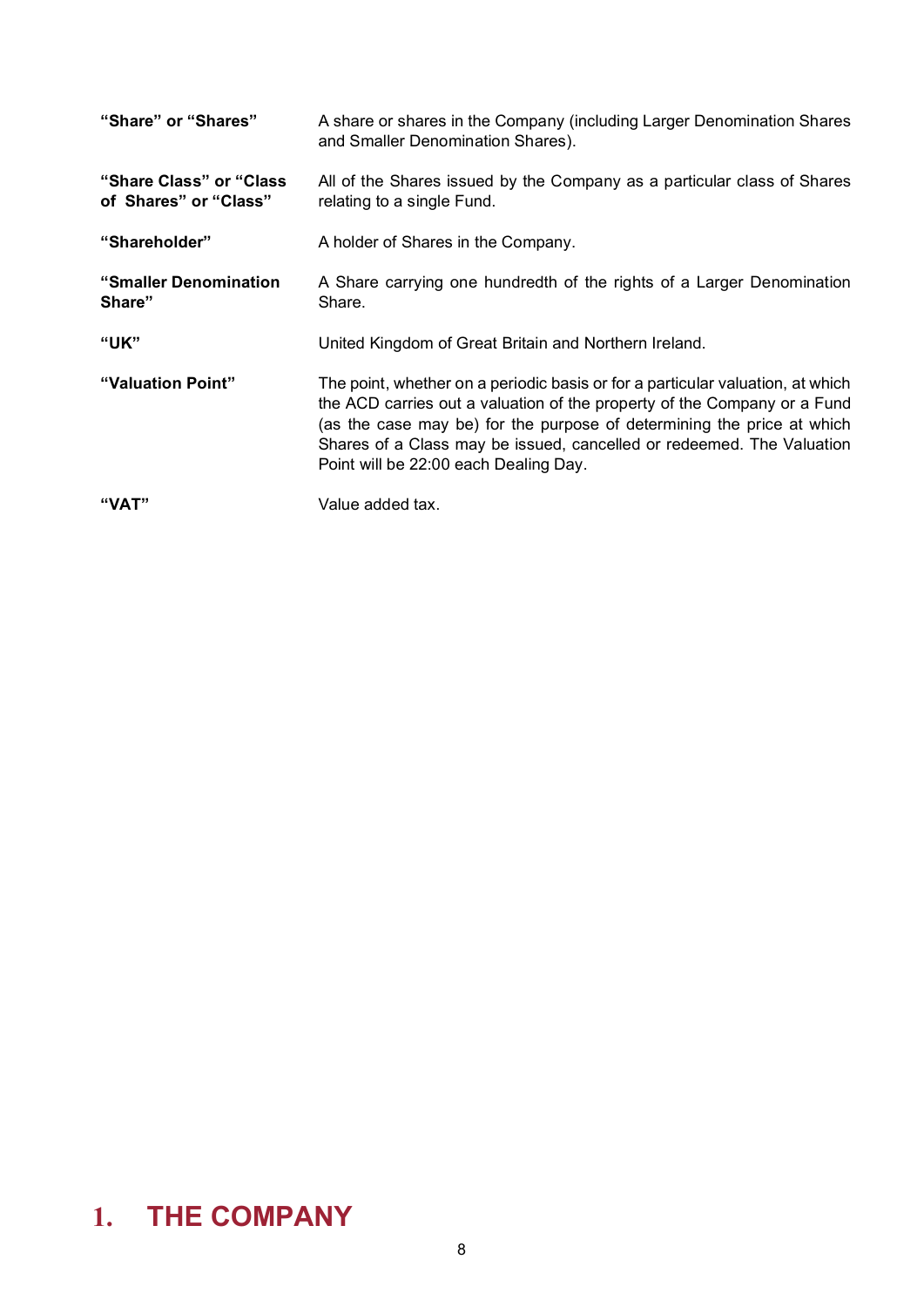- **1.1** Courtiers Investment Funds ICVC is an open-ended investment company with variable capital incorporated in England and Wales under Registered Number IC000515 and authorised by the FCA with effect from 29<sup>th</sup> January 2007.
- **1.2** The minimum share capital of the Company shall be £1 and the maximum share capital shall be £100,000,000,000. The base currency for the Company is pounds sterling. The Shareholders are not liable for the debts of the Company. Shares in the Company are not listed on any investment exchange.
- **1.3** The Company is a non-UCITS retail scheme which complies with COLL 5.6 (as defined in the FCA Rules) and consists of Courtiers Total Return Cautious Risk Fund, Courtiers Total Return Balanced Risk Fund and Courtiers Total Return Growth Fund (the "Funds").
- **1.4** The Company is structured as an umbrella company, in that different Funds may be established from time to time by the ACD with the approval of the FCA. On the introduction of any new Fund, a revised Prospectus will be prepared setting out the relevant details of each Fund.
- **1.5** The Head Office of the Company is 18 Hart Street, Henley-on-Thames, Oxfordshire, RG9 2AU.
- **1.6** The address in the UK for service on the Company of notices or other documents required or authorised to be served on the Company is 18 Hart Street, Henley–on-Thames, Oxfordshire, RG9 2AU.
- **1.7** Each of the Funds has a segregated portfolio to which its assets and liabilities are attributable and accordingly, the assets of a Fund belong exclusively to that Fund and shall not be used to discharge directly or indirectly the liabilities of or claims against any other person or body including the Company and any other Fund and shall not be available for any such purpose.
	- 1.7.1 Whilst the provisions of the OEIC Regulations provide for segregated liability between Funds, these provisions are subject to the scrutiny of the courts and it is not free from doubt, in the context of claims brought by local creditors in foreign courts or under foreign law contracts, that the assets of a Fund will always be 'ring fenced' from the liabilities of other Funds of the Company.
	- 1.7.2 Each Fund will be charged with the liabilities, expenses, costs and charges of the Company attributable to that Fund and within the Funds charges will be allocated between Classes in accordance with the terms of issue of Shares of those Classes. Any assets, liabilities, expenses, costs or charges not attributable to a particular Fund may be allocated by the ACD in a manner which it believes is fair to the Shareholders generally. This will normally be pro rata to the Net Asset Value of the relevant Funds.

# <span id="page-8-0"></span>**2. THE FUNDS, THEIR INVESTMENT OBJECTIVES & POLICIES & RISK FACTORS**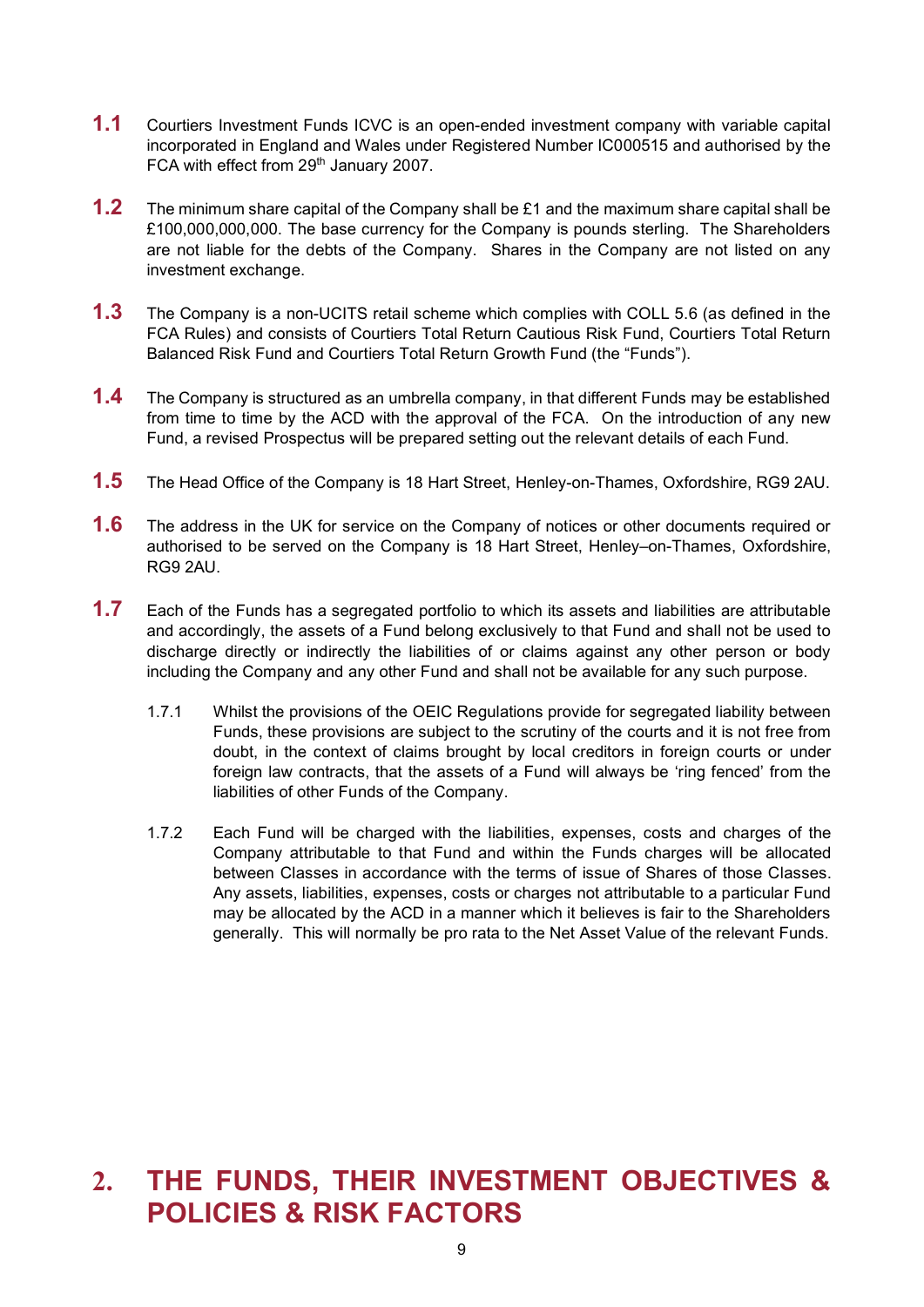**2.1** Details of the investment objective, policy and risk profiles relating to an investment in the Funds are set out below:

### **Courtiers Total Return Cautious Risk Fund**

#### **Investment Objective**

The Courtiers Total Return Cautious Risk Fund seeks to achieve a total return comprised of income and capital growth, over 5 years.

#### **Investment Policy**

The Fund aims to achieve its objective through an actively managed portfolio of different assets held within the Fund. The above time horizon is not a recommendation to sell the investment at the end of that minimum period. There is no guarantee that the Fund will achieve its objective over any particular period or at all.

The Fund will gain exposure to different asset classes worldwide, such as company shares, commodities, bonds, cash instruments and real estate such as property. At the ACD's discretion, the Fund may be weighted to any one or more of these asset classes, provided such weighting is consistent with the Fund's objectives.

Rather than buying directly into the above asset classes, the ACD intends to obtain exposure to them by investing in other security types such as funds managed by other specialist managers including those managed by the ACD, investments issued by banks or governments that are a short term loan to the issuer by the buyer, deposits and derivatives, the value of which is derived from one or another of the underlying investments noted above such as shares, commodities or the performance of a particular stock exchange. The risk of the underlying assets is considered, along with the prevailing market conditions.

The ACD will use their expertise to select investments and positions that deliver a high level of returns in a way that is efficient, low cost and in line with the Fund's overall risk strategy.

To help investors to compare funds with broadly similar characteristics, the Investment Association (the trade body that represents the UK investment management industry) has grouped many funds sold in the UK into sectors.

Courtiers Total Return Cautious Risk Fund is classified in the Investment Association Mixed Investment 20-60% shares sector**.**

The above sector can be used by investors as a performance comparator.

### **Courtiers Total Return Balanced Risk Fund**

#### **Investment Objective**

The Courtiers Total Return Balanced Risk Fund seeks to achieve a total return comprised of income and capital growth, over 5 years.

#### **Investment Policy**

The Fund aims to achieve its objective through an actively managed portfolio of different assets held within the Fund. The above time horizon is not a recommendation to sell the investment at the end of that minimum period. There is no guarantee that the Fund will achieve its objective over any particular period or at all.

The Fund will gain exposure to different asset classes worldwide, such as company shares, commodities, bonds, cash instruments and real estate such as property. At the ACD's discretion, the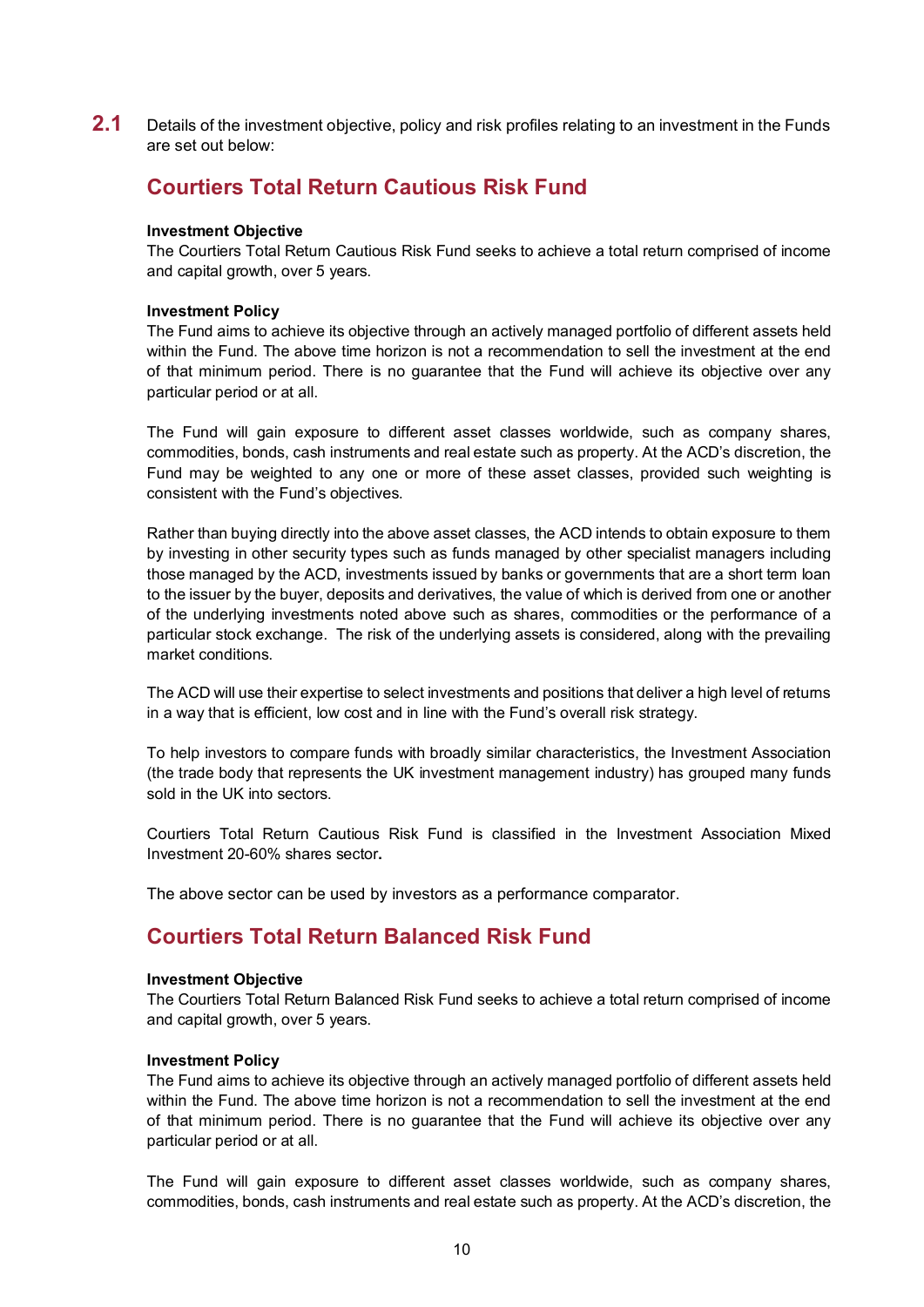Fund may be weighted to any one or more of these asset classes, provided such weighting is consistent with the Fund's objectives.

Rather than buying directly into the above asset classes, the ACD intends to obtain exposure to them by investing in other security types such as funds managed by other specialist managers including those managed by the ACD, investments issued by banks or governments that are a short term loan to the issuer by the buyer, deposits and derivatives, the value of which is derived from one or another of the underlying investments noted above such as shares, commodities or the performance of a particular stock exchange. The risk of the underlying assets is considered, along with the prevailing market conditions.

The ACD will use their expertise to select investments and positions that deliver a high level of returns in a way that is efficient, low cost and in line with the Fund's overall risk strategy.

To help investors to compare funds with broadly similar characteristics, the Investment Association (the trade body that represents the UK investment management industry) has grouped many funds sold in the UK into sectors.

Courtiers Total Return Balanced Risk Fund is classified in the Investment Association Mixed Investment 40-85% shares sector.

The above sector can be used by investors as a performance comparator.

### **Courtiers Total Return Growth Fund**

#### **Investment Objective**

The Courtiers Total Return Growth Fund seeks to achieve a total return comprised of income and capital growth, over 5 years.

#### **Investment Policy**

The Fund aims to achieve its objective through an actively managed portfolio of different assets held within the Fund. The above time horizon is not a recommendation to sell the investment at the end of that minimum period. There is no guarantee that the Fund will achieve its objective over any particular period or at all.

The Fund will gain exposure to different asset classes worldwide, such as company shares, commodities, bonds, cash instruments and real estate such as property. At the ACD's discretion, the Fund may be weighted to any one or more of these asset classes, provided such weighting is consistent with the Fund's objectives.

Rather than buying directly into the above asset classes, the ACD intends to obtain exposure to them by investing in other security types such as funds managed by other specialist managers including those managed by the ACD, investments issued by banks or governments that are a short term loan to the issuer by the buyer, deposits and derivatives, the value of which is derived from one or another of the underlying investments noted above such as shares, commodities or the performance of a particular stock exchange. The risk of the underlying assets is considered, along with the prevailing market conditions.

The ACD will use their expertise to select investments and positions that deliver a high level of returns in a way that is efficient, low cost and in line with the Fund's overall risk strategy.

To help investors to compare funds with broadly similar characteristics, the Investment Association (the trade body that represents the UK investment management industry) has grouped many funds sold in the UK into sectors.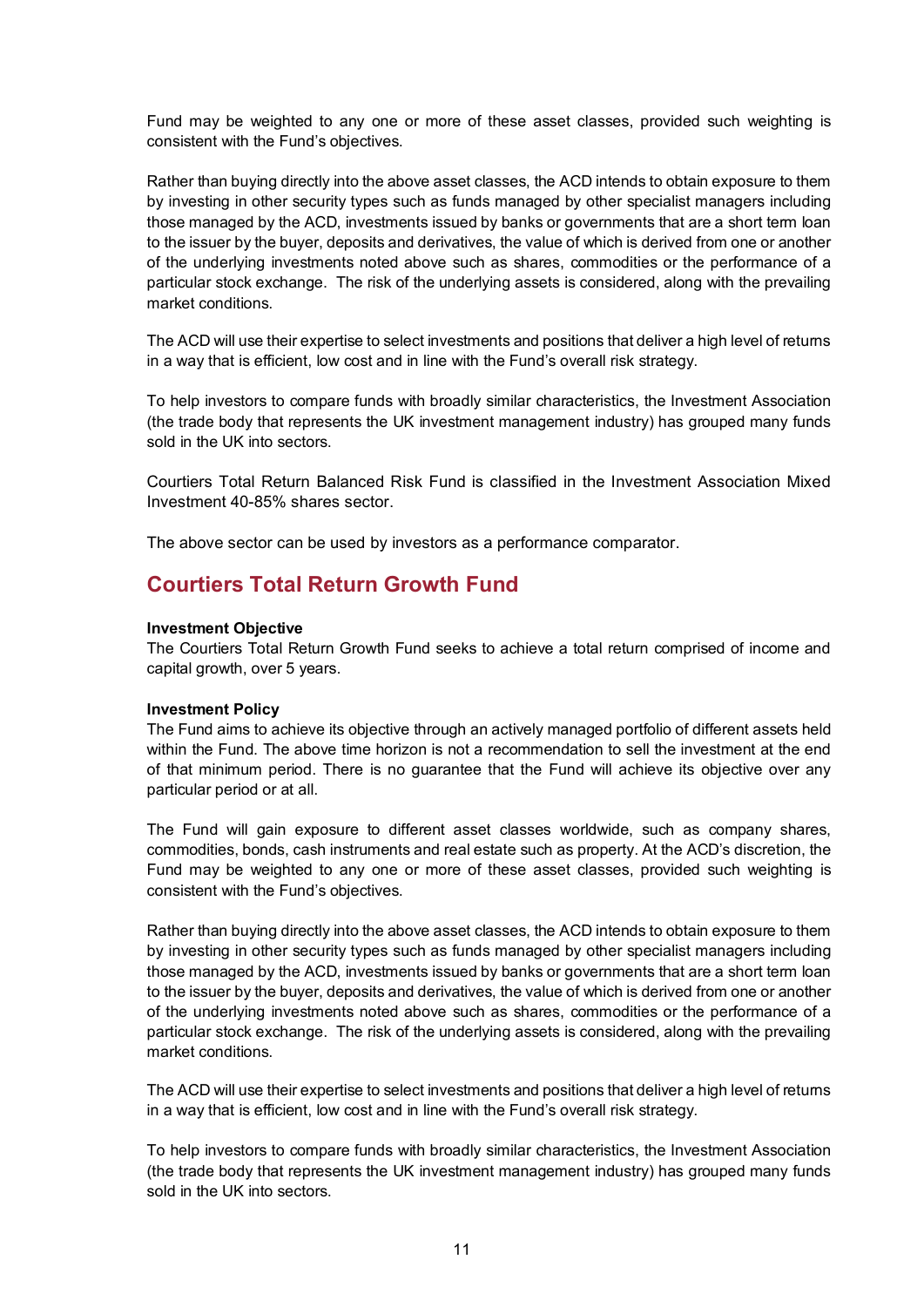Courtiers Total Return Growth Fund is classified in the Investment Association Flexible Investment sector. There no limit on the amount of shares held.

The above sector can be used by investors as a performance comparator.

## **Risk Profiles of Investors**

#### **Below Average Risk Investor**

Below average risk investors keep money for capital expenditure, and emergencies, in cash deposits and National Savings. They will, however, take risks with their medium to longer-term assets (over 5 years) in an attempt to generate higher returns than inflation. Longer-term assets will be broadly diversified over a range of assets where the values may fluctuate, but this will be limited. Investors must recognise that the risk of placing their money in cash deposits is that inflation can erode the value of capital.

Investor traits: Wary, takes some long term risks.

#### **Average Risk Investor**

Average risk investors keep money for capital expenditure, and emergencies, in deposit accounts and National Savings. They are, however, prepared to accept risks with their medium to longer-term assets (over 5 years) and will expose these assets to broadly diversified portfolios that reflect movements in the major markets for stocks and shares. They accept that there are risks associated with this strategy and that there will be fluctuations in their capital value in the short term and are willing to accept a reasonable amout of fluctuation in the capital value of their investments.

Investor traits: Considered, some experience, takes measured risks, thinks long term.

#### **Above Average Risk Investor**

Above average risk investors recognise that taking risks can be to their long-term advantage and they are comfortable with the ups and downs of stocks and shares. They understand that this strategy can result in large fluctuations in the value of their capital, but are willing to accept this risk to achieve their goals. They have probably invested in the stockmarket previously and they are prepared to consider more aggressive sectors, such as emerging markets and smaller companies. They will keep cash for emergencies and immediate expenditure in safer investments, such as deposits and National Savings, but this is purely for immediate liquidity.

Investor traits: Risk taker, experienced investor, thinks long-term, confident, unphased by losses.

- **2.2** Each of the Funds is to be marketed to high net worth retail clients, intermediaries and institutions.
- **2.3** Where and when appropriate, the historical performance of the Funds will be set out in Appendix 6.

### **2.4 Risk Factors**

#### 2.4.1 **General Risks**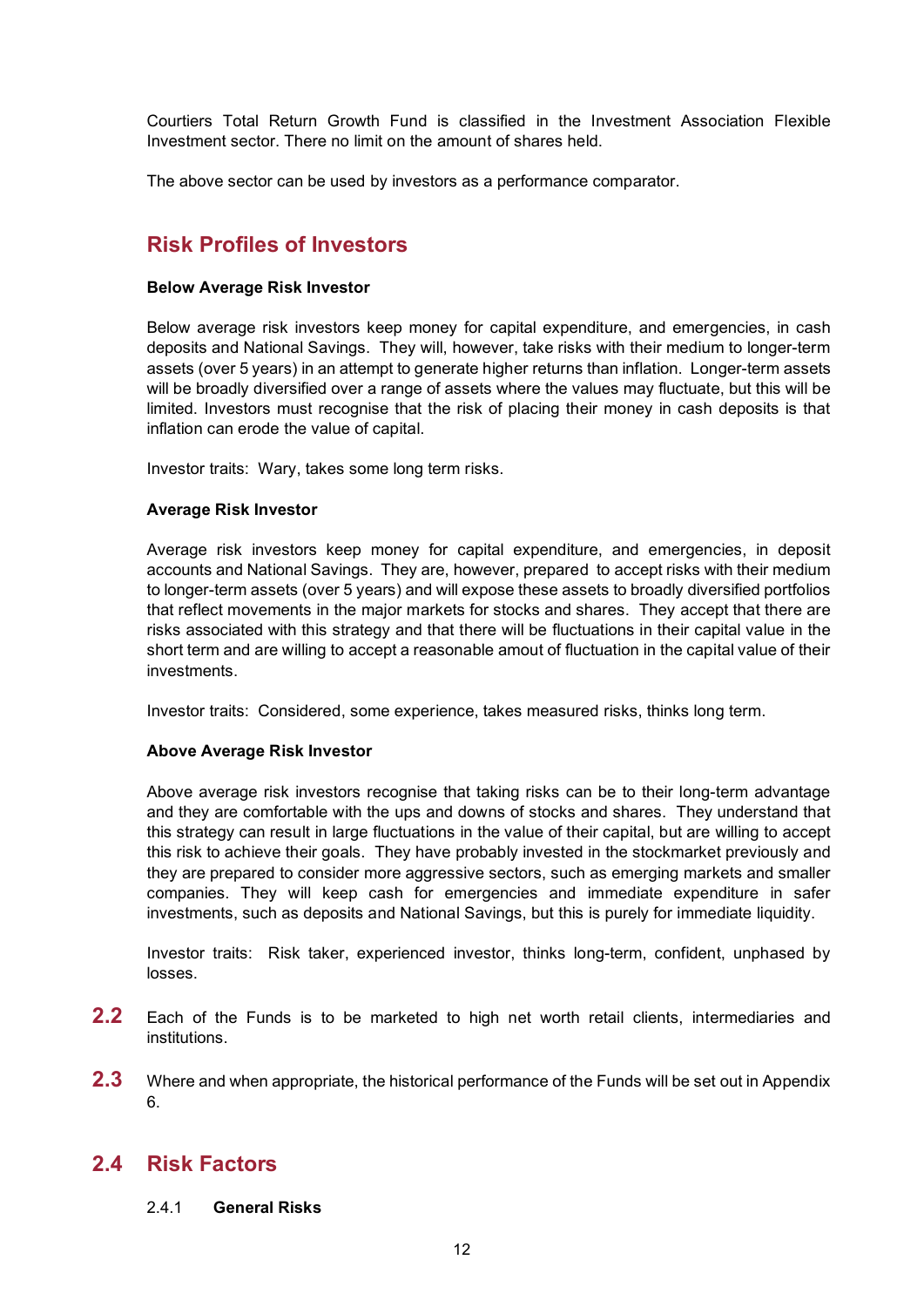Investors should be aware that there are risks inherent in the holding of securities:-

- (a) Past performance is no guide to the future. The value of Shares, and any income from them, can go down as well as up, particularly in the short term, meaning that an investment may not be returned in full.
- (b) The tax treatment of the Funds may change and such changes cannot be foreseen.
- (c) Where regular investments are made with the intention of achieving a specific capital sum in the future, this will normally be subject to maintaining a specified level of investment.

#### (d) **Liabilities of the Company**

Each Fund will be charged with the liabilities, expenses, costs and charges of the Company attributable to that Fund and within the Fund, charges will be allocated between Share Classes in accordance with the terms of issue of Shares of those Share Classes. Any assets, liabilities, expenses, costs or charges not attributable to a particular Fund may be allocated by the ACD in a manner which it believes is fair to the Shareholders generally. This will normally be pro rata to the Net Asset Value of the relevant Funds.

Notwithstanding the above, however, Shareholders are not liable for the debts of the Company. A Shareholder is not liable to make any further payment to the Company after he/she has paid the price on purchase of the Shares.

#### (e) **Effect of Initial Charge**

Where an Initial charge is imposed, an investor who realises his Shares after a short period may not (even in the absence of a fall in the value of the relevant investments) realise the amount originally invested.

The Shares therefore should be viewed as medium to long term investments.

#### (f) **Dilution Levy**

Investors should note that in certain circumstances a dilution levy may be applied on the issue or sale and/or redemption or cancellation of Shares (see "Charges" in section [7\)](#page-26-0). Where a dilution levy is not applied, the Fund in question may incur dilution which may constrain capital growth.

#### (g) **Client Money**

Any money which the ACD is required to hold as client money (for example, for share dealing purposes) will be held on your behalf by the ACD in a client money account with any regulated bank or banks that the ACD may select, in accordance with the FCA's rules relating to the holding of client money. No interest will be paid on money held in these client money accounts.

Where the ACD holds client money on your behalf, it will do so in a designated omnibus client account with statutory trust status. This means that money held within the account is recognised by the relevant bank as belonging to the clients of the ACD, rather than to the ACD itself. If a bank holding your client money fails, your money will be pooled with the money held in the omnibus account for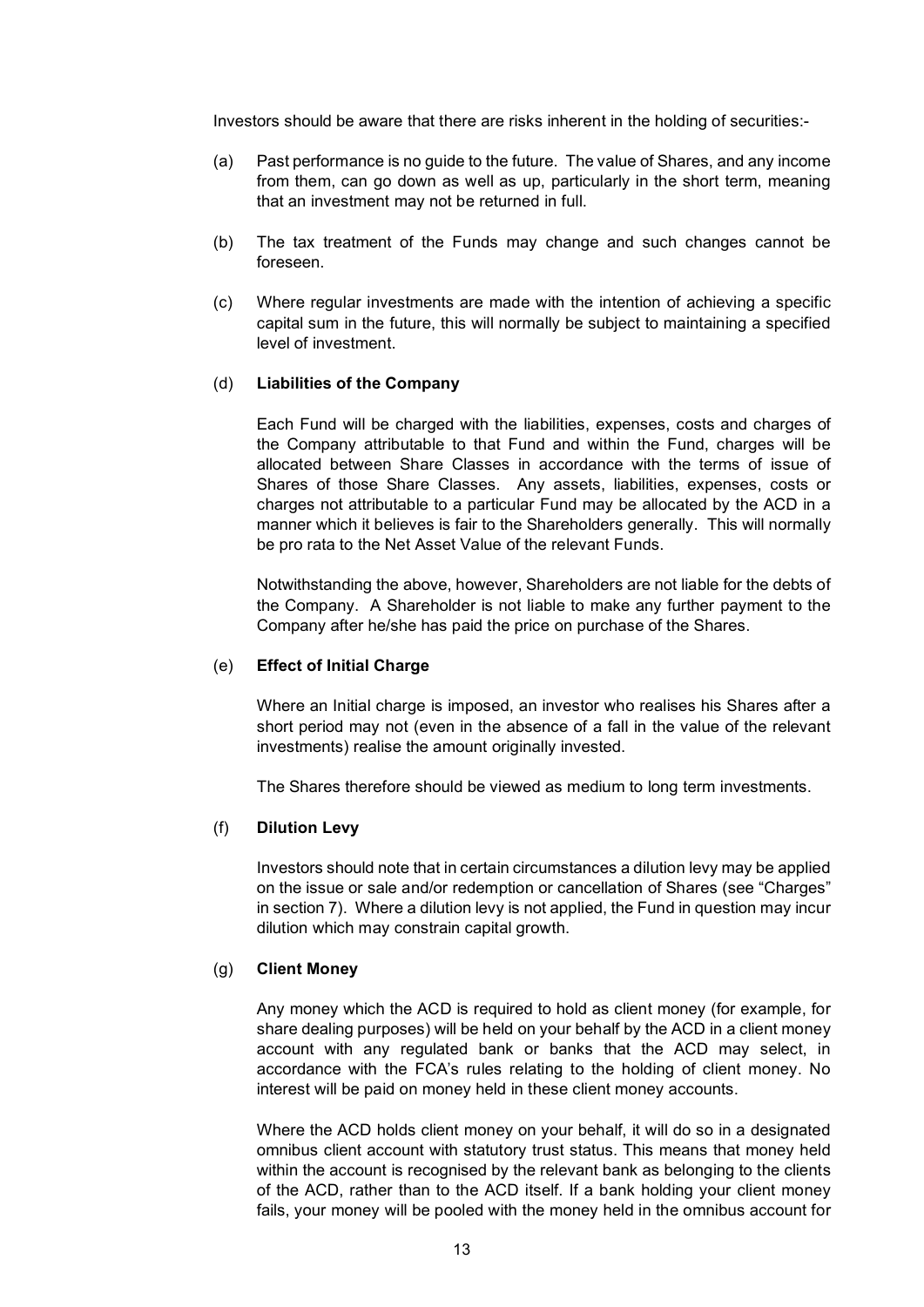other investors in the funds operated by the ACD, and you will have a claim against the common pool of money, rather than a claim against a specific sum in a specific account. As a result, any shortfall in the client money account will be shared on a pro-rata basis between all investors on whose behalf the ACD holds client money.

The ACD is responsible for exercising all due skill, care and diligence in the selection and monitoring of all banks where client money is deposited, however, the ACD will not be responsible for any acts, omissions or for failure of any such bank. If any bank holding your client money fails and cannot return your money, you may be eligible to claim under the Financial Services Compensation Scheme (see section 18 under the heading "Investors Compensation Scheme" for more information).

#### (h) **Suspension of Dealings in Shares**

Investors are reminded that in certain circumstances their right to redeem Shares (including a redemption by way of switching) may be suspended (see "Suspension of Dealings" in section [10.13\)](#page-35-0).

#### 2.4.2 **Specific Risks**

#### (a) **Leverage**

The Company may employ leverage by borrowing and the use of derivatives for investment purposes.

#### (i) **Borrowings**

A Fund may use borrowings as permitted by the FCA Rules for the purposes of making investments. The use of borrowings creates special risks and may increase a Fund's investment risk. Borrowings create opportunities for greater yield and total return but, at the same time, will increase a Fund's exposure to capital risk and interest costs. Any investment income and gains earned on investments made through the use of borrowings that are in excess of the interest costs associated therewith may cause the Net Asset Value of the Fund to increase more rapidly than would otherwise be the case. Conversely, where the associated interest costs are greater than such income and gains, the Net Asset Value of the Fund may decrease more rapidly than would otherwise be the case. The expected and the maximum levels of leverage (obtained through borrowing and use of derivatives) employed by the ACD on behalf of a Fund are set out below in (ii).

#### (ii) **Derivatives**

The Company intends to use the Scheme Property of each Fund to enter into transactions in derivatives, warrants and forward contracts. These may be used for the purposes of hedging and/or meeting the investment objectives (or both) of that Fund and the NAV of that Fund may as a result at times be highly volatile. In pursuing a Fund's investment objective, the ACD may make use of a variety of instruments in accordance with the FCA Rules. Leverage obtained through the use of derivatives is obtained from the relevant counterparty.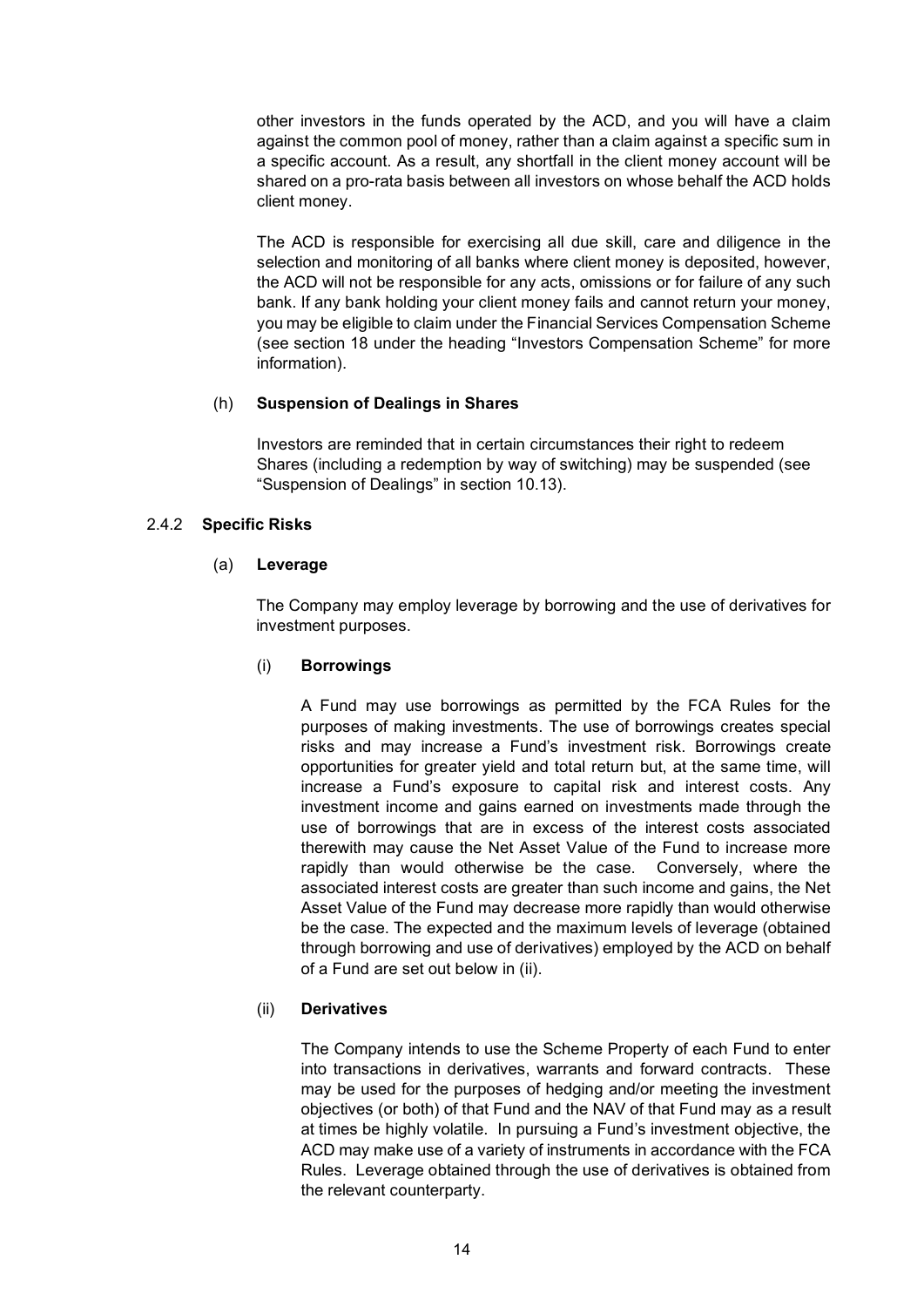Except as set out below, there is no upper limit on the number of transactions executed in derivatives or forward transactions or the use of leverage generally, either by way of borrowing or otherwise, other than those which may be imposed by applicable law, rule and regulation. The Company does not generally grant any guarantee or enter into any collateral or assets re-use arrangements, the grant of any such guarantee or entry into any such arrangement (as, in each case, permitted by the FCA Rules) will be disclosed to Shareholders in accordance with the AIFMD Rules.

The maximum level of leverage which the ACD may employ on behalf of the Company is equal to 100% of the value of the Scheme Property of each Fund when calculated in accordance with the "Commitment Method" and 300% when calculated in accordance with the "Gross Method" and where leverage is calculated as the excess exposure above 100% of the net asset value of the funds expressed as a percentage of net asset value. For example, if the net asset value of a fund is £100 and the value of the assets calculated on either the "gross" or "commitment" method is £150 the "leverage" will be 50%.

The "Commitment Method" and the "Gross Method" of calculating the Funds' exposures are set out within the AIFMD Rules. Under the "Commitment Method", delta-adjusted exposures to the underlying assets/securities are netted-off, i.e. a negative exposure to a specific asset is used to reduce a positive exposure to the same asset. With the "Gross Method" there is no netting-off and so each exposure is cumulative and is the sum of the absolute values (with "absolute values", numbers, whether positive or negative, are treated as positive) of all the underlying positions. The maximum level has been set by the ACD to satisfy its obligations under the AIFMD Rules.

The use of leverage may expose the Funds to volatile investment returns although it is the intention that the use of derivatives should not materially increase the volatility of a Fund in excess of the situation were that Fund directly holding the underlying investments.

#### (b) **OTC Derivatives**

The Company may in respect of a Fund enter into over-the-counter ("OTC") derivatives transactions in respect of which there may be uncertainty as to their fair value due to their tendency to have limited liquidity and possibly higher price volatility. In addition, the Fund will be exposed to the risk that a counterparty may be unable to perform its obligations under an OTC transaction, whether due to its own insolvency or that of others, market illiquidity, disruption or other causes beyond the control of the ACD.

In response to the 2008 financial crisis. The leaders of the G20 agreed that all standardised OTC derivative contracts should be traded on exchanges or electronic trading platforms, where appropriate, and cleared through central counterparties, that OTC derivative contracts should be reported to trade repositories and non-centrally cleared contracts should be subject to higher capital requirements.

Steps were also taken to regulate OTC derivative contracts in Europe. European Union Regulation No 648/2012 on OTC derivatives, central counterparties and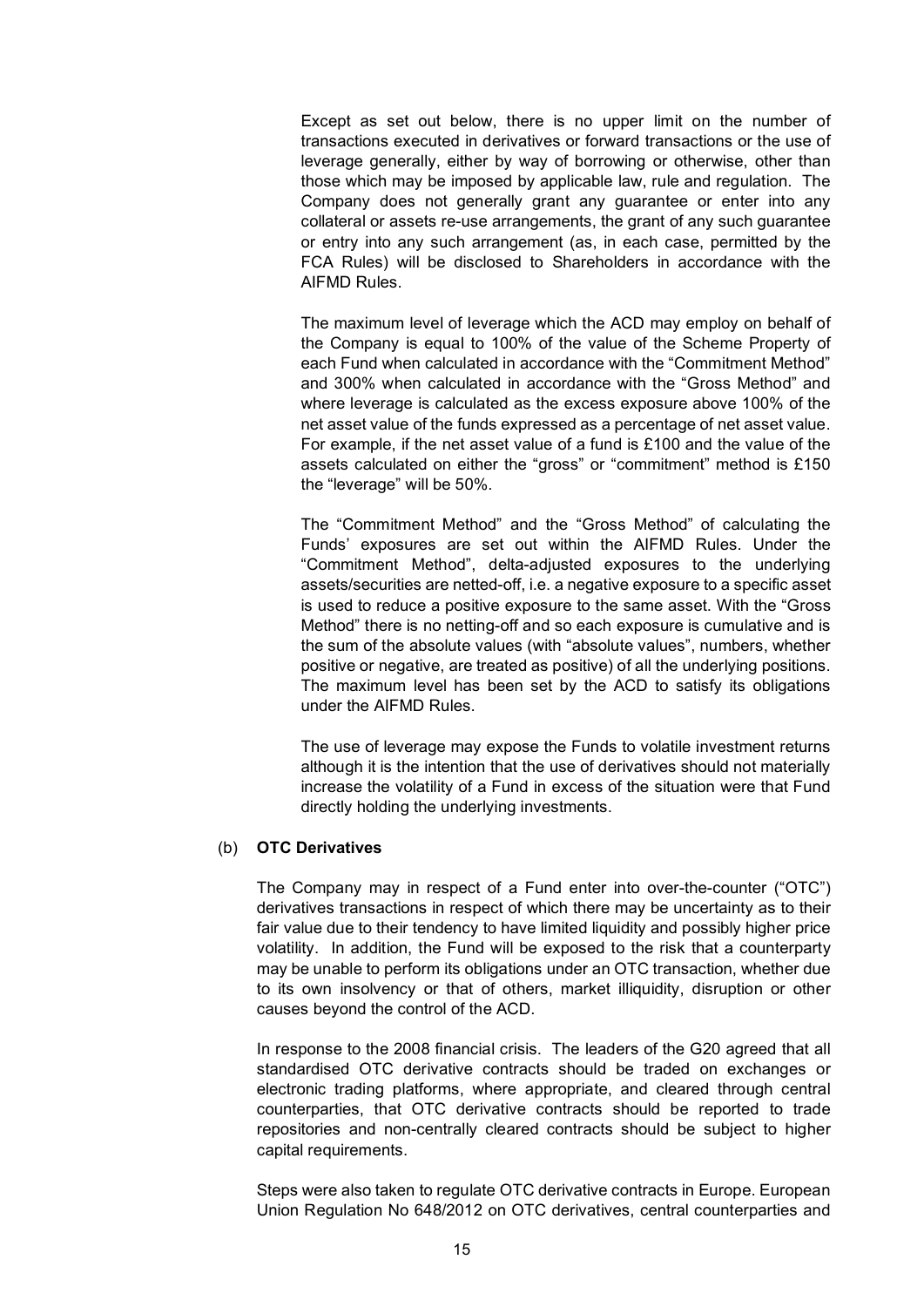trade repositories (also known as the European Market Infrastructure Regulation, or "EMIR"), which came into force on 16 August 2012, introduces uniform requirements in respect of OTC derivative contracts by requiring certain "eligible" OTC derivative contracts to be submitted for clearing to regulated central clearing counterparties and by mandating the reporting of certain details of OTC derivative contracts to trade repositories. In addition, EMIR imposes risk mitigation requirements for appropriate procedures and arrangements to measure, monitor and mitigate operational and counterparty and credit risk in respect of OTC derivatives contracts which are not subject to mandatory clearing. These risk mitigation requirements will include the exchange and segregation of collateral by the parties.

In the United States the Dodd-Frank Wall Street Reform and Consumer Protection Act, enacted in July 2010, (the "Reform Act") includes provisions that comprehensively regulate certain OTC derivatives markets for the first time. Whilst the Company has historically had, and currently intends to continue to have, little direct exposure to such OTC derivatives markets, because many provisions of the Reform Act require rulemaking by the applicable regulators before becoming fully effective and the Reform Act mandates multiple agency reports and studies (which could result in additional legislative or regulatory action), it is difficult to predict the precise impact of the Reform Act on the Company and the markets in which the Company trades and invests or the counterparties with which it does business.

#### (c) **Fixed Interest Securities**

Fixed interest securities are particularly affected by trends in interest rates and inflation. If interest rates increase, capital values may fall and vice versa. Inflation will erode the real value of capital. In addition, Companies may not be able to honour repayment on bonds they issue.

#### (d) **Investment in other schemes**

A Fund may invest in other collective investment schemes which enter into transactions that give rise to leverage. Such leverage is not taken into account in the commitment and gross exposure calculations for the Fund.

A Fund may, subject to the FCA Rules, invest in unregulated collective investment schemes. Such schemes are subject to less onerous regulatory supervision than regulated schemes, and therefore may be considered higher risk.

These unregulated schemes may include hedge funds which may be illiquid, i.e. difficult to sell, and may also borrow to meet their objectives. This borrowing is likely to lead to volatility in the value of the scheme, meaning that a relatively small movement either down or up in the value of the scheme's total assets will result in a magnified movement in the same direction of scheme's net asset value.

#### (e) **Regulatory Risks of Hedge Funds**

The regulatory environment for hedge funds is evolving and changes therein may adversely affect the ability of the Company to obtain the return it might otherwise obtain or to pursue its investment strategies. In addition, the regulatory or tax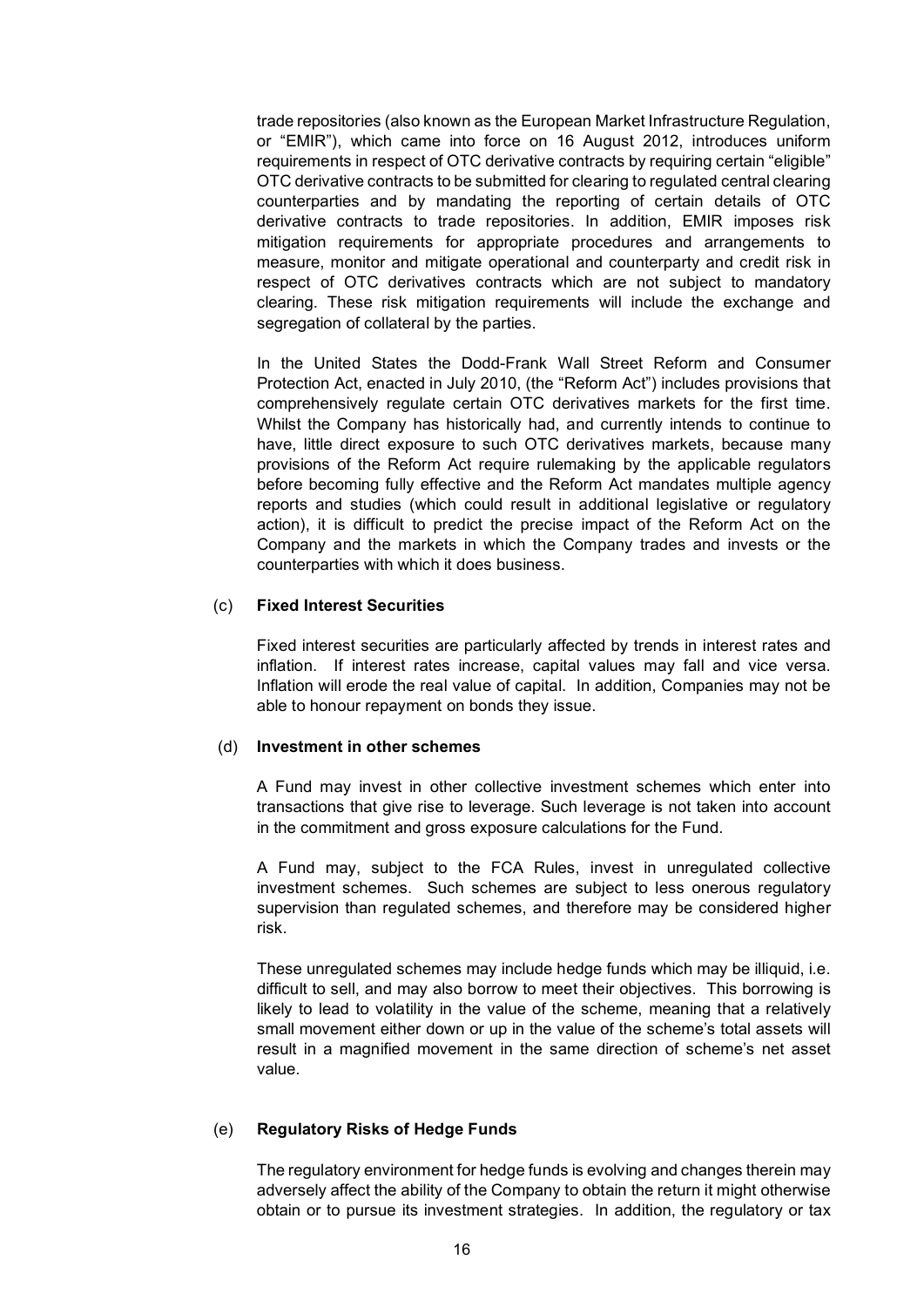environment for derivative and related instruments is evolving and may be subject to modification by government or judicial action which may adversely affect the value of the investments held by the Company. The effect of any future regulatory or tax change on the Company is impossible to predict.

In particular, the AIFMD regulates alternative investment fund managers ("AIFM") (such as the ACD) established in the European Economic Area (the "EEA"). As an authorised AIFM, the ACD will comply with various obligations in relation to the Company which may create additional costs that may be borne by Shareholders. Certain conditions relating to the domicile of the Company will have to continue to be met in order for the marketing of Shares to professional investors in the EEA to be permitted. There can be no guarantee that this will continue to be the case. The ACD reserves the right to adopt such arrangements as it deems necessary or desirable to comply with the applicable requirements of the AIFMD, including making any relevant filings in order to be able to market Shares to investors in the UK.

#### (f) **Currencies**

Currency fluctuations may adversely affect the value of a Fund's investments and the return thereon and, depending on an investor's currency of reference, currency fluctuations may adversely affect the value of his/her investment in Shares.

#### (g) **Property**

Investments in property are relatively illiquid and more difficult to realise than equities or bonds. The value of the property is a matter of judgement by the valuer, rather than fact, due to heterogeneity (i.e. every property is unique so the realised price on the sale of another property may not be a good proxy for the value of the property held in a Fund). As at the date of this Prospectus, the Company does not hold any investments in property.

#### (h) **Emerging Markets**

Investment in emerging markets carries a higher risk than investing in mature markets. This is mainly because of the volatility of the markets and local regulations, and custody and registration arrangements, which may be less developed than in more mature markets.

#### (i) **Net Asset Value**

Whilst the Administrator may use the latest available published price in respect of each investment in order to calculate the Net Asset Value it reserves the right to use more recent valuations where this is considered appropriate. Such valuations may be based on an estimate of a more recent price of any unit or share in an underlying investment fund of another collective investment undertaking in which a Fund invests obtained from or calculated on the basis of more recent information received from the underlying fund or undertaking or any of its service providers or agents. Subject to the FCA rules, in the event that a price or valuation estimate accepted by the ACD in relation to an underlying investment of the Company subsequently proves to be incorrect or varies from a final published price no adjustment to the Net Asset Value or Shares in issue will be made unless the ACD deems it appropriate in the circumstances.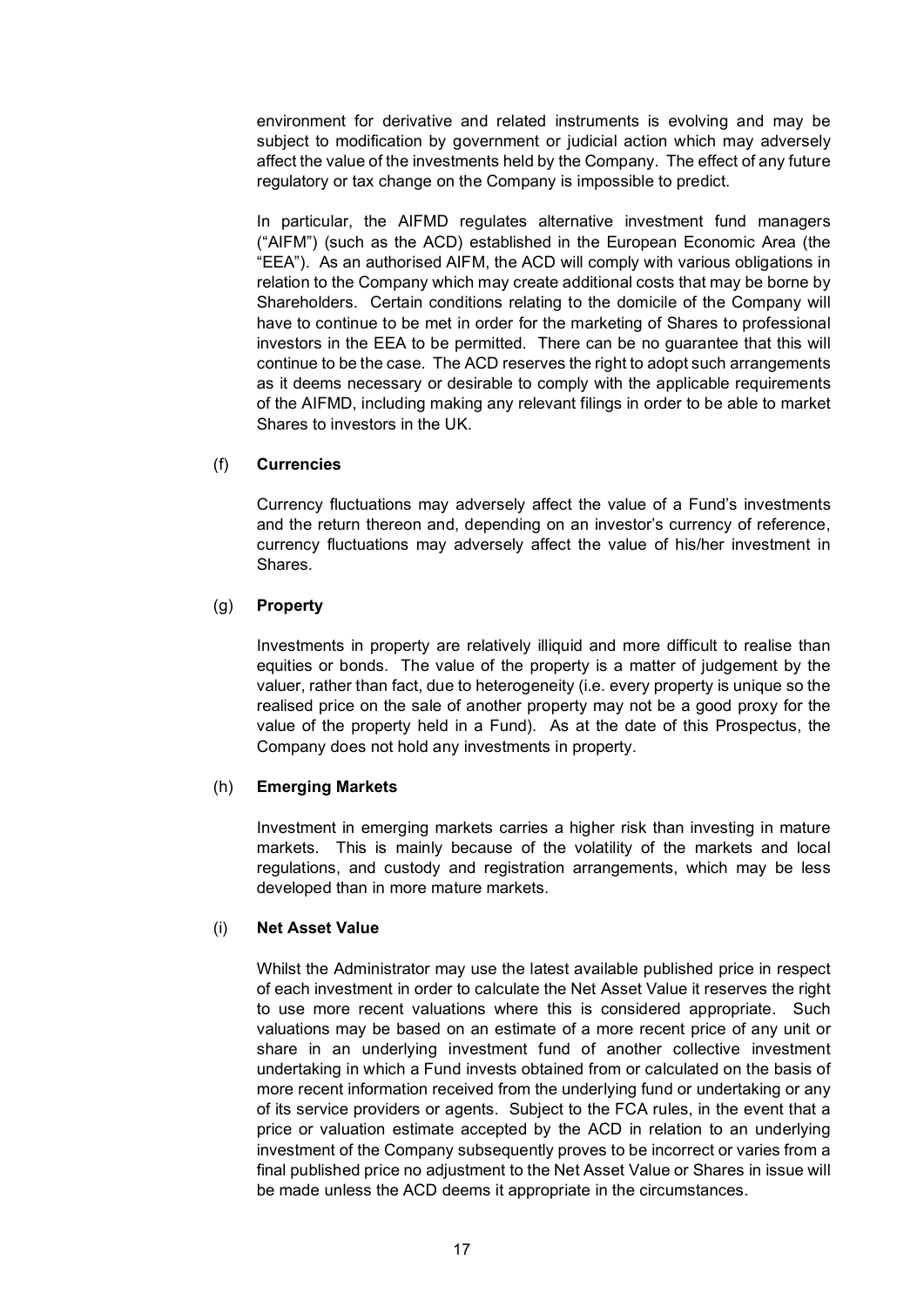#### (j) **Unlisted securities**

Subject to the FCA Rules, a Fund may invest in unlisted securities. Transactions in unlisted securities may involve greater risk than investing in exchange traded securities. This is because there is no exchange market on which to assess the value of the instrument or the exposure to risk. The ACD is obliged to ensure that there is a reliable valuation available for such unlisted securities. However, bid and offer prices need not be quoted, and, even where they are, they will be established by dealers in these securities and/or issuers and consequently it may be difficult to establish what is a fair price. Price volatility may also be greater than for exchange-traded securities.

#### (k) **Counterparty Risk**

The Company will be subject to the risk of the inability of any counterparty to perform with respect to transactions, whether due to insolvency, bankruptcy or other causes.

Some of the markets in which the Company may effect transactions are "overthe-counter". The participants in such markets are typically not subject to the same credit evaluation and regulatory oversight as are members of "exchange– based" markets. In addition, many of the protections afforded to participants on some organised exchanges, such as the performance guarantee of an exchange clearing house, might not be available in connection with such "over-the-counter" transactions. This exposes the Company to the risk that a counterparty will not settle a transaction in accordance with its terms and conditions because of a dispute over the terms of the contract (whether or not bona fide) or because of a credit or liquidity problem, thus causing the Company to suffer a loss. Such "counterparty risk" is accentuated for contracts with longer maturities where events may intervene to prevent settlement, or where the Company has concentrated its transactions with a single or small group of counterparties. The Company only enters into transactions with counterparties which it believes to be creditworthy, and may reduce the exposure incurred in connection with such transactions through the receipt of letters of credit or collateral from certain counterparties. Regardless of the measures the Company may implement to reduce counterparty credit risk, however, there can be no assurance that a counterparty will not default or that the Company will not sustain losses on the transactions as a result. The ability of the Company to transact business with any one or number of counterparties, the lack of any meaningful and independent evaluation of such counterparties' financial capabilities and the absence of a regulated market to facilitate settlement may increase the potential for losses by the Company.

#### (l) **Financing Arrangements; Availability of Credit**

In the event that the Company uses borrowings (this may include the use of securities margin, futures margin, repurchase agreements, bank or dealer credit lines) there can be no assurance that the Company will be able to maintain adequate financing arrangements under all market circumstances.

As a general matter, the banks and dealers that may provide financing to the Company may apply discretionary margin, "haircuts", financing and security and collateral valuation policies. In the event of changes by banks and dealers in one or more of these policies, which may be at any time for any reason, or the imposition of other credit limitations or restrictions, the Company may be required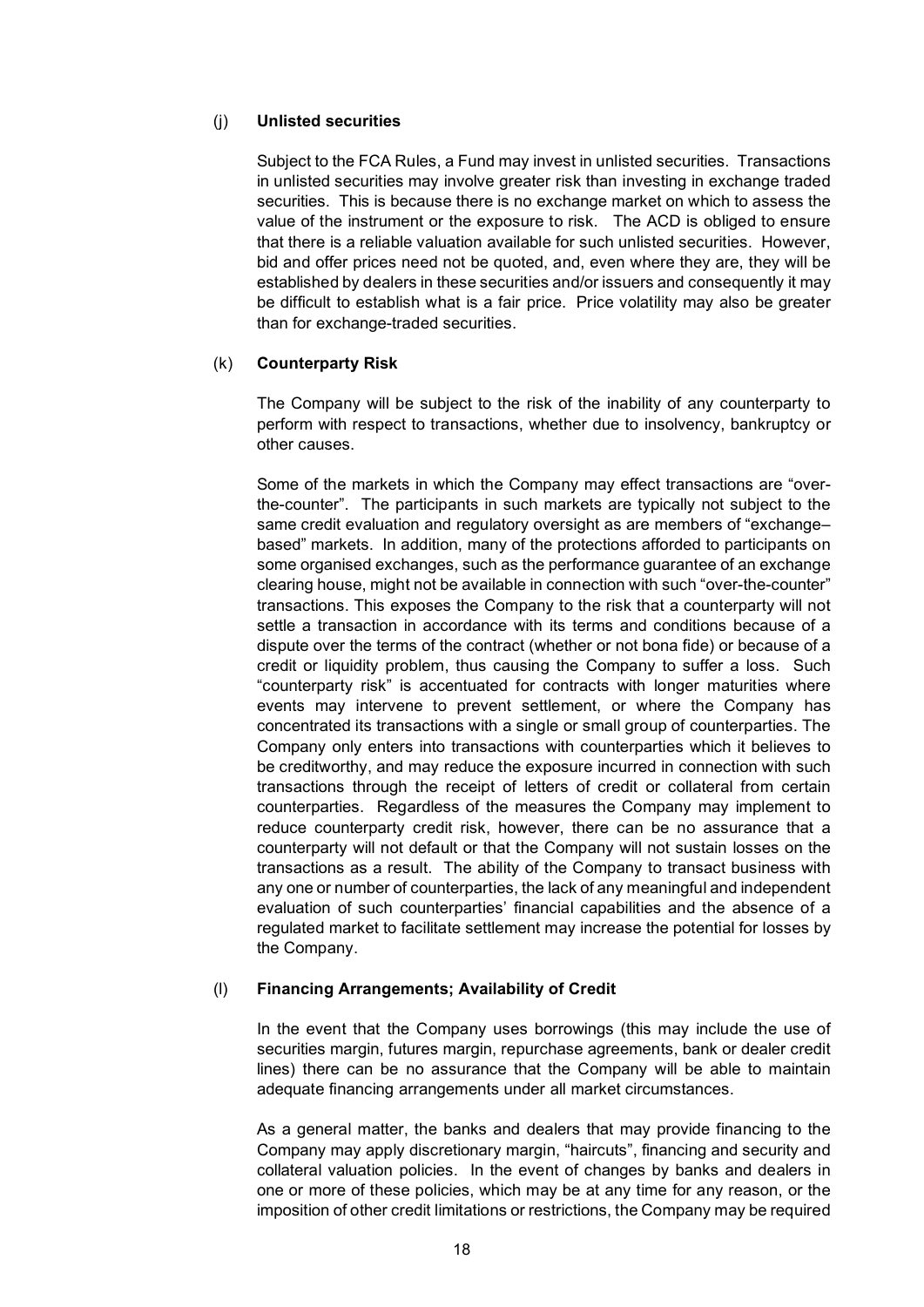to liquidate investments at disadvantageous prices. Any adverse effects may be exacerbated in the event that such changes are made, or such limitations or restrictions are imposed, suddenly and/or by multiple market participants simultaneously.

The Company may also be subject to a "margin call", pursuant to which it must either deposit additional funds with the relevant broker or be the subject of mandatory liquidation of such securities over which the broker has been granted security to compensate for the decline in value. A "margin call" can essentially be made at the discretion of the relevant broker, even if the securities over which that broker has been granted security to secure the Company's margin accounts have not declined in value. In the event of a sudden drop in the value of the Company's assets, if the ACD were not able to liquidate assets quickly enough to pay off the margin debt, the relevant broker may liquidate additional assets of the Company, in its sole discretion, in order to satisfy such margin debt.

#### (m) **Tax Considerations**

A Fund may be subject to withholding, capital gains or other taxes on income and/or gains arising from its investment portfolio, including without limitation taxes imposed by the jurisdiction in which the issuer of securities held by a Fund is incorporated, established or resident for tax purposes. A Fund may also incur or bear transaction or other similar taxes in respect of the actual or notional amount of any acquisition, disposal or transaction relating to its investment portfolio, including without limitation taxes imposed by the jurisdiction in which the issuer of securities held by a Fund or the counterparty to a transaction involving a Fund is incorporated, established or resident for tax purposes.

Where a Fund invests in securities or enters into transactions that are not subject to withholding, capital gains, transaction or other taxes at the time of acquisition, there can be no assurance that tax may not be withheld or imposed in the future as a result of any change in applicable laws, treaties, rules or regulations or the interpretation thereof.

#### (n) **FATCA and Similar Measures**

Under the United States Foreign Account Tax Compliance Act provisions contained in sections 1471 to 1474 of the United States Internal Revenue Code and US Treasury Regulations promulgated thereunder (together, as amended from time to time, "FATCA"), certain payments made to the Company may be subject to a 30 per cent withholding tax (a "FATCA Deduction") and under the relevant UK legislation the Company may be subject to financial penalties or other sanctions unless the Company complies with the requirements of the Intergovernmental Agreement ("IGA") between the United States and the UK (the "US-UK IGA") (which seeks to implement the requirements of FATCA) and legislation enacted in the UK to implement the US-UK IGA. Further information may be found in section [16.8] under the heading "TAXATION – FATCA and similar measures".

The UK has also signed inter-governmental agreements with Jersey, Guernsey, the Isle of Man and Gibraltar (the "UK CDOT IGAs") that impose similar requirements to the US-UK IGA and enacted legislation to implement the UK CDOT IGAs in the UK. A number of other jurisdictions have entered into or are committed to entering into inter-governmental agreements for the automatic cross-border exchange of tax information similar to the US-UK IGA and UK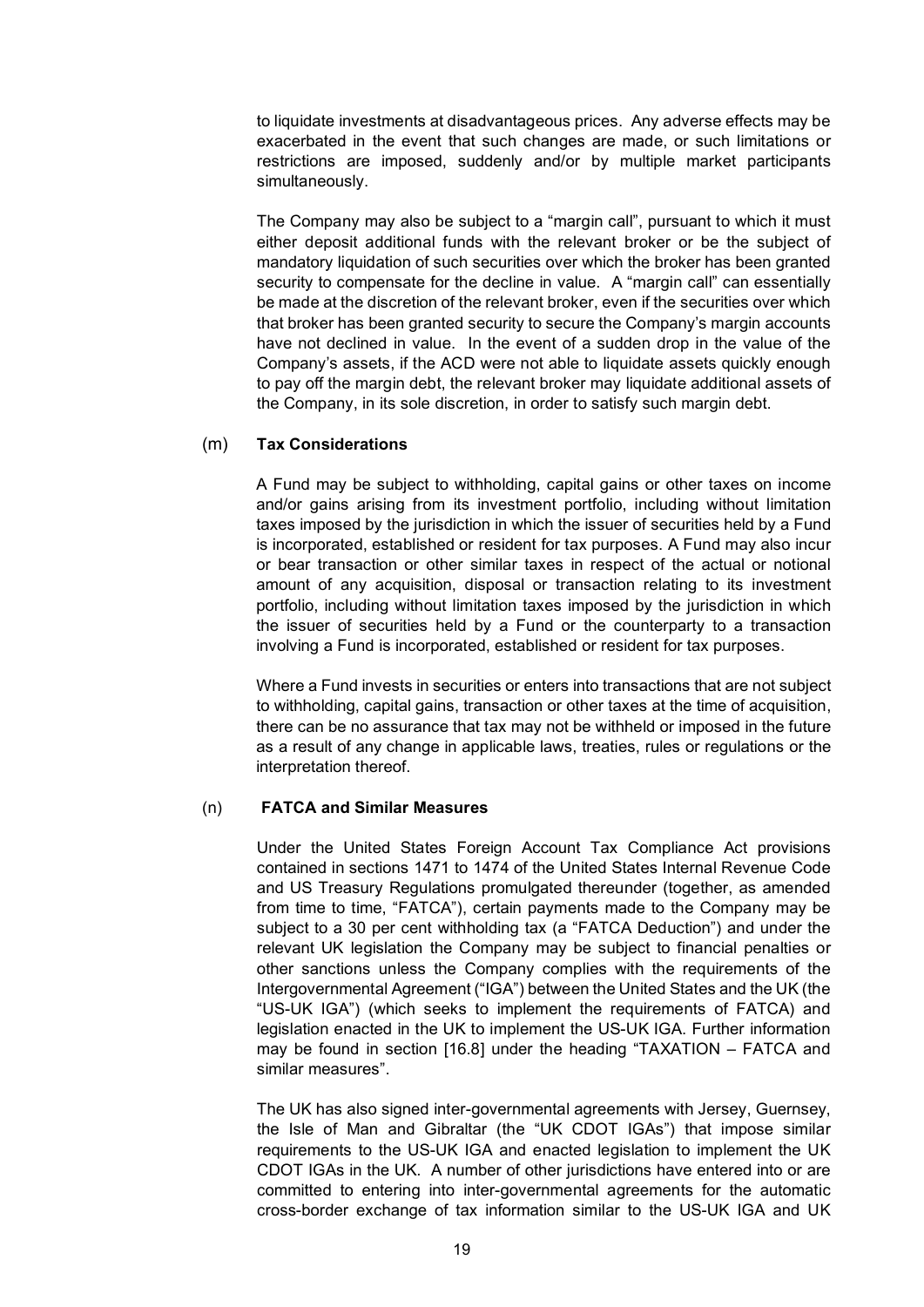CDOT IGAs, including, in particular, under a regime known as the OECD Common Reporting Standard ("CRS"). The UK has signed, along with over 100 other countries, a multilateral competent authority agreement to implement the CRS, and has passed regulations to give effect to the CRS. These regulations require UK "Financial Institutions", including the Company, to identify specified persons in participating jurisdictions under the CRS, and to report related information to HMRC (for automatic exchange with the relevant tax authorities in such jurisdictions). The Company may be subject to financial penalties or other sanctions if it fails to comply with the requirements of the UK regulations giving effect to CRS. Due to the overlap between the UK CDOT IGAs and CRS, reportable persons in Jersey, Guernsey, the Isle of Man and Gibraltar are reported under CRS and not the UK CDOT IGAs from 2018 and it is expected that the UK legislation implementing the UK CDOT IGAs will be repealed in due course.

While the Company will seek to satisfy its obligations under FATCA, the US-UK IGA, the UK CDOT IGAs, the CRS and the associated implementing legislation in the UK to avoid the imposition of any FATCA Deductions, financial penalties and other sanctions, the ability of the Company to satisfy such obligations will depend on receiving relevant information and/or documentation about each Shareholder and the direct and indirect beneficial owners of the Shares (if any). The Company intends to satisfy such obligations, although there can be no assurances that it will be able to do so. There is therefore a risk that the Company may be subject to one or more FATCA Deductions, financial penalties and other sanctions, any of which may have a material adverse effect on the net asset value of the Funds and hence on the Net Asset Value per Share.

All prospective investors and Shareholders should consult with their respective tax advisers regarding the possible implications of FATCA, the US-UK IGA, the UK CDOT IGAs, CRS and the associated implementing legislation in the UK and any other similar legislation and/or regulations on their investments in the Funds.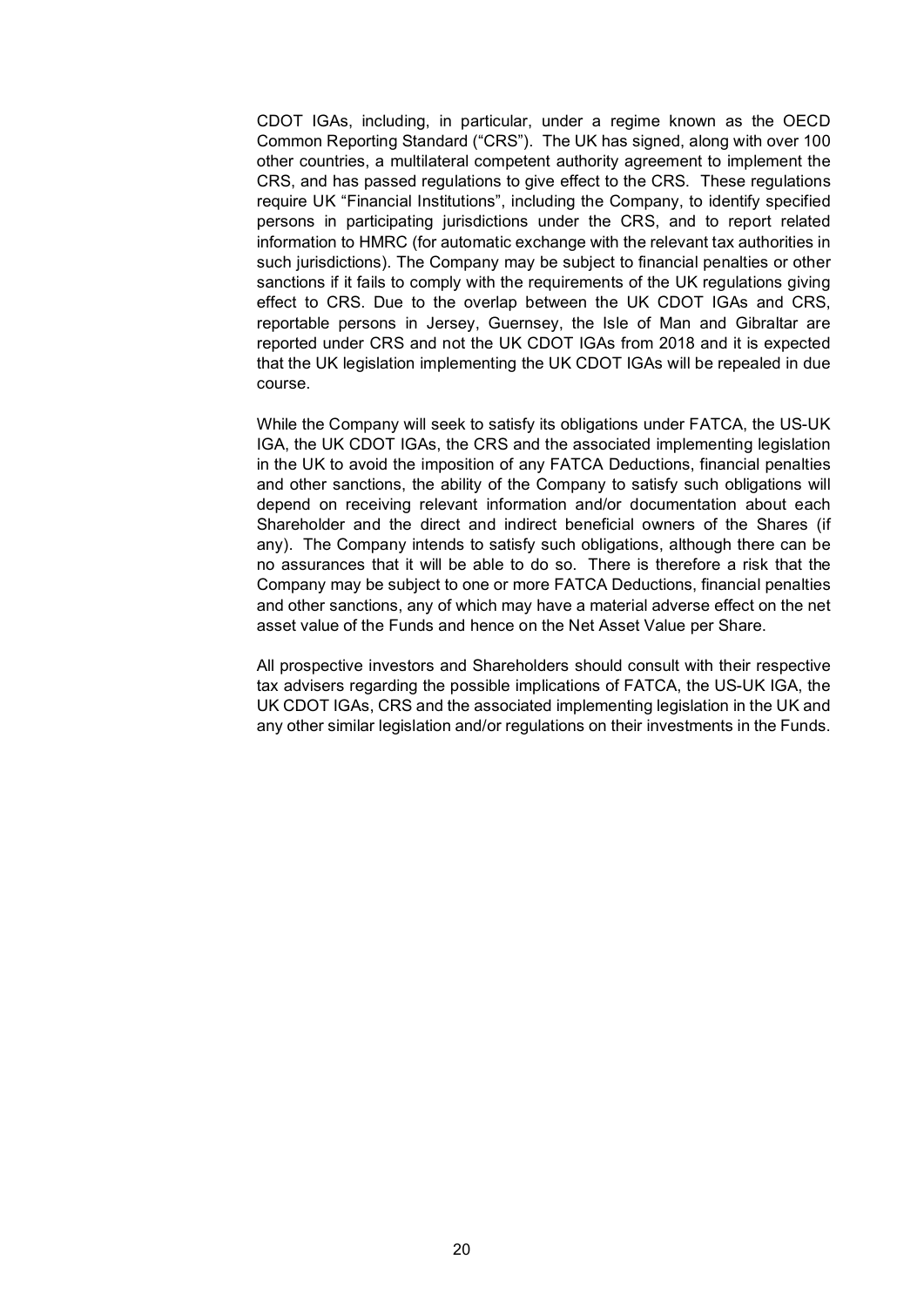# <span id="page-20-0"></span>**3. CHARACTERISTICS OF SHARES**

### **3.1 Classes of Shares**

Several Classes of Share may be issued in respect of each Fund, distinguished by their criteria for subscription and fee structure.

Classes are denominated in pounds sterling.

The Classes of Share currently available for each Fund are set out in Appendix 4.

The limits for minimal initial investment and minimum subsequent investment may be waived or reduced at the discretion of the ACD.

Where a Fund has different Classes, each Class may attract different charges and so monies may be deducted from Classes in unequal proportions. In these circumstances the proportionate interests of the Classes will be adjusted accordingly.

# **3.2 Income and Accumulation Shares and Gross Shares**

#### *Income Shares*

Holders of Income Shares are entitled to be paid the distributable income attributed to such Shares in respect of the relevant interim and/or annual distribution period for that Share Class.

Income Shares are not currently issued by the Company. In the event that Income Shares are made available, income (if any) will be distributed on or before the income distribution dates (see Appendix 3 in relation to each Fund).

#### *Accumulation Shares*

Holders of Accumulation Shares are not entitled to be paid the income attributed to such Share Class in relation to the relevant interim and/or annual distribution periods, but that income is automatically transferred to (and retained as part of) the capital assets of a Fund on the last day of the relevant interim and/or annual distribution period. This is reflected in the price of an Accumulation Share.

#### *Gross Shares*

Gross Shares are Income or Accumulation Shares where, in accordance with relevant tax law, distribution or allocation of income is made without any tax being deducted or accounted for by the Company.

Currently, only gross Accumulation Shares are in issue. Consequently, all references in this Prospectus to Shares are to gross Shares unless otherwise stated.]

### **3.3 Title to Shares**

The title to Shares is evidenced by entries on the Register of Shareholders. Certificates for Shares will not be issued.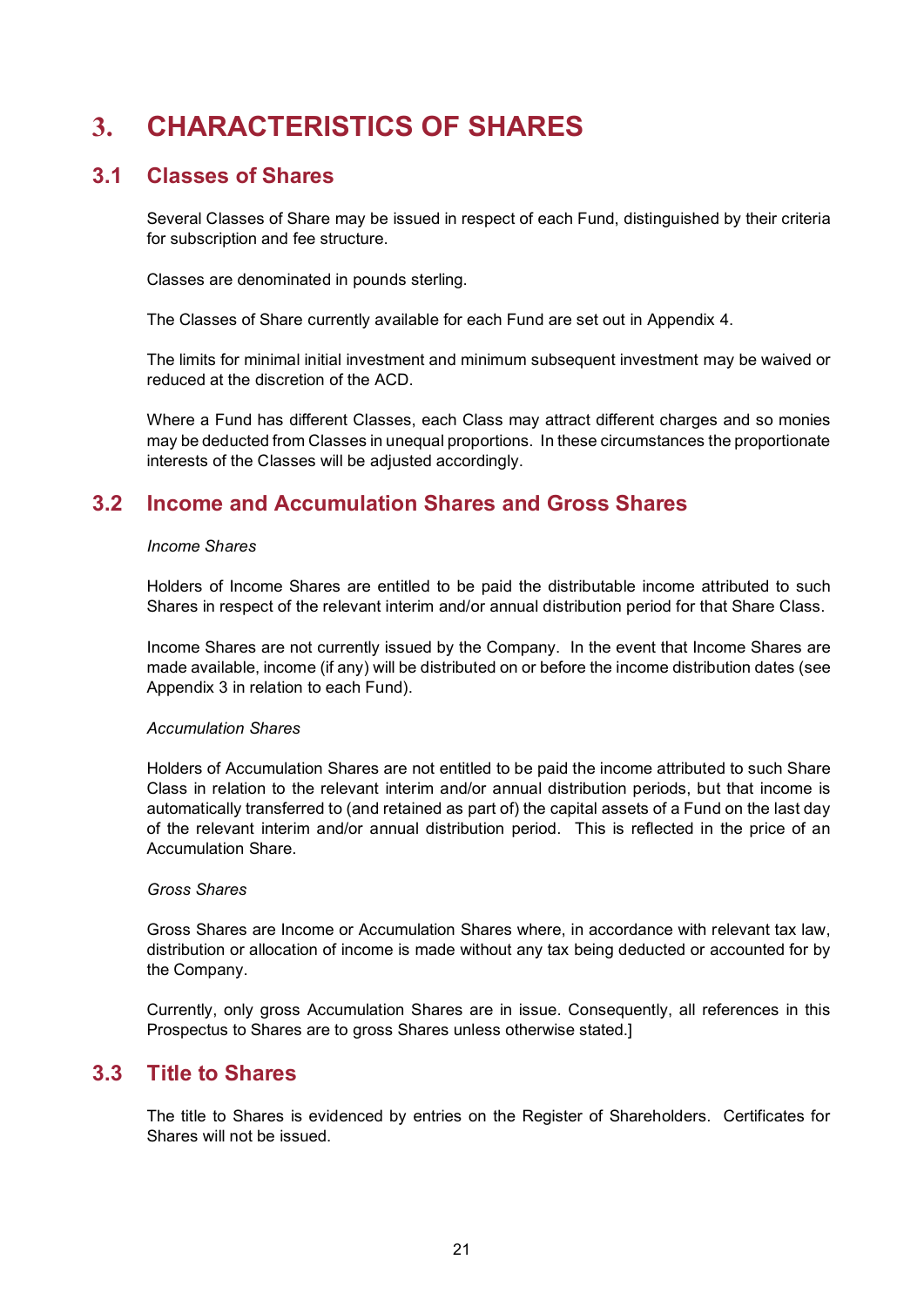# **3.4 Shares with Different Denominations**

In order to calculate fractional entitlements of less than one Larger Denomination Share, Shares are expressed in two denominations – Larger Denomination Shares and Smaller Denomination Shares.

- 3.4.1 The Smaller Denomination Shares are whole Shares which carry a fraction of the rights of a Larger Denomination Share.
- 3.4.2 Whenever the number of any such Smaller Denomination Shares shall reach one ten thousandth, the ACD shall automatically consolidate the Smaller Denomination Shares into one Larger Denomination Share of the same Class.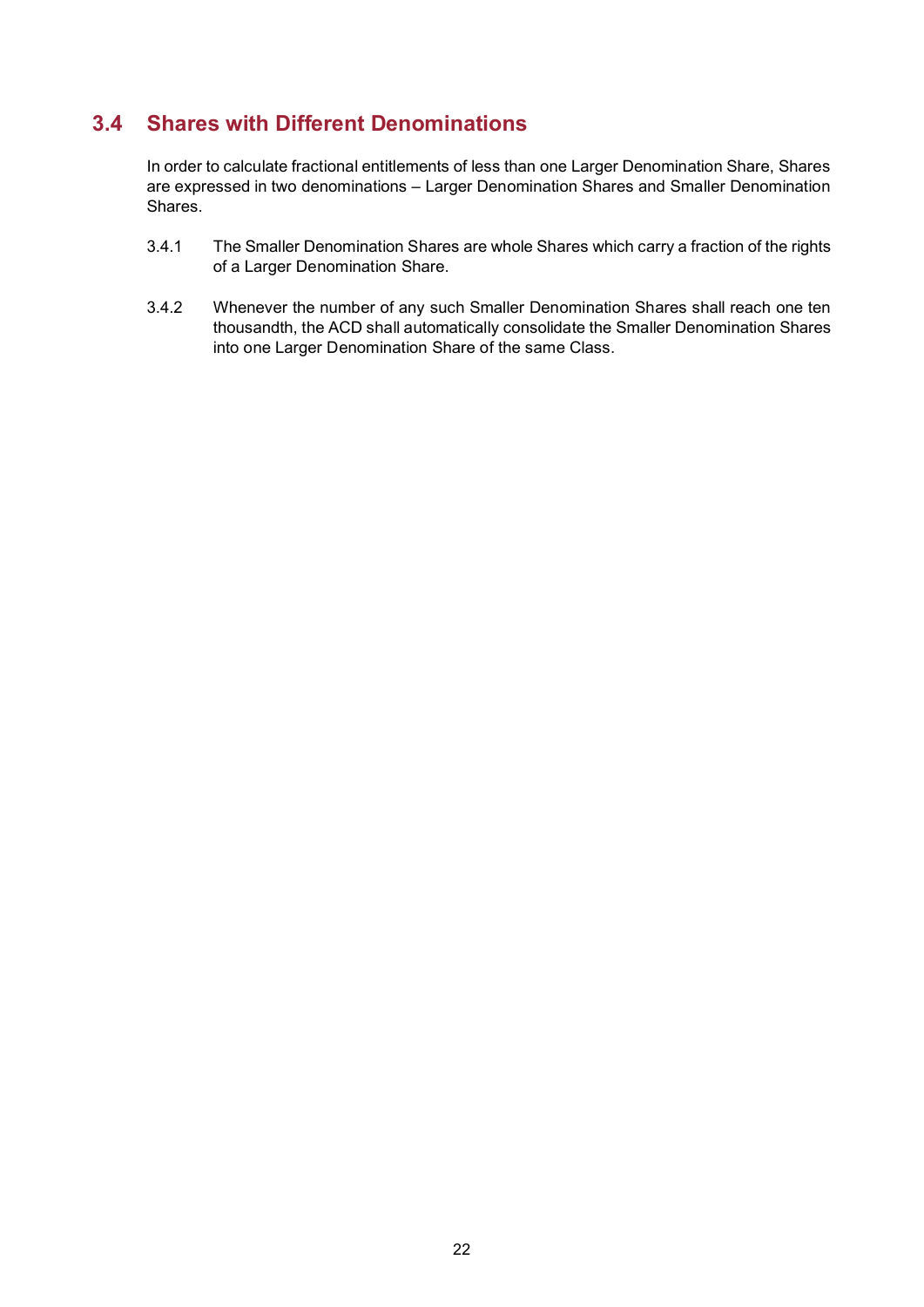# <span id="page-22-0"></span>**4. SHAREHOLDER MEETINGS AND VOTING RIGHTS**

- **4.1** The Company will not hold annual general meetings, although the ACD or the Depositary may convene a general meeting at any time.
- **4.2** Certain changes to this Prospectus or the Instrument of Incorporation (for example, material changes to the investment objectives and/or policies) require the prior approval of a Meeting of Shareholders, in accordance with the FCA Rules. Any changes to the investment objectives and/or policies which are not material may be made by the ACD following prior written notice to Shareholders. When the prior approval of a Meeting of Shareholders or pre-notification is not required by the FCA Rules, the ACD may make changes to the Prospectus or the Instrument of Incorporation without the approval of Shareholders.
- **4.3** A Meeting of Shareholders shall not be competent to increase the maximum of the ACD's periodic charge except by an extraordinary resolution.
- **4.4** In certain circumstances, the FCA Rules require that a resolution be passed as an extraordinary resolution, which is a resolution passed by a majority of not less than three-quarters of the votes validly cast (whether on a show of hands or on a poll) for and against the resolution. In other cases, a resolution may be passed by a simple majority of the votes validly cast for and against the resolution.
- **4.5** At any Meeting of Shareholders a resolution put to the vote of the meeting shall be decided on a show of hands unless a poll is (before the declaration of the result of the show of hands) demanded by the Chairman, by the Depositary or, by at least two shareholders present in person or by proxy or, in the case or a body corporate, by a duly authorised representative.
- **4.6** On a show of hands every Shareholder who (being an individual) is present in person or by proxy shall have one vote.
- **4.7** On a poll the voting rights attached to each Share shall be such proportion of the voting rights attached to all Shares in issue in the Company as the price of the Share bears to the aggregate price(s) of all the Shares in issue as at the date a notice of meeting is sent out, as described in 4.9 – 4.13 below.
- **4.8** The quorum at a Meeting of Shareholders shall be two Shareholders present in person or by proxy. The quorum for an adjourned meeting is one Shareholder present in person or by proxy.
- **4.9** A corporation being a Shareholder may authorise such person as it thinks fit to act as its representative at any Meeting of Shareholders and the person so authorised shall be entitled to exercise the same powers on behalf of the corporation which he represents as the corporation could exercise if it were an individual Shareholder.
- **4.10** The ACD shall be entitled to receive notice of and attend at any such meeting but shall not be entitled to vote or be counted in the quorum therefore and accordingly, the Shares held or deemed to be held by the ACD shall not be regarded as being in issue.
- **4.11** Any associate of the ACD shall not be entitled to vote at any such meeting except in respect of Shares which he holds on behalf of a person who, if himself the registered holder, would be entitled to vote, and from whom he has received voting instructions.
- **4.12** In the case of joint Shareholders the vote of the senior who tenders a vote whether in person or by proxy shall be accepted to the exclusion of the votes of the other joint Shareholders and for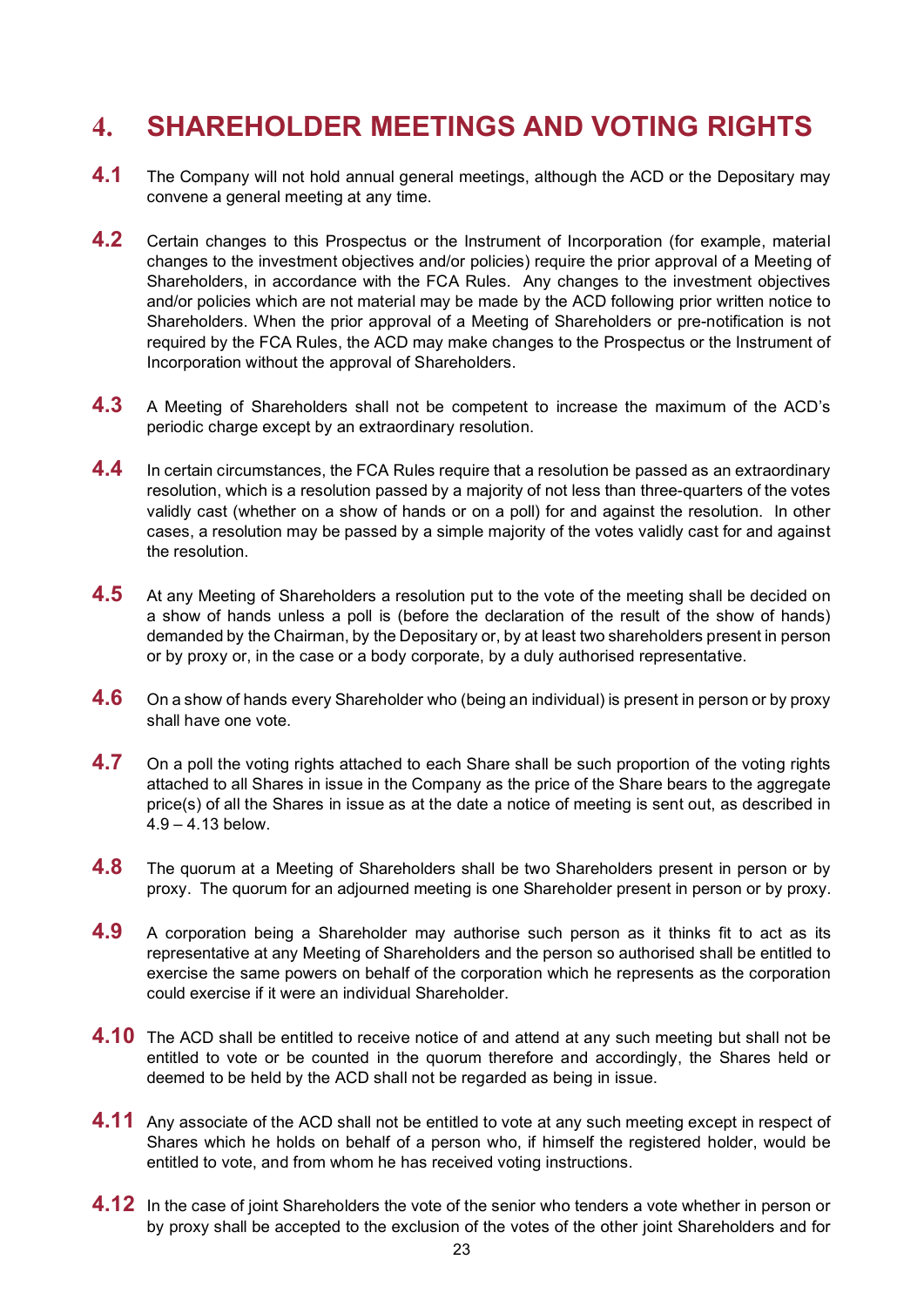this purpose seniority shall be determined by the order in which the names stand in the Register of Shareholders.

**4.13** The Shareholders entitled to receive notice of meetings shall be those Shareholders entered on the register at a time to be determined by the ACD and stated in the notice of the meeting which is a reasonable time before the notice of the relevant meeting is sent out.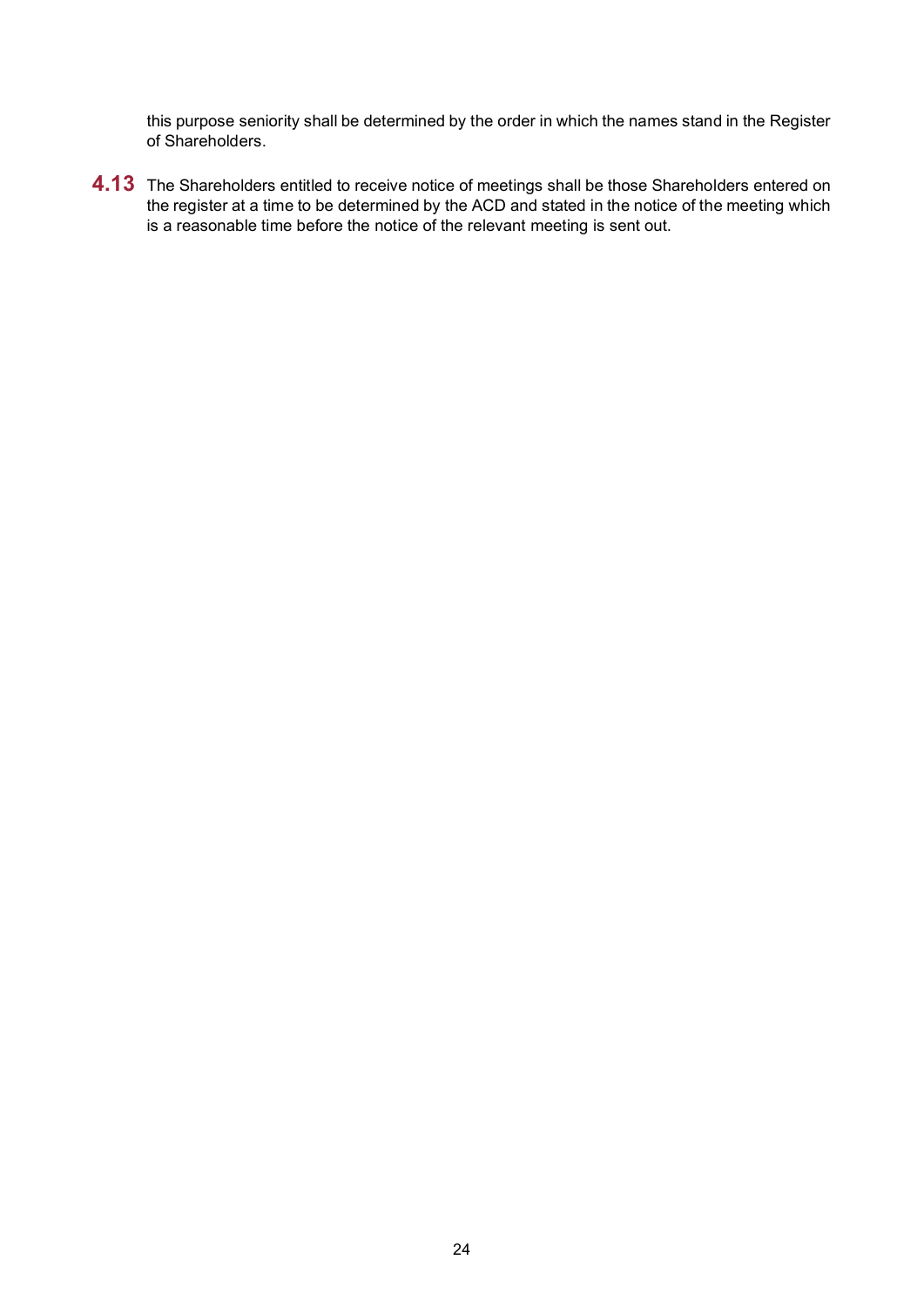# <span id="page-24-0"></span>**5. CLASS RIGHTS**

- **5.1** The rights attached to a Class of Shares may only be amended by a class meeting of Shareholders of that Class of Shares. Any amendment to the Instrument of Incorporation that relates to a particular Class of Shares or particular Share Classes and does not prejudice the Shareholders of any other Share Class may be made by an extraordinary resolution passed at a class meeting. Details of the rights attached to any particular Class of Shares will be made available to the Shareholders by prior notice in writing.
- **5.2** The provisions regarding the conduct of meetings set out above shall apply to meetings of the Fund or a Share Class within the Fund, but by reference to the Shares of the Fund or Share Class concerned and the prices of Shares in such Fund or Share Class.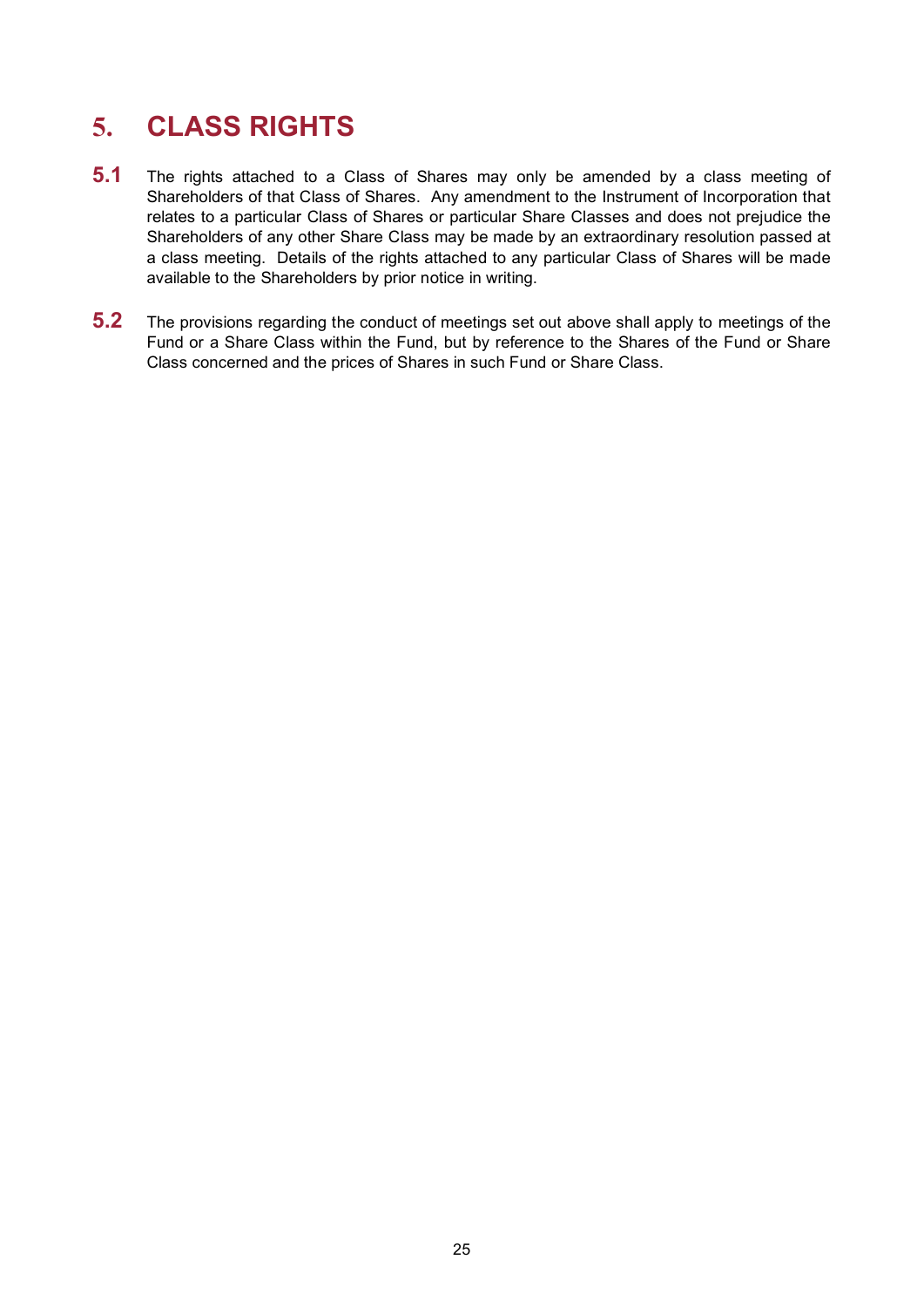# <span id="page-25-0"></span>**6. VALUATION**

- **6.1** The Scheme Property is valued at each Valuation Point on each Dealing Day in order to determine the price at which Shares in the Funds may be purchased from or redeemed by the ACD and created or cancelled by the Company. There will only be a single price for any Share as determined from time to time by reference to a particular Valuation Point.
- **6.2** Under the FCA Rules, the ACD has certain responsibilities in relation to the proper valuation of the Scheme Property, determination of the price of Shares and publication of the same. The ACD has appointed the Administrator to calculate the value the Scheme Property and to determine the price of Shares in accordance with this Prospectus and the ACD's valuation policy as provided by the ACD to the Administrator.
- **6.3** The ACD reserves the right to carry out an additional valuation of the Scheme Property if it considers it desirable to do so. The ACD shall inform the Depositary of any decision to carry out an additional valuation.
- **6.4** An outline of the valuation policy on the basis of which the Scheme Property is valued is as follows:
	- 6.4.1 Units or shares in a collective investment scheme:
		- (a) if a single price for buying and redeeming units or shares is quoted, at most recent such price; or
		- (b) if separate buying and redemption prices are quoted, at the average of the two prices provided the buying price has been reduced by any initial charge included therein and the redemption price has been increased by any exit or redemption charge attributable thereto; or
	- 6.4.2 Transferable securities are valued at their quoted price or if the investment is one for which different prices are quoted according to whether it is being bought or sold then it will be valued at its mid-market price.
	- 6.4.3 Any fiscal charges or commissions or other charges that have been paid or are payable on the acquisition or disposal of the investments above are excluded from their value.
	- 6.4.4 Cash is valued at its nominal value.
	- 6.4.5 Any other property of the Fund will be valued at what the ACD considers a fair value.
	- 6.4.6 Deductions are made for anticipated tax liabilities and for an estimated amount in respect of other liabilities payable out of the Fund.
	- 6.4.7 Contingent liability transactions will be valued as follows:
		- (a) if it is a written option (and the premium for writing the option has become part of the Scheme Property), deduct the amount of the net valuation of premium receivable;
		- (b) if the Scheme Property is an off-exchange derivative the method of valuation shall be agreed between the ACD and the Depositary;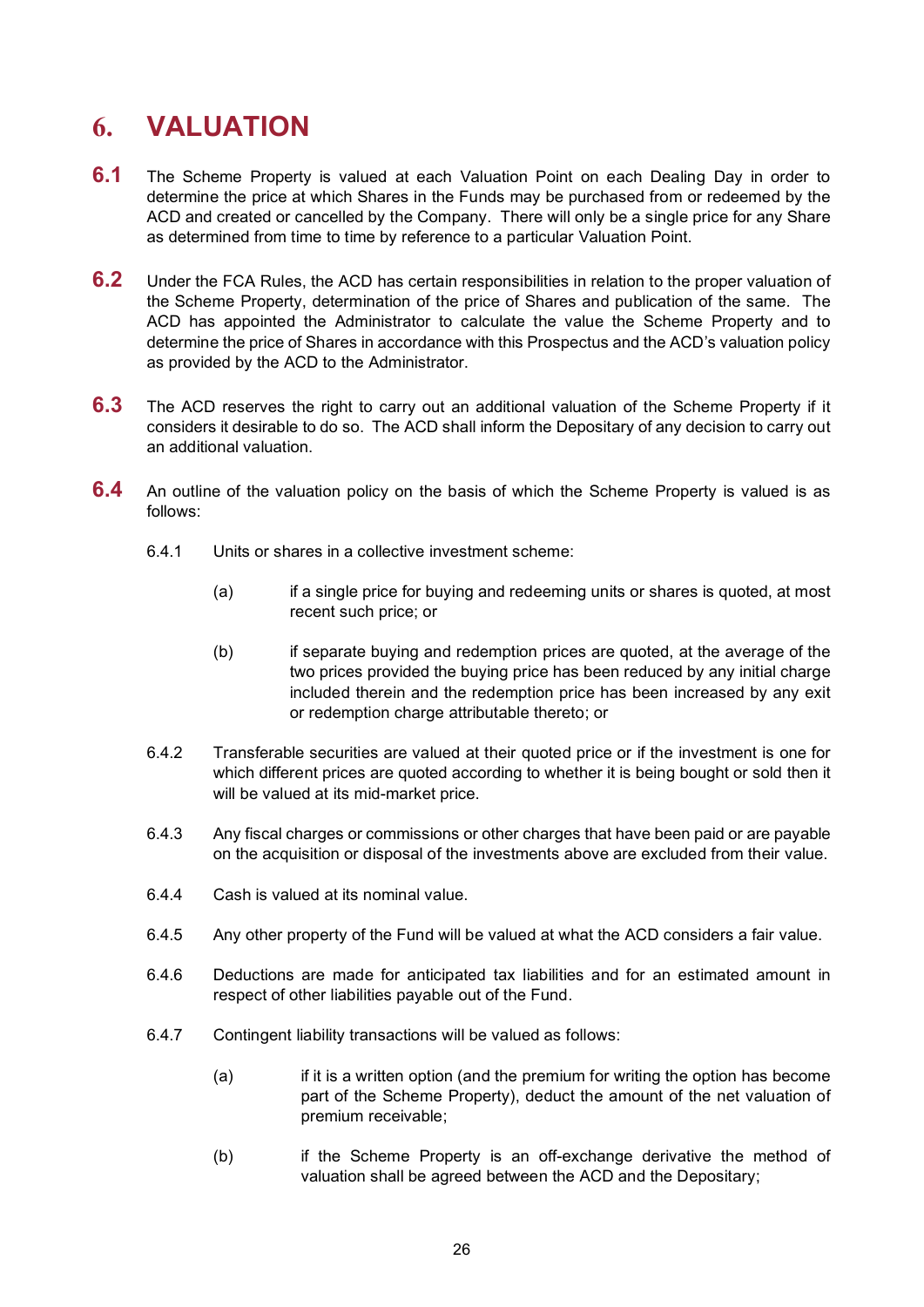- (c) if it is an off-exchange future, include it at the net value of closing out in accordance with a valuation method agreed between the ACD and the Depositary;
- (d) if it is any other form of contingent liability transaction, include it at the mark to market value (whether as a positive or negative value).
- 6.4.8 An amount is added in respect of estimated recoverable tax and any other amounts due to be paid into the Fund.
- **6.5** Where the ACD has reasonable grounds to believe that the price obtained is unreliable or the most recent price available does not reflect the ACD's best estimate of the value of the relevant investment at the relevant Valuation Point or no price or no recent price exists, the ACD may use a price which, in the opinion of the ACD reflects a fair and reasonable price for that investment (the fair value price).
- **6.6** The proportionate interests of each Share Class in the assets and income of the Fund shall be determined by the ACD as the proportion of the Scheme Property that is held by that Share Class at the end of the previous business day.
- **6.7** The proportion of assets and income allocated to each Share Class is made after allowing for the effect, including attributable taxation, of any charges and expenses made on bases which vary by Share Class.
- <span id="page-26-0"></span>**6.8** The price per Share at which Shares are bought or are redeemed is the Net Asset Value per Share. Any initial charge, redemption charge or dilution levy is payable in addition to that price.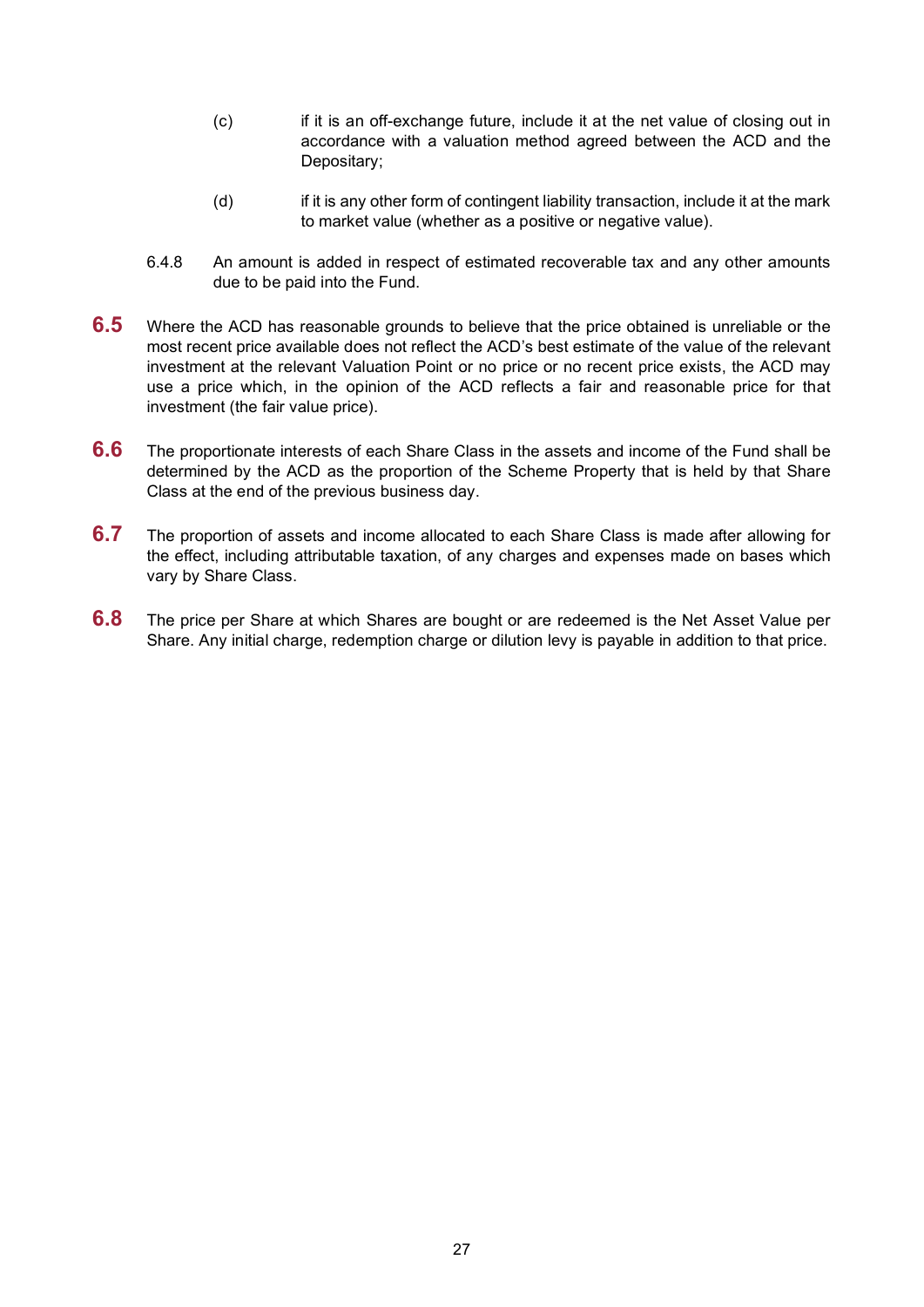# <span id="page-27-0"></span>**7. CHARGES**

# **7.1 Initial Charge**

The ACD is permitted to make an initial charge on the sale of Shares to an investor. The ACD does not intend to make such a charge.

The ACD may introduce an initial charge only in accordance with the FCA rules and after the ACD has made available a revised version of the Prospectus showing the rate of charge and its commencement. Any initial charge introduced will apply only to Shares purchased since its introduction.

# **7.2 Redemption Charge**

The ACD may make a charge on the redemption of Shares. The ACD does not intend to make such a charge.

In relation to the imposition of a redemption charge, where Shares of the Class in question in the relevant Fund have been purchased at different times by a redeeming Shareholder, the Shares to be redeemed shall be deemed to be the Shares purchased first in time by that Shareholder.

The ACD may introduce a redemption charge on Shares or vary the rate or method of calculation of any redemption charge only in accordance with the FCA Rules and after the ACD has made available a revised version of the Prospectus showing the rate of charge and its commencement. Any redemption charge introduced will apply only to Shares sold since its introduction but not to Shares previously in issue.

In the event of a change to the rate or method of calculation of a redemption charge, details of the previous rate or method of calculation will be available from the ACD.

### **7.3 Annual Management Charge**

- 7.3.1 The ACD may make a periodic charge which shall be paid out of the property of a Fund twice monthly in arrears at the annual percentage rate shown in Appendix 4. This is calculated and accrued daily, based on the value of the property of the Fund on the preceding Business Day.
- 7.3.2 Where the investment objective of a Fund is to treat the generation of income and capital growth as equal priority, all or part of the ACD's fee may be charged against capital instead of against income. This will only be done with the approval of the Depositary. This treatment of the fee will increase the amount of taxable income available for distribution to Shareholders in the Fund concerned, but will constrain capital growth.
- 7.3.3 The ACD may not increase any charge it takes from the Fund save in accordance with the FCA Rules (see below).
- 7.3.4 The ACD may pay to the Registrar out of the Annual Management Charge fees for the registrar and services relating to FATCA and similar regimes.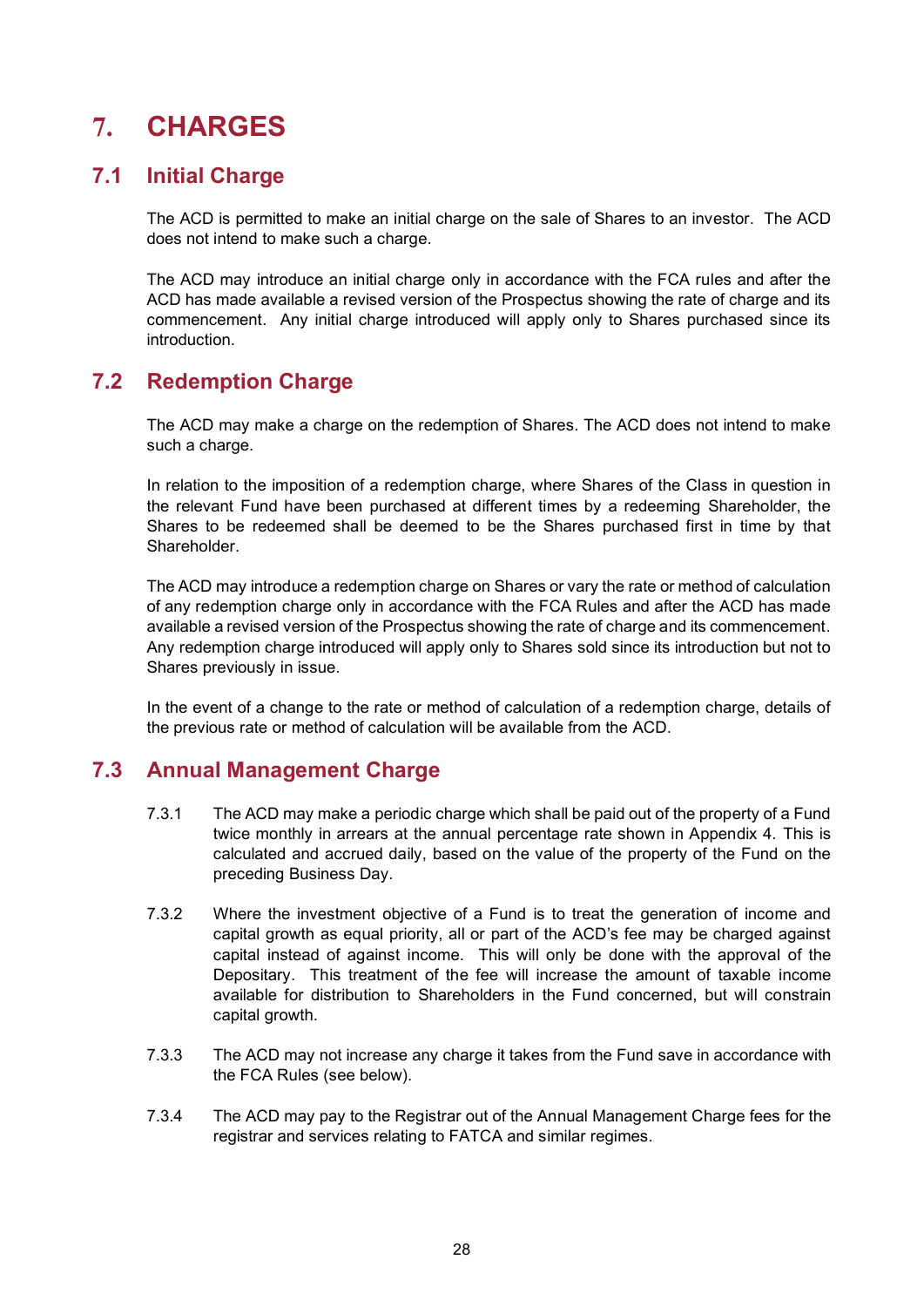# **7.4 Dilution**

A Fund may suffer dilution (reduction) in the value of its property as a result of the costs incurred in dealing in its underlying investments and of any spread between the buying and selling prices of these investments. It is not, however, possible to predict accurately whether dilution will occur at any point in time. In order to counter this, the ACD has decided that its policy on dilution is that it may require the payment of a dilution levy. In cases where a dilution levy is made the value of the capital of the property of a Fund will not be adversely affected by dilution. If charged, the dilution levy will be shown in addition to (but not part of) the price of Shares on their issue by the Company or sale by the ACD and as a deduction to the price of their Shares on their cancellation by the Company or redemption by the ACD. The ACD has no entitlement to the dilution levy, which will either be paid into the relevant Fund, in the case of an issue of shares by the Company or sale by the ACD or retained in the Fund in the case of a cancellation of Shares by the Company or redemption by the ACD.

The need to charge a dilution levy will depend on the volume of net purchases or redemptions, as described below. The ACD may charge a discretionary dilution levy on any purchase or redemption of Shares if, in its opinion, the existing Shareholders (for purchases) or continuing Shareholders (for redemptions) might otherwise materially be adversely affected. A dilution levy must be imposed only in a manner that, so far as practicable, is fair to all Shareholders or potential Shareholders.

In particular, the dilution levy may be charged in the following circumstances:

- 7.4.1 on a Fund experiencing large levels of net purchases (i.e. purchases less redemptions) relative to its size;
- 7.4.2 on a Fund experiencing large levels of net redemptions (i.e. redemptions less purchases) relative to its size;
- 7.4.3 on "large deals". For these purposes, a large deal is defined as a purchase or a redemption in excess of 1% of the value of the Scheme Property;
- 7.4.4 in any other case where the ACD is of the opinion that the interests of existing/continuing Shareholders and potential Shareholders require the imposition of a dilution levy.

In order to reduce inconsistency in the application of any dilution levy, the ACD may take account of the trend of the Fund in question to expand or to contract; and the transactions in Shares at a particular valuation point.

Based on the expected level of transactions in the Company the estimated rate of any dilution levy is expected to be 0.5%. On this basis the ACD does not expect to require a dilution levy in normal circumstances.

### **7.5 Switching Fee**

The ACD may charge a switching fee when Shares of a Fund are switched for Shares in another Fund not exceeding the maximum percentage rate of Initial charge for the Shares in such other Fund. Please see section 11 for details.

### **7.6 Expenses of the ACD**

The Company will also pay to the ACD out of the Scheme Property any expenses incurred by the ACD or its delegates of the kinds described below under "Other payments out of the Scheme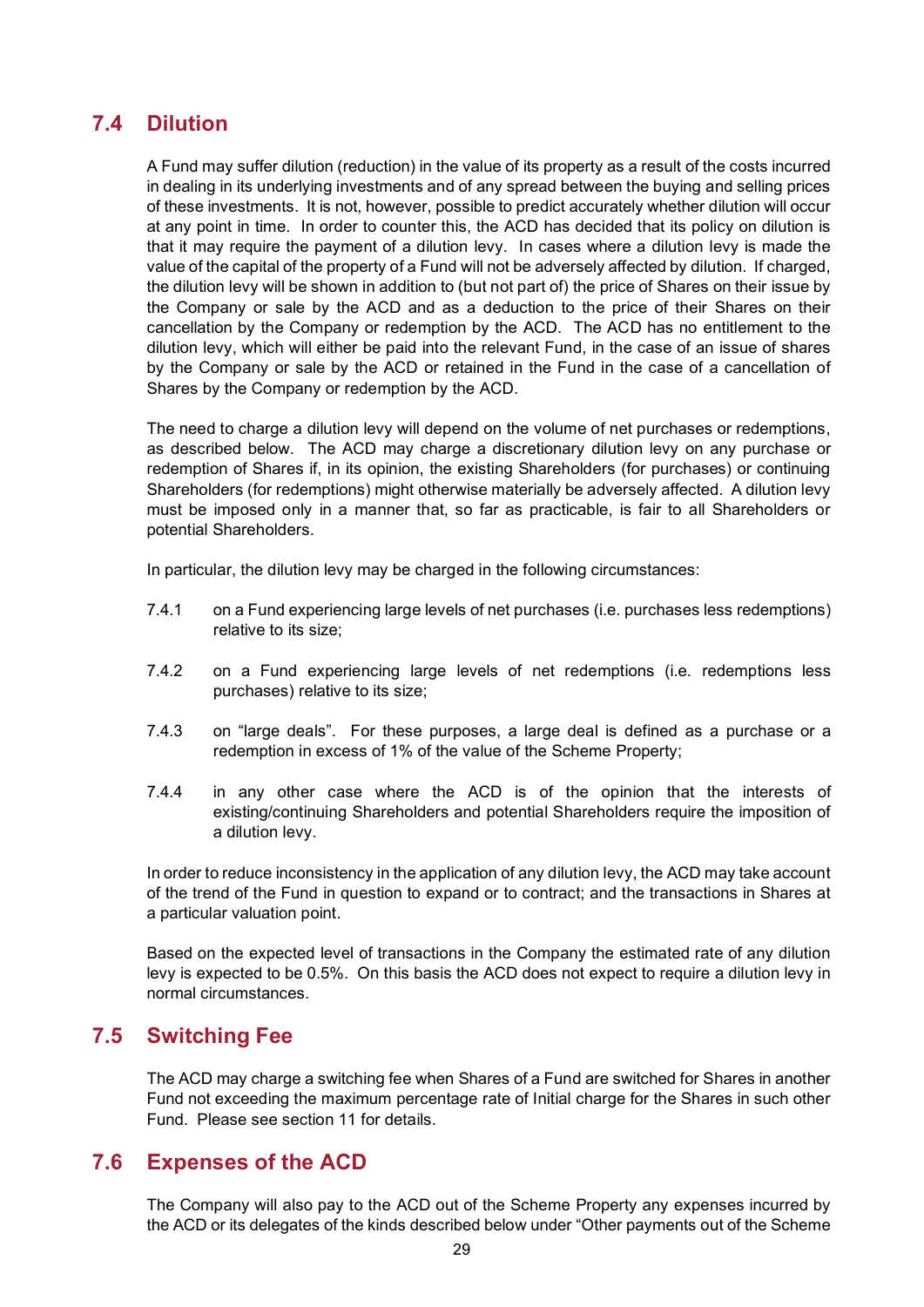Property of the Company", including legal and professional expenses of the ACD and its delegates in relation to the proper performance of the ACD's duties under the ACD Agreement, or related to documents amending the ACD Agreement, all expenses incurred in preparing valuations of Scheme Property and publishing prices of Shares, all postage and communication costs incurred in the proper performance of duties under the ACD Agreement, and all expenses incurred in producing any prospectus, key features or simplified prospectus, in distributing any prospectus and any expenses of the ACD in buying or selling Shares (but excluding any commissions or similar payments as the Company is prohibited from making under the FCA Rules).

### **7.7 Fees to the Administrator**

The Administrator is entitled to charge fees (plus VAT, if any) to cover administration and accounting for the Funds. The Fund Administration Charge, paid to the Administrator, is charged to each Fund as a percentage of the NAV of each Fund payable monthly in arrears. The charge is currently 4 basis points per annum for a NAV of £0 to £500 million, 3 basis points per annum for a NAV of £500 million to £1billion and 2 basis points per annum where the NAV is over £1 billion (plus in each case VAT, where applicable). There is no additional charge for additional share classes and the minimum fee is £100,000 per annum pro rata between the three Funds.

# **7.8 Increase in the Initial Charge or Annual Management Charges**

Any increase of the initial charge or annual management charge may be made by the ACD, if it is deemed by the ACD to be significant rather than a fundamental change, as set out in the provisions of the FCA Rules only after:

- (a) giving 60 days written notice to the Shareholders (in the case of an increase of the periodic charge) or the regular savers (in the case of the Initial charge);
- (b) the ACD revising the Prospectus to reflect the proposed increase; and

if such a change is deemed fundamental, it will require the approval of the Shareholders.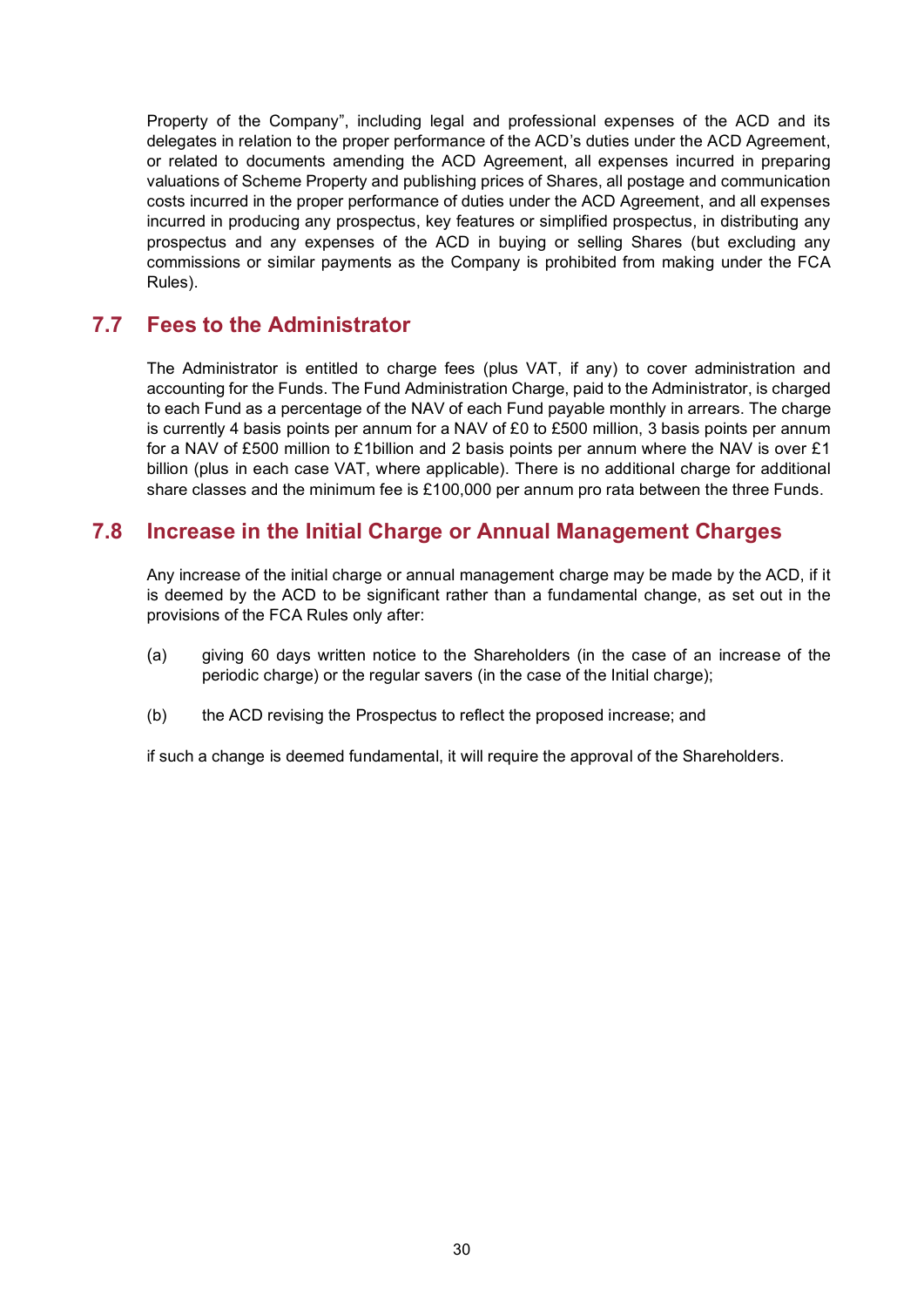# <span id="page-30-0"></span>**8. DEPOSITARY'S REMUNERATION AND EXPENSES**

### **8.1 Periodic Charge**

- 8.1.1 The remuneration of the Depositary will be paid out of the Scheme Property monthly in arrears and will consist of a periodic charge, calculated and accrued daily, based on the value of the property of the Fund(s) on the preceding Business Day. The periodic charge will be at such annual percentage rate (before VAT) of the value of the property of the Fund(s) as the ACD and Depositary may from time to time agree. At this point the charge will be 3.00 basis points per annum for a NAV of £0 to £100 million, 2.00 basis points for the portion of NAV between £100 million and £250 million and 1.50 basis points on the portion above £250 million (plus VAT, where applicable). Minimum fee is £20,000 per Fund per annum (£15,000 per Fund per annum for the first year).
- 8.1.2 All charges are subject to an addition for VAT (if any).
- 8.1.3 The rate of the Depositary's remuneration may be increased up to a maximum of 50 basis points (0.50%) of the value of the property of each relevant Fund.
- **8.2** The Depositary is also entitled to receive out of the property of each Fund remuneration for performing or arranging for the performance of the functions conferred on the Depositary by the Instrument of Incorporation or the FCA Rules. The Depositary's remuneration shall accrue when the relevant transaction or other dealing is effected and shall be paid in arrears on the next following date on which payment of the Depositary's periodic charge is to be made or as soon as practicable thereafter.

### **8.3 Depositary's Expenses**

The Depositary will be reimbursed by the Company for expenses properly incurred in performing or arranging for the performance of functions conferred on it by the Regulations, the Instrument of Incorporation, the Prospectus, the FCA Rules, the depositary agreement dated 22 July between the Company, the ACD and the Depositary or by general law. These functions may (without limitation of the foregoing) include custody, oversight, insurance, acquisition and dealing with assets of the Company; making deposits or loans, dealing with borrowings, effecting foreign currency dealings and effecting efficient portfolio management transactions or any other transactions, as permitted by the FCA Rules; collection of income or capital; submissions of tax returns and handling tax claims; preparation of the Depositary's annual report; calling shareholders' meetings and communicating with shareholders; preparing; clearing and despatching distribution warrants; obtaining professional advice; conducting legal proceedings; carrying out administration relating to the Company; supervision of certain of the activities of the ACD and such other duties as the Depositary is permitted or required by law to perform.

On the winding up of the Company, a Fund or the redemption and cancellation of a Class of Shares, the Depositary will be paid all accrued and owing fees, charges and reimbursement of expenses due to the date of commencement of the winding up or due in relation to the redemption and cancellation of the relevant Class of Shares (as appropriate) and any additional expenses necessarily arising out of or in connection with its obligations under this Agreement.

8.3.1 The Depositary is also responsible for safekeeping of the property of the Company and is entitled to receive reimbursement of the custody as an expense of the custody. The Depositary's remuneration for custody is calculated at an ad valorem rate determined by the territory or country in which each Fund's assets are held. Currently the lowest rate is 0 basis points and the highest rate is 100 basis points. In addition the Depositary makes a transaction charge determined by reference to the country or territory in which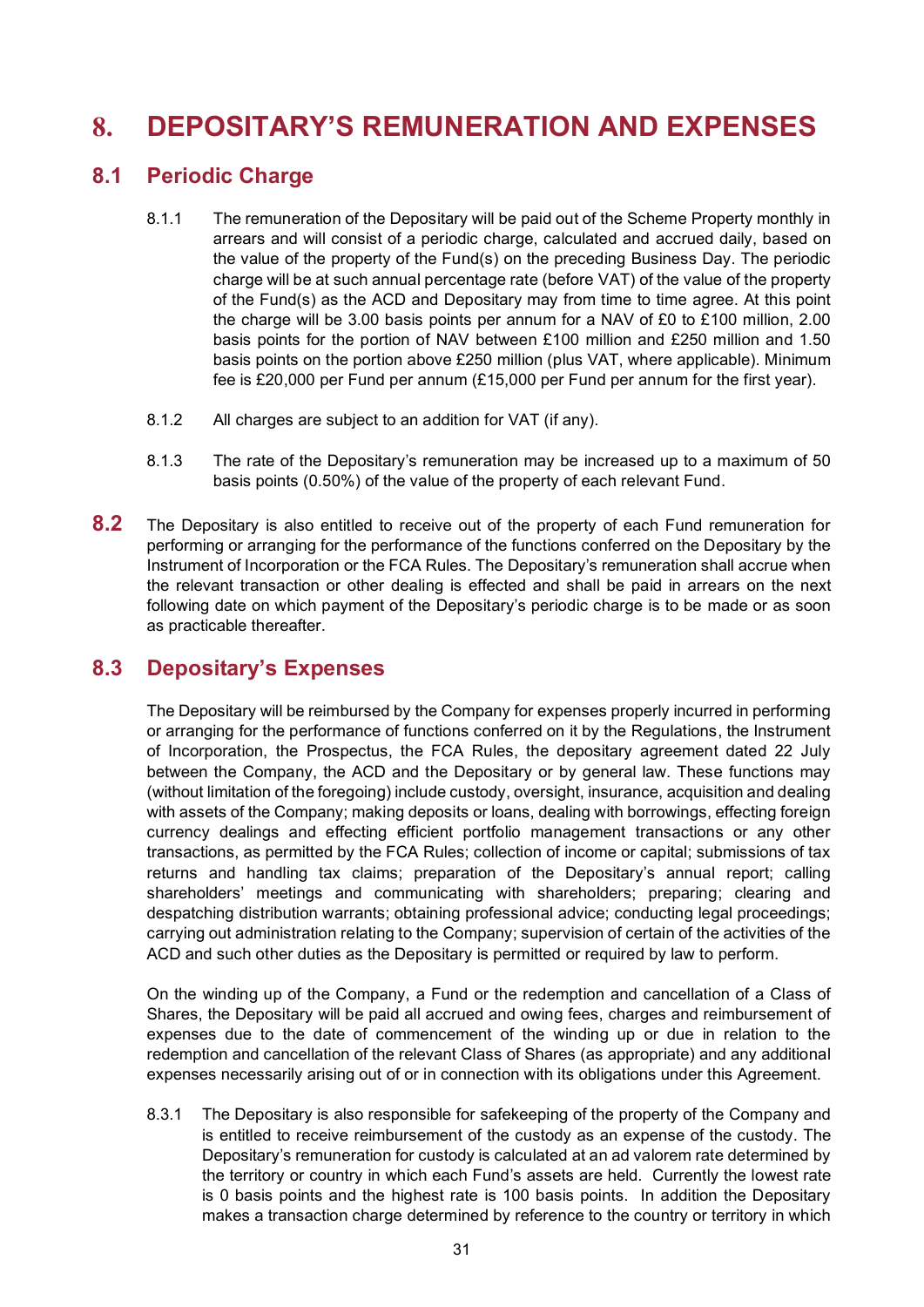the transaction is effected. Currently, the transaction charges range from £6 to £150 per transaction although it is envisaged that the upper limits of this range will only be charged on rare occasions.

- 8.3.2 The following further expenses may also be paid out of the property of the Company:
	- (a) all charges and expenses incurred in connection with the collection and distribution of income;
	- (c) all charges and expenses incurred in relation to the preparation of the Depositary's annual report to shareholders;
	- (d) all charges and expenses incurred in relation to stocklending.

Subject to current law and HM Revenue & Customs regulations and guidance, VAT at the prevailing rate may be payable in addition to the Depositary's remuneration.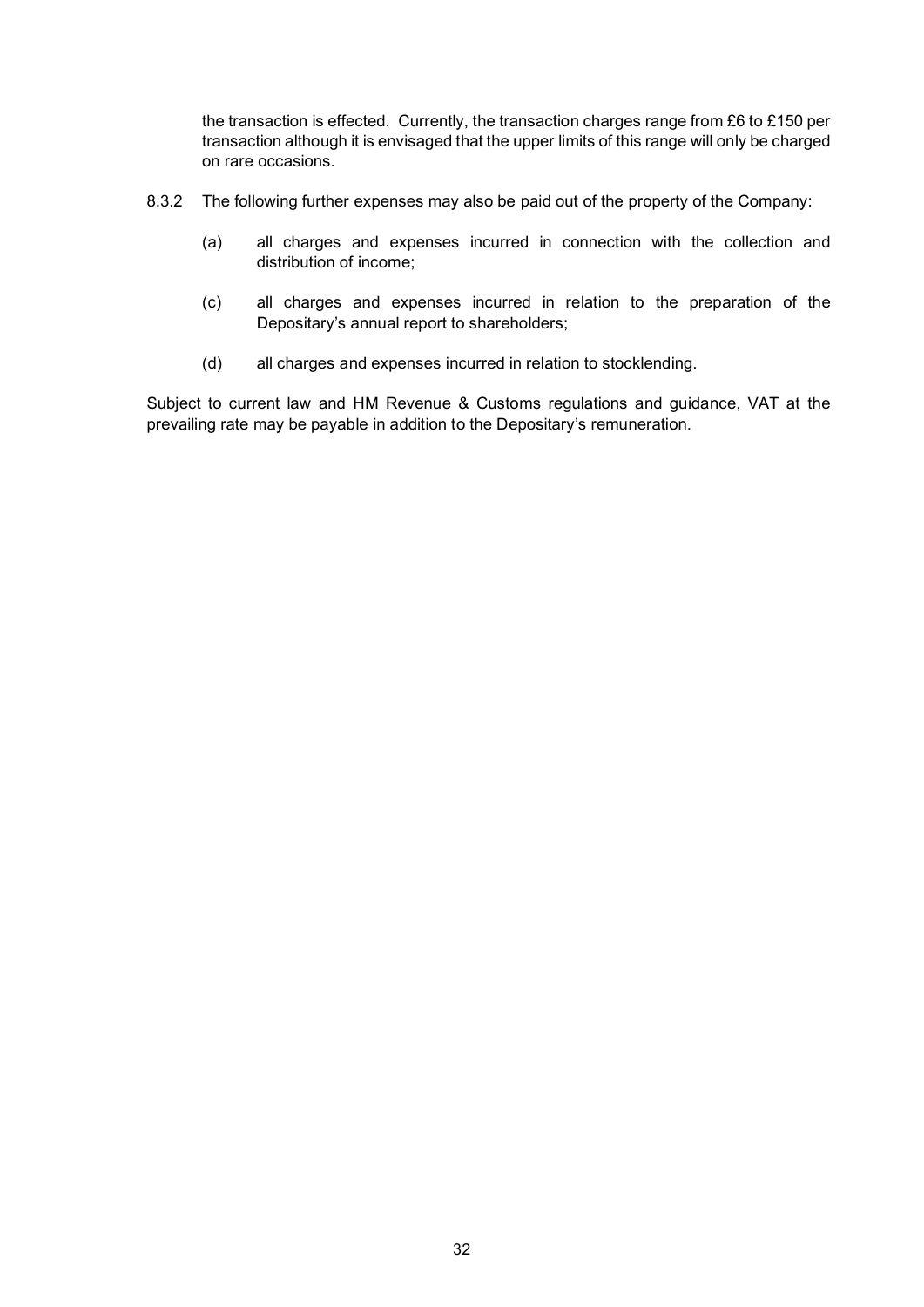# <span id="page-32-0"></span>**9. OTHER PAYMENTS OUT OF THE SCHEME PROPERTY OF THE COMPANY**

- **9.1** In accordance with the Regulations, the following payments may lawfully be made out of the property of the Funds:
	- 9.1.1 Broker's commission, fiscal charges and other disbursements which it is necessary to incur in effecting transactions for the Funds concerned and which are normally shown in contract notes, confirmation notes and difference accounts, as appropriate.
	- 9.1.2 Interest on borrowings permitted under the FCA Rules and charges incurred in effecting or terminating such borrowings or in negotiating or varying the terms of such borrowings.
	- 9.1.3 Taxation and duties payable in respect of the property of the Fund or in respect of the issue or redemption of Shares, including stamp duties or other taxes or duties in relation to the transfer to the Company of assets acquired in exchange for the issue of Shares or in relation to the redemption of Shares.
	- 9.1.4 Any costs incurred in modifying the Instrument of Incorporation, including costs incurred in respect of meetings of Shareholders convened for purposes which include the modification of the Instrument of Incorporation where the modification is necessary to implement changes in the law, or necessary as a direct consequence of any change in the law, or expedient having regard to any change in the law made by, or under, any fiscal enactment and which the ACD and the Depositary agree is in the interests of Shareholders, or to remove obsolete provisions from the Instrument of Incorporation.
	- 9.1.5 Any costs incurred in respect of meetings of Shareholders, or class meetings of Shareholders of a Fund, including meetings convened on a requisition by Shareholders or by the ACD.
	- 9.1.6 Liabilities arising on amalgamation or reconstruction of the Company or any of its constituent Funds.
	- 9.1.7 The audit fee of the Auditors of the Company and the legal fees of the Legal Advisor of the Company and any proper expenses of such an auditor and Legal Advisor, which are charged at normal commercial rates and may be changed by mutual agreement from time to time.
	- 9.1.8 The periodic fees of the FCA in respect of the Company as may be prescribed under the Financial Services and Markets Act 2000 (as amended), or any relevant regulations made thereunder and any payments otherwise due by virtue of the FCA Rules or the corresponding fees of any regulatory authority in a country or territory outside the UK in which the Shares are or may be marketed.
	- 9.1.9 The costs of printing and distributing any documents required by the FCA Rules and any costs incurred as a result of periodic updates or changes to such documents and any other administrative expenses.
	- 9.1.10 Any costs incurred by the Company in publishing the prices of Shares, including the costs of listing the prices of Shares in publications and information services selected by the ACD, including the Financial Times.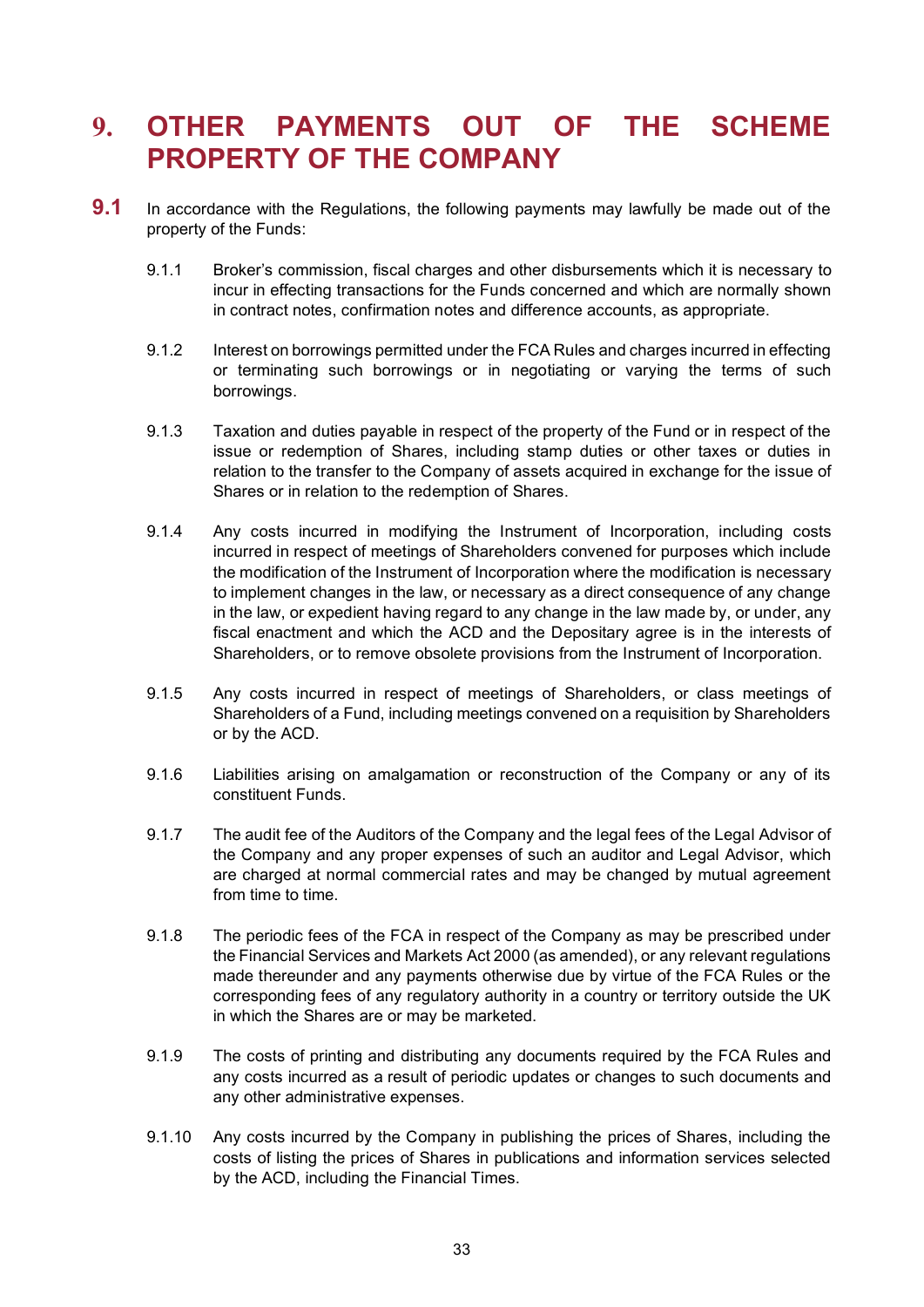- 9.1.11 Any expenses incurred in relation to company secretarial duties, including all costs incurred in preparing accounts and producing and despatching annual, half yearly and other reports of the Company.
- 9.1.12 Any costs incurred in producing and despatching dividend or other payments of the Company.
- 9.1.13 Any fees, expenses or disbursements of any investment adviser or other professional adviser of the Company and those of the Company's sub-advisers, including, for the avoidance of doubt and without limitation, fees paid for the provision of information and data services, including computer terminals, and independent risk management systems to the ACD in connection with its investment management function.
- 9.1.14 All fees and expenses incurred in relation to the addition and initial organisation of any new Funds, the listing of Shares on any stock exchange, the registration of any Fund with any regulator (including the fees of any law firm or other adviser in connection thereto) any offer of Shares (including the preparation and printing of any prospectus) and the creation, conversion and cancellation of Shares.
- 9.1.15 Any costs incurred in taking out and maintaining an insurance policy in respect of the ACD and the Company.
- 9.1.16 Expenses incurred by the Company in respect of any movable and immovable property in which the Company has an interest. Currently the Company does not intend to hold any such interests.
- 9.1.17 Any VAT or similar tax relating to any charge or expense set out above.
- 9.1.18 All fees in relation to the monitoring of collateral.
- 9.1.19 Such other fees, charges and expenses, as well as dealing commissions and other non-monetary benefits, payable by the Company are charged at normal commercial rates.

Save as disclosed there are no maximum amounts of fees, charges and expenses borne (directly or indirectly) by Shareholders and such amounts will depend on a number of factors including, but not limited to, portfolio turnover and level of borrowings.

### **9.2 Ongoing Charges Figure**

The Ongoing Charges Figure or OCF (formerly known as the total expense ratio or TER) represents the sum of the charges and expenses paid from a Fund's assets, which shows the annual operating expenses of the Fund, expressed as a percentage of average net assets. It does not include initial charges or dealing costs. Further information about the OCF of the Funds can be found in Appendix 4.

### **9.3 Allocation of Assets, Charges and Expenses to Funds**

All fees, duties, charges and expenses (other than any borne by the ACD) are charged to the Fund in which they were incurred. However, where they are not attributable to a particular Fund, they will be allocated among the Funds in a manner which the ACD considers is fair to the Shareholders generally. The costs of authorisation of any new Fund may be borne by that Fund at the discretion of the ACD.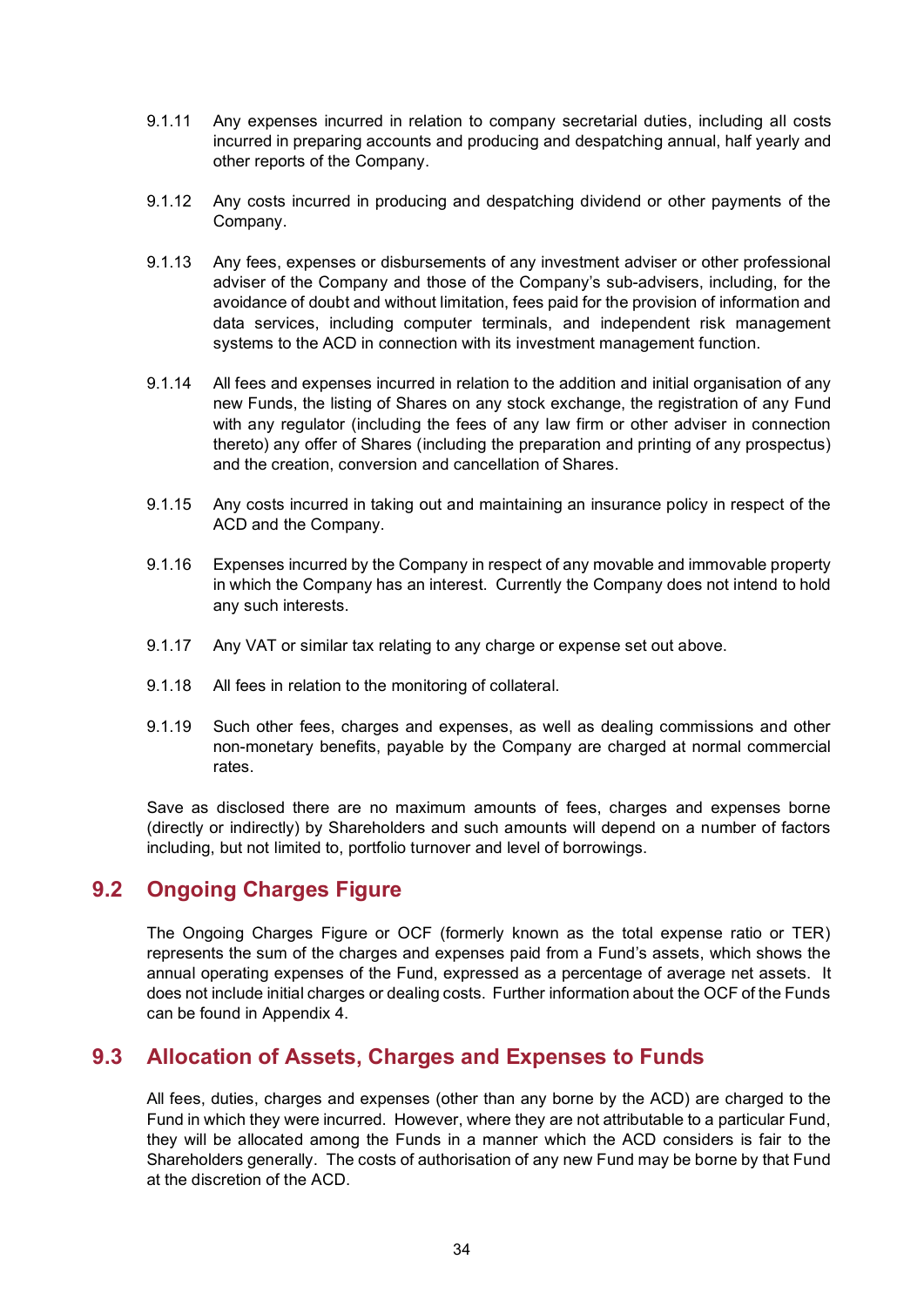# <span id="page-34-0"></span>**10. BUYING AND SELLING OF SHARES**

- **10.1** Shares in each Fund may be bought or sold on any Dealing Day between 9:30 and 15:00.
- **10.2** Shares may be bought and sold by writing to the ACD or by such other means as the ACD may make available from time to time. A purchase or sale of Shares is a legally binding contract.
- **10.3** Orders received and accepted by the ACD by the Cut-Off Time on a Dealing Day will be dealt with at the price calculated on that day. Orders received and accepted after that time will be dealt with at the price calculated on the next Dealing Day.
- **10.4** A contract note giving details and, where appropriate, a notice of the applicant's right to cancel the transaction will be issued on the Business Day following the purchase or sale. Certificates will not be issued in respect of Shares in the Fund as ownership is evidenced by entry on the Register. In the case of a purchase of Shares, settlement will be required at the time of placing the instruction to purchase Shares. Payments for Share purchases are made by Shareholders directly into a client money account, from which such payments are transferred (net of any fees and other amounts payable to the ACD) to the Depositary for the issue of Shares.
- **10.5** All payments received by the ACD shall be transferred to the Depositary for the issue of the Shares on the later of the contractual settlement date or the date when payment has irrevocably been received in cleared funds by the ACD, net of any fees and other amounts payable to the ACD.
- **10.6** In the case of a redemption, the ACD will issue a settlement cheque or bank transfer within three working days of receipt of a form of renunciation (copies of which may be obtained from the ACD) and the Cut-Off Time following receipt by the ACD of the request to sell. Any form of renunciation must be signed by each of the holders of the relevant Shares. For security purposes, where a Shareholder submits a request to change his name, address or bank details, a 10 day block is placed on redemption proceeds, giving the Shareholder enough time to receive advice that the change has been made and to notify the ACD of any discrepancy.
- **10.7** The Depositary will pay the redemption proceeds into a client money account operated by the ACD and payments to redeeming Shareholders will be made from this account. Redemption proceeds due to a Shareholder shall be treated as client money until the payment to the shareholder has settled.
- **10.8** The ACD has the right to reject, on reasonable grounds relating to the circumstances of the applicant, any application for Shares in whole or part, and in this event the ACD will return any money sent, or the balance of such monies, at the risk of the applicant.
- **10.9** Part of a Shareholder's shareholding may be redeemed but the ACD reserves the right to refuse a redemption request if the value of the Shares of any Fund to be redeemed is less than £500, unless it constitutes their total holding.
- **10.10**An applicant has the right to cancel his application to buy Shares at any time during the 14 days after the date on which he receives a cancellation notice from the ACD. If an applicant decides to cancel the contract, and the value of the investment has fallen at the time the ACD receives the completed cancellation notice, he will not receive a full refund as an amount equal to any fall in value will be deducted from the sum originally invested.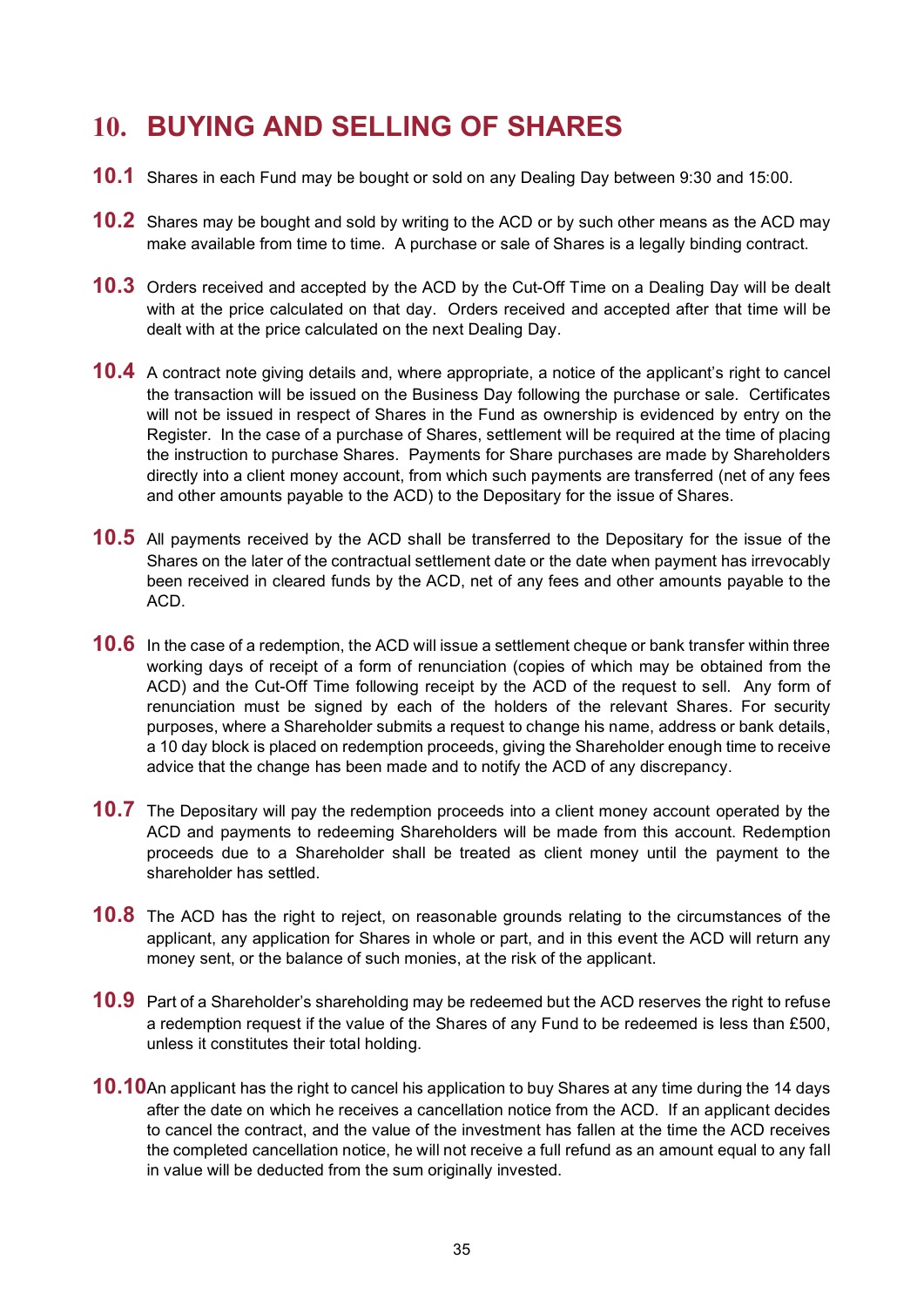- **10.11**If the full settlement has not been made at the time of applying for Shares, it must be paid so as to be received by the ACD within three Business Days. Provided that no notice of cancellation is received, settlement is completed on receipt of cleared funds. If settlement is not received as set out above, the ACD may, at their discretion, cancel the transaction. If the value of the investment has fallen at the time of the cancellation the applicant may not receive a full refund as an amount equal to any fall in value will be deducted from the sum originally invested.
- **10.12**Cancellation rights will not apply to an applicant entering into a contract as a result of completing an application form to buy shares, unless the investment was arranged by an independent intermediary, in which case cancellation rights may be available and will be exercisable, as stated in 10.10.

# <span id="page-35-0"></span>**10.13Suspension of Dealing**

The ACD may, with the prior agreement of the Depositary, or will, if the Depositary so requires at any time, temporarily suspend the purchase and redemption of Shares in any of the Funds, without prior notice to Shareholders in accordance with the FCA Rules. The FCA Rules permit a suspension for such period as is justified having regard to the interests of the Shareholders, if the ACD, or the Depositary, is of the opinion that, due to exceptional circumstances, there is good and sufficient reason to do so having regard to the interests of the Shareholders in the Fund concerned. If the redemption of Shares in a Fund is suspended, the obligations relating to the creation, cancellation, issue and redemption of Shares, contained in the FCA Rules, will cease to apply in respect of the Fund concerned. The ACD will continue to comply with the obligations in the FCA Rules relating to the valuation and pricing of Shares as far as is practicable in light of the suspension.

The ACD will notify Shareholders affected by the suspension of dealing as soon as practicable after the suspension commences. Such notification will draw Shareholders' attention to the exceptional circumstances which resulted in the suspension and the ACD will keep Shareholders informed about the suspension and the likely duration. The ACD and the Depositary will conduct a formal review of the suspension at least every 28 days in accordance with the FCA Rules, and will inform the FCA of the results of this review.

During any suspension, a Shareholder may withdraw his redemption notice provided that such withdrawal is in writing and is received before determination of the suspension. Any notice not withdrawn will be dealt with on the Dealing Day next following the end of the suspension.

If such a suspension occurs, the recalculation of the price of the units will recommence on the next Valuation Point following the resumption of dealing.

### **10.14Pricing**

Shares in the Company are "single priced". This means that subject to the initial charge (explained on page 22), the price of a share for both buying and selling purposes will be the same and determined by reference to a particular Valuation Point. The price of a share is calculated at or about the Valuation Point each Dealing Day (to at least four significant figures) by:

- (a) Taking the value of the property attributable to the relevant Fund and therefore all shares (of the relevant class) in issue (on the basis of the units of entitlement in the property of the Fund attributable to that class at the most recent valuation of the Fund); and
- (b) Dividing the result by the number of shares of the relevant class in issue immediately before the valuation concerned.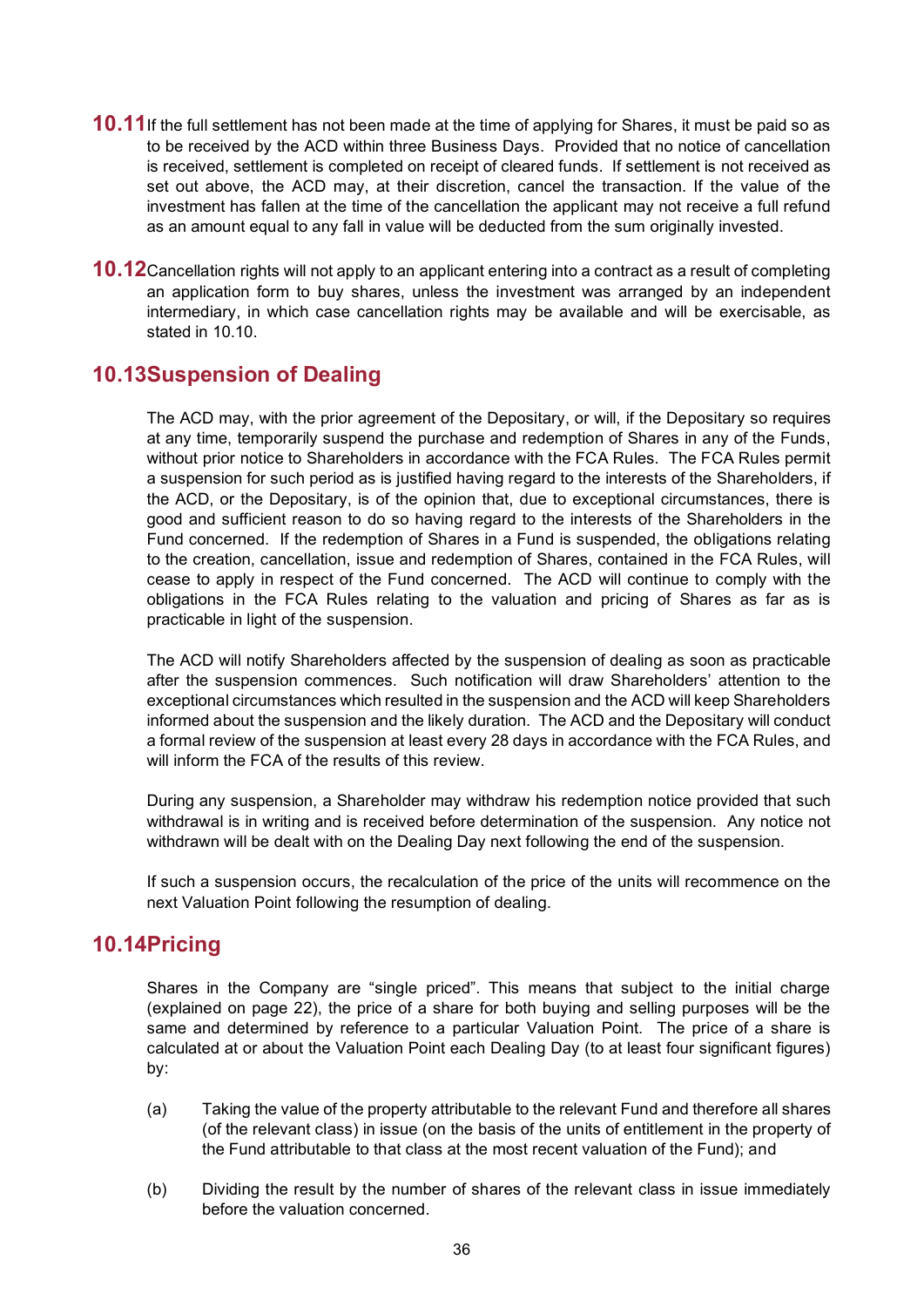The ACD deals on a forward pricing basis. A forward price is the price calculated at the next Valuation Point after receipt of a request for a purchase or sale.

#### **10.15Publication of Prices of Shares**

Prices of Shares will be published daily on the ACD's website, [www.courtiers.co.uk,](http://www.courtiers.co.uk/) and will be available by telephoning the ACD on 01491 578368. The ACD may, at its discretion, publish prices with other financial companies. As the ACD deals on a forward pricing basis, the price that appears in the newspapers may not necessarily be the same as the one at which the investors deal. For reasons beyond the control of the ACD, this will not necessarily be the current price. The ACD cannot accept responsibility for the accuracy of the prices published by other financial companies or for the non-publication of prices.

#### **10.16Money Laundering**

As a result of legislation in force in the UK to prevent money laundering, the ACD is responsible for compliance with money laundering regulations. In order to implement these procedures, in certain circumstances investors may be asked to provide proof of identity when buying or redeeming Shares. Until satisfactory proof of identity is provided, the ACD reserves the right to refuse to issue Shares, pay the proceeds of a redemption of Shares or pay income on Shares to an investor.

#### **10.17In Specie Redemption**

The ACD may at its absolute discretion, in the event of a request for redemption in excess of 1% of the Scheme Property, arrange that in lieu of payment of the price of the Shares in cash, the Company shall cancel the Shares and transfer to that Shareholder property of the Fund of the relevant value or, if required by the Shareholder, the net proceeds of the sale of the relevant property to him. The ACD must give written notice to the Shareholder concerned of its decision to exercise these powers before the cash payment would otherwise be due. The Fund property to be transferred will be selected by the ACD in consultation with the Depositary and with a view to achieving no more advantage or disadvantage to the Shareholder requesting redemption of his Shares than to continuing Shareholders. The Company may retain out of the Fund property to be transferred property or cash of a value or amount equivalent to any stamp duty reserve tax to be paid by the Company (if any) in relation to the redemption of Shares.

#### **10.18Transfers**

Shareholders are entitled to transfer their Shares to another person or body. All transfers must be in writing in the form of an instrument of transfer approved by the ACD for this purpose. Completed instructions of transfer must be returned to the ACD in order for the transfer to be registered with the ACD. The ACD may refuse to register a transfer unless the applicable SDRT provision (if any) has been paid.

#### **10.19Restrictions and Compulsory Transfer and Redemption**

The ACD may from time to time impose such restrictions as it may think necessary to ensure that no Shares are acquired or held by any person in breach of the law or governmental regulation (or any interpretation of a law or regulation by a competent authority) of any country or territory. In this connection, the ACD may reject in its discretion any application for the purchase, sale or exchanging of Shares.

If it comes to the notice of the ACD that any Shares have been acquired or are being held, beneficially or otherwise, by a Non-Qualified Person ("affected Shares") the ACD may give notice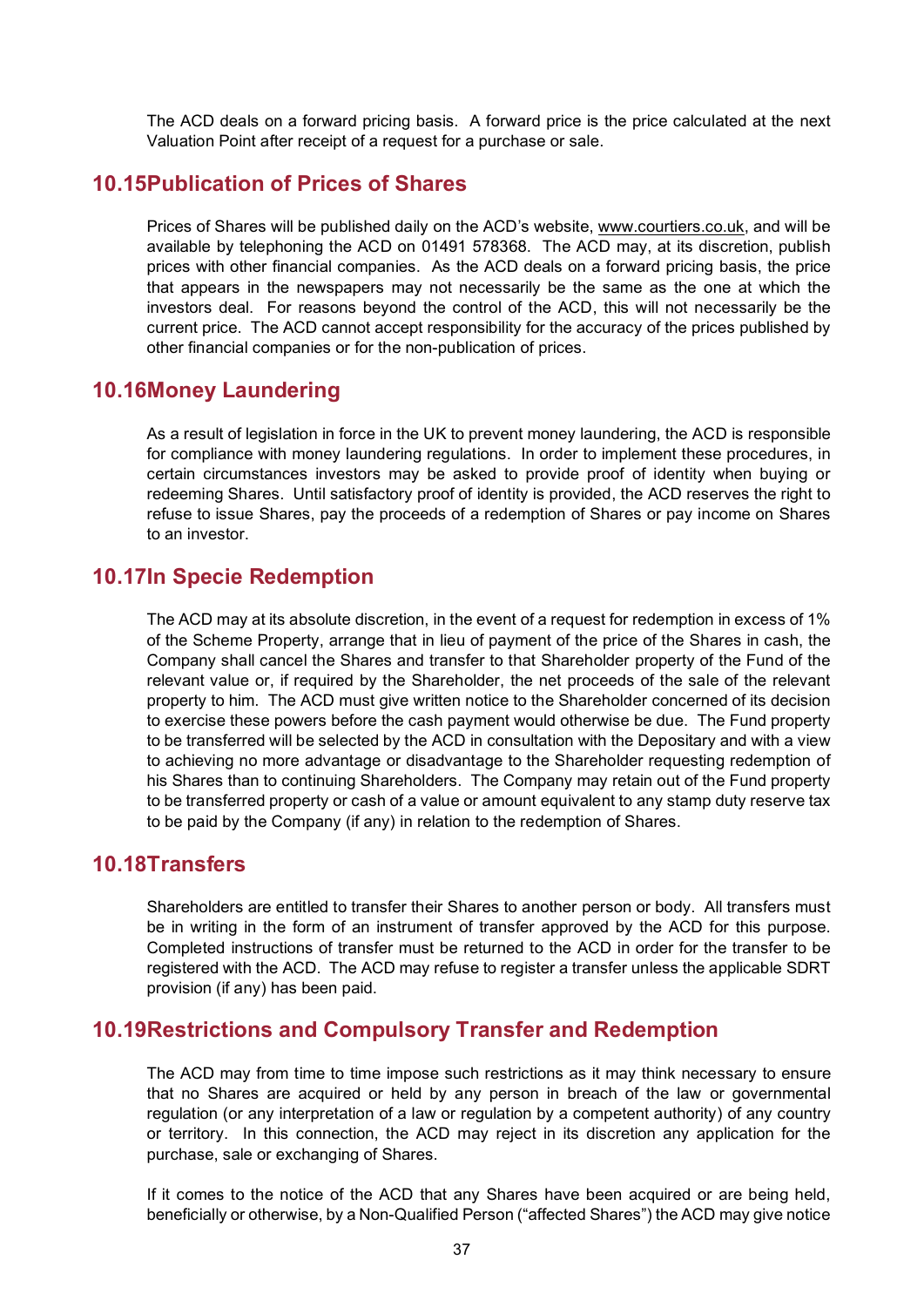to the registered holder(s) of the affected Shares requiring either the transfer of such Shares to a person who is not a Non-Qualified Person or a request in writing for the redemption or cancellation of such Shares in accordance with the FCA Rules. If any person upon whom such a notice is served does not, within 30 days after the date of such notice, transfer the affected Shares to a person who is not a Non-Qualified Person or establish to the satisfaction of the ACD (whose judgement is final and binding) that he/she and the beneficial owner are not Non-Qualified Persons, he/she shall be deemed upon the expiration of that 30 day period to have given a request in writing for the redemption or cancellation (at the discretion of the ACD) of all the affected Shares pursuant to the FCA Rules.

A person who becomes aware that he has acquired or holds affected Shares as described above shall forthwith, unless he has already received a notice from the ACD as above, either transfer the affected Shares to a person qualified to own them or give a request in writing for the redemption or cancellation of such Shares pursuant to the FCA Rules.

The Company may refuse to register a transfer of Shares unless it has received an amount determined by the ACD as being the SDRT payable by the Company (if any) on the transfer, or such lesser sum as the ACD may determine.

#### **10.20Compulsory Redemption**

The Shares in any Fund may be compulsorily redeemed or cancelled in accordance with the Instrument of Incorporation if the holding of any Shares by a Shareholder is, or is reasonably considered by the ACD to be, an infringement of any law or governmental regulations, or which would result in the Company incurring any liability to taxation or suffering any other adverse consequence.

#### **10.21Deferred Redemption**

In times of high redemptions, where requested redemptions exceed 10% of a Fund's value, to protect the interests of continuing Shareholders, the ACD may defer redemptions at a particular Valuation Point on a Dealing Day, to the Valuation Point on the next Dealing Day. This will allow the ACD to match the sale of Scheme Property to the level of redemptions, and should reduce the impact of dilution on a Fund. Subject to sufficient liquidity being raised at the next Valuation Point all deals relating to the earlier Valuation Point will be completed before those relating to the later Valuation Point are considered.

### **10.22Legal Implications of Investment in the Company**

All deals in Shares are governed by English Law.

Judgments from overseas courts may be recognised and enforced by the Courts of England and Wales without re-examination of the merits where some form of reciprocal enforcement arrangement is in place. Instruments governing such reciprocal enforcement arrangements include the Brussels Regulation and the Brussels and Lugano Conventions in respect of judgments from the courts of EU member and EEA states Iceland, Switzerland and Norway ("the "Brussels regime") and by the Administration of Justice Act 1920 and the Foreign Judgments (Reciprocal Enforcement) Act 1933 (covering most Commonwealth and some other countries – the "Statutory regime"). In other cases, under the English common law a final and conclusive foreign judgment given by a competent court potentially creates an obligation that is actionable in England and Wales through the institution of fresh legal proceedings, to which various defences are available to a defendant. There is also provision in England and Wales for the enforcement of European Enforcement Orders obtained under the European Enforcement Orders Regulation, European Orders for Payment, judgments obtained under the European Small Claims Procedure, community judgments and judgments from other part of the UK.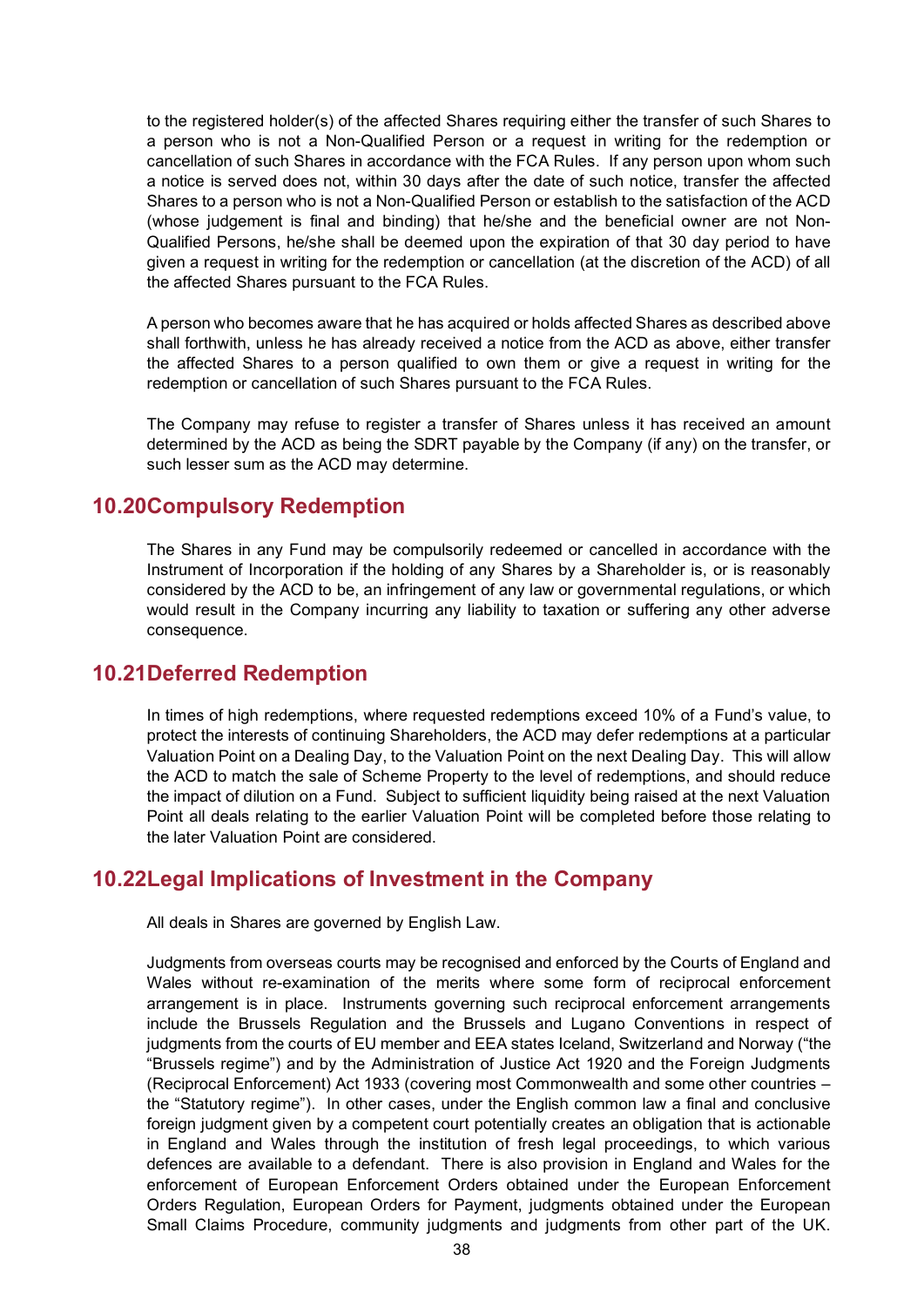European Orders for payment, judgments obtained under the European Small Claims Procedure, community judgments and judgments from other part of the UK. Where a judgment falls within the scope of the Brussels regime, an application can be made to register it. A registration order must be made if the required formalities have been complied with. There are limited grounds of appeal against the making of the order. Where a judgment falls under the statutory regime an application can be made to register it. There are various grounds for nonregistration and on which registration will be set aside. Once registered under either regime, a judgment will be treated as if it was a judgment of the English court for enforcement purposes.

None of the agreements appointing the ACD, the Depositary, the auditors, legal counsel or any other of the Company's service providers provides for any third party rights for investors.

Absent a direct contractual relationship between the Shareholder and the relevant service provider, Shareholders generally have no direct rights against the relevant service provider and there are only limited circumstances in which a Shareholder may potentially bring a claim against the relevant service provider. Instead, the proper claimant in an action in respect of which a wrongdoing is alleged to have been committed against the Company by the relevant service provider is, prima facie, the Company, itself.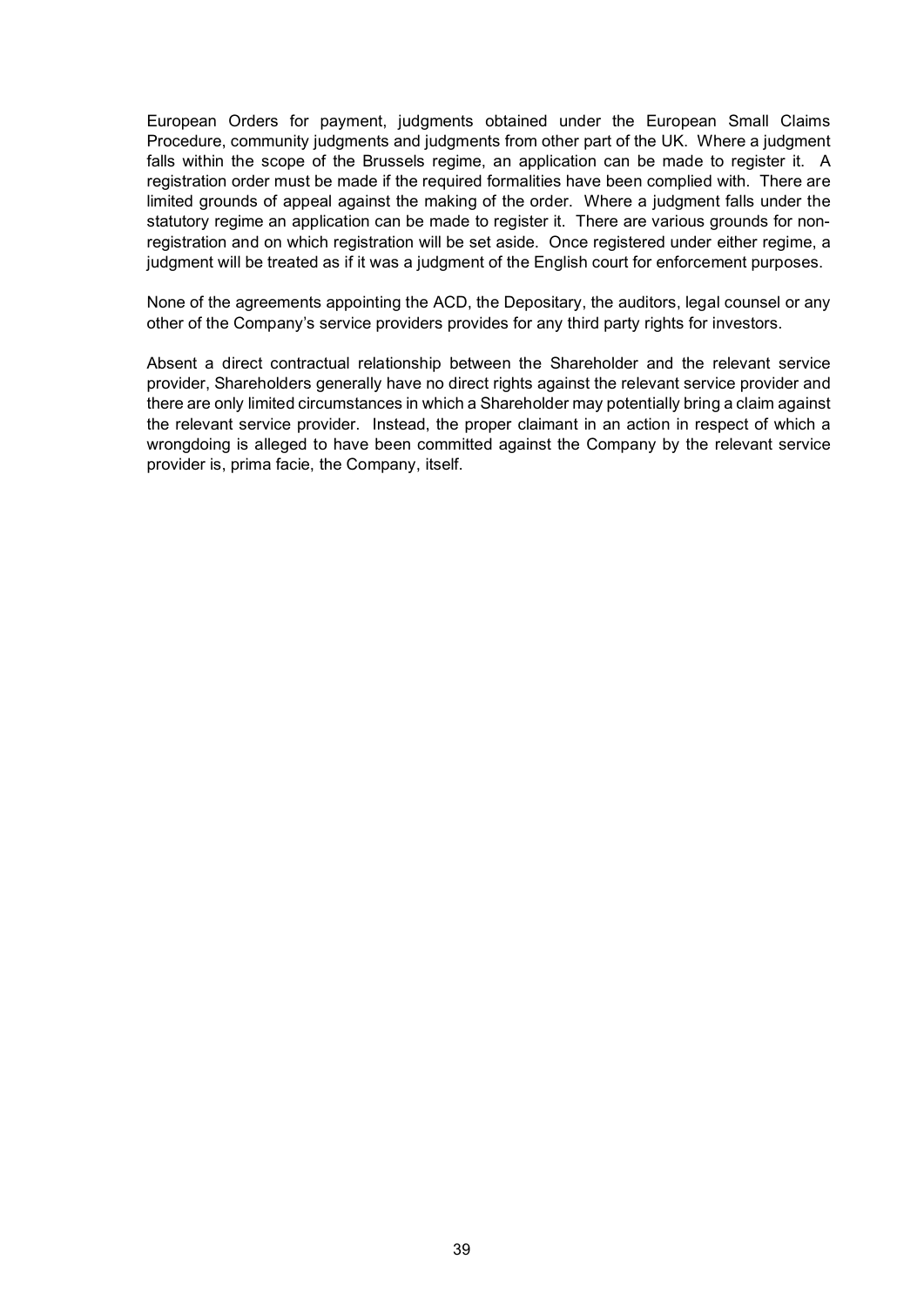# **11. CONVERSION AND SWITCHING BETWEEN FUNDS OR CLASSES**

Subject to any restrictions on the eligibility of investors for a particular Share Class, a Shareholder in a Fund may at any time:

- Convert all or some of his Shares in one Class in a Fund for Shares of another Class of Shares in the same Fund; or
- Switch all or some of his Shares in one Class in a Fund for Shares in another Fund.

#### *Conversions*

Conversions will be effected by the ACD recording the change of Share Class on the Register of the Company. If a Shareholder wishes to Convert Shares they should apply to the ACD in the same manner as for a sale as set out below. A Conversion may be subject to income equalisation, as referred to below.

Conversions may not be effected at the next Valuation Point and may be held over and processed with Conversion instructions given by other Shareholders. The number of Shares to be issued in the new Class will be calculated relative to the price of the Shares being Converted from. If you would like information about when your conversion will be processed please contact the ACD.

Conversions will not generally be treated as a disposal for United Kingdom taxation purposes provided certain conditions are satisfied.

There is currently no fee on Conversions*.*

#### *Switches*

Subject to the qualifications below, a Shareholder may at any time Switch all or some of his Shares of one Share Class in a Fund ("**Original Shares**") for Shares of another Fund ("**New Shares**").

The number of New Shares issued will be determined by reference to the respective prices of New Shares and Original Shares at the Valuation Point applicable at the time the Original Shares are redeemed and the New Shares are issued.

The ACD may at its discretion make a charge on the Switching of Shares between Funds. Any such charge on Switching does not constitute a separate charge payable by a Shareholder, but is rather the application of any redemption charge on the Original Shares and any initial charge on the New Shares, subject to certain waivers. For details of the charges on Switching currently payable, please see section 9.

If a partial Switch would result in the Shareholder holding a number of Original Shares or New Shares of a value which is less than the minimum holding in the Share Class concerned, the ACD may, if it thinks fit, Convert the whole of the applicant's holding of Original Shares to New Shares (and make a charge for this) or refuse to effect any Switch of the Original Shares. Save as otherwise specifically set out, the general provisions on procedures relating to redemption will apply equally to a Switch or Conversion. Written instructions must be received by the ACD before the Cut-Off Time in the Fund concerned to be dealt with at the prices at the next Valuation Point on or at such other Valuation Point as the ACD at the request of the Shareholder giving the relevant instruction may agree. Switching or Conversion requests received after a Valuation Point will be held over until the next day which is a Dealing Day in each of the relevant Funds.

The ACD may adjust the number of New Shares to be issued to reflect the application of any charge on Switching together with any other charges or levies in respect of the application for the New Shares or redemption of the Original Shares as may be permitted pursuant to the COLL Sourcebook.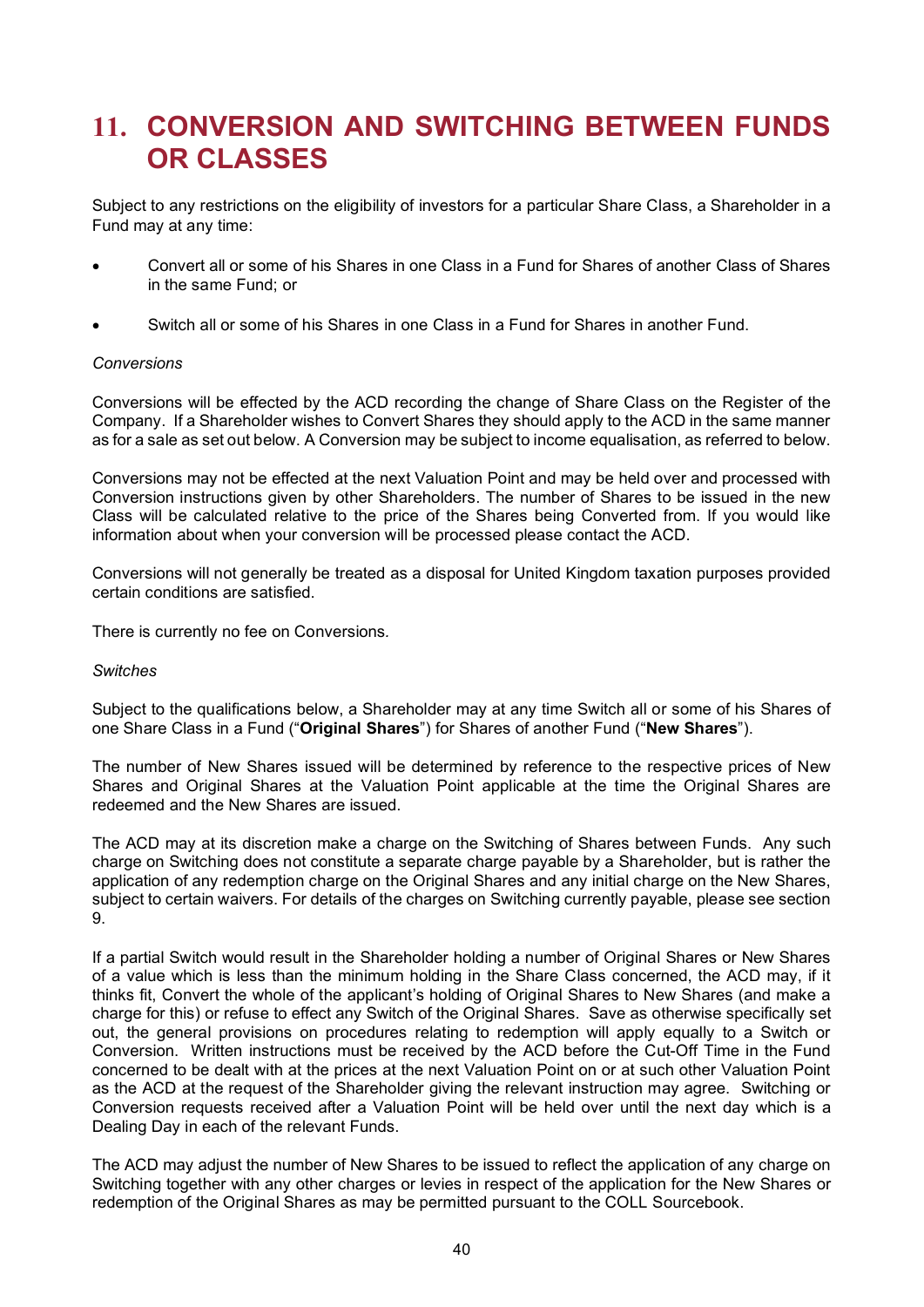**Please note that under UK tax law a Switch of Shares in one Fund for Shares in any other Fund will be treated as a redemption of the Original Shares and a purchase of New Shares and will, for persons subject to United Kingdom taxation, be a disposal of the Original Shares for the purposes of UK capital gains taxation and UK corporation tax on chargeable gains, which may give rise to a liability to tax, depending upon the Shareholder's circumstances.** 

A Shareholder who Switches Shares in one Fund for Shares in any other Fund (or who Converts between Classes of Shares) will not be given a right by law to withdraw from or cancel the transaction.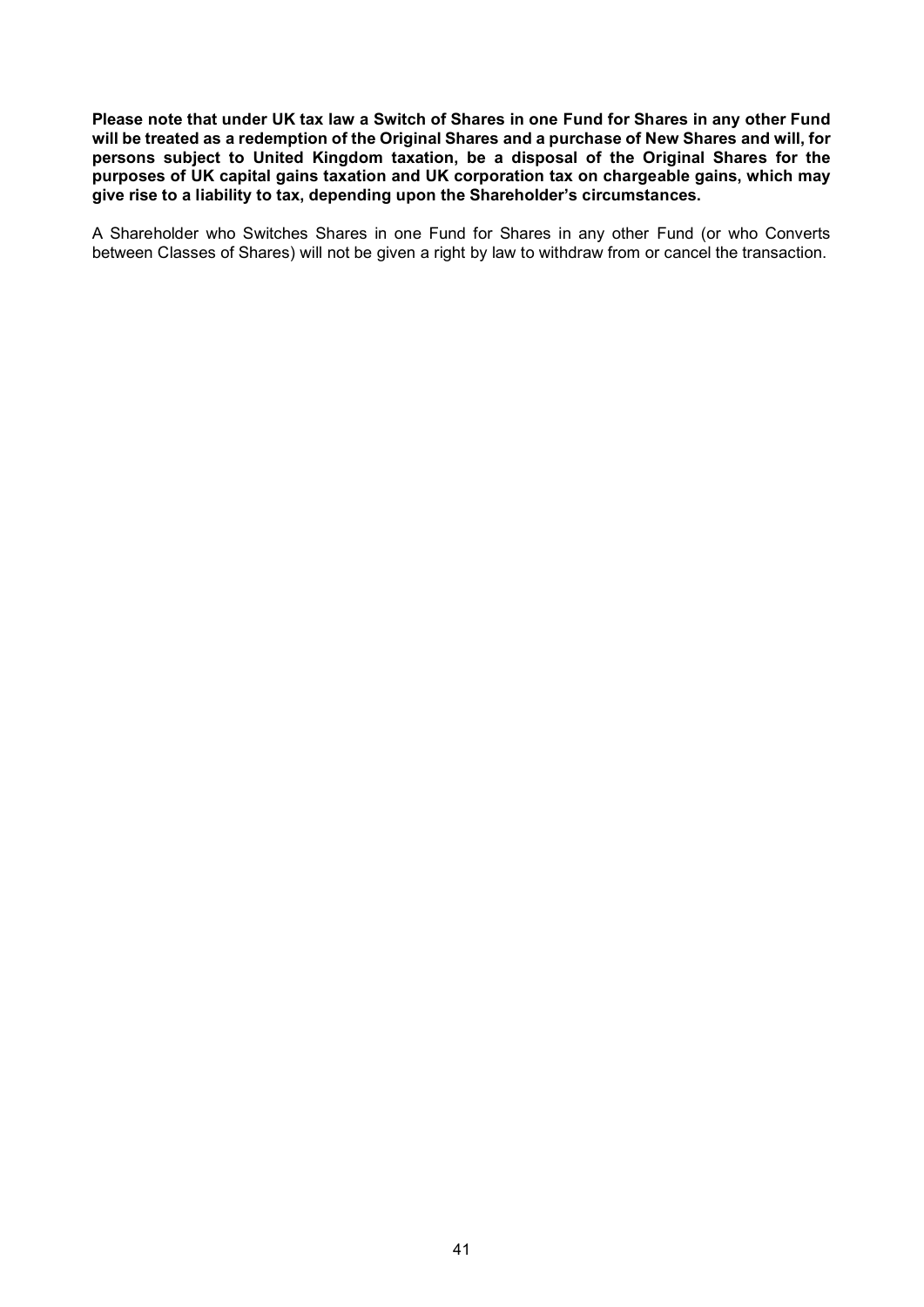# **12. DISTRIBUTION**

The Company's annual accounting period ends on 30 September (the "accounting reference date") in each year, with an interim accounting period ending on 31 March each year ("the interim accounting reference date").

Each distribution will be payable two months after the Company's annual and interim accounting period.

Notwithstanding these dates, under the FCA Rules the ACD may, with the agreement of the Depositary, elect that a particular accounting period shall end on a day which is not more than seven days after or before the day on which the period would otherwise end. References to the above dates and the dates of income allocation periods and of publication of the yearly and half yearly report of the Company should be read accordingly.

Unclaimed distributions will be held by the ACD as client money. Any distribution of income that is unclaimed for a period of six years after having become due for payment, shall be forfeited and shall revert to the Fund to which such distribution relates. Currently, there is no intention of the Funds distributing income.

Income equalisation will not be operated in relation to the Funds.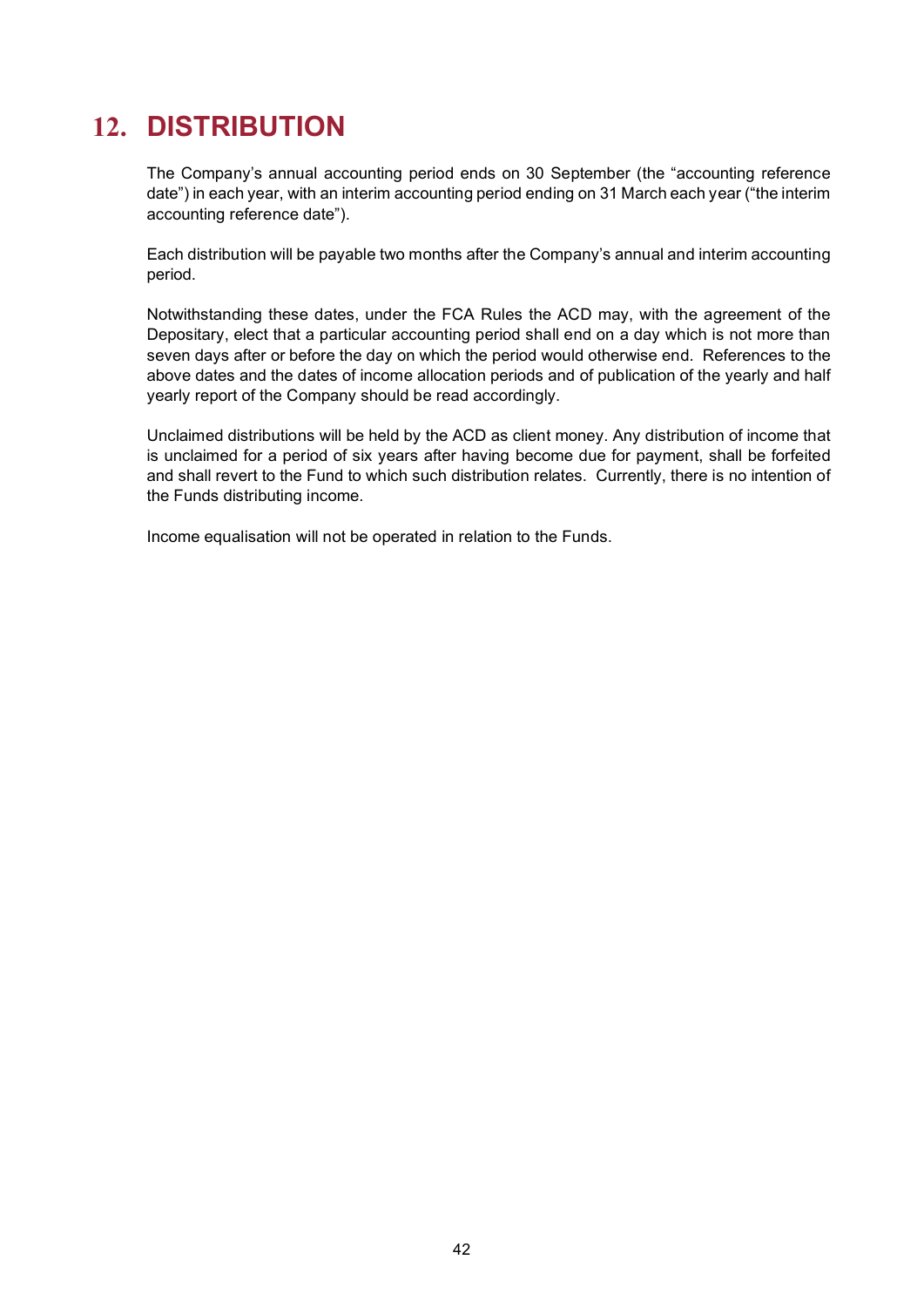# **13. HOW DISTRIBUTABLE INCOME IS DETERMINED**

The income available for distribution or accumulation in relation to a Fund is determined in accordance with the FCA Rules. In general terms, the income comprises all the sums deemed by the Company, after consultation with the Auditors of the Company, to be income in nature and received or receivable by the Company and attributable to the Fund in respect of the accounting period concerned, after deducting charges and expenses paid or payable out of such income and after making such adjustments in relation to taxation and other matters. The allocation of income to each Share Class is made after allowing for the effect, including attributable taxation, of any charges or expenses made on bases which vary by Share Class.

Income relating to a Fund is allocated at each Valuation Point among Classes of Shares linked to the Fund in proportion to the value of each Share Class relative to the value of the entire Fund as at the immediately preceding Valuation Point including any share class creation and cancellation movements applied at the immediately preceding Valuation Point.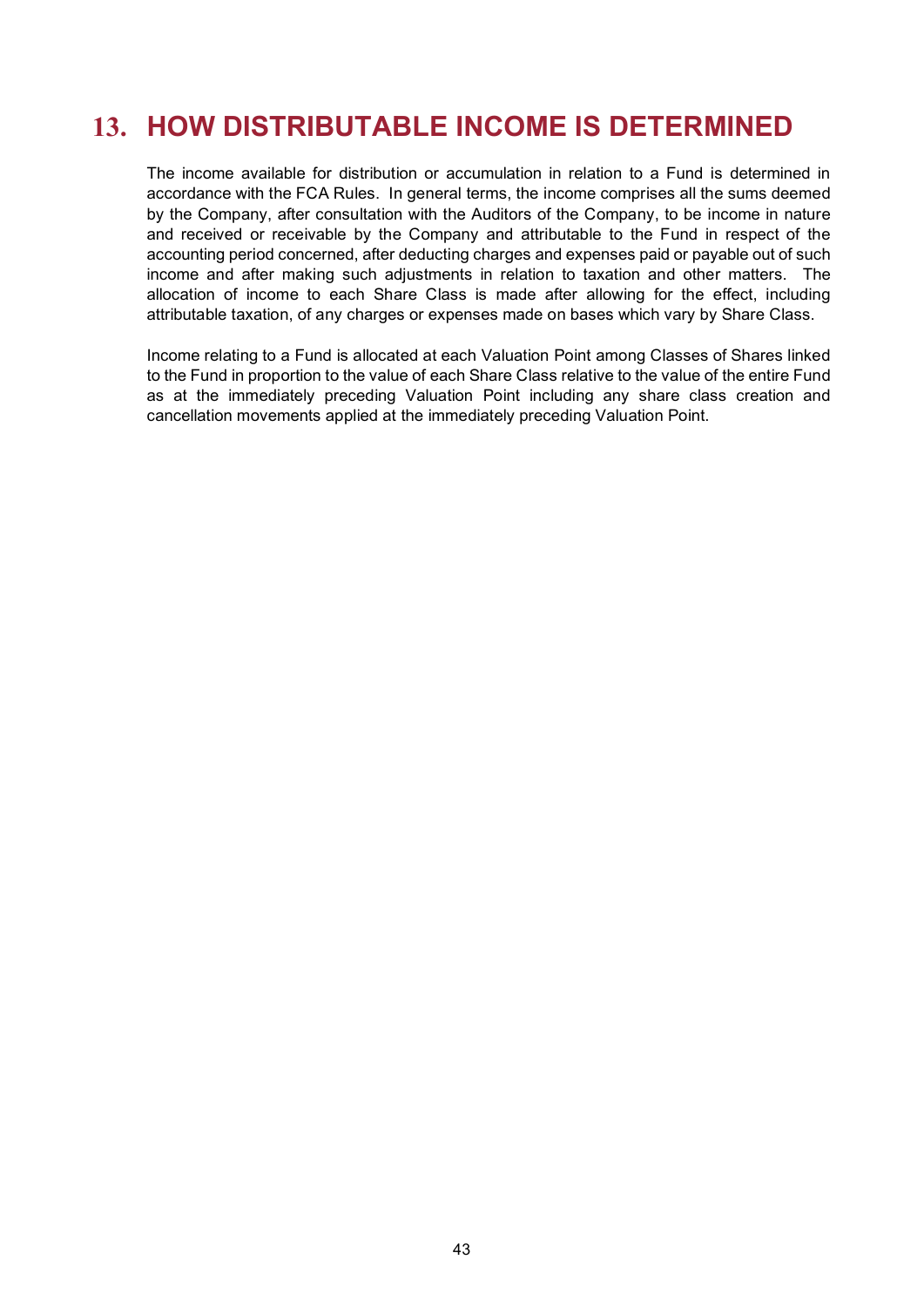# **14. GENERAL INFORMATION**

### **14.1 Reports and Accounts**

The Annual Report in respect of the Company will be published within four months of the end of the annual accounting period which ends on 30 September. The interim accounting period ends on 31 March and half-yearly long reports will be made up to such date each year and published within two months. The accounts contained in the annual and half yearly reports will be prepared in accordance with the FCA Rules and the Statement of Recommended Practice for Financial Statements of Authorised Funds. A copy of the long report is available on request.

## **14.2 Inspection of Documents**

Copies of the Instrument of Incorporation (as amended), the material contracts referred to below at 14.4, any amending instrument, the most recent annual and half-yearly reports and the NURS KII-documents may be inspected and obtained free of charge during normal office hours from:

Courtiers Asset Management Limited

18 Hart Street Henley on Thames **Oxfordshire** RG9 2AU

### **14.3 Register of Shareholders**

The Register of Shareholders for the Fund of the Company can be inspected at Courtiers Asset Management Limited. Any notice or document required to be sent or served to Shareholders will be sent either by first class post to the address as most recently notified to the Company and as entered on the Register of Shareholders, or electronically to the email address most recently notified to the Company (where a Shareholder has consented to the receipt of documents and notices electronically), at the ACD's discretion.

## **14.4 Material Contracts**

The following contracts, not being contracts entered into in the ordinary course of business, have been entered into by the Company and are, or may be, material:

- (b) the Depositary Agreement dated 22 July 2014 between the Company and the Depositary; and
- . (b) the Amended and Restated ACD Agreement dated 22 July 2014 between the Company and the ACD as novated from Courtiers Investment Services Limited to the ACD with effect from 22 July 2014.

Details of the above contracts are given in Appendix 3.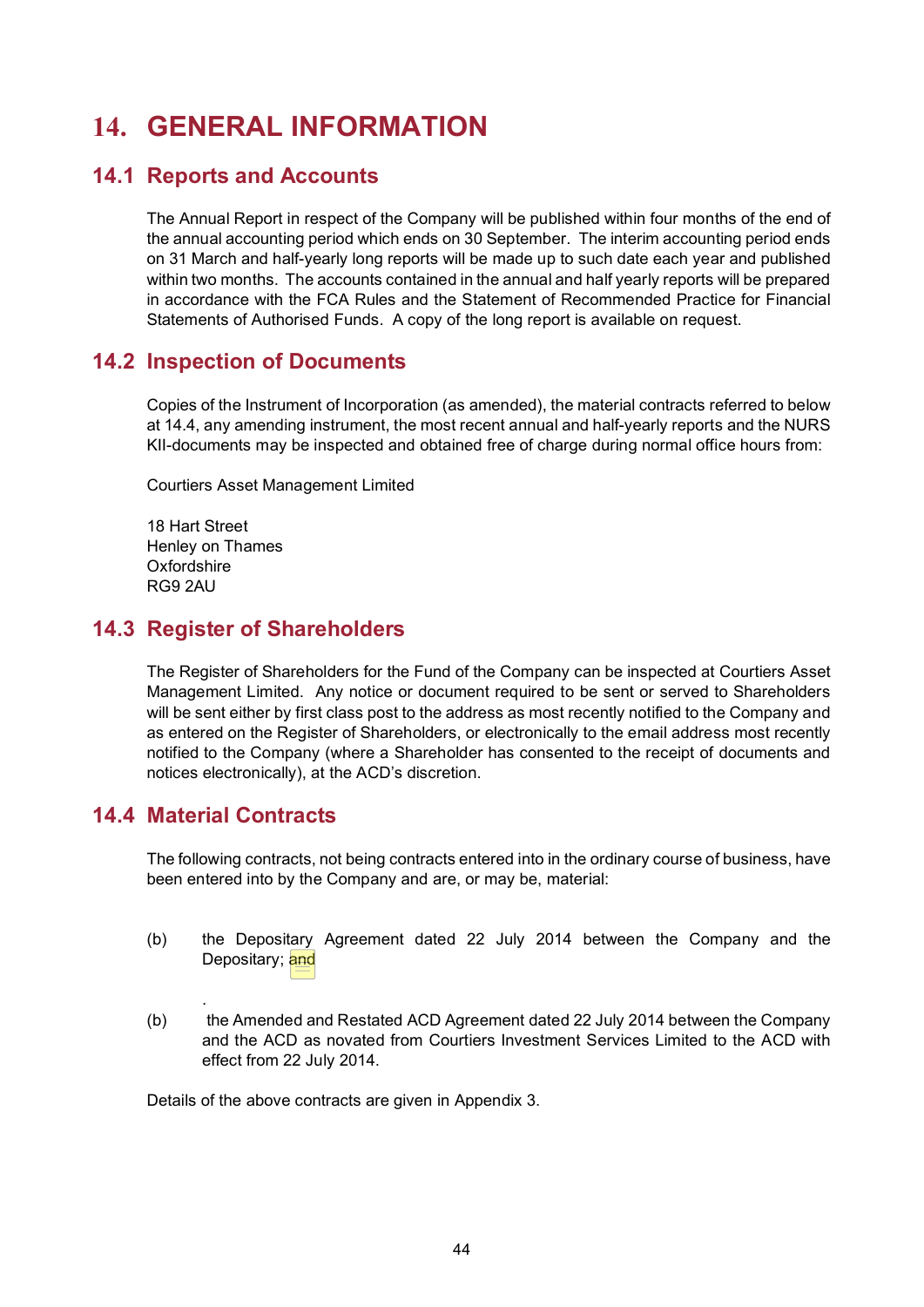# **15. PERIODIC DISCLOSURE**

- **15.1** The following information will be disclosed to Shareholders at the same time as the annual report is made available to Shareholders:
	- (a) the percentage of the Fund's assets that are subject to special arrangements arising from their illiquid nature (including, but not limited to, deferrals of redemptions, suspension, liquidating trust);
	- (b) any new arrangements for managing the liquidity of a Fund including, but not limited to, any material changes to the liquidity management systems and procedures employed by the ACD; provided that Shareholders will be notified in accordance with AIFMD Rules where deferred redemptions or other similar special arrangements are activated or where redemptions of Shares are suspended;
	- (c) the current risk profile of the Funds and the risk management systems employed by the ACD to manage those risks; and
	- (d) the total amount of leverage employed by a Fund.

### **15.2 Regular Disclosure**

Any changes to the following information will be provided by the ACD to Shareholders in accordance with the AIFMD Rules:

- (a) any changes to the maximum level of leverage which the ACD may employ on behalf of a Fund; and
- (b) any changes to the right of re-use of collateral or any changes to any guarantee granted under any leveraging arrangement.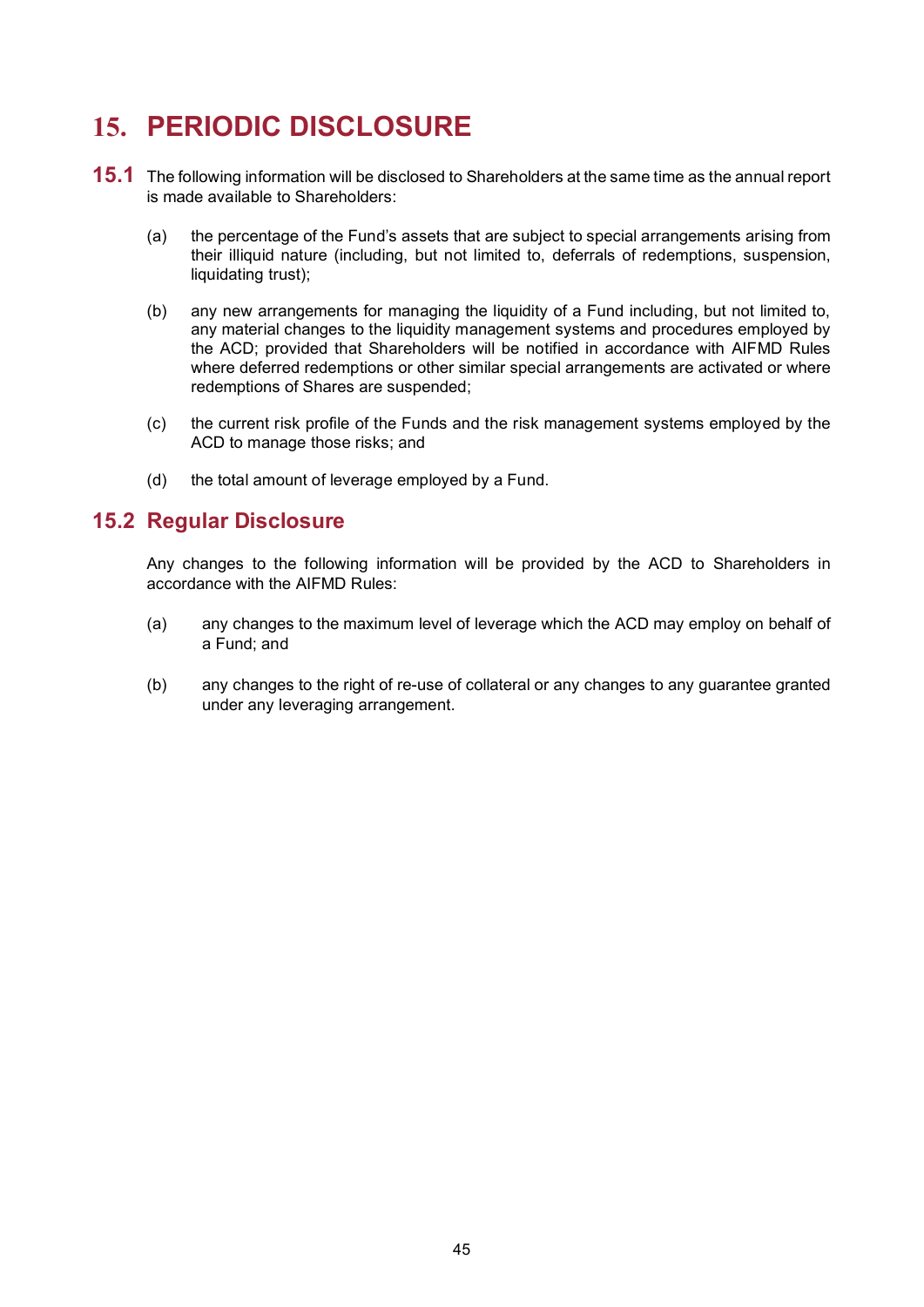# **16. TAXATION**

The following statements are based on our understanding of current English law and United Kingdom HM Revenue & Customs ("HMRC") practice as known at the date of this Prospectus. They summarise certain limited aspects of the tax position of the Company, each Fund and of investors who are UK resident for taxation purposes and hold their shares as investments. The statements may not apply to certain Shareholders or Classes of Shareholders. The levels and bases of taxation and reliefs from taxation may change in the future. The information given below does not constitute tax or legal advice and Shareholders are recommended to consult their professional adviser if they are in any doubt as to their individual tax position or if they may be subject to tax in a jurisdiction other than or in addition to the UK.

#### **16.1 The Funds**

Each Fund is treated as an open-ended investment company ("OEIC") for tax purposes and as a separate OEIC from any other sub-fund of the Company.

Each Fund is generally exempt from UK corporation tax on chargeable gains realised on the disposal of its investments (including interest bearing securities and derivatives) provided that such profits fall to be treated appropriately in the relevant Fund's statement of total return to be included in its annual report, which will depend on the accounting treatment of such profits. It cannot be guaranteed that the Funds' transactions will give rise to exempt chargeable gains.

Gains realised upon the sale, redemption or other disposal of interests in "offshore funds" which are not "reporting funds" for UK tax purposes and which are not specifically excluded are charged to tax as income ("offshore income gains") and not as a capital gain. Each Fund is accordingly not exempt from tax on such gains. Shareholders may not receive effective credit for the tax on such gains. This is on the basis that each Fund does not meet the conditions, and has not elected and does not intend to elect, to be treated as a "fund investing in non-reporting offshore funds" for the purposes of Part 6A Authorised Investment Funds (Tax) Regulations 2006.

Each Fund is, however, liable to UK corporation tax at the current rate of 20% on any taxable income after deducting allowable management expenses, charges and the gross amount of any interest distributions. A Fund may receive dividend distributions from UK collective investment schemes or dividends in respect of investments in equities. Depending on the availability of exemptions, these dividends, and any part of the dividend distributions from UK collective investment schemes which relate to dividends, are not generally subject to UK corporation tax in a Fund. Other types of income, for example interest distributions from UK collective investment schemes, bank deposit interest or certain dividends from UK or overseas companies are taxable. Where foreign tax has been suffered on income from overseas sources, that tax can in some instances be offset against UK corporation tax payable by the relevant Fund by way of double tax relief.

A Fund may be subject to withholding, capital gains or other taxes on income and/or gains arising from its investment portfolio, including without limitation taxes imposed by the jurisdiction in which the issuer of securities held by a Fund is incorporated, established or resident for tax purposes. A Fund may also incur or bear transaction or other similar taxes in respect of the actual or notional amount of any acquisition, disposal or transaction relating to its investment portfolio, including without limitation taxes imposed by the jurisdiction in which the issuer of securities held by a Fund or the counterparty to a transaction involving a Fund is incorporated, established or resident for tax purposes. Where a Fund invests in securities or enters into transactions that are not subject to withholding, capital gains, transaction or other taxes at the time of acquisition, there can be no assurance that tax may not be withheld or imposed in the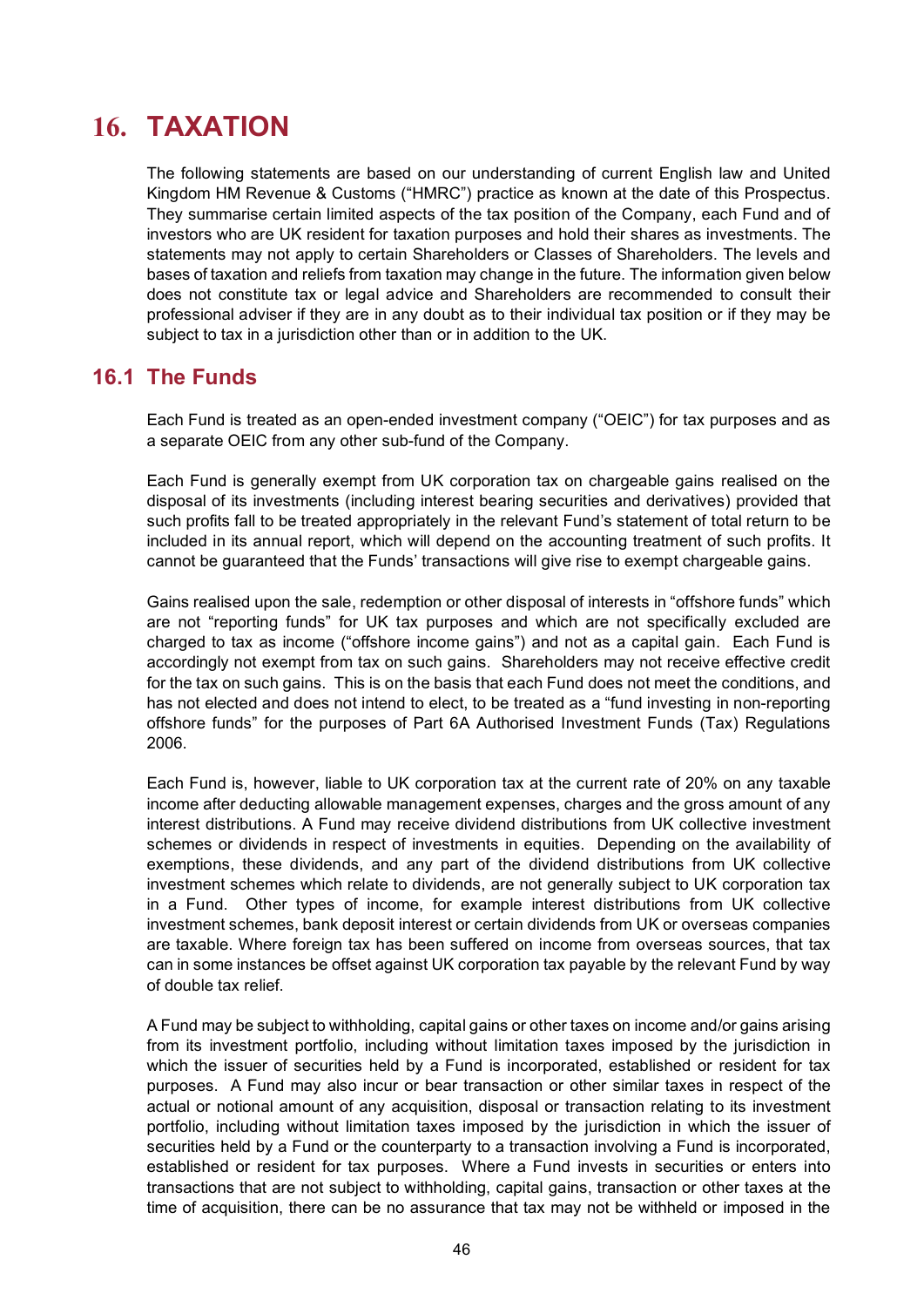future as a result of any change in applicable laws, treaties, rules or regulations or the interpretation thereof.

An authorised investment fund that meets certain conditions in respect of an accounting period may apply to be effectively exempt from tax on certain income (a "tax elected fund"). Generally, an investor in a tax elected fund would be subject to tax on the appropriate share of such income as if such investor held the relevant assets of the tax elected fund directly. The Funds are not tax elected funds and it is not intended to apply for the Funds to be tax elected funds.

#### **16.2 Shareholders**

On the specified allocation dates each Shareholder becomes entitled to a distribution which is treated as the Shareholder's income for tax purposes. Allocations made in respect of Accumulation Shares will be automatically retained in the relevant Fund. Accumulations of income are treated for tax purposes as deemed distributions of income to the Shareholder.

With each actual or deemed distribution the ACD will send a tax voucher showing the amount of income to which each Shareholder is entitled, the nature of the distribution and related tax credit (if any). Notes printed on the tax voucher will indicate how the amount should be reflected in the Shareholder's tax return.

Distributions paid may be either dividend distributions or interest distributions, depending on the nature of the relevant Fund and its investments. Interest distributions can be made only where the market value of the relevant Fund's interest-bearing investments, including holdings in collective investment schemes that pay interest distributions and cash on deposit, exceeds 60% of the market value of all its assets throughout the accounting period to which it relates (these Funds are referred to as "bond funds").

#### **16.3 Income Tax**

#### Dividend Distributions

An individual Shareholder who is resident for tax purposes in the United Kingdom will receive an annual Dividend Allowance which will exempt from tax his first £2,000 of dividend income, including dividend distributions received or deemed to be received from a Fund. Dividend income in excess of the Dividend Allowance is taxed at 7.5%, 32.5% or 38.1%, to the extent that income falls within the basic rate income tax band, the higher rate income tax band or the additional rate income tax band, respectively. Individual Shareholders should note that dividend income forms the top slice of an individual's income and that all dividend income (including that income exempted from tax by virtue of the Dividend Allowance) is counted when determining which income tax rate band is applicable.

#### Interest Distributions

If the total amount shown in the distribution account of a Fund is shown as available for distribution as yearly interest, such amount will be treated when distributed or accumulated as if it were a payment of yearly interest.

Individual Shareholders resident for tax purposes in the United Kingdom should note that a Personal Savings Allowance exempts from tax the first  $£1,000$  of savings income of basic rate taxpayers (£500 for higher rate taxpayers). Savings income includes interest distributions (but not dividend distributions) from OEICs. The Personal Savings Allowance is not available to additional rate taxpayers.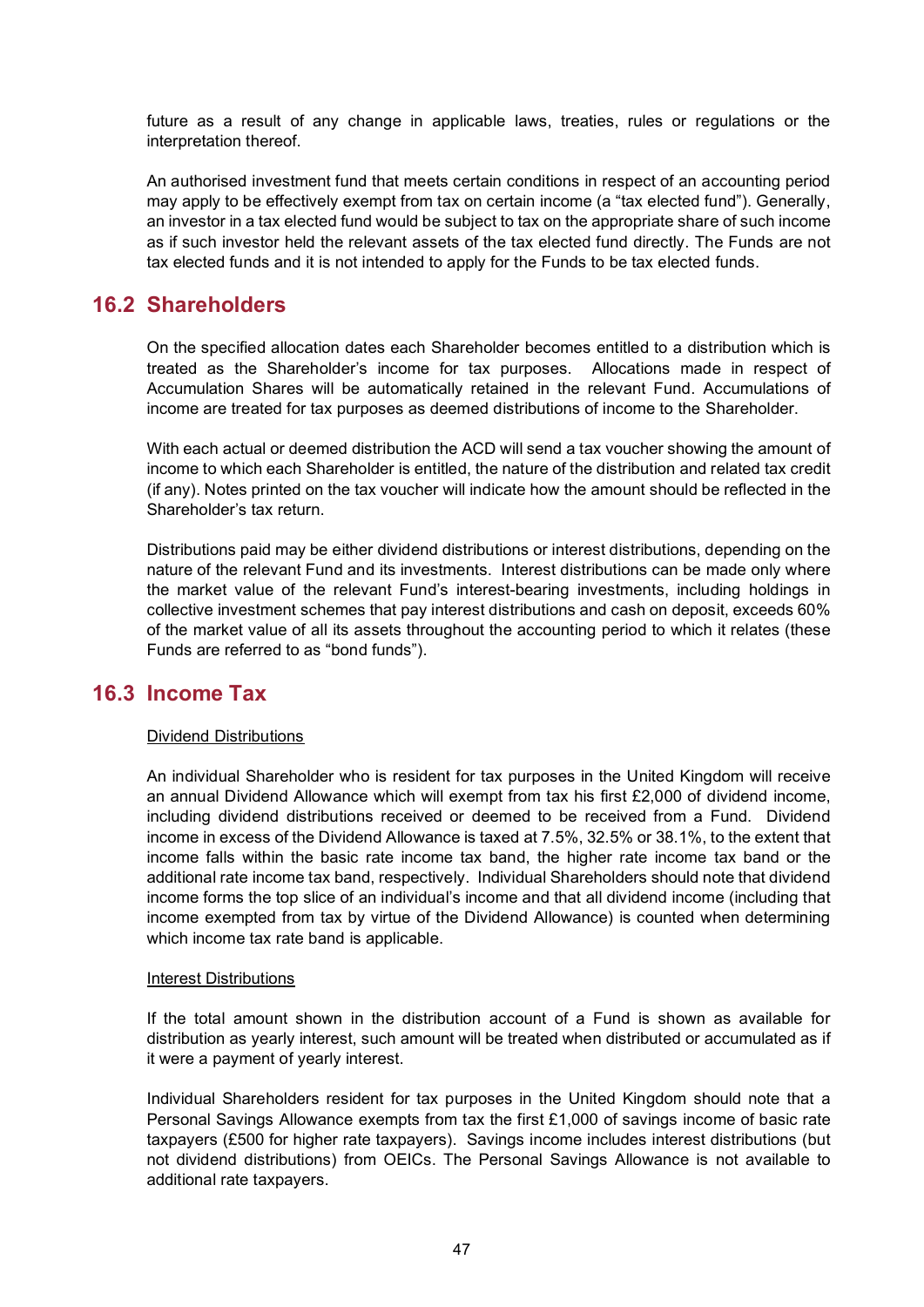Finance Act 2017 abolished the requirement for OEICs to deduct income tax from interest distributions to shareholders with effect from 6 April 2017. Accordingly, interest distributions paid or treated as paid by a Fund to Shareholders, including individual Shareholders, will be paid gross without deduction of UK income tax.

Assuming that such an individual Shareholder's savings income in a tax year exceeds their Personal Savings Allowance (as referred to above), individual Shareholders liable to UK income tax at the basic rate (20%), higher rate (40%) or additional rate (45%) must account to HMRC for the applicable tax due on the gross amount of the interest distribution. Individual Shareholders should note that savings income forms the second highest slice of an individual's income (after dividend income) and that all savings income (including that income exempted from tax by virtue of the Personal Savings Allowance (if relevant) is counted when determining which income tax rate band is applicable.

### **16.4 Corporation Tax**

#### Dividend Distributions

Shareholders within the charge to UK corporation tax are subject to tax on a dividend distribution of a Fund unless it falls within an exemption. Subject to the "corporate streaming" rules below, it is expected that most dividend distributions paid by a Fund should be exempt from the charge to UK corporation tax.

General insurance and other companies within the charge to UK corporation tax for whom a dividend distribution is not treated as a trading receipt are within the scope of the "corporate streaming rules" and any such Shareholders may therefore have to divide dividend distributions in two (in which case the division will be indicated on the tax voucher). Any part representing dividends received from a company will be treated as dividend income, (in respect of which no liability to UK corporation tax should arise depending on the availability of exemptions). To the extent that the gross income less tax from which the dividend distributions are made is not wholly dividend income, that part of the distribution is received as an annual payment from which income tax at the basic rate of 20% is deemed to have been deducted (or, where relevant, an amount of foreign income in respect of which the foreign tax has been paid), the gross amount of which will, depending on the circumstances, be chargeable to UK corporation tax at the rate applicable to a UK resident corporate Shareholder but with credit for the income tax treated as deducted (or credit for the foreign tax treated as paid). The current main rate of corporation tax is 19%. The percentages to be used to calculate the allocation between dividend income and unfranked income received will be set out on the tax voucher.

The corporate streaming rules also limit the maximum amount of UK income tax that may be reclaimed from HMRC on the unfranked stream. The maximum amount reclaimable by a corporate Shareholder is (broadly) the corporate Shareholder's portion of the relevant Fund's net liability to UK corporation tax in respect of gross income for the distribution period in question. The tax voucher will state the relevant Fund's net liability to UK corporation tax in respect of the gross income for the distribution period in question. Additional information may also be provided on the tax voucher, for example, the net liability per Share. Specific additional rules may also apply to certain Shareholders within the charge to UK corporation tax.

The above treatment will not apply where the Fund is a "bond fund" from the perspective of a relevant Shareholder (as to which see below).

#### Interest Distributions

Finance Act 2017 abolished the requirement for OEICs to deduct income tax from interest distributions to shareholders and accordingly, interest distributions paid or treated as paid by a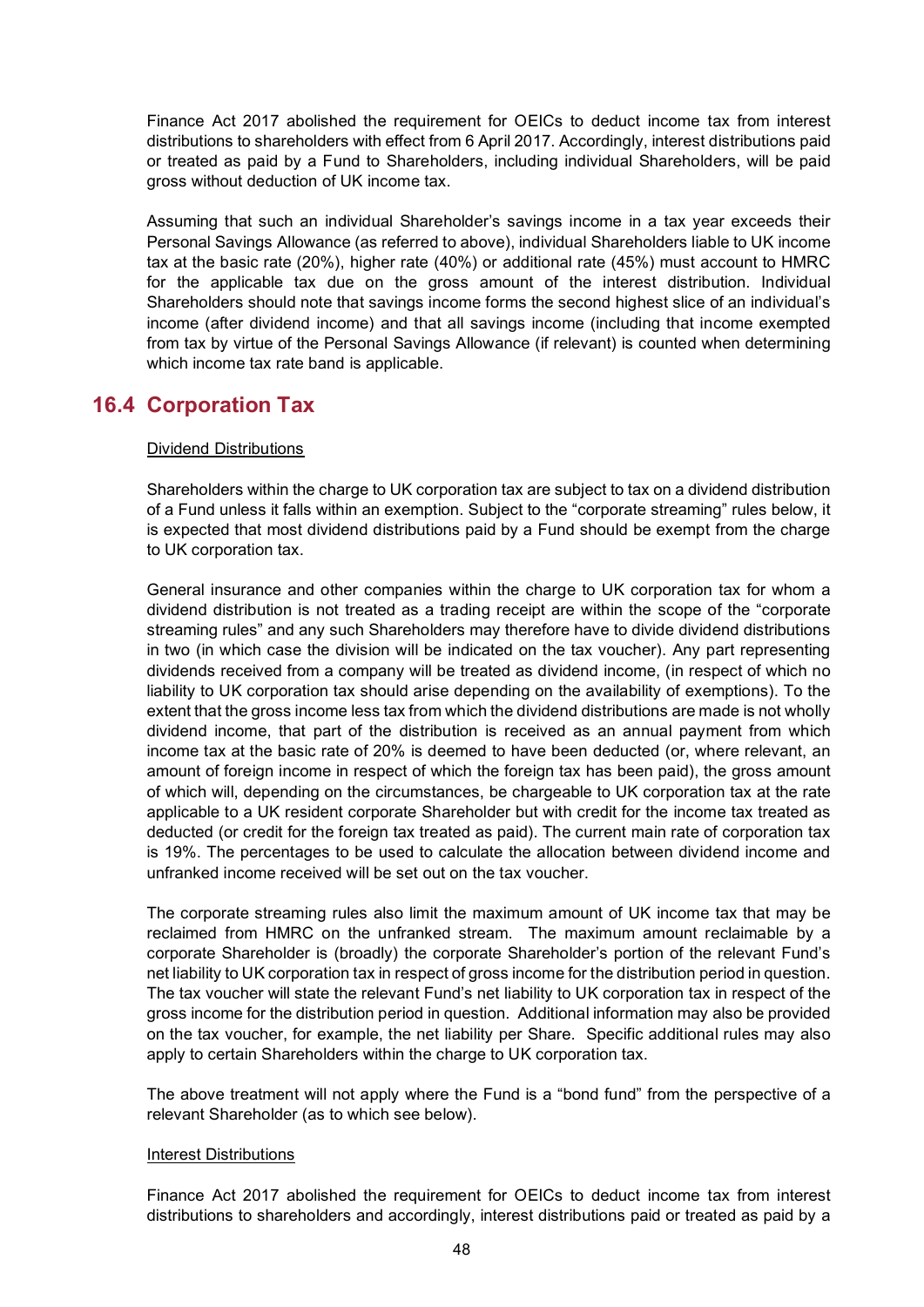Fund to Shareholders, including UK resident corporate Shareholders, will be paid gross without deduction of UK income tax. Companies within the charge to UK corporation tax will therefore be liable to pay UK tax on an interest distribution paid or treated as paid by a Fund, subject to any available exemptions or reliefs.

See below for the treatment of a corporation tax payer where the Fund is a "bond fund".

# **16.5 Tax on Chargeable Gains**

For Shareholders in a Fund who are resident in the UK, the disposal of Shares in the Fund or the exchange of Shares in one Fund for Shares in another Fund is treated as a redemption and sale and may give rise to a liability to capital gains tax or corporation tax on chargeable gains in respect of gains arising from the disposal. Switches between Classes within a Fund should not give rise to a liability to UK capital gains tax or UK corporation tax on chargeable gains, provided that certain conditions are satisfied.

In respect of the Accumulation Shares, income arising from these shares is accumulated and added to the capital property of the relevant Fund. As a result, such amounts should be added to the acquisition cost of such accumulation Shares when calculating the capital gain realised on their disposal for UK capital gains tax or corporation tax on chargeable gains purposes.

Individuals are only liable to capital gains tax if their total chargeable gains (net of allowable losses) in the year exceed the annual exemption of £12,000 for the 2019/2020 tax year. If gains in excess of this exemption are realised the excess is taxable at the rate of UK capital gains tax applicable to the investor, being either 10% or (for higher and additional rate taxpayers) 20%.

Shareholders within the charge to UK corporation tax are chargeable to UK corporation tax on all such gains and net chargeable gains will normally be added to the profits charged to UK corporation tax. Indexation relief will be available though has been frozen with effect from 31 December 2017. If during a corporate Shareholder's accounting period more than 60% by market value of the property of a Fund is at any time invested in interest-paying or equivalent investments (making the Fund a "bond fund" from the perspective of that Shareholder), then the Shareholder must instead treat its holding as a creditor loan relationship subject to a fair value basis of accounting for UK corporation tax purposes and any distributions (whether dividend distributions or interest distributions) as profits derived from such creditor loan relationship.

# **16.6 Stamp Duty Reserve Tax**

UK stamp duty reserve tax ("SDRT") is generally not chargeable on surrenders and certain other transfers of Shares. However, Investors may be subject to a principal SDRT charge on non-pro rata in specie redemptions, namely a situation where an investor receives selected assets and cash rather than receiving their portion of all the assets and cash within that Fund. The current rate of SDRT is 0.5% on chargeable assets. No SDRT charge will arise on pro rata in specie redemptions.

# **16.7 UK information reporting regime**

Each Fund is required to report to HMRC details of interest distributions paid to UK, and many non-UK, investors. Dividend distributions and payments made to ISA investors are unaffected. The Company may also report information about Shareholders to HMRC in compliance with its domestic (and any overseas) obligations relating to FATCA, the US-UK IGA, the UK CDOT IGAs (as defined below), the OECD Common Reporting Standard and any other similar intergovernmental agreements for the automatic exchange of tax information which may be entered into and implemented by the UK.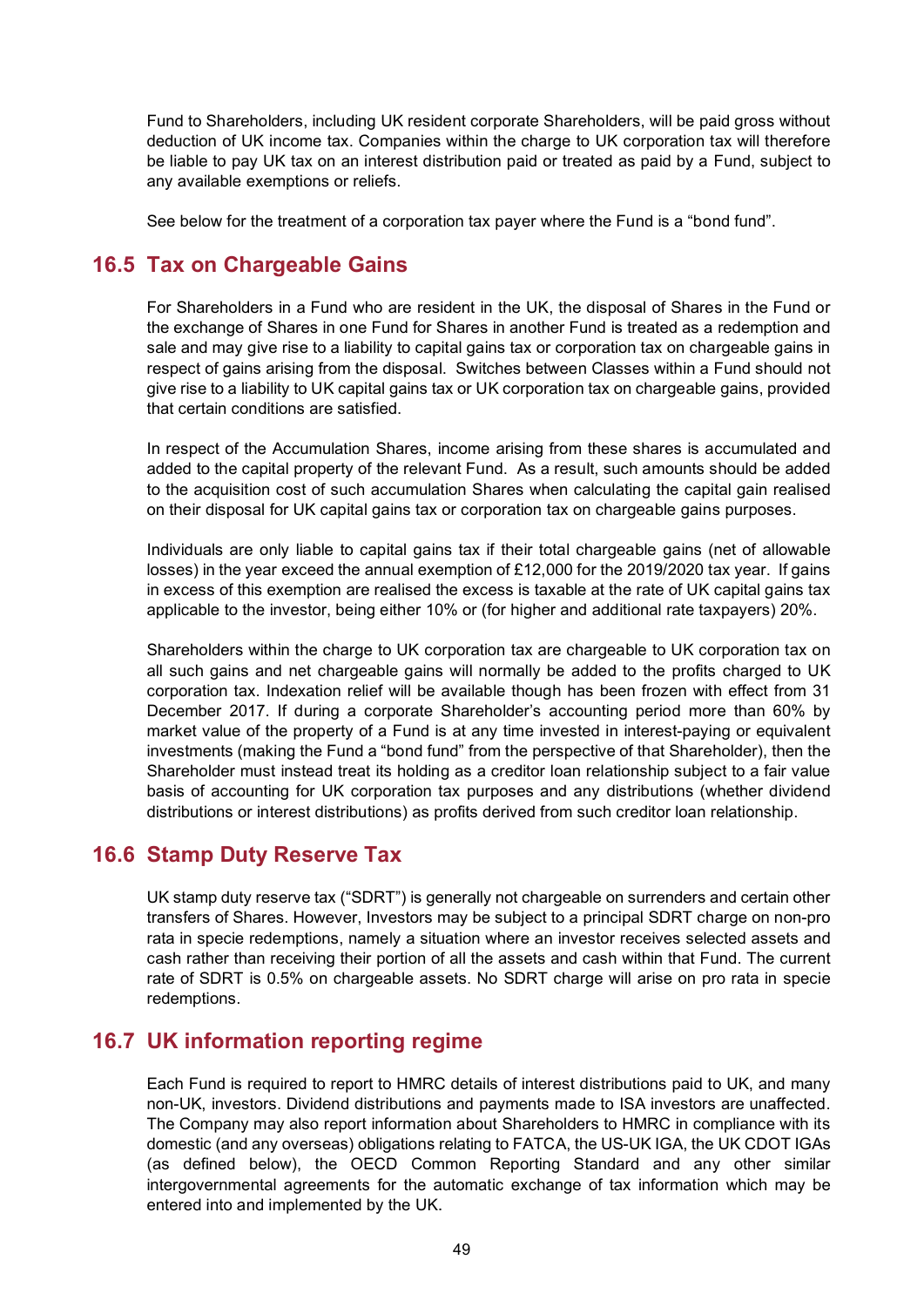#### **16.8 FATCA and similar measures**

The UK has signed a Model 1 inter-governmental agreement with the United States (the "US-UK IGA") to give effect to the United States Foreign Account Tax Compliance Act provisions contained in sections 1471 to 1474 of the United States Internal Revenue Code and US Treasury Regulations promulgated thereunder (together, as amended from time to time, "FATCA"). Pursuant to the US-UK IGA and the related UK legislation, regulations and guidance, the Company and/or each Fund is required to report certain information about "Specified U.S. Persons" (as defined in the US-UK IGA) that own, directly or indirectly, an interest in a Fund. If the Company and/or each Fund does not comply with these obligations, it may be subject to a 30 per cent withholding tax on certain payments to it of US source income (including interest and dividends) (a "FATCA Deduction"), and to financial penalties or other sanctions under the relevant UK legislation.

Under the terms of the current US-UK IGA, the Company and/or each Fund will not generally be required to withhold tax on payments made to an account holder (i.e. a Shareholder) or to close recalcitrant accounts. The Company and/or each Fund will be required to report certain information in respect of any "Specified U.S. Persons" to HMRC and HMRC will exchange this information, on an automatic basis annually, with the US Internal Revenue Service.

The UK has also signed inter-governmental agreements with Jersey, Guernsey, the Isle of Man and Gibraltar (the "UK CDOT IGAs") that impose similar requirements to the US-UK IGA and enacted legislation to implement the UK CDOT IGAs. Under the terms of the UK CDOT IGAs, the Company and/or each Fund are required to identify accounts held directly or indirectly by specified persons in Jersey, Guernsey, the Isle of Man and Gibraltar and report information on such specified persons to HMRC, which exchanges such information, on an automatic basis annually, with the respective tax authorities in Jersey, Guernsey, the Isle of Man and Gibraltar.

A number of other jurisdictions have entered into or are committed to entering into intergovernmental agreements for the automatic cross-border exchange of tax information similar to the US-UK IGA and UK CDOT IGAs, including, in particular, under a regime known as the OECD Common Reporting Standard ("CRS"). The UK has signed, along with over 100 other countries, a multilateral competent authority agreement to implement the CRS, and has issued regulations and guidance to give effect to the CRS. These regulations require UK "Financial Institutions", including the Company and/or each Fund, to identify specified persons in participating jurisdictions under the CRS, and to report related information to HMRC (for automatic exchange with the relevant tax authorities in such jurisdictions). The Company and/or each Fund may be subject to financial penalties or other sanctions if they fail to comply with the requirements of the UK regulations giving effect to CRS. Due to the overlap between the UK CDOT IGAs and CRS, reportable persons in Jersey, Guernsey, the Isle of Man and Gibraltar are reported under CRS and not the UK CDOT IGAs from 2018 and it is expected that the UK legislation implementing the UK CDOT IGAs will be repealed in due course.

While the Company/relevant Fund will seek to satisfy its obligations under FATCA, the US-UK IGA, the UK CDOT IGAs, the CRS and the associated implementing legislation in the UK to avoid the imposition of any FATCA Deductions, financial penalties and other sanctions, the ability of the Company/relevant Fund to satisfy such obligations will depend on receiving relevant information and/or documentation about each Shareholder and the direct and indirect beneficial owners of the Shares (if any). There can be no assurance that the Company/relevant Fund will be able to satisfy such obligations. If a Shareholder, or any related party, causes the Company/a Fund to suffer a FATCA Deduction, financial penalty, or other cost, expense or liability, or the Company/relevant Fund is required to make a FATCA Deduction from such Shareholder, the Company/relevant Fund may require the compulsory redemption or transfer of any Shares held by such Shareholder and take any action available to it to ensure that the FATCA Deduction or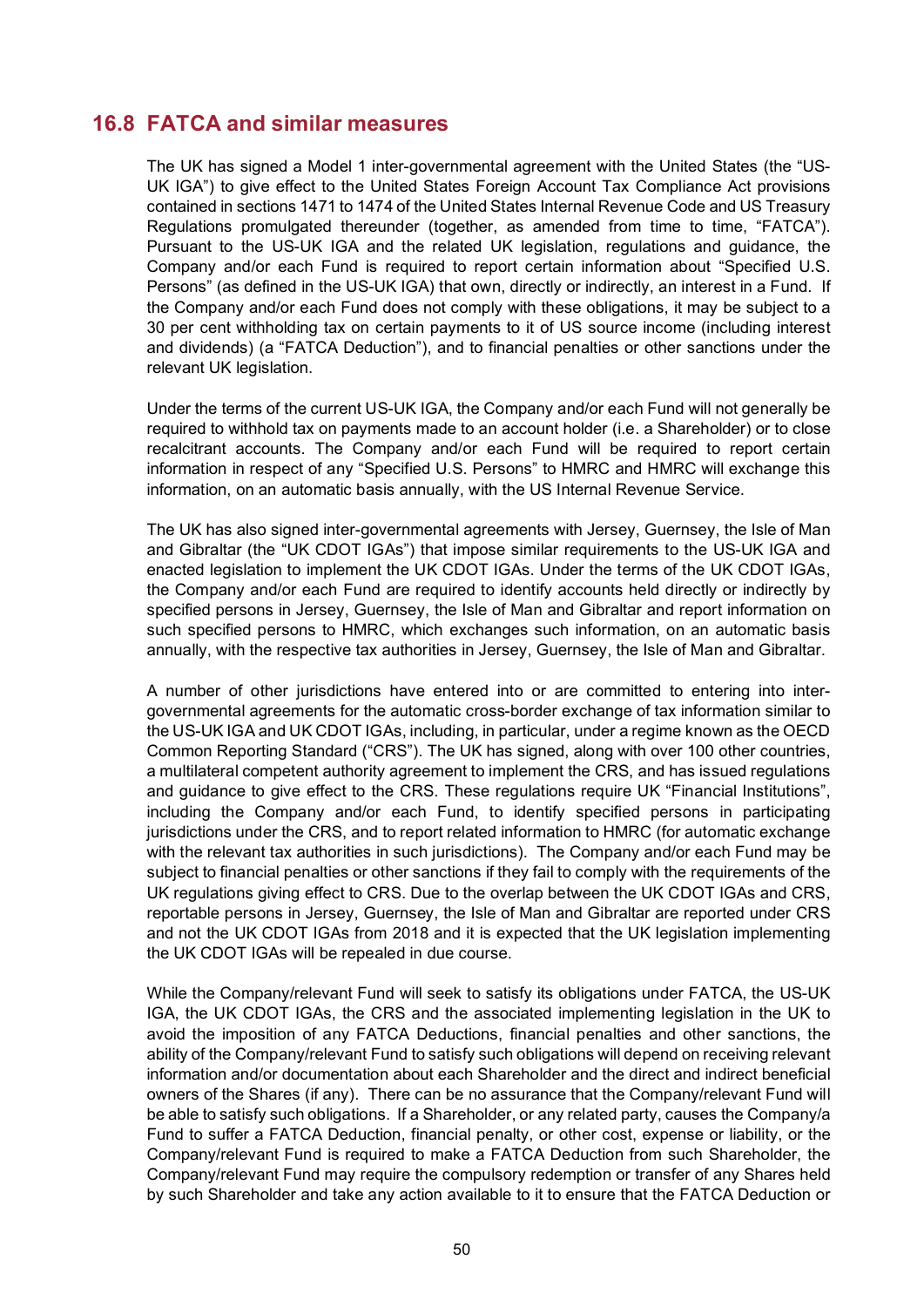financial penalty and other associated costs, expenses and liabilities are economically borne by such Shareholder.

**All prospective investors should consult with their own tax advisors regarding the possible implications of FATCA, the US-UK IGA, the UK CDOT IGAs, the CRS and the associated implementing legislation in the UK and any other similar legislation and/or regulations on their investments in a Fund.**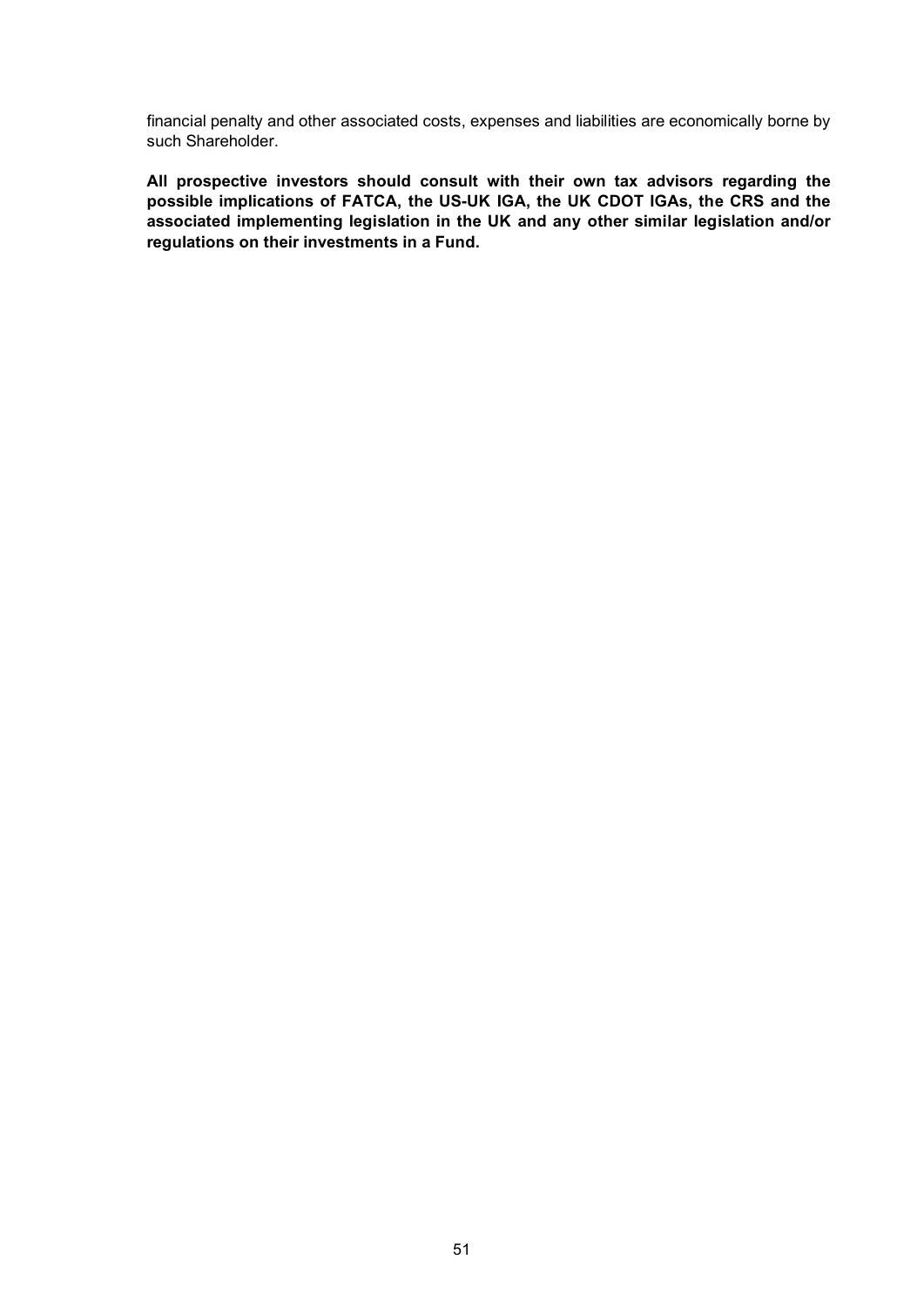# **17. WINDING-UP AND TERMINATION**

# **17.1 Termination of a Fund**

The Fund may be terminated:

- (a) if an extraordinary resolution of the Shareholders is passed to that effect; or
- (b) on the date of effect stated in any agreement by the FCA to a request by the ACD for the termination; or
- (c) by the ACD in its absolute discretion if one year from the date of the first issue of Shares or at any date thereafter, the net asset value of the Fund is less than £10,000,000.00.

Eligible registered shareholders will be informed in writing if the Fund is terminated or has its authorisation revoked by the FCA.

Termination of the Fund commences upon the later of the time for termination of the Fund determined in accordance with the above circumstances and the time at which the FCA, having been supplied with a statement confirming the solvency of the Fund, approves, pursuant to the OEIC Regulations, the necessary changes to the Instrument of Incorporation and this Prospectus which would result from the termination of the Fund.

On the termination of the Fund (other than in accordance with an approved scheme of amalgamation or reconstruction) the ACD is required as soon as practicable after the Fund falls to be terminated to realise the property of the Fund and pay the liabilities of the Fund out of the proceeds.

Provided that there are sufficient liquid funds in the Fund property available after making adequate provision for the expenses of the termination and the discharge of the liabilities remaining to be discharged, the ACD may arrange for the Depositary to make one or more interim distributions out of the property of the Fund to the Shareholders proportionately to the right to participate in the Fund property attached to their respective Shares as at the date of the commencement of the termination.

When the ACD has caused all the Fund property to be realised and all of the liabilities known to the ACD to be met, the ACD shall arrange for the Depositary to make a final distribution, on or prior to the date on which the termination account is sent to Shareholders, of the balance remaining (net of a provision for any further expenses of the termination) to the Shareholders in the proportions stated above.

If the Fund is to be terminated in accordance with an approved scheme of amalgamation or reconstruction, the ACD is required to terminate the Fund in accordance with the resolution of holders approving such a scheme.

Where the Company and one or more Shareholders (other than the ACD) agree, the requirement to realise the property of the Fund shall not apply to that part of the property which is proportionate to the right of that or those Shareholders, and the ACD may distribute that part in the form of property, after making such adjustments or retaining such provision as appears appropriate to the ACD for ensuring that that or those Shareholders bear a proportionate share of the liabilities and expenses.

Where any sum of money (including unclaimed distributions) still stands to the account of the property of the Fund, the ACD shall instruct the Depositary to retain such sum in an account separate from any other part of the property of the Company in accordance with the FCA Rules.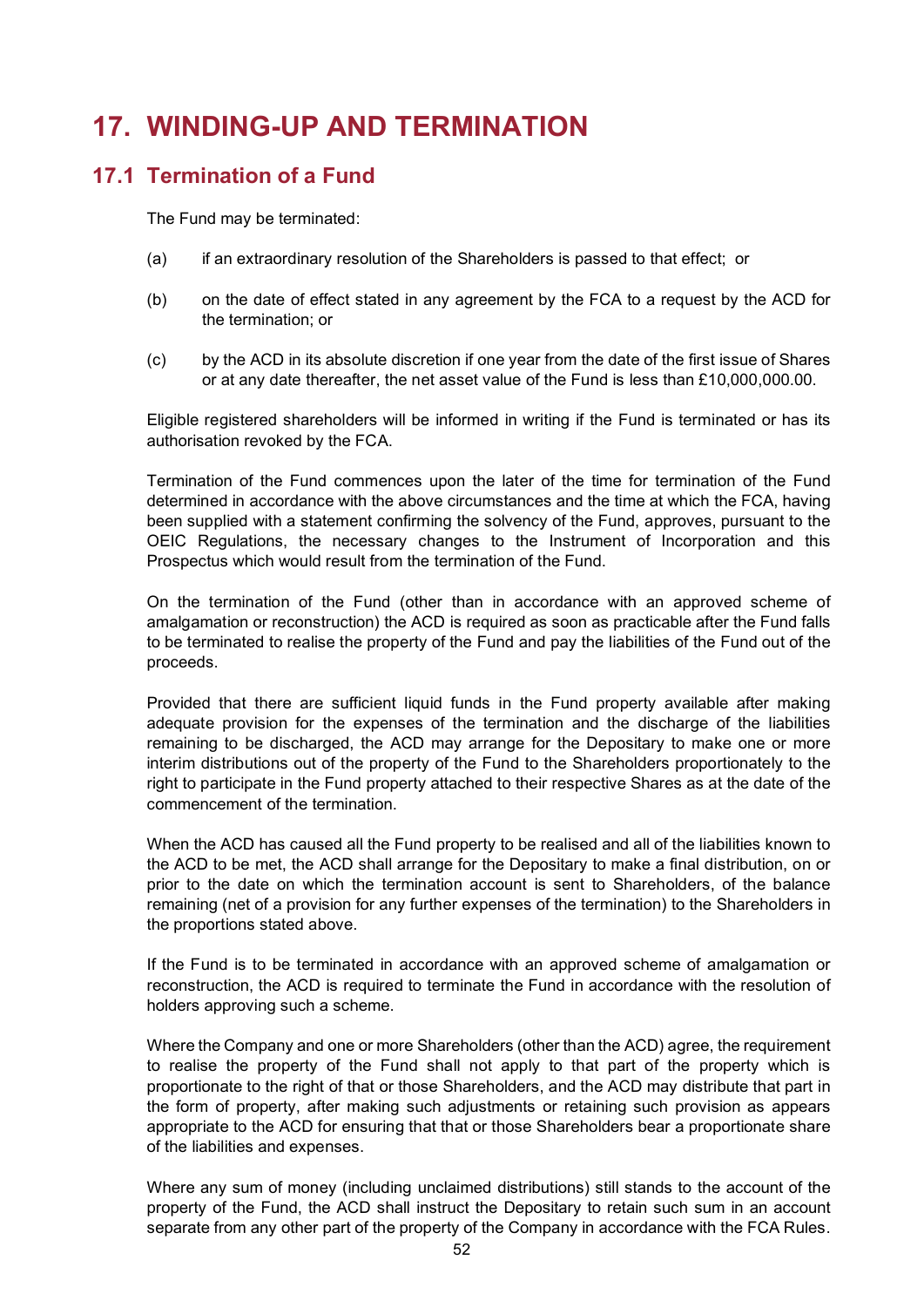On a winding-up of the Company, the Depositary shall cease to hold those amounts as part of that account and they shall be paid by the Depositary into court in accordance with the OEIC Regulations.

## **17.2 Winding-up of the Company**

The Company is to be wound-up:

- (a) if an extraordinary resolution of holders is passed to wind-up the Company; or
- (b) when the period (if any) fixed for the duration of the Fund by the Instrument of Incorporation expires or any event occurs, for which the instrument of incorporation provides that the Fund is to be wound up; or
- (c) on the date of effect stated in any agreement by the FCA in response to a request by the ACD for the winding up of the Company, albeit that such agreement is subject to there being no material change in any relevant factor prior to the date of the revocation.

The Company may only be wound-up under the FCA Rules if the Company is solvent and there is no vacancy in the position of the ACD. If the Company is insolvent, or there is such a vacancy, the Company may only be wound-up under Part V of the Insolvency Act 1986 as an unregistered company.

On a winding-up (other than in accordance with an approved scheme of amalgamation or reconstruction) the ACD is required as soon as practicable after the time the Company falls to be wound-up, to realise the property of the Company and pay the liabilities of the Company out of the proceeds. Liabilities of the Company attributable to a particular Fund shall be met to the extent possible out of the property attributable or allocated to such a Fund.

After making adequate provision for the expenses of the winding-up and the discharge of the liabilities of the Company remaining to be discharged, the ACD may arrange for the Depositary to make one or more interim distributions, and then a final distribution of the proceeds of the realisation of the property attributable or allocated to each Fund to the holders in each Fund, proportionately to the right to participate in the scheme property attached to their respective Shares.

If the Company is to be wound-up in accordance with an approved scheme of amalgamation or reconstruction, the ACD is required to wind-up the Company in accordance with a resolution of holders approving such scheme.

Where the Company and one or more Shareholders (other than the ACD) agree, the requirement to realise the property of the Company shall not apply to that part of the property which is proportionate to the right of that or those Shareholders, and the ACD may distribute that part in the form of property, after making such adjustments or retaining such provision as appears to the ACD appropriate for ensuring that that or those Shareholders bear a proportionate share of the liabilities and expenses.

If any sum of money is unclaimed or stands to the account of the Company at the date of its dissolution, the ACD shall arrange for the Depositary to pay such sum into court within one month after that date in accordance with the OEIC Regulations.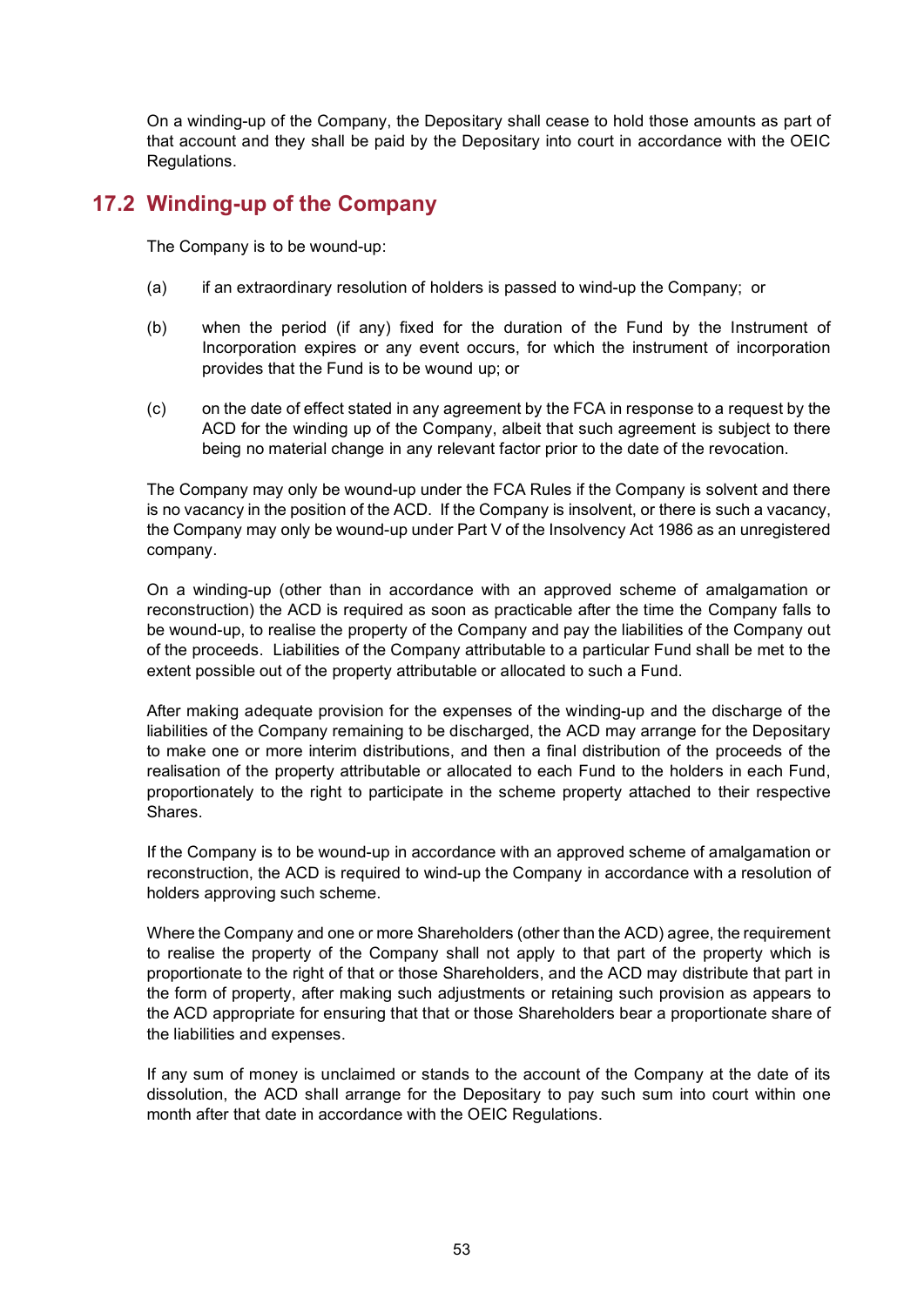# **18. ADDITIONAL INFORMATION**

#### **18.1 Complaints**

Any complaint regarding the operation or marketing of a Fund should be addressed to the Compliance Officer, Courtiers Asset Management Limited, 18 Hart Street, Henley on Thames, Oxfordshire, RG9 2AU.

If unsatisfied, a Shareholder also has the right to complain directly to the Financial Ombudsman Service, Exchange Tower, London, E14 9SR.

#### **18.2 Investors' Compensation Scheme**

Shareholders may be eligible for compensation under the Financial Services Compensation Scheme ("FSCS") if they have claims against the ACD, Depositary or another FCA authorised service provider which is in default. There are limits on the amount of compensation available. Further information about the FSCS is available from the ACD and at www.fscs.org.uk.

### **18.3 Use of Dealing Commissions**

The ACD may effect transactions or arrange for the effecting of transactions through brokers with whom it has arrangements whereby the broker agrees to use a proportion of the commission earned on such transactions to discharge the broker's own costs or the costs of third parties in providing certain services to the ACD as permitted under the FCA Rules. Specifically, the ACD may agree that a broker shall be paid a commission in excess of the amount another broker would have charged for effecting such transaction so long as, in the good faith judgement of the ACD, the amount of the commission is reasonable in relation to the value of the brokerage and other services provided or paid for by such broker. Such services, which may take the form of research, analysis and advisory services, including (depending on the precise nature of the services) market price services, electronic trade confirmation systems or third party electronic dealing or quotation systems, may be used by the ACD in connection with transactions in which the Company may or may not participate.

Save as disclosed herein, no commissions are payable and no discounts, brokerages or other special terms have been granted by the Company in connection with the issue of the Shares. The ACD does not currently receive any fees or commissions, and is not provided with any nonmonetary benefit. To the extent the ACD will receive any such fee, commission or any nonmonetary benefits in future, it will notify the Shareholders.

### **18.4 Conflicts of Interest**

18.4.1 The ACD and its associates may, from time to time, act as investment managers or advisers to other funds or sub-funds which follow similar investment objectives to those of the Funds. It is therefore possible that the ACD may in the course of their business have potential conflicts of interest with the Company or a particular Fund. The ACD will, however, have regard in such event to its obligations under the ACD Agreement and the Investment Management Agreement respectively and, in particular, to its obligation to act in the best interests of the Company so far as practicable, having regard to its obligations to other clients, when undertaking any investment business where potential conflicts of interest may arise.

 Furthermore, the ACD, as the sole director of the Company, may be party to, or interested in, any contract or arrangement or transaction to which the Company is a party, or in which the Company is in any way interested, and may hold and be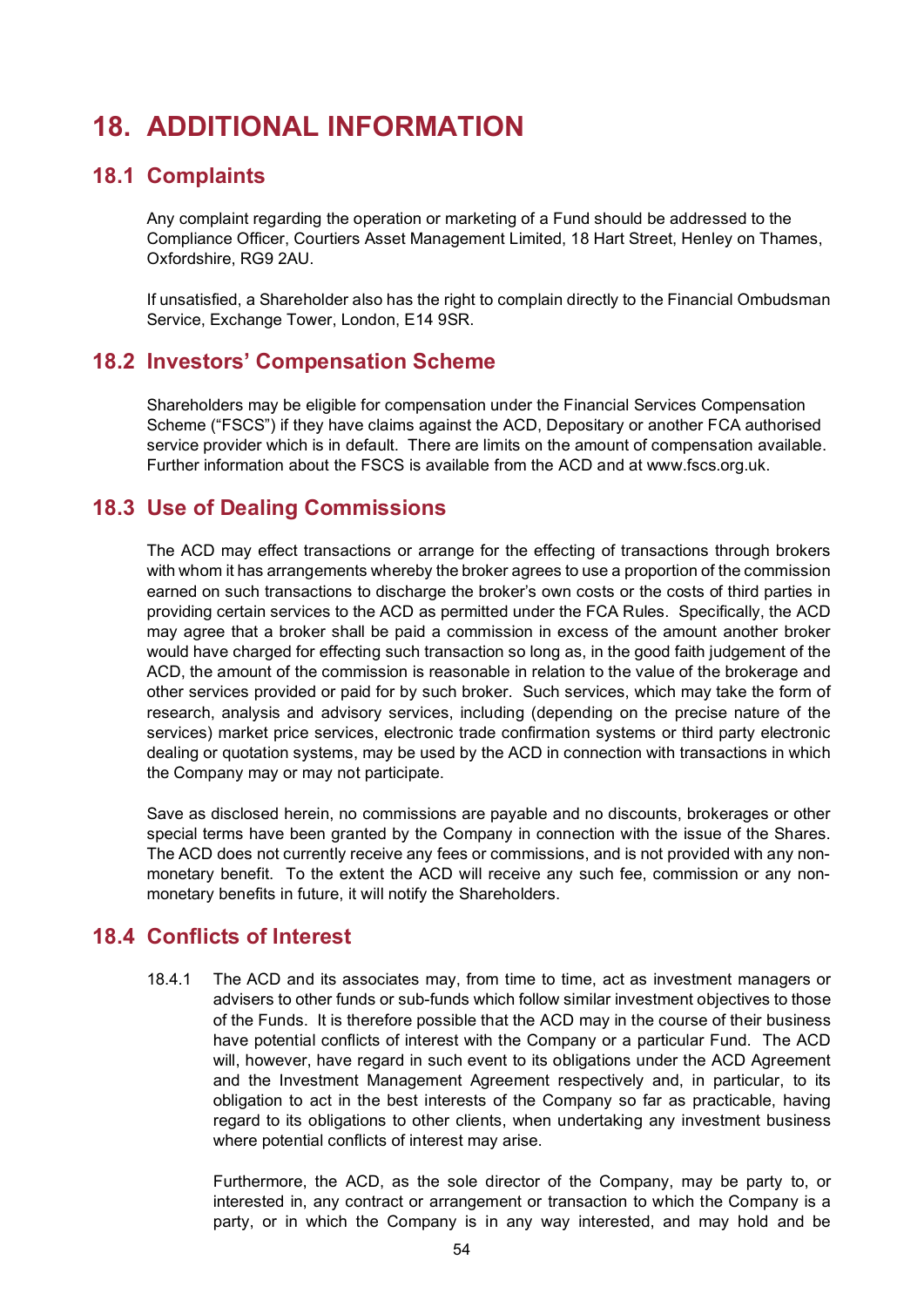remunerated in respect of any office or place of profit (other than the office of auditor or Depositary of the Company) under the Company or any other company in which the Company is in any way interested and may retain for its own absolute use and benefit all profits and advantages accruing to it thereunder or in consequence thereof. Any such interest will be properly recorded and minuted by the ACD as soon as practicable after it becomes so interested. The board of directors of the ACD comprises persons employed by the ACD or its associates. The ACD is however subject to fiduciary obligations as a director to ensure that at all times it acts in the best interests of the Company as a whole.

Pursuant to the AIFMD Rules, the ACD is responsible for the valuation of the Scheme Property. There is a conflict of interest between any involvement of the ACD in this valuation process and the ACD's entitlement to receive the Annual Management Charge from a Fund which is based on the value of the property of the Fund.

18.4.2 The FCA Rules contain provisions on conflicts of interest governing any transaction concerning the Company which is carried out by or with any "affected person", which means the Company, an associate of the Company, the ACD, an associate of the ACD, the Depositary and an associate of the Depositary.

These provisions, among other things, enable an affected person (a) to sell or deal in the sale of property to the Company or the Depositary for the account of the Company; (b) vest property in the Company or the Depositary against the issue of Shares in the Company; (c) purchase property from the Company (or the Depositary) acting for the account of the Company; (d) enter into a stocklending transaction in relation to the Company; or © provide services for the Company. Any such transactions with or for the Company are subject to best execution on exchange, or independent valuation or arm's length requirements as set out in the FCA Rules. An affected person carrying out such transaction is not liable to account to the Depositary, the ACD, any other affected person, or to the holders of Shares or any of them for any benefits or profits thereby made or derived.

Investment of the property of the Company may be made on arm's length terms through a member of an investment exchange (acting as principal) who is an affected person in relation to the ACD. Neither the ACD nor any such affected person will be liable to account to the Company or to the holders of Shares for any profit made or derived out of such dealings.

18.4.3 From time to time conflicts may arise where an entity within Citigroup provides services to the Company and/or the ACD. For example, Citibank UK Limited acts as the Depositary for the Company and Citibank N.A. has been appointed by the Depositary to act as custodian of the Company's assets. As these entities are part of the same group, this could give rise to a conflict of interest. However, the Depositary and Citibank N.A. are functionally and hierarchically separate parts of Citigroup, constituted as legal entities with distinct management structures, and they manage the conflicts in accordance with the Regulations and their duties.

The ACD's Investment Compliance Department is aware of this potential conflict and manages the relationship with both separate departments at Citigroup to protect the best interests of its clients at all times.

Furthermore, the Depositary may, from time to time, act as the depositary of other openended investment companies with variable capital and as trustee or custodian of other collective investment schemes.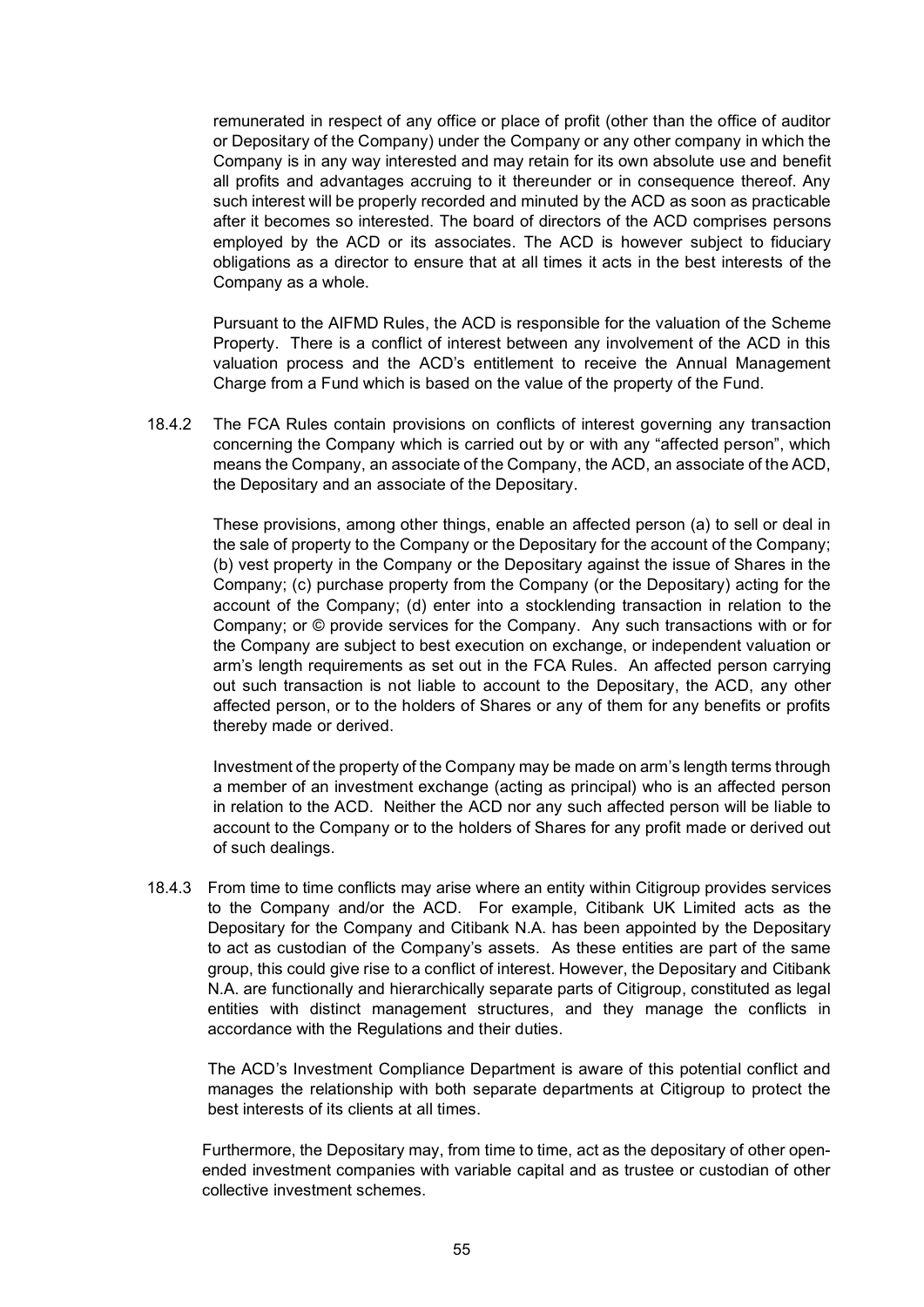## **18.5 Fair Treatment of Investors**

Under the AIFMD, the ACD must treat all Shareholders fairly. The ACD has a number of policies and procedures in place to ensure that it will act honestly, fairly, professionally, independently and in the interest of the Company and its investors. For example, the ACD ensures the fair treatment of Shareholders through an organisational structure which employs robust review and oversight procedures.

Furthermore, the ACD adheres to its Conflicts of Interest Policy, which establishes requirements to identify and manage conflicts of interest in line with regulatory requirements, including potential conflicts of interest that could arise between investors. The ACD will endeavour to avoid situations whereby its own interests, or its duty to any persons on behalf of whom it acts, conflicts with its duty to clients.

In addition, the ACD adheres to its Treating Customers Fairly policy, the purpose of which is to ensure that Shareholders understand the risks inherent in the markets and securities in which they invest and clearly understand the nature of the services the ACD provides, including terms, conditions and charges.

As at the date of this Prospectus the ACD has not granted preferential treatment or the right to obtain preferential treatment to any investor or potential investor in the Funds. As such, all investors in the Company will invest in the same manner and on the same terms.

As a general matter, the ACD owes certain fiduciary duties to the Company, which require it to, among other things, act in what it considers to be in the best interests of the Company. In exercising their discretion, the ACD will act in accordance with such fiduciary duties and ensure that its actions do not result in the unfair treatment of Shareholders.

### **18.6 Professional Liability Risk**

The ACD complies with the requirements of the AIFMD relating to cover of potential professional risks resulting from the activities it may carry out pursuant to its role as AIFM of the Funds by maintaining an amount of additional own funds and will comply with the quantitative requirements addressing such risks, in each case, in accordance with the AIFMD Rules.

#### **18.7 Data Protection**

The information provided by an applicant on an application form (or afterwards) will be held and processed by the Registrar and/or the ACD as "data controller" for the purposes of the General Data Protection Regulation.

#### **Purposes of Processing and Legal Basis for Processing**

The ACD and/or Registrar (or any of their affiliates, employees, delegates or sub-contractors) may hold and process personal data as necessary to pursue our legitimate business and other interests, for the following reasons:

- To facilitate the opening of your account with the ACD, for the administration and operation of an applicant's investment and any related account on an on-going basis (including, for example, registration and distribution purposes, redemption, switching between Funds, transfer and subscription requests);
- To carry out checks for anti-money laundering purposes and related actions which the ACD considers appropriate to meet any regulatory and statutory requirements imposed on it or the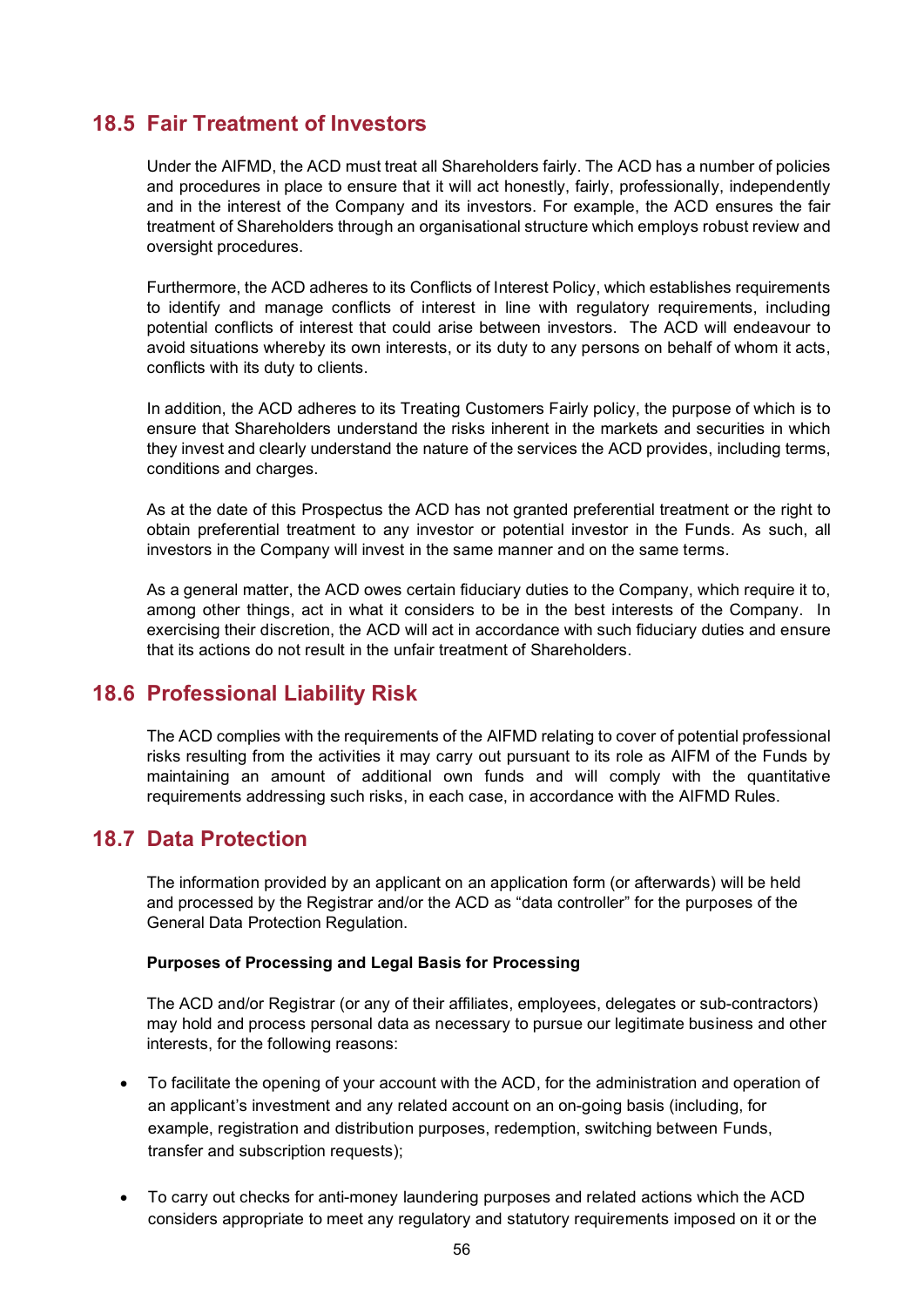Funds' legitimate interests;

- To report tax related information to tax authorities in order to comply with a legal obligation;
- To communicate with third parties such as service providers of the ACD or the Funds, auditors, technology providers, as part of our outsourcing services or legal obligation imposed on the ACD or the Funds;
- To update and maintain our records, including carrying out any investigations (where necessary) and respond to incidents relating to the Funds or ACD;

Other than as noted above, the ACD will not provide any other third party with any information about a Shareholder unless that Shareholder has given consent or unless the ACD is required to do so by law.

#### **Recipients of Data and International Transfer of Data**

The ACD may disclose your personal information to other companies in its group, to the Funds' third party service providers for use for any of the above purposes. Such third party agents may be in countries located outside of the European Economic Area (EEA).

When information is being processed outside of the EEA, we ensure that any legal agreements with those third party service providers provide at least an equivalent level as would be applied by UK / EEA data privacy laws.

Where an authorised financial adviser acts on a Shareholder's behalf, the ACD will disclose information concerning the Shareholder's investment to that financial adviser.

Personal information may also be shared with competent authorities (including tax authorities) and bodies required by law or requested, to affiliates for internal investigations and reporting.

#### **Retention period**

The ACD will retain your personal data on our systems for as long as is necessary to provide the agreed service or products and/or required for the Funds. Personal data is stored in line with legal and regulatory guidelines, this includes the requirement to record all telephone calls relating to instructions regarding transactions.

The length of time that personal information will be retained will vary depending on the legal or regulatory obligations that the ACD needs to meet. Information that is no longer needed is destroyed securely or anonymised (i.e. can no longer be identified as being your personal data).

#### **Data Subject Rights**

You have rights as an individual which you can exercise in relation to the information we hold about you. Those rights include:

- Right to be informed you have a right to receive clear and easy to understand information on what personal information we hold, why and who we share it with;
- Right of access you can ask us for a copy of the information we hold about you. This is done by making a subject access request in writing to our registered office;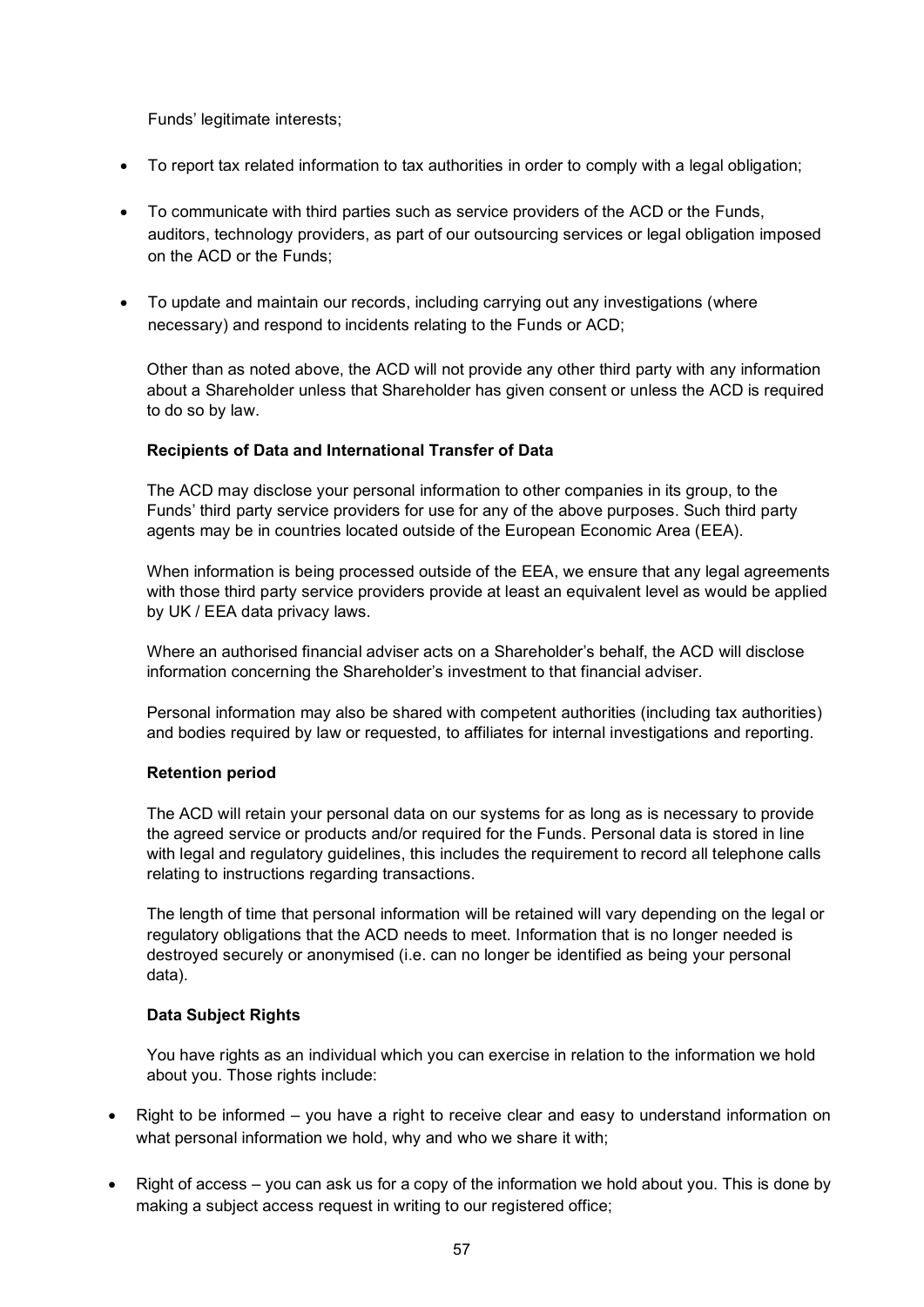- Right to request rectification you can ask us to correct your personal data if it is inaccurate or incomplete;
- Right to request erasure you can ask for your information to be deleted or removed, unless we are required to retain the data for overriding legal, regulatory or contractual purposes;
- Right to restrict processing you can ask that we stop processing your personal information if you are concerned about the accuracy of the information or if you believe we are not doing so lawfully. This allows the ACD to retain the information but only to ensure that it is not used in the future for those reasons restricted by you;
- Right to data portability you can ask for a copy of your personal data in electronic format. We can copy or transfer that data to another data controller in a safe and secure way;
- Right to object you can object to us processing your personal information in certain circumstances – if the processing is done for our legitimate interests (including profiling), for direct marketing (including profiling) or if we were using that information for scientific/historical research and statistics;
- Rights related to automatic decision making including profiling you have the right to ask the ACD to: provide information about any processing involving automatic decision making or profiling involving your personal information; request human intervention or challenge a decision where processing is done solely by automated processing; and, carry out regular checks to make sure our automated decision making and profiling processes are working as they should.

A Shareholder is entitled to request details of information held about it, free of charge and provided in a structured format. All legitimate requests will be responded to within 30 days.

If you have any questions about our use of your personal data, please contact the ACD at [enquiries@courtiers.co.uk](mailto:enquiries@courtiers.co.uk) or in writing to the Data Protection Officer at Courtiers Asset Management Limited, 18 Hart Street, Henley-on-Thames, Oxfordshire, RG9 2AU.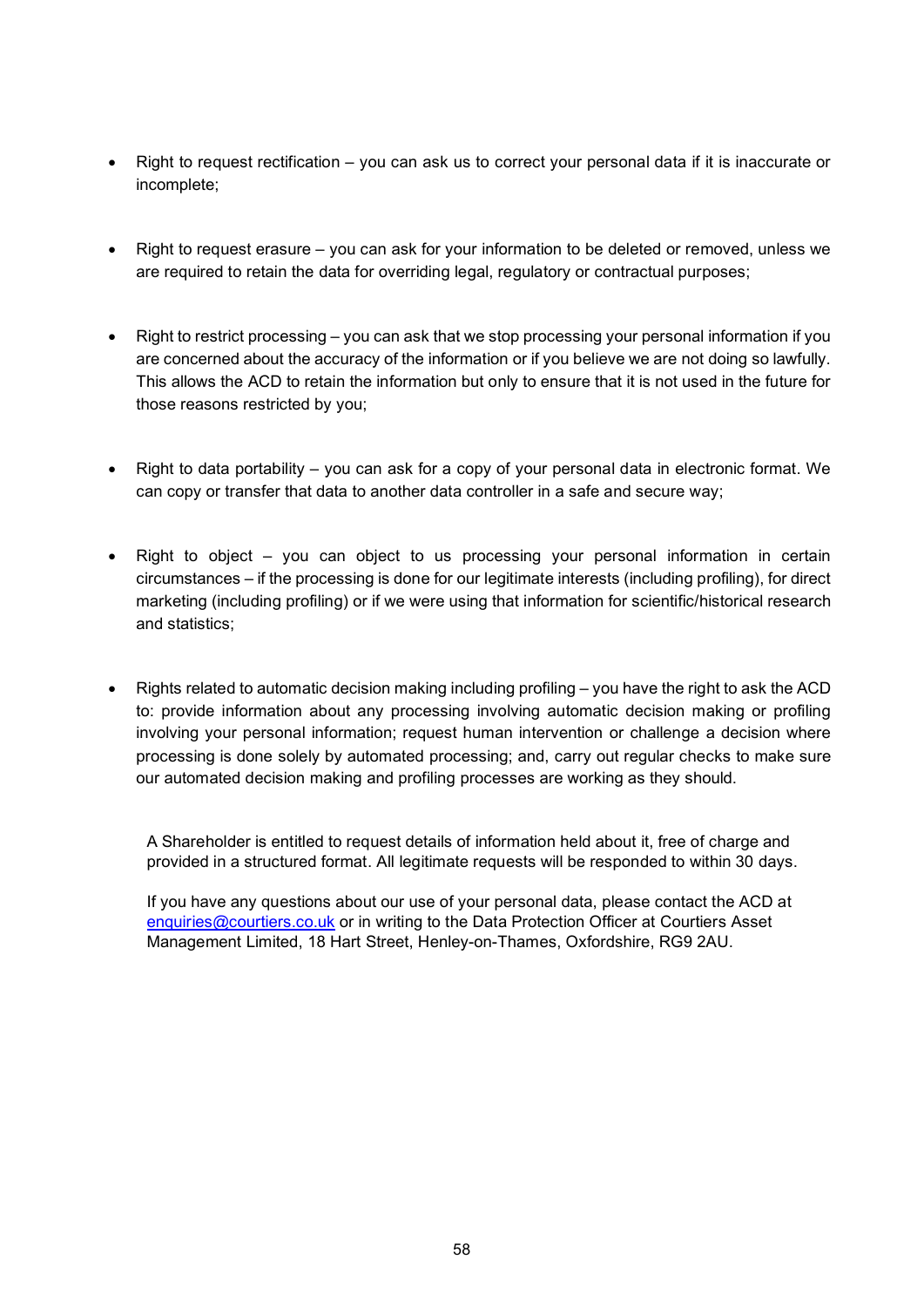# **APPENDIX 1**

# **INVESTMENT AND BORROWING POWERS AND RESTRICTIONS**

The following provisions apply in respect of each Fund of the Company save where the context otherwise requires.

# **1. General rules of investment**

- **1.1** The Scheme Property will be invested with the aim of achieving the investment objective of the Fund in question but subject to the limits set out in COLL that are applicable to Non-UCITS Retail Schemes. These limits apply to the Funds as summarised below.
- **1.2** The ACD's investment policy may mean that at times, where it is considered appropriate, the Scheme Property will not be fully invested and that prudent levels of liquidity which may at times be substantial or even (exceptionally) 100% will be maintained.

# **2. Prudent spread of risk**

- **2.1** The ACD must ensure that, taking account of the investment objectives and policy of each Fund, the Scheme Property aims to provide a prudent spread of risk.
- **2.2** The rules in 6 below relating to spread of investments, including immovables, do not apply until 12 months after the later of:
	- (a) the date when the authorisation in respect of the Company or Fund takes effect; and
	- (b) the date the initial offer period commenced;

provided that paragraph 2.1 is complied with during such period.

# **3. Transferable Securities**

- **3.1** A transferable security is an investment which is any of the following:
	- (a) a share;
	- (b) a debenture;
	- (ba) an alternative debenture;
	- (c) a government and public security;
	- (d) a warrant, or;
	- (e) a certificate representing certain securities.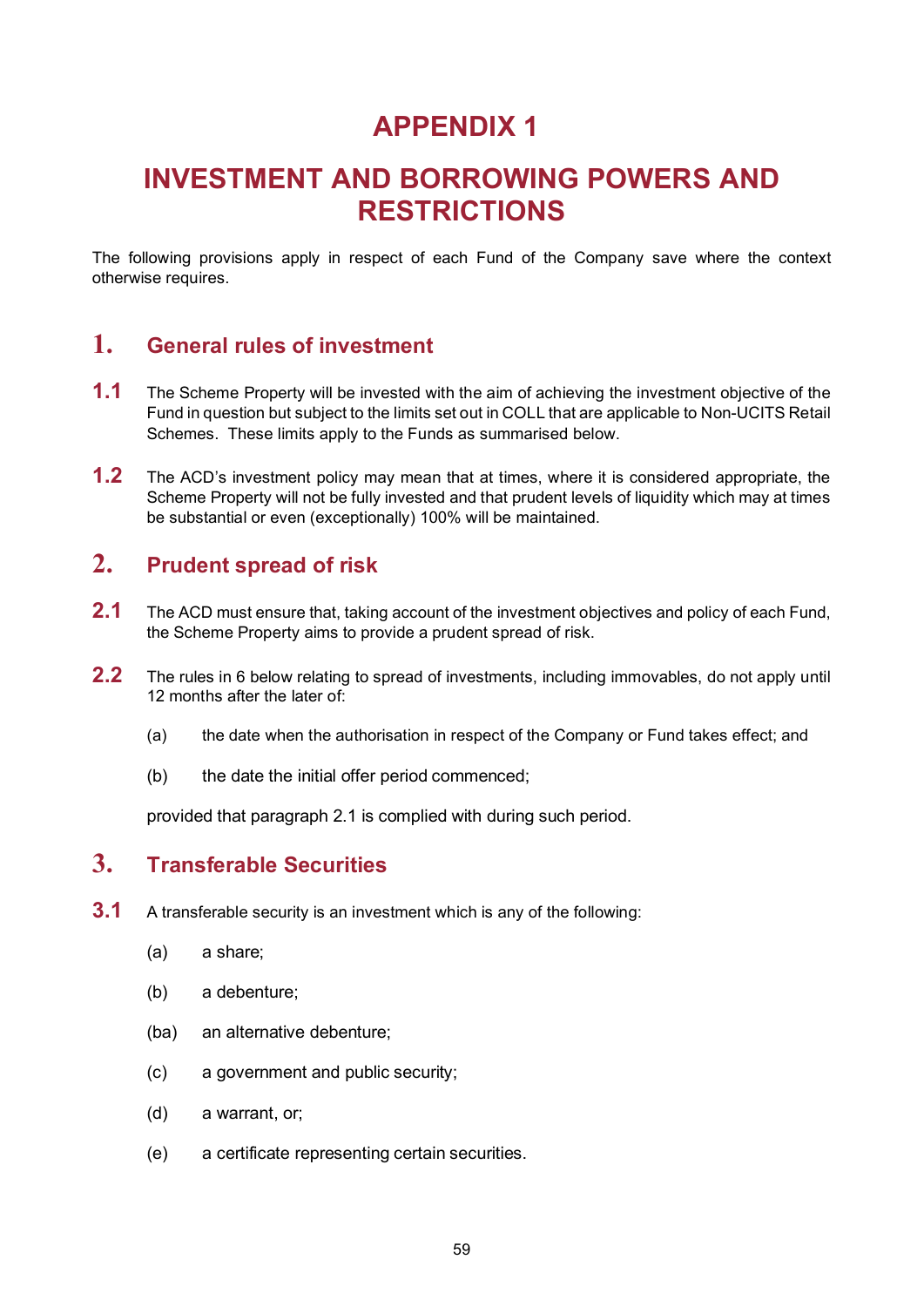- **3.2** An investment is not a transferable security if the title to it cannot be transferred, or can be transferred only with the consent of a third party.
- **3.3** In applying paragraph 3.2 to an investment which is issued by a body corporate, and which is a share or debenture, the need for any consent on the part of the body corporate or any members or debenture holders of it may be ignored.
- **3.4** An investment is not a transferable security unless the liability of the holder of it to contribute to the debts of the issuer is limited to any amount for the time being unpaid by the holder of it in respect of the investment.
- **3.5** The Scheme will not invest in securities that are not listed on a recognised market (ie unlisted equities).

### **4. Non-UCITS Retail schemes – general**

- **4.1** The Scheme Property may only, except where otherwise provided in Chapter 5.6 of the FCA Rules, only consist of any or all of:
	- transferable securities;
	- money market instruments;
	- permitted deposits;
	- permitted units in collective investment schemes;
	- permitted derivatives and forward transactions;
	- permitted immovable; and
	- gold up to a limit of 10% in value of the Scheme Property of the Fund (although there is no current intention of the Funds investing in physical gold).
- <span id="page-59-0"></span>**4.2** Transferable securities and money market instruments held within the Fund must be:
	- 4.2.1 admitted to or dealt in on an eligible market as described below; or
	- 4.2.2 recently issued transferable securities, provided that:
		- (a) the terms of issue include an undertaking that application will be made to be admitted to an eligible market; and
		- (b) such admission is secured within a year of issue; or
	- 4.2.3 approved money market instruments not admitted to or dealt in on an eligible market provided that:
		- (a) the issue or the issuer is regulated for the purpose of protecting investors and savings; and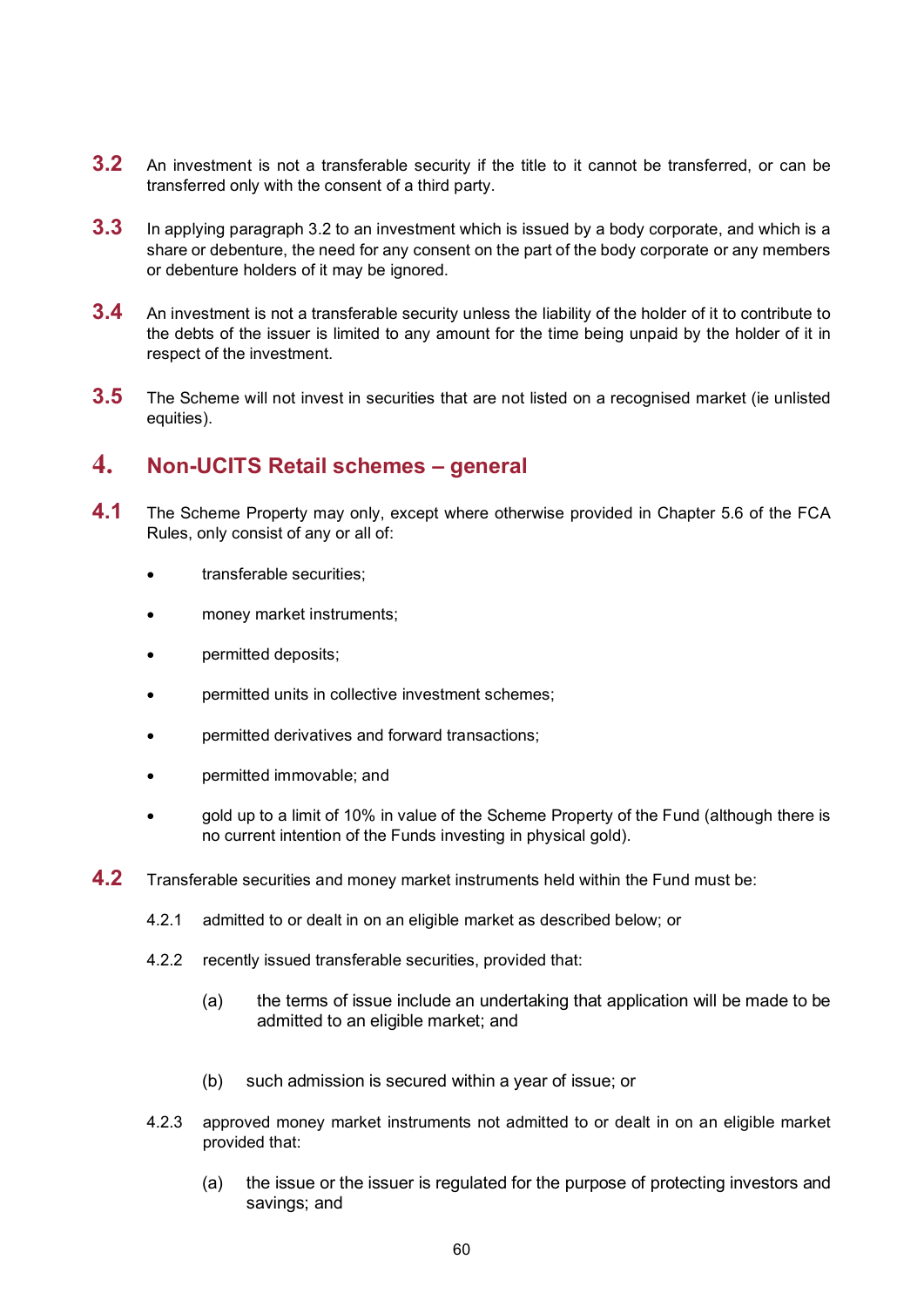- (b) the instrument is issued or guaranteed in accordance with COLL 5.2.10BR
- **4.3** Not more than 20% in value of the Scheme Property is to consist of transferable securities not covered by paragraph [4.2.](#page-59-0)
- **4.4** Not more than 20% in value of the Scheme Property is to consist of money market instruments not covered by paragraph [4.2](#page-59-0) provided that they are liquid and have a value which can be determined accurately at any time.

# **5. Eligible markets regime: purpose**

- **5.1** To protect investors the markets on which investments of the Fund are dealt in or traded on should be of an adequate quality ("eligible") at the time of acquisition of the investment and until it is sold.
- **5.2** Where a market ceases to be eligible, investments on that market cease to be approved securities. The 20% restriction on investing in non-approved securities applies and exceeding this limit because a market ceases to be eligible will generally be regarded as an inadvertent breach.
- **5.3** A market is eligible for the purposes of the FCA Rules if it is:
	- 5.3.1 a regulated market; or
	- 5.3.2 a market in the United Kingdom or an EEA State which is regulated, operates regularly and is open to the public.
- <span id="page-60-0"></span>**5.4** A market not falling within paragraph 5.3 is eligible for the purposes of Chapter 5 of the FCA Rules if:
	- 5.4.1 the ACD, after consultation with and notification to the Depositary (or any other directors of the Company), decides that market is appropriate for investment of, or dealing in, the Scheme Property;
	- 5.4.2 the market is included in a list in the prospectus; and
	- 5.4.3 the Depositary has taken reasonable care to determine that:
		- (a) adequate custody arrangements can be provided for the investment dealt in on that market; and
		- (b) all reasonable steps have been taken by the ACD in deciding whether that market is eligible.
- **5.5** In paragraph [5.4,](#page-60-0) a market must not be considered appropriate unless it is regulated, operates regularly, is recognised as a market or exchange or as a self-regulating organisation by an overseas regulator, is open to the public, is adequately liquid and has adequate arrangements for unimpeded transmission of income and capital to or for the order of investors.
- **5.6** The eligible markets for each Fund are set out in Appendix 2.

# **6. Spread: general**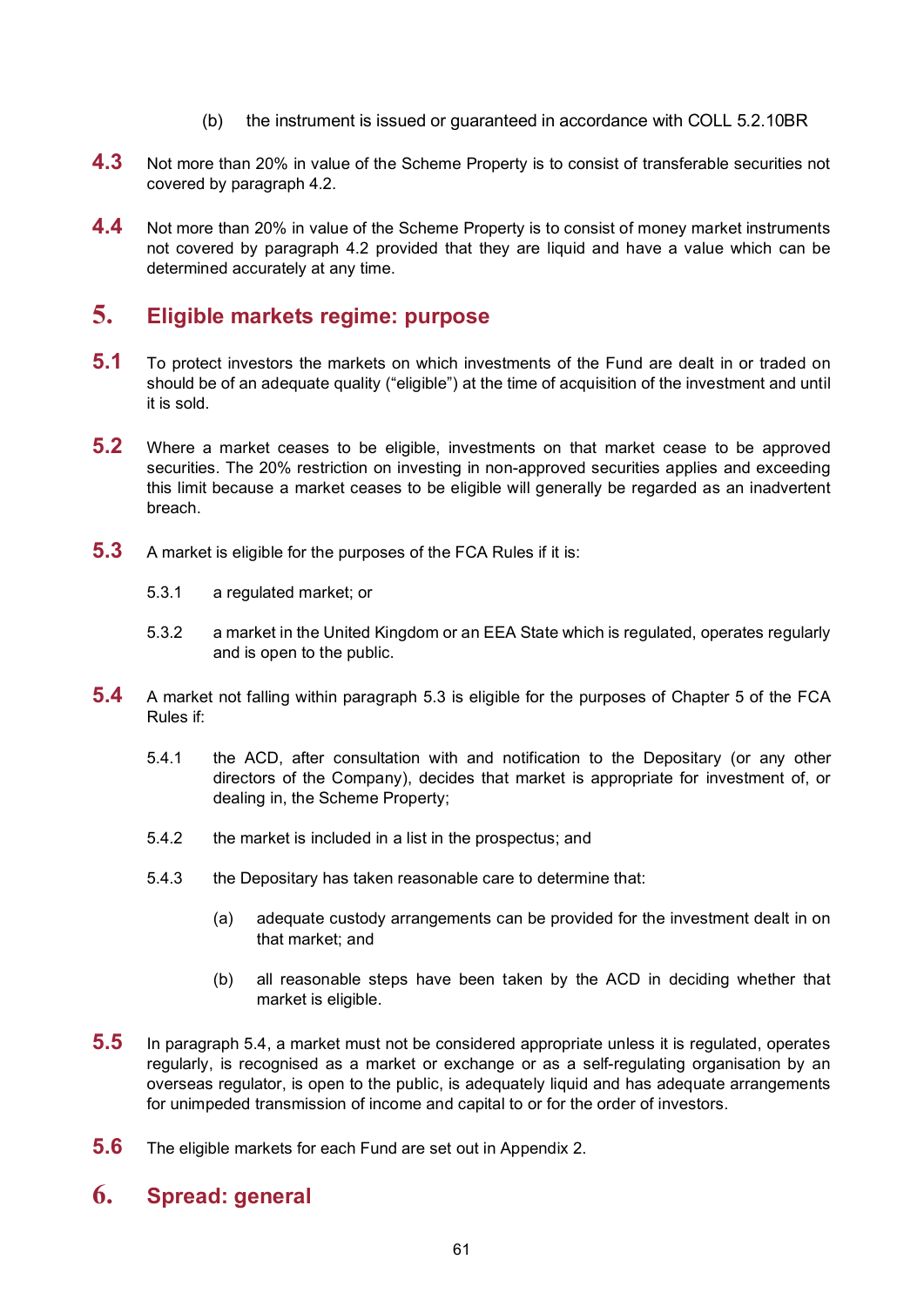- **6.1** This rule does not apply respect of a transferable security or an approved money market instrument to which section 7 applies
- **6.2** Not more than 20% in value of the Scheme Property is to consist of deposits with a single body.
- **6.3** Not more than 10% in value of the Scheme Property is to consist of transferable securities or money market instruments issued by any single body.
- **6.4** The limit of 10% set out in paragraph 6.3 is raised to 25% in value of the Scheme Property in respect of covered bonds.
- **6.5** In applying paragraph 6.3 certificates representing certain securities are treated as equivalent to the underlying security.
- **6.6** The exposure to any one counterparty in an OTC derivative transaction must not exceed 10% in value of the Scheme Property.
- **6.7** Not more than 35% in value of the scheme property is to consist of the units of any one scheme.
- **6.8** For the purpose of calculating the limit in paragraph 6.6, the exposure in respect of an OTC derivative may be reduced to the extent that collateral is held in respect of it if the collateral meets each of the conditions specified in 6.9.
- **6.9** The conditions referred to in 6.8 are that the collateral:
	- 6.9.1 is marked-to-market on a daily basis and exceeds the value of the amount at risk;
	- 6.9.2 is exposed only to negligible risks (e.g. government bonds of first credit rating or cash) and is liquid;
	- 6.9.3 is held by a third party custodian not related to the provider or is legally secured from the consequences of a failure of a related party; and
	- 6.9.4 can be fully enforced by the Company at any time.
- **6.10** For the purpose of calculating the limits in paragraph 6.6, OTC derivative positions with the same counterparty may be netted provided that the netting procedures:
	- 6.10.1 comply with the conditions set out in Part Three, Title II, Chapter 6, Section 7 (Contractual netting (Contracts for novation and other netting agreements)) of the EU CRR; and
	- 6.10.2 are based on legally binding agreements.
- **6.11** In applying this rule, all derivatives transactions are deemed to be free of counterparty risk if they are performed on an exchange where the clearing house meets each of the following conditions:
	- 6.11.1 it is backed by an appropriate performance guarantee; and
	- 6.11.2 it is characterised by a daily mark-to-market valuation of the derivative positions and an at least daily margining.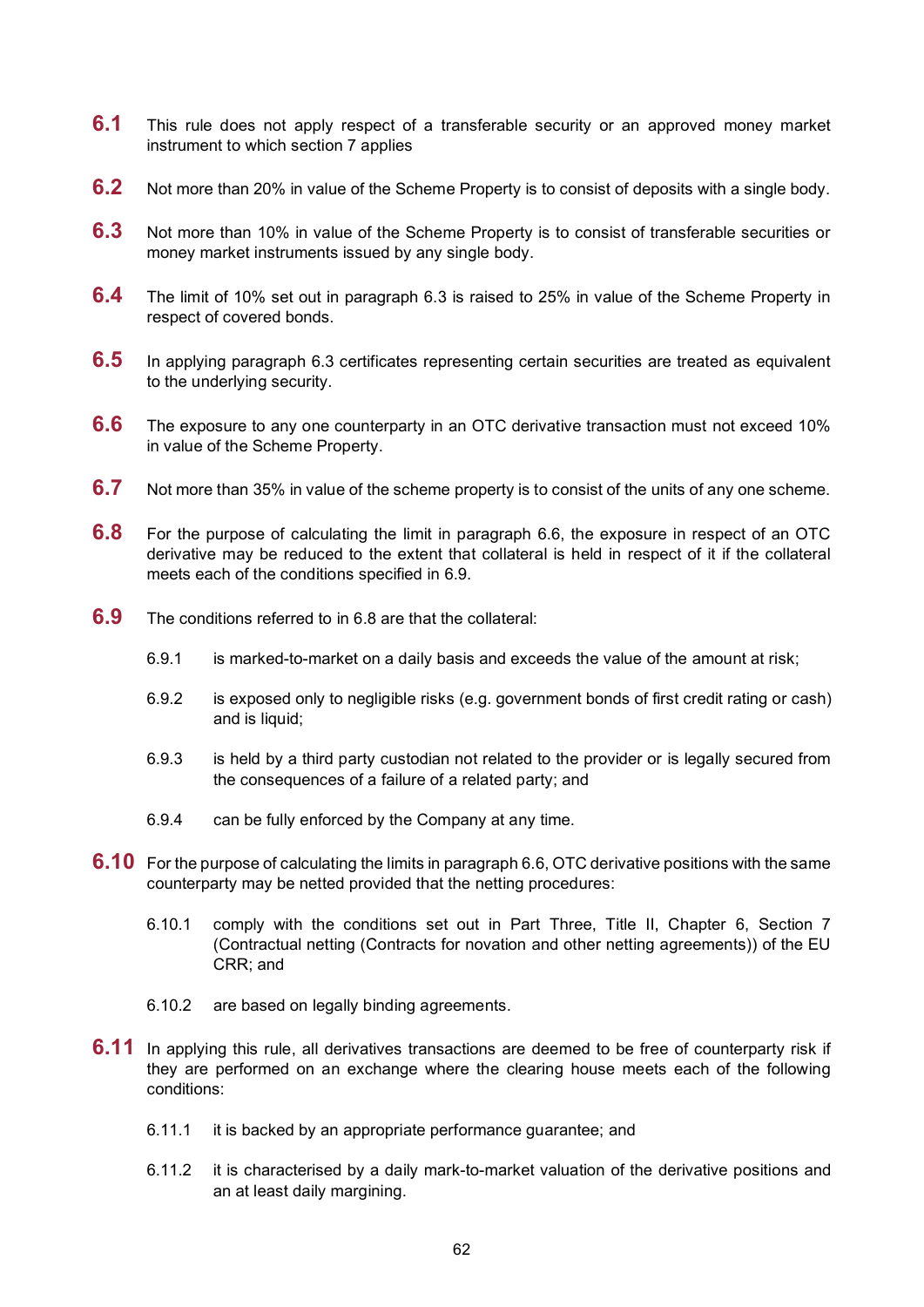# **7. Spread: Government and public securities**

- **7.1** The below applies in respect of a transferable security or an approved money-market instrument ("such securities") that is issued by:
	- (a) an EEA State; or
	- (b) a local authority of an EEA State; or
	- (c) a non-EEA State; or
	- (d) a public international body to which one or more EEA States belong.
- **7.2** Where no more than 35% in value of the scheme property is invested in such securities issued by any one body, there is no limit on the amount which may be invested in such securities or in any issue.
- **7.3** Up to 35% in value of the Scheme Property may be invested in transferable securities or money market instruments issued or guaranteed by a single state, local authority or public international body. Subject to this, there is no limit on the amount which may be invested in such securities or in such securities issued by any one body or of any one issue.
- **7.4** Up to 100% of the Scheme Property may be invested in transferable securities or approved money market instruments issued or guaranteed by a single state, local authority or public international body set out in Appendix 5.
- **7.5** If more than 35% in value of the Scheme Property is invested in transferable securities or approved money market instruments issued by a single state, local authority or public international body, up to 30% in value of the Scheme Property of the Fund may consist of such securities of any one issue and the Scheme Property must include at least six different issues whether issued by that issuer or another issuer.
- **7.6** In relation to such securities:
	- 7.6.1 issue, issued and issuer include guarantee, guaranteed and guarantor; and
	- 7.6.2 an issue differs from another if there is a difference as to repayment date, rate of interest, guarantor or other material terms of the issue.

Please refer to Appendix 5 for the list of issuers of Government and Public Securities.

## **8. Investment in collective investment schemes**

Except for a feeder fund (which is not relevant for the Company) a Fund must not invest in units in a collective investment scheme (second scheme) unless the second scheme meets each of the requirements under paragraphs 8.1 to 8.5:

**8.1** The second scheme is a scheme which: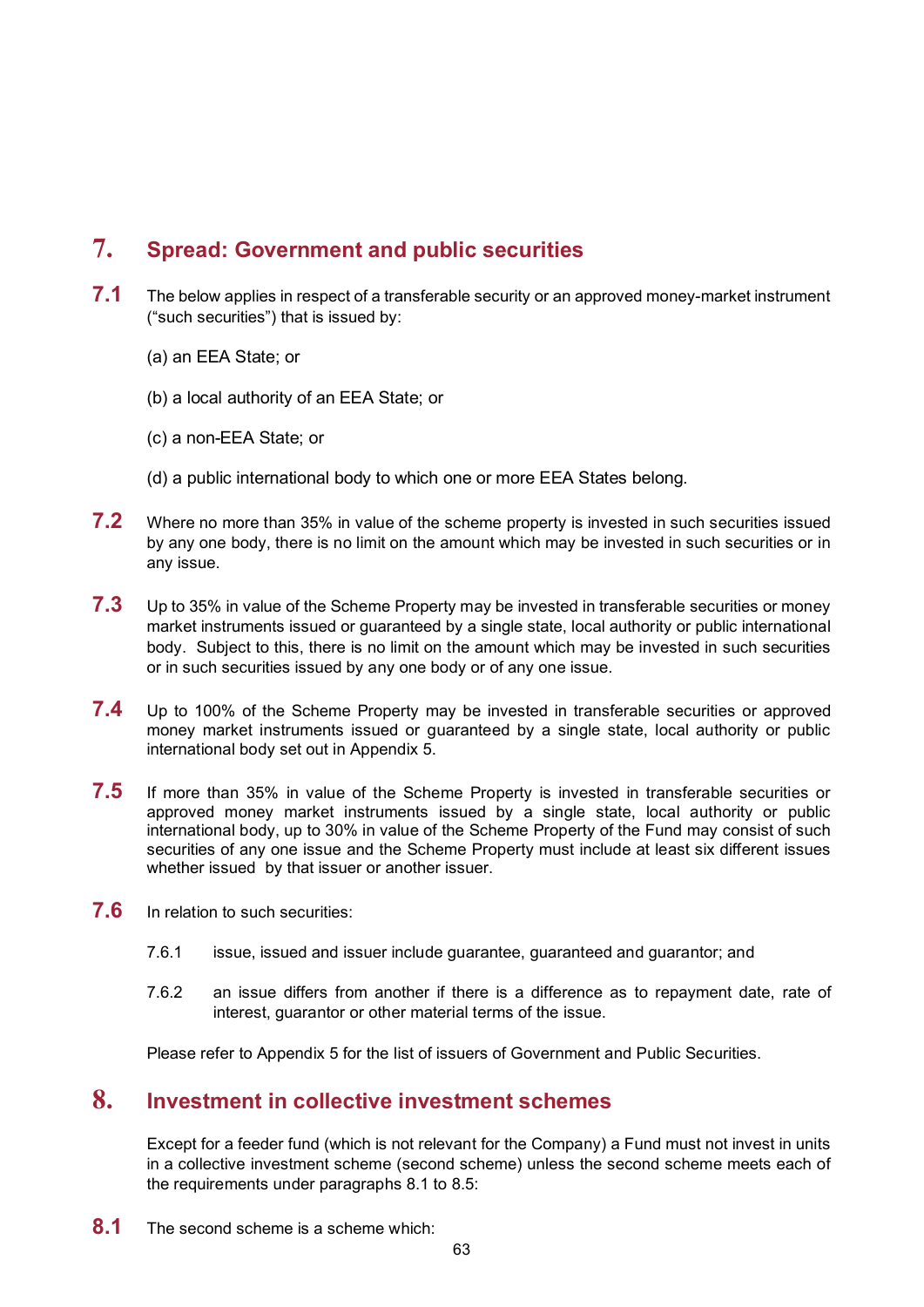- 8.1.1 complies with the conditions necessary for it to enjoy the rights conferred by the UCITS Directive; or
- 8.1.2 is a non-UCITS retail scheme; or
- 8.1.3 is a recognised scheme under the provisions of section 264 or 272 of the Financial Services and Markets Act 2000;
- 8.1.4 is constituted outside the United Kingdom and the investment and borrowing powers of which are the same or more restrictive than those of a non-UCITS retail scheme; or
- 8.1.5 is a scheme not falling within paragraphs 8.1.1 to 8.1.4 and in respect of which no more than 20% in value of the Scheme Property (including any transferable securities which are not approved securities) is invested;
- <span id="page-63-0"></span>**8.2** The second scheme operates on the principle of the prudent spread of risk;
- **8.3** The second [scheme](http://fsahandbook.info/FSA/glossary-html/handbook/Glossary/S?definition=G1043) is prohibited from having more than 15% in value of the property of that [scheme](http://fsahandbook.info/FSA/glossary-html/handbook/Glossary/S?definition=G1043) consisting of [units](http://fsahandbook.info/FSA/glossary-html/handbook/Glossary/U?definition=G1230) in collective investment schemes unless it is a scheme which complies with section 9 below;
- **8.4** The participants in the second scheme must be entitled to have their units redeemed in accordance with the scheme at a price related to the net value of the property to which the units relate and determined in accordance with the scheme;
- **8.5** Where the second scheme is an umbrella fund, the provisions of paragraphs [8.2](#page-63-0) to 8.4 and section 6 (spread: general) apply to each sub-fund of that scheme as if it were a separate scheme.

# **9. Investment in feeder schemes**

- **9.1** A Fund that is not a feeder-Fund may, if the conditions in 9.2 to 9.5 are met, invest in units of: a feeder NURS; or a feeder UCITS or a scheme dedicated to units in a single property authorised investment fund; or a scheme dedicated to units in a recognised scheme.
- **9.2** The relevant master UCITS must comply with the rules in COLL5.2.13R(2), (3) and (4) as if it were the second scheme for the purpose of that rule;
- **9.3** The relevant qualifying master scheme, property authorised investment fund or recognised scheme must comply with the rules in 8.2 to 8.5 as if it were the second scheme for the purpose of that rule;
- **9.4** Not more than 35% in value of the scheme property of the Fund may consist of units of one or more schemes permitted under 9.1;
- **9.5** The Fund must not invest directly in units of the relevant master UCITS, qualifying master scheme, property authorised investment fund or recognised scheme.

### **10. Investment in nil and partly paid securities**

The Fund must not invest in nil and partly paid securities unless the investment complies with the conditions in COLL 5.2.17R of the FCA Rules (Investment in nil and partly paid securities).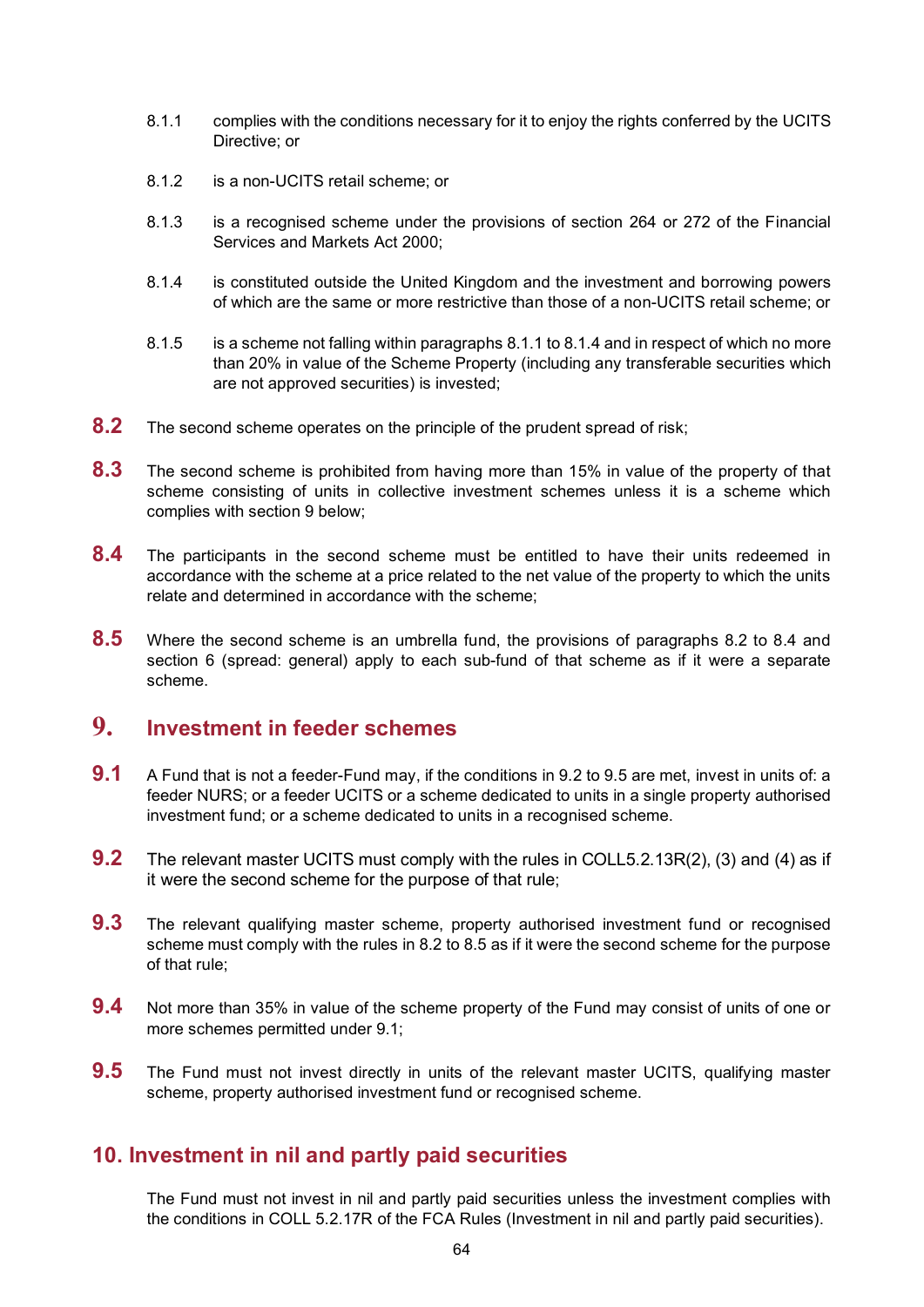## **11. Investment in associated collective investment schemes**

**11.1** Units in a scheme do not fall within section 8 above if that scheme is managed and operated by (or, if it is an ICVC, has as its ACD) the authorised fund manager of the investing non-UCITS retail scheme or by an associate of that authorised fund manager, unless:

(a) the prospectus of the investing authorised fund clearly states that the property of that investing fund may include such units; and

(b) the conditions in COLL 5.2.16 R (Investment in other group schemes) are complied with.

**11.2** Where a sub-fund of a non-UCITS retail scheme which is an umbrella invests in or disposes of units in another sub-fund of the same umbrella (the second sub-fund), the requirement in:

(a) 11.1(a) is modified as follows – the prospectus of the umbrella must clearly state that the scheme property attributable to the investing or disposing sub-fund may include units in another sub-fund of the same umbrella; and

(b) 11.1(b) is modified as follows – COLL 5.2.16 R (Investment in other group schemes) must be complied with, modified such that references to the "UCITS scheme" are taken to be references to the investing or disposing sub-fund and references to the "second scheme" are taken to be references to the second sub-fund.

### **12. Investment in money market instruments**

- **12.1** The Funds may invest up to 100% in money-market instruments which are within the provisions of 4.2 above and subject to the limit of 20% referred to in 4.3 above, which are normally dealt in or on the money market, are liquid and whose value can be accurately determined at any time.
- **12.2** The issue or the issuer of a money-market instrument, other than one dealt in or on an eligible market, shall be regarded as regulated for the purpose of protecting investors and savings if:
	- (a) the instrument is an approved money-market instrument;
	- (b) appropriate information is available for the instrument (including information which allows an appropriate assessment of the credit risks relating to investment in it), in accordance with COLL 5.2.10CR; and
	- (c) the instrument is freely transferable.

# **13. Derivatives**

- **13.1** Under the FCA Rules derivatives are permitted for Non-UCITS Retail Schemes (such as the Funds) for investment purposes and derivative transactions may be used for the purposes of hedging or meeting the investment objectives or both.
- **13.2** Where derivatives are used, the exposure to the underlying assets must not exceed the spread limits, except where the scheme invests in an index-based derivative.
- **13.3** A transaction in derivatives or a forward transaction must not be effected for a Fund unless the transaction is of a kind specific in paragraph 14 below (Permitted transactions (derivatives and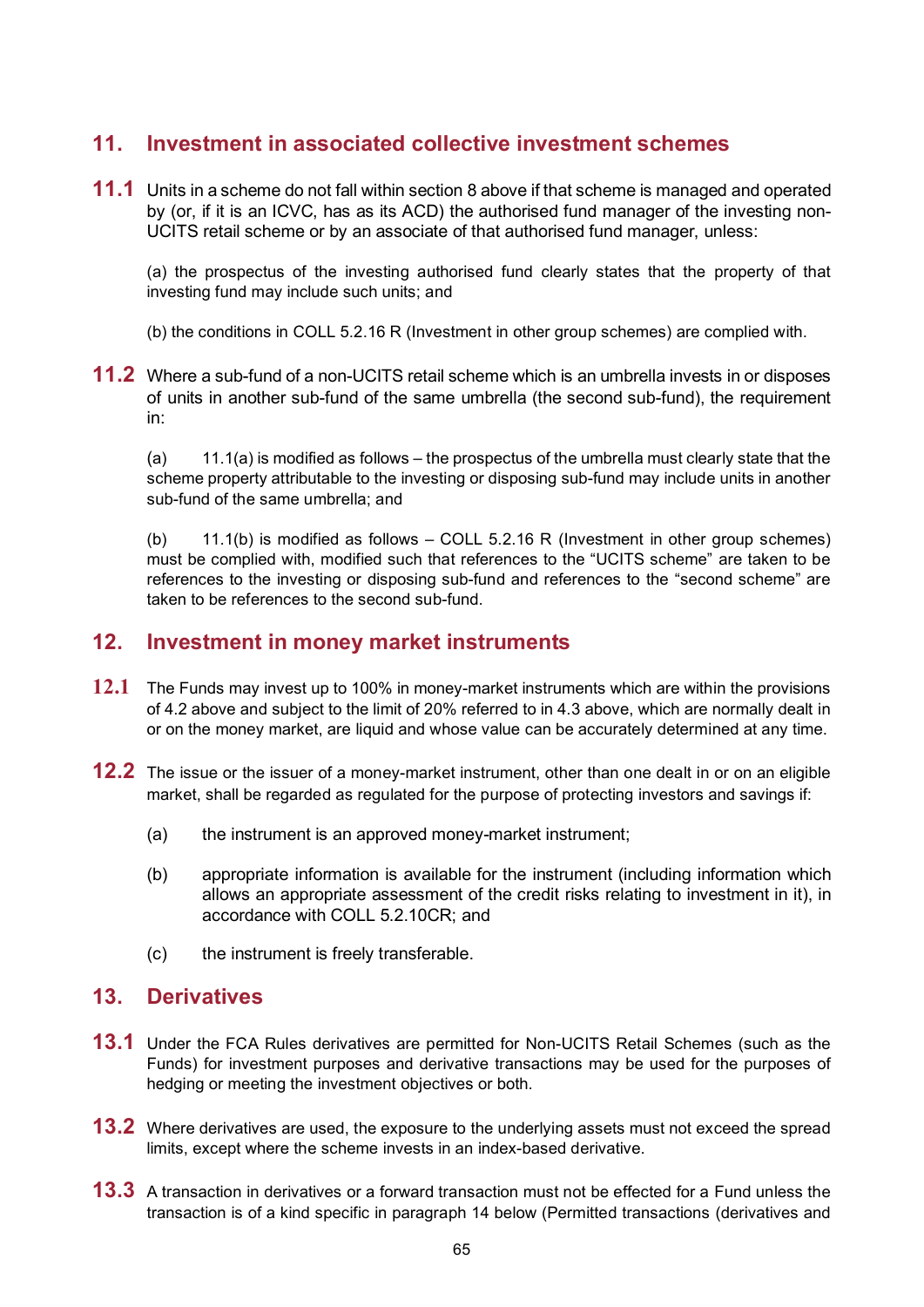forwards)); and the transaction is covered, as required by paragraph 15 (Cover for transactions in derivatives and forwards).

- **13.4** Where a transferable security or money market instrument embeds a derivative, this must be taken into account for the purposes of calculating any limit in this section.
- **13.5** Where a Fund invests in an index based derivative, provided the relevant index falls within the criteria of section 16, the underlying constituents of the index do not have to be taken into account for the purposes of the rules on spread in COLL. The relaxation is subject to the ACD continuing to ensure that the Scheme Property provides a prudent spread of risk.

### **14 Permitted Transactions (derivatives and forwards)**

- **14.1** A transaction in a derivative must be in an approved derivative; or be one which complies with paragraph 17 (OTC transactions in derivatives).
- **14.2** A transaction in a derivative must have the underlying consisting of any or all of the following to which a Fund is dedicated:
	- transferable securities;
	- permitted money market instruments;
	- permitted collective investment scheme units or shares;
	- permitted derivatives and forward transactions;
	- **permitted deposits;**
	- permitted immovable; and
	- gold up to a limit of 10% of the value of the scheme property.
- **14.3** The exposure to the underlying must not exceed the limits in the COLL rules on spread.
- **14.4** A transaction in an approved derivative must be effected on or under the rules of an eligible derivatives market.
- **14.5** A transaction in a derivative must not cause a Fund to diverge from its investment objectives as stated in the Instrument of Incorporation and the most recently published version of this Prospectus.
- **14.6** A transaction in a derivative must not be entered into if the intended effect is to create the potential for an uncovered sale of one or more transferable securities, money market instruments, units or shares in collective investment schemes, or derivatives.
- **14.7** Any forward transaction must be with an Eligible Institution or an Approved Bank.
- **14.8** The authorised fund manager must ensure compliance with the FCA COLL rules on cover for investment in derivatives and forward transactions and on the daily calculation of global exposure.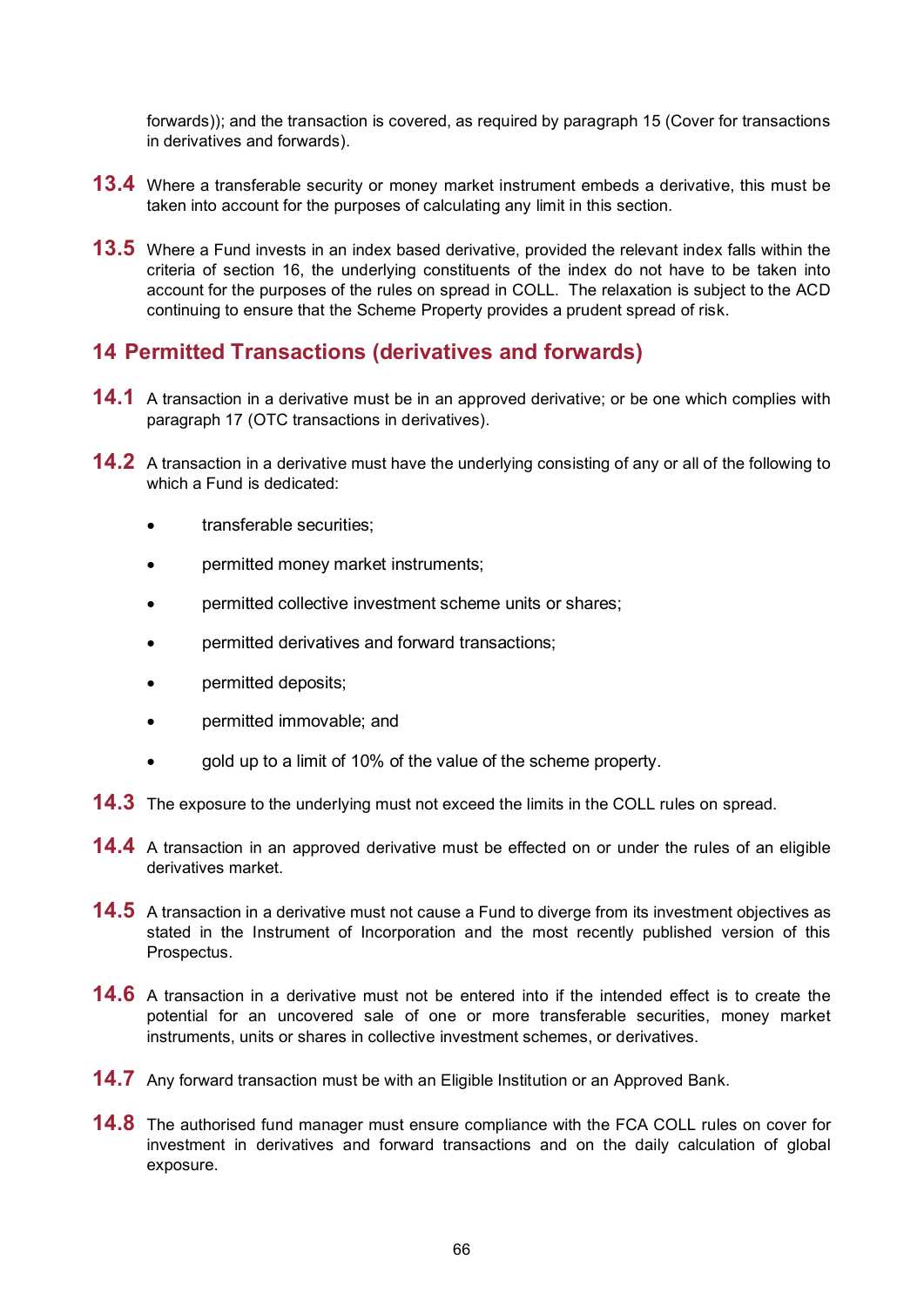# **15 Cover for transactions in derivatives and forward transactions**

- **15.1** Exposure is covered globally if adequate cover from within the Scheme Property is available to meet the scheme's total exposure, taking into account the current value of the underlying assets, any future market movements, counterparty risk, the time available to liquidate any positions and any underwriting commitments.
- **15.2** Cash obtained from borrowing, and borrowing which the ACD reasonably regards an Eligible Institution or an Approved Bank to be committed to provide is not available as cover except if the below applies.
- **15.3** Where the ICVC on the instructions of the authorised fund manager:
	- (a) borrows an amount of currency from an eligible institution or an approved bank; and
	- (b) keeps an amount in another currency, at least equal to the borrowing for the time being in (a) on deposit with the lender (or his agent or nominee);

then this section applies as if the borrowed currency, and not the deposited currency, were part of the scheme property.

- **15.4** Property the subject of a stock lending transaction is only available for cover if the ACD has taken reasonable care to determine that it is obtainable (by return or re-acquisition) in time to meet the obligation for which cover is required.
- **15.5** The global exposure relating to derivatives and forward transactions held by the Funds may not exceed the Net Asset Value of the Scheme Property.

### **16 Schemes replicating an index**

- **16.1** A Fund may invest up to 20% in value of the Scheme Property in shares and debentures which are issued by the same body where the stated investment policy is to replicate the composition of a relevant share index as defined below.
- **16.2** The 20% limit can be raised for a particular Fund up to 35% in value of the Scheme Property, but only in respect of one body and where justified by exceptional market conditions.
- **16.3** In the case of a Fund replicating an index, the Scheme Property need not consist of the exact composition and weighting of the underlying in the relevant index where deviation from this is expedient for reasons of poor liquidity or excessive cost to the Fund in trading in an underlying investment.
- **16.4** The indices referred to above are those which satisfy the following criteria:
	- 16.4.1 The composition is sufficiently diversified;
	- 16.4.2 The index is a representative benchmark for the market to which it refers; and
	- 16.4.3 The index is published in an appropriate manner.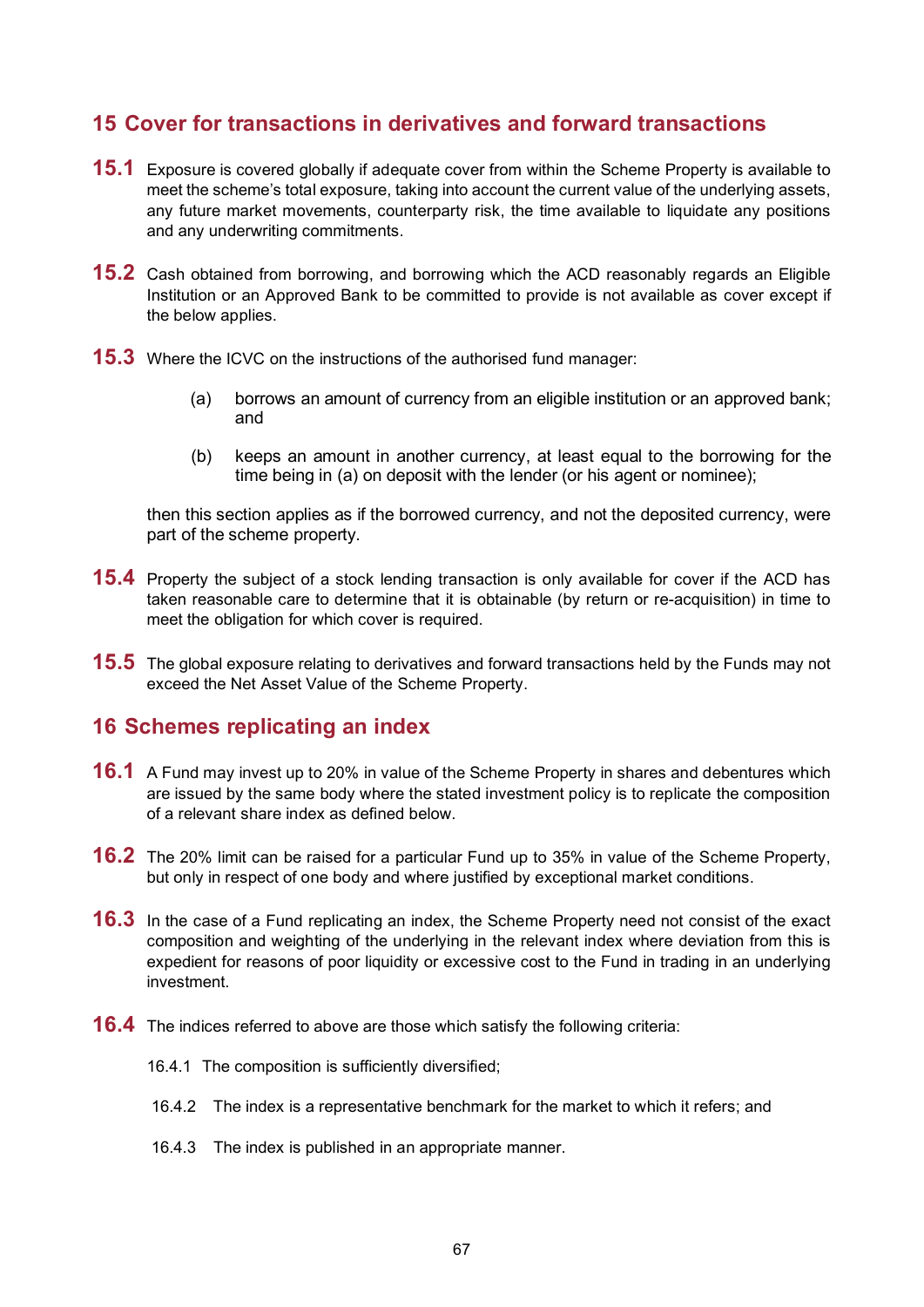# **17 OTC transactions in derivatives**

- **17.1** Any transaction in an OTC derivative under paragraph 14 must be:
	- 17.1.1 with an approved counterparty; a counterparty to a transaction in derivatives is approved only if the counterparty is an Eligible Institution or an Approved Bank; or a person whose permission (including any requirements or limitations), as published in the Financial Services Register or whose Home State authorisation, permits it to enter into the transaction as principal off-exchange;
	- 17.1.2 on approved terms; the terms of the transaction in derivatives are approved only if, the ACD: carries out, at least daily, a reliable and verifiable valuation in respect of that transaction corresponding to its fair value and which does not rely only on a market quotation by the counterparty; and can enter into one or more further transactions to sell, liquidate or close out that transaction at any time, at its fair value. (For the purposes of this sub-paragraph, "fair value" is the amount for which an asset could be exchanged, or a liability settled, between knowledgeable, willing parties in an arm's length transaction); and
	- 17.1.3 capable of reliable valuation; a transaction in derivatives is capable of reliable valuation only if the ACD having taken reasonable care determines that, throughout the life of the derivative (if the transaction is entered into), it will be able to value the investment concerned with reasonable accuracy: on the basis of an up-to-date market value which has been agreed between the ACD and the Depositary; or, if that is not available, on the basis of a pricing model which the ACD and Depositary have agreed uses an adequate recognised methodology; and
	- 17.1.4 subject to verifiable valuation; a transaction in derivatives is subject to verifiable valuation only if, throughout the life of the derivative (if the transaction is entered into) verification of the valuation is carried out by:
		- (a) an appropriate third party which is independent from the counterparty of the derivative, at an adequate frequency and in such a way that the authorised fund manager is able to check it; or
		- (b) a department within the authorised fund manager which is independent from the department in charge of managing the scheme property and which is adequately equipped for such a purpose.

### **18 Risk management**

**18.1** The ACD uses a risk management process, as reviewed by the Depositary, enabling it to monitor and measure as frequently as appropriate the risk of a Fund's positions and their contribution to the overall risk profile of the Fund.

#### **19 Derivatives Exposure**

**19.1** Cover ensures that a Fund is not exposed to the risk of loss of scheme property, including money, to an extent greater than the net value of the Scheme Property. Therefore, a Fund must hold Scheme Property sufficient in value or amount to match the exposure arising from a derivative obligation to which the Fund is committed. Paragraph 15 (Cover for transactions in derivatives and forward transactions) sets out detailed requirements for cover of a Fund.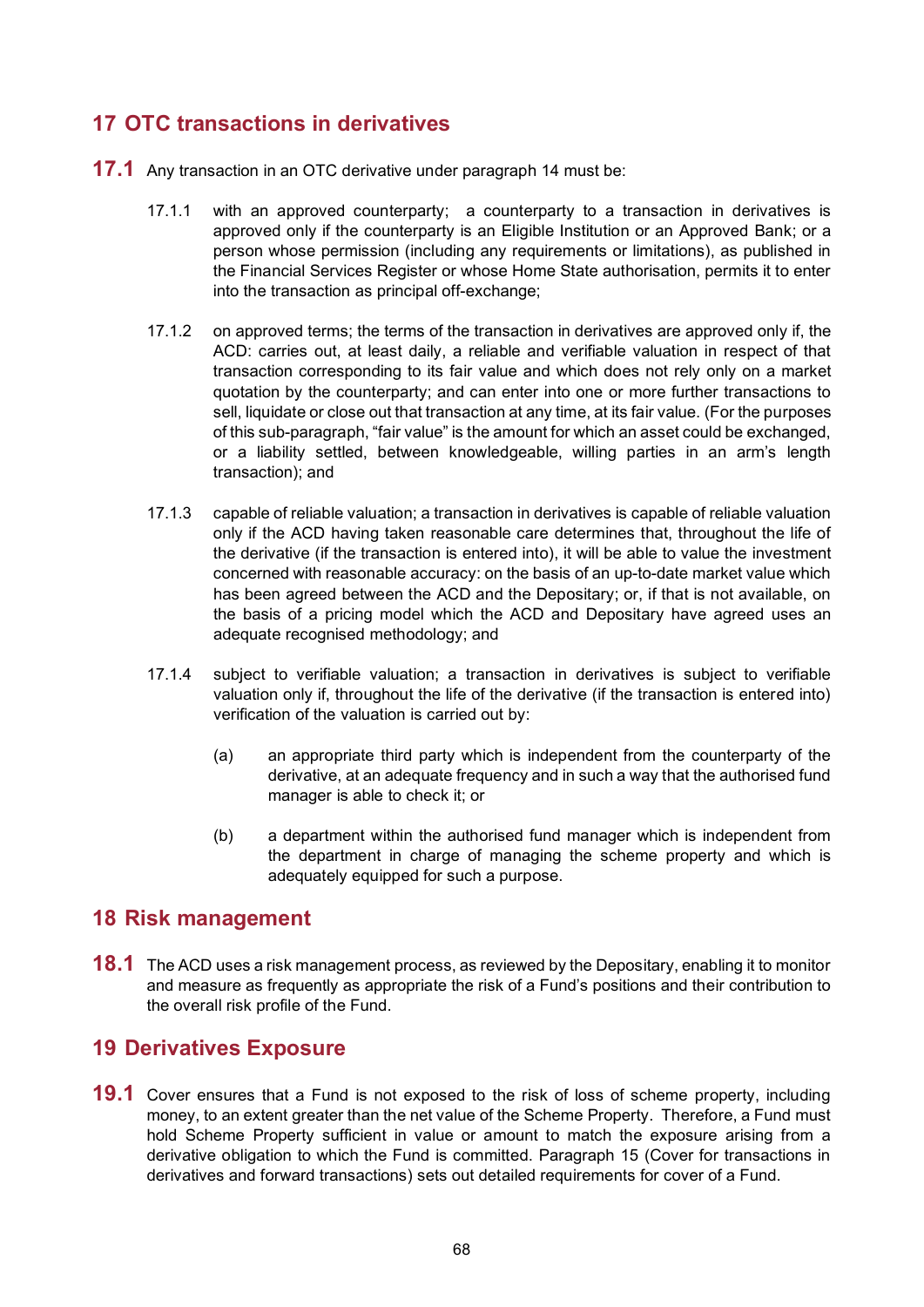**19.2** Cover used in respect of one transaction in derivatives of forward transaction should not be used for cover in respect of another transaction in derivatives or a forward transaction.

#### **20 Investment in deposits**

**20.1** The Fund may invest in deposits only with an Approved Bank and which are repayable on demand or have the right to be withdrawn, and maturing in no more than 12 months.

### **21 Investment in property (Immovables)**

- **21.1** The Company may have an interest in immovable property or movable property for the direct pursuit of the Company's business. Any investment in land or a building must not be retained in the Scheme Property unless:
	- 21.1.1 it is situated in a country or territory identified in this Prospectus; and
	- 21.1.2 if situated in:
		- (a) England and Wales or Northern Ireland, be a freehold or leasehold interest; or
		- (b) Scotland, be any interest or estate in or over land or heritable right including a long lease; or
		- $(c)$  if not situated in the jurisdictions referred to in 21.1.2 (a) or (b), be equivalent to any of the interests 21.1.2 (a) or (b), or if no such equivalent is available in the jurisdiction, be an interest that grants beneficial ownership of the immovable to the scheme and provides as good a title as any of the interests in 21.1.2 (a) or (b).
- **21.2** The ACD will take reasonable care to determine that title to the land or building is a good and marketable title.
- **21.3** The ACD must organise a valuation report in accordance with FCA Rules 5.6.18(4)R to 5.6.18(7)R.
- **21.4** The following limits apply in respect of land or buildings held as part of the property of the Fund:
	- 21.4.1 not more than 15% in value of the Scheme Property of the Fund may consist of any one immovable unless the immovable has been included in the Scheme Property in which case the limit can be increased to 25%;
	- 21.4.2 the income receivable from any one group in any accounting period must not be attributable to immovable comprising more than 25% or in the case of a government or public body more than 35% of the value of the Scheme Property;
	- 21.4.3 not more than 20% in value of the Scheme Property is to consist of mortgaged immovable and any mortgage must not secure more than 100% of the value in FCA Rules 5.6.18R(4) (on the assumption the immovable is not mortgaged);
	- 21.4.4 the aggregate value of (a) mortgages secured on immovable under paragraph 21.4.3; (b) borrowing of the Fund permitted under the FCA Rules; and (c) any transferable securities that are not approved securities must not at any time exceed 20% of the value of the Scheme Property;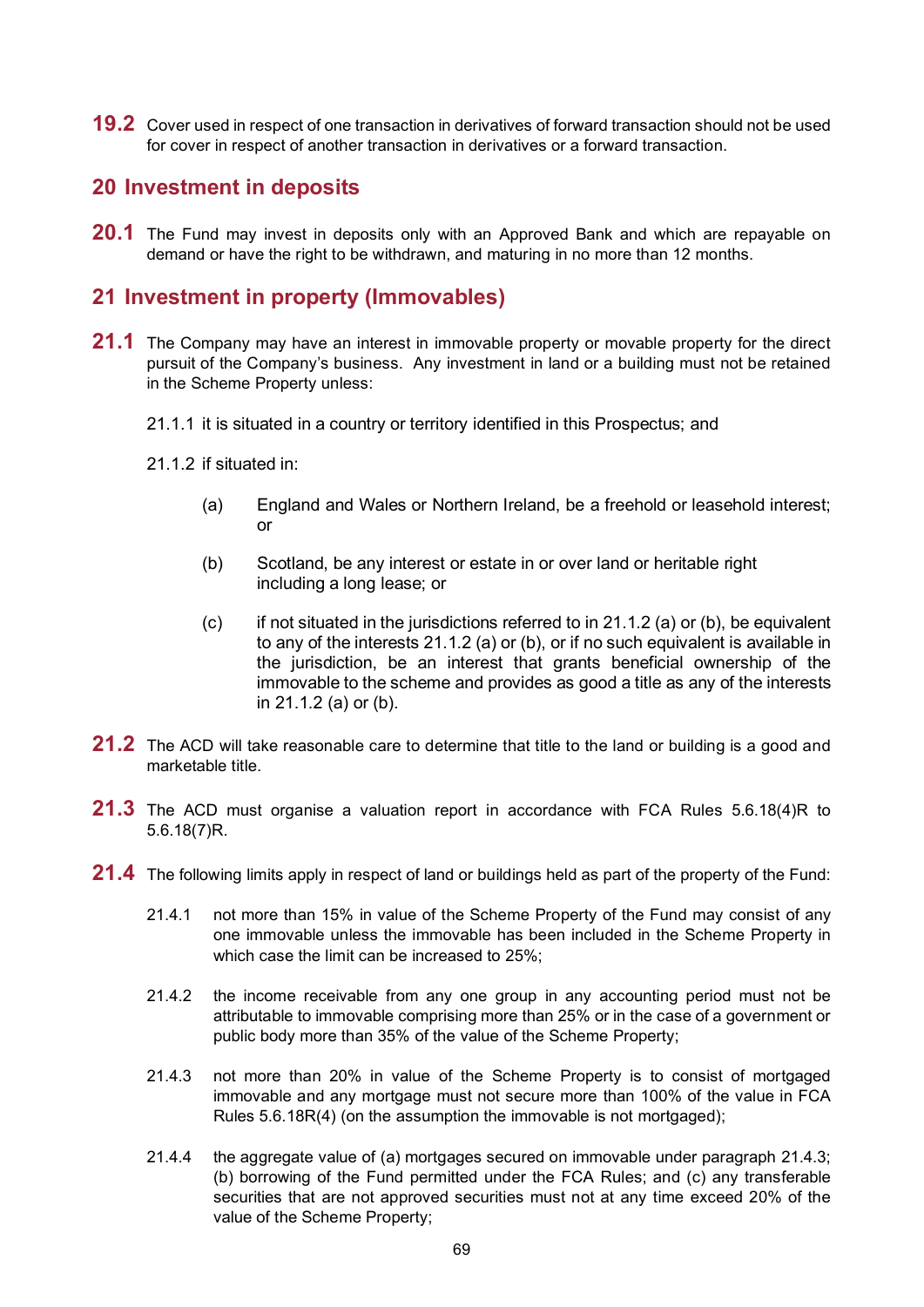- 21.4.5 not more than 50% in value of the Scheme Property is to consist of immovable which are unoccupied and non-income producing or in the course of substantial development, redevelopment or refurbishment;
- 21.4.6 no option may be granted to a third party to buy any immovable comprised in the Scheme Property unless the value of the relevant immovable is not more than 20% of the value of the Scheme Property together with, where appropriate, the value of investments in unregulated collective investment schemes and any transferable securities which are not approved securities.
- **21.5** There is no current intention for the Funds to invest in immovable property.

## **22 Cash and near cash**

- **22.1** Cash and near cash must not be retained in the Scheme Property except to the extent that, where this may reasonably be regarded as necessary in order to enable:
	- 22.1.1 the pursuit of the Fund's investment objectives; or
	- 22.1.2 redemption of Shares; or
	- 22.1.3 efficient management of the Fund in accordance with its investment objectives; or
	- 22.1.4 other purposes which may reasonably be regarded as ancillary to the investment objective of the Fund.
	- 22.1.5 during the period of the initial offer the Scheme Property may consist of cash and near cash without limitation.

### **23 General power to borrow**

- **23.1**A Fund may, in accordance with this section and section 24 below, borrow money for the use of the Fund on terms that the borrowing is to be repayable out of the Scheme Property. This power to borrow is subject to the obligation of the Fund to comply with any restriction in the instrument constituting the Fund.
- **23.2**A Fund may borrow under paragraph 23.1 only from an Eligible Institution or an Approved Bank.
- **23.3**The authorised fund manager must ensure that any borrowing is on a temporary basis and that borrowings are not persistent, and for this purpose the authorised fund manager must have regard in particular to:
	- (a) the duration of any period of borrowing; and
	- (b) the number of occasions on which resort is had to borrowing in any period.
- **23.4**In addition to complying with 23.3 above, the authorised fund manager must ensure that no period of borrowing exceeds three months, whether in respect of any specific sum or at all, without the prior consent of the depositary.
- **23.5**The depositary may only give its consent as required under 23.4 on such conditions as appear to the depositary appropriate to ensure that the borrowing does not cease to be on a temporary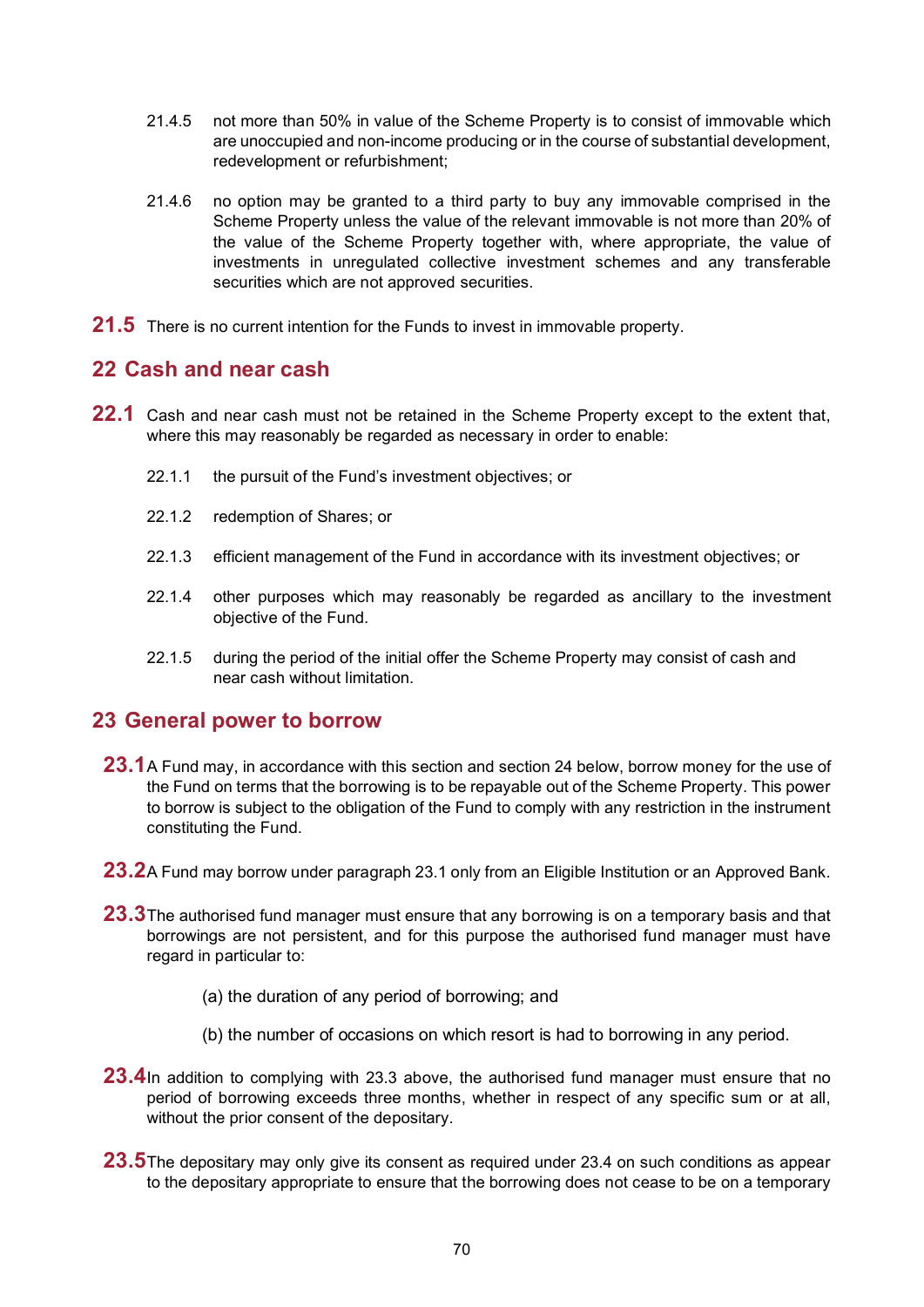basis only.

**23.6**These borrowing restrictions do not apply to back-to-back borrowing where the ICVC, on the instructions of the ACD, borrows an amount of currency from an eligible institution or an approved bank and keeps an amount in another currency, at least equal to the borrowing for the time being on deposit with the lender (or his agent or nominee);

then this section applies as if the borrowed currency, and not the deposited currency, were part of the scheme property.

**23.7**A Fund must not issue any debenture unless it acknowledges or creates a borrowing that complies with paragraph 23.1-23.5.

## **24 Borrowing limits**

- **24.1** The ACD must ensure that the Fund's borrowing does not, on any day, exceed 10% of the value of the Scheme Property of the Fund.
- **24.2** This limit does not apply to "back to back" borrowing as described in section 22.6 above .
- **24.3** In this rule, borrowing includes, as well as borrowing in a conventional manner, any other arrangement (including a combination of derivatives) designed to achieve a temporary injection of money into the scheme property in the expectation that the sum will be repaid.

### **25 Restrictions on lending of money**

- **25.1** None of the money in the Scheme Property of the Fund may be lent and, for the purposes of this prohibition, money is lent by the Company out of the Scheme Property of the Fund if it is paid to a person ("the payee") on the basis that it should be repaid, whether or not by the payee.
- **25.2** Acquiring a debenture is not lending for the purposes of paragraph 25.1 nor is the placing of money on deposit or in a current account.
- **25.3** Paragraph 25.1 does not prevent the Fund from providing an officer of the Fund with funds to meet expenditure to be incurred by him for the purposes of the Fund (or for the purposes of enabling him properly to perform his duties as an officer of the Fund) or from doing anything to enable an officer to avoid incurring such expenditure.

### **26 Restrictions on lending of property other than money**

- **26.1** The Scheme Property of the Fund other than money must not be lent by way of deposit or otherwise.
- **26.2** Transactions permitted by paragraph 31 are not lending for the purposes of paragraph 26.1.
- **26.3** The scheme property must not be mortgaged.
- **26.4** Where transactions in derivatives or forward transactions are used for the account of the Fund in accordance with any of the rules in this chapter, nothing in this rule prevents the Fund or the depositary at the request of the Fund, from:
	- (a) lending, depositing, pledging or charging scheme property for margin requirements; or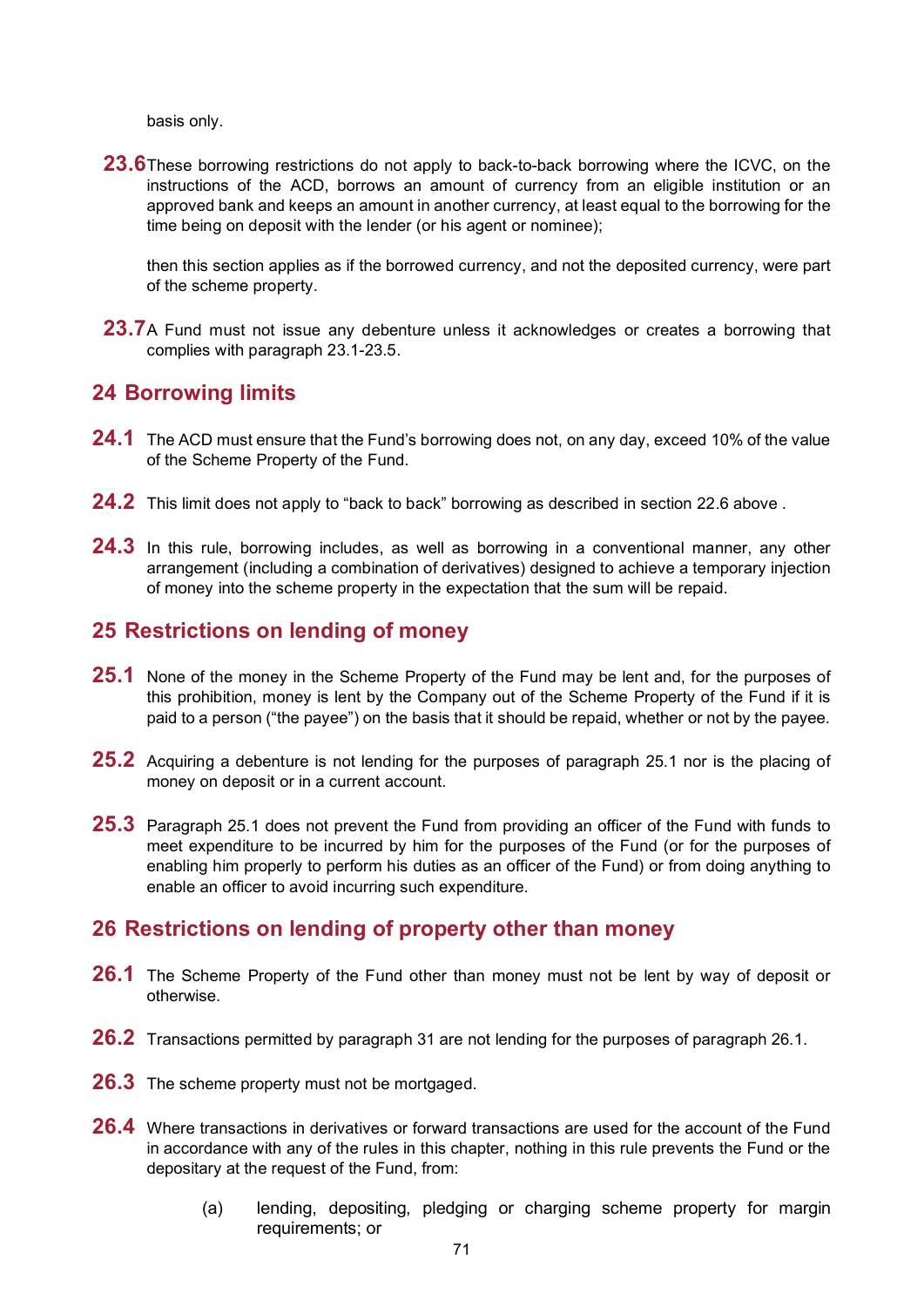(b) transferring scheme property under the terms of an agreement in relation to margin requirements, provided that the authorised fund manager reasonably considers that both the agreement and the margin arrangements made under it (including in relation to the level of margin) provide appropriate protection to Unit holders.

#### **27 General power to accept or underwrite placings**

- **27.1** Any power in Chapter 5 of the FCA Rules to invest in transferable securities may be used for the purpose of entering into transactions to which this section applies, subject to compliance with any restriction in the Instrument of Incorporation.
- **27.2** This section applies to any agreement or understanding:
	- 27.2.1 which is an underwriting or sub-underwriting agreement; or
	- 27.2.2 which contemplates that securities will or may be issued or subscribed for or acquired for the account of the Fund.
- **27.3** Paragraph 27.2 does not apply to:
	- 27.3.1 an option; or
	- 27.3.2 a purchase of a transferable security which confers a right:
		- (a) to subscribe for or acquire a transferable security; or
		- (b) to convert one transferable security into another.
	- 27.3.3 The exposure of the Fund to agreements and understandings within paragraph 27.2 must, on any Business Day:
		- (a) be covered in accordance with the requirements of rule 5.3.3A R of the FCA Rules; and
		- (b) such that, if all possible obligations arising under them had immediately to be met in full, there would be no breach of any limit in Chapter 5 of the FCA Rules.

#### **28 Guarantees and indemnities**

- **28.1** The Fund or the Depositary for the account of the Fund must not provide any guarantee or indemnity in respect of the obligation of any person.
- **28.2** None of the Scheme Property of the Fund may be used to discharge any obligation arising under a guarantee or indemnity with respect to the obligation of any person.
- **28.3** Paragraphs 28.1 and 28.2 do not apply to:
	- 28.3.1 any indemnity or guarantee given for margin requirements where the derivatives or forward transactions are being used in accordance with the FCA Rules Chapter 5 in respect of the Fund:
	- 28.3.2 any indemnity falling within the provisions of regulation 62(3) of the OEIC Regulations (Exemptions from liability to be void);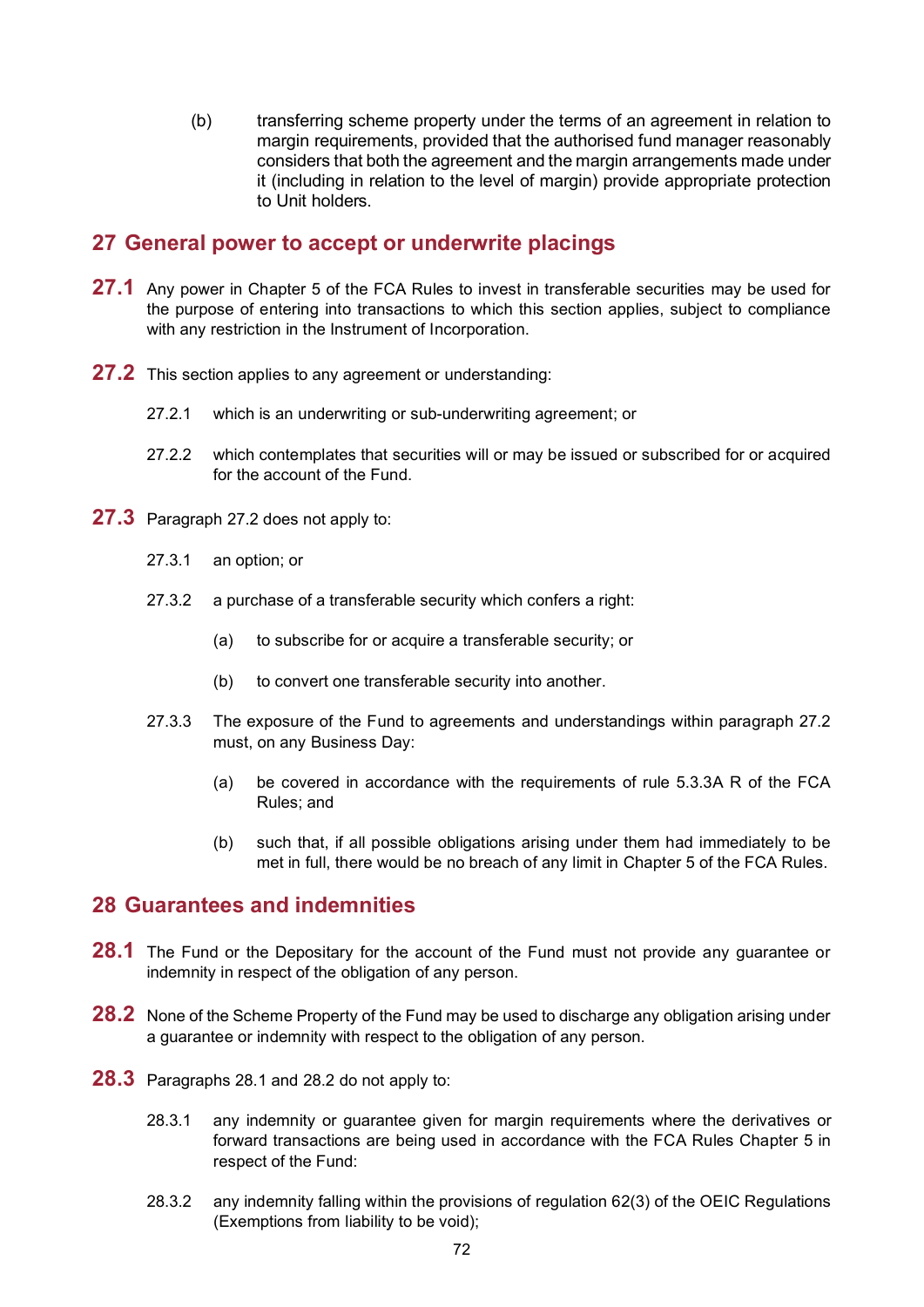- 28.3.3 an indemnity (other than any provision in it which is void under regulation 62 of the OEIC Regulations) given to the Depositary against any liability incurred by it as a consequence of the safekeeping of any of the Scheme Property by it or by anyone retained by it to assist it to perform its function of the safekeeping of the Scheme Property; and
- 28.3.4 an indemnity given to a person winding up a scheme if the indemnity is given for the purposes of arrangements by which the whole or part of the property of that scheme becomes the first property of the Fund and the holders of units in that scheme become the first shareholders in the Fund.

## **29 Efficient Portfolio Management**

- **29.1** The Company may also utilise the Scheme Property to enter into transactions for the purposes of efficient portfolio management ("EPM"). Permitted EPM transactions (excluding stocklending arrangements) are transactions in derivatives e.g. to hedge against price or currency fluctuations, dealt with or traded on an eligible derivatives market; off-exchange options or contracts for differences resembling options; or synthetic futures in certain circumstances. There is no limit on the amount or value of the property of the Scheme which may be used for EPM but the ACD must take reasonable care to ensure that the transaction is economically appropriate to the reduction of the relevant risks (whether in the price of investments, interest rates or exchange rates) or to the reduction of the relevant costs and/or to the generation of additional capital or income with an acceptably low level of risk. The exposure must be fully "covered" by cash and/or other property sufficient to meet any obligation to pay or deliver that could arise (see below).
- **29.2** Permitted transactions are those that the Company reasonably regards as economically appropriate to EPM, that is:
	- 29.2.1 Transactions undertaken to reduce risk or cost in terms of fluctuations in prices, interest rates or exchange rates where the ACD reasonably believes that the transaction will diminish a risk or cost of a kind or level which it is sensible to reduce; or
	- 29.2.2 Transactions for the generation of additional capital growth or income for the Fund by taking advantage of gains which the ACD reasonably believes are certain to be made (or certain, barring events which are not reasonably foreseeable) as a result of:
		- (i) pricing imperfections in the market as regards the property which the Fund holds or may hold; or
		- (ii) receiving a premium for the writing of a covered call option or a covered put option on property of the Fund which the Company is willing to buy or sell at the exercise price, or
		- (iii) stocklending arrangements.

A permitted arrangement in this context may at any time be closed out.

**29.3** Transactions may take the form of "derivatives transactions" (that is, transactions in options, futures or contracts for differences) or forward currency transactions. A derivatives transaction must either be in a derivative which is traded or dealt in on an eligible derivatives market (and effected in accordance with the rules of that market), or be an off-exchange derivative which complies with the relevant conditions set out in the FCA Rules, or be a "synthetic future" (i.e. a composite derivative created out of two separate options). Forward currency transactions must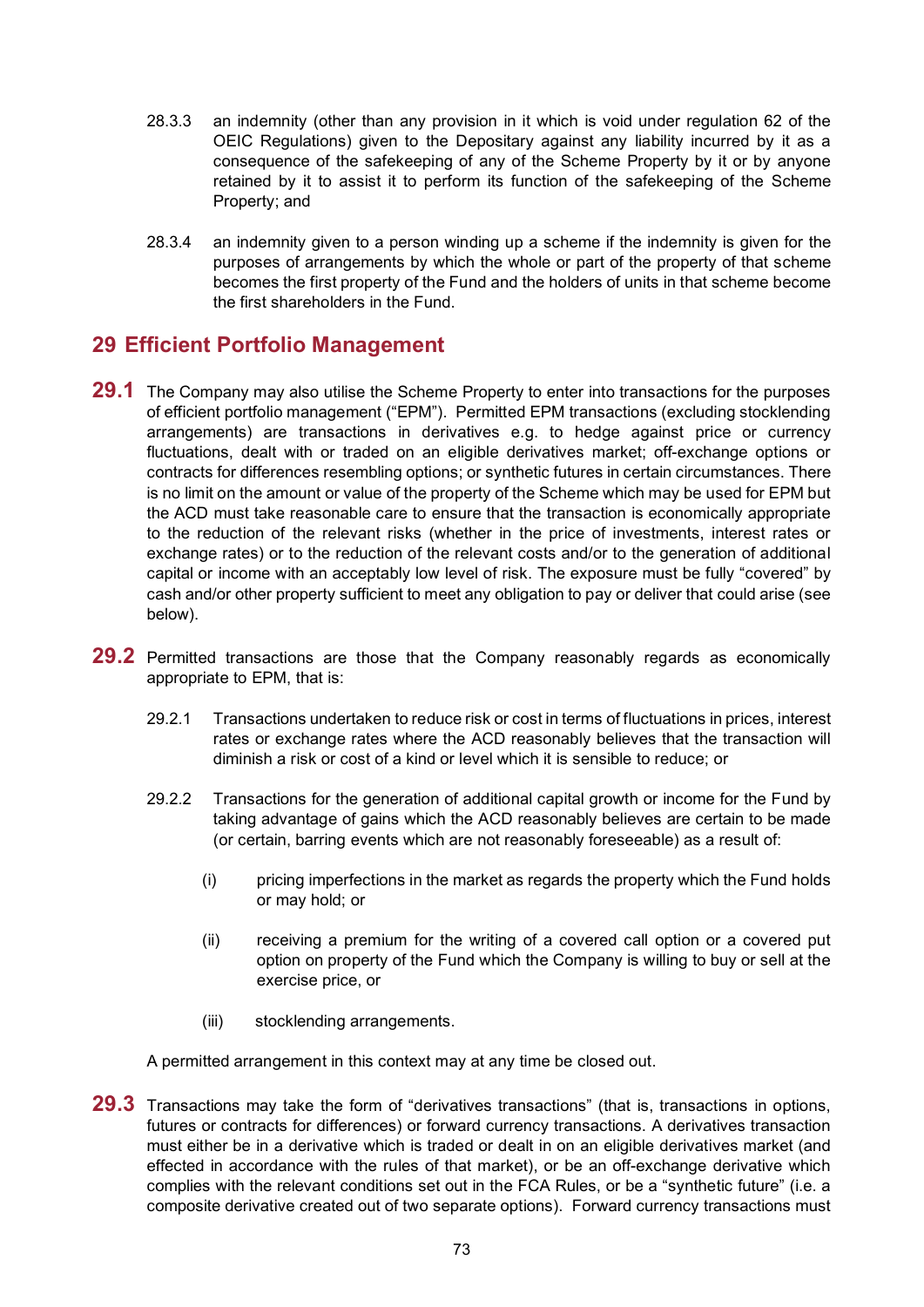be entered into with counterparties who satisfy the FCA Rules. A permitted transaction may at any time be closed out.

**29.4** Eligible derivatives markets are those which the ACD, after consultation with the Depositary, has decided are appropriate for the purpose of investment of or dealing in the property with regard to the relevant criteria set out in the FCA Rules and the formal guidance on eligible markets issued by the FCA as amended from time to time. The eligible derivatives markets for each Fund are set out in Appendix 2.

### **30 Cover**

- **30.1** Where the FCA Rules allow a transaction to be entered into or an investment to be retained only (for example, investment in nil and partly paid securities and the general power to accept or underwrite) if possible obligations arising out of the investment transactions or out of the retention would not cause any breach of any limits in Chapter 5 of the FCA Rules, it must be assumed that the maximum possible liability of the Company under any other of those rules has also to be provided for.
- **30.2** Where the FCA Rules permit an investment transaction to be entered into or an investment to be retained only if that investment transaction, or the retention, or other similar transactions, are covered:
	- 30.2.1 it must be assumed that in applying any of those rules, the Company must also simultaneously satisfy any other obligation relating to cover; and
	- 30.2.2 no element of cover must be used more than once.

### **31 Stocklending**

- **31.1** The Fund (or the Depositary at the request of the ACD) may enter into a repo contract or a stocklending arrangement of the kind described in section 263B of the Taxation of Chargeable Gains Act 1992 (without extension by section 263C). Briefly, stocklending may be described as an arrangement where the Company delivers securities in return for which it is agreed that the securities of the same kind and amount should be redelivered back at a later date and, at the time of delivery, the Company receives assets to cover against the risk of the future redelivery not being completed.
- **31.2** There is no current intention for the Funds to enter into stocklending arrangements.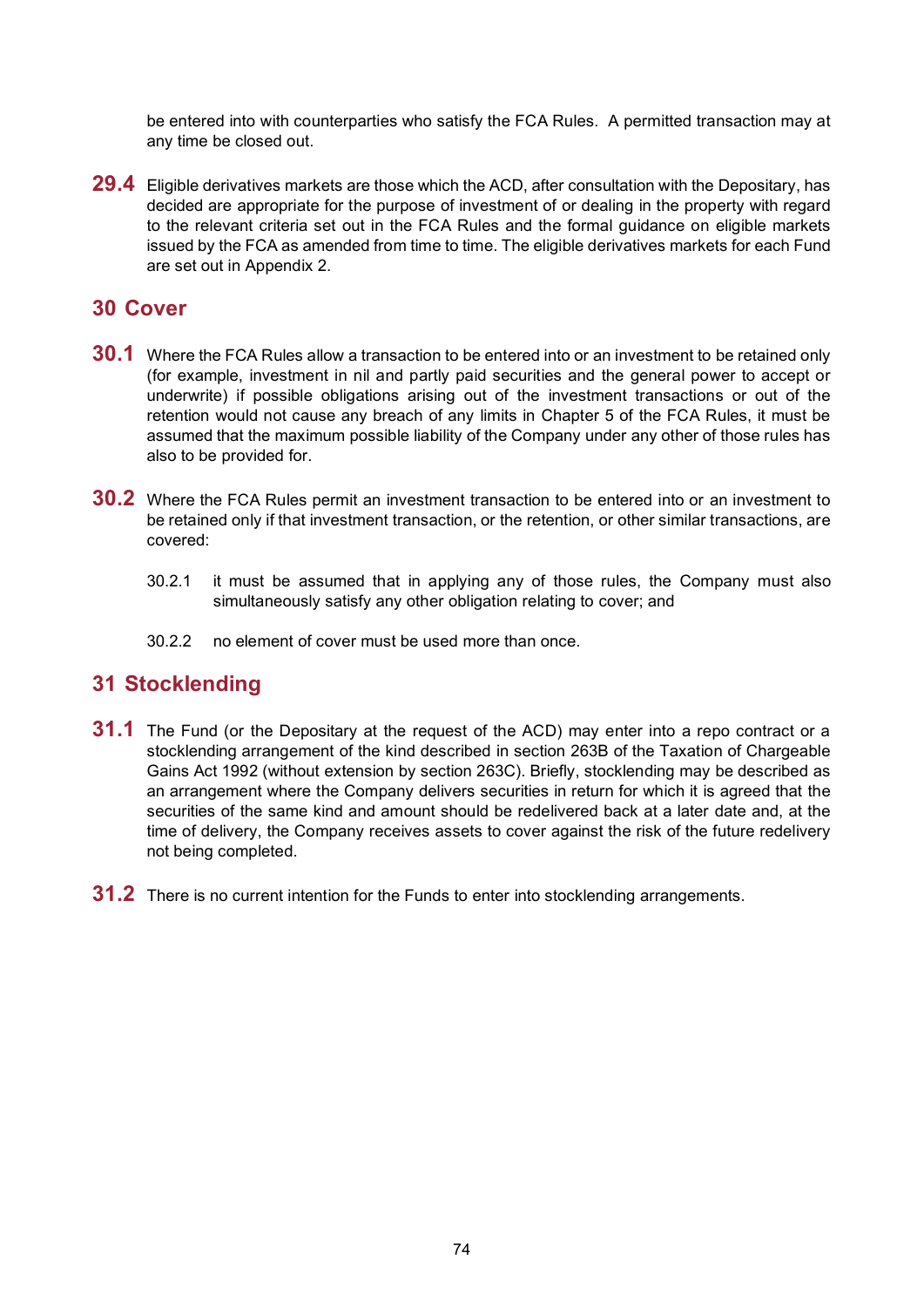# **ELIGIBLE MARKETS**

A market is eligible for the purposes of COLL if it is:

- (a) a market which is regulated, operates regularly, open to the public and in the United Kingdom or an EEA State: or
- (b) a regulated market as defined for the purposes of COLL; or
- (c) a market which the ACD, after consultation with and notification to the Depositary, has decided is appropriate for investment of, or dealing in, the scheme property of the Funds. Such markets must be included in a list in the prospectus, regulated, operate regularly, appropriately recognised by an overseas regulator, open to the public, adequately liquid and have adequate arrangements for unimpeded transmission of income and capital to or to the order of investors.

Each Fund may also deal through the securities markets and derivatives markets indicated below:

| <b>Country</b> | <b>Exchange</b>                         |
|----------------|-----------------------------------------|
| Australia      | Australian Securities Exchange (ASX)    |
| <b>Brazil</b>  | B3 S.A (Brasil, Bolsa, Balcão)          |
| Canada         | Toronto Stock Exchange (TSX)            |
| Chile          | Santiago Exchange                       |
| Colombia       | Colombia Stock Exchange                 |
| Hong Kong      | Hong Kong Exchanges and Clearing (HKEx) |
| India          | <b>BSE Ltd</b>                          |
| India          | National Stock Exchange of India (XNSE) |
| Indonesia      | Indonesia Stock Exchange (IDX)          |
| Israel         | Tel Aviv Stock Exchange (XTAE)          |
| Japan          | Tokyo Stock Exchange (TSE)              |
| Malaysia       | Stock Exchange of Malaysia              |
| Mexico         | Mexican Stock Exchange                  |
| New Zealand    | New Zealand Exchange (NZX)              |

## **Eligible Securities Markets**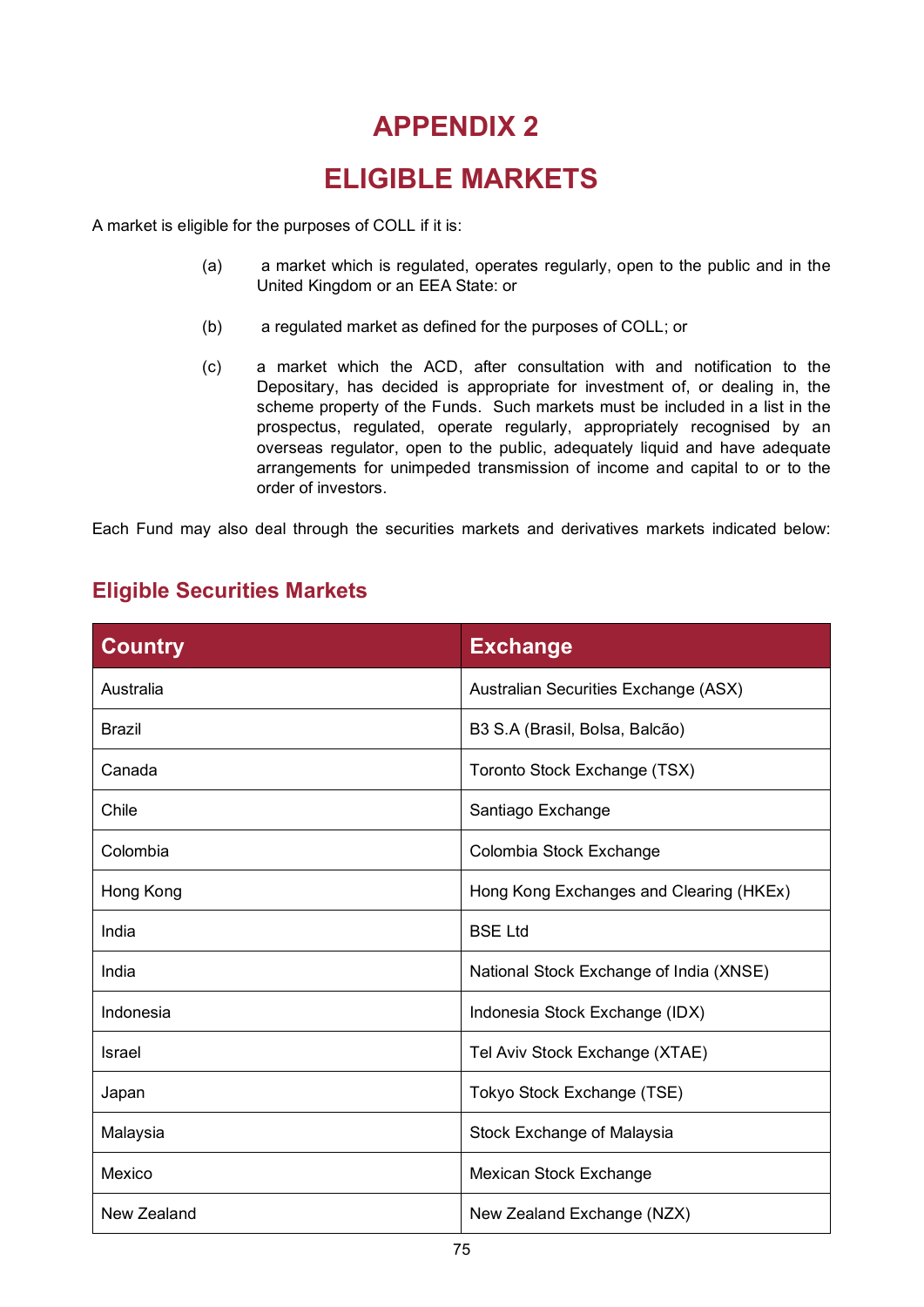| Singapore            | Singapore Exchange (SGX)          |
|----------------------|-----------------------------------|
| South Africa         | Johannesburg Stock Exchange (JSE) |
| South Korea          | Korea Exchange (KRX)              |
| Switzerland          | SIX Swiss Exchange (XSWX)         |
| Taiwan               | Taiwan Stock Exchange (TWSE)      |
| Thailand             | The Stock Exchange of Thailand    |
| Turkey               | Borsa Istanbul                    |
| <b>United States</b> | New York Stock Exchange (NYSE)    |
| <b>United States</b> | <b>NYSE Arca Equities</b>         |
| <b>United States</b> | <b>NYSE Bonds</b>                 |
| <b>United States</b> | NYSE American (NYSE AMER)         |
| <b>United States</b> | The NASDAQ Stock Market           |

# **Eligible Derivatives Markets**

| <b>Country</b>       | <b>Exchange</b>                        |
|----------------------|----------------------------------------|
| Hong Kong            | Hong Kong Futures Exchange (HKFE)      |
| Japan                | Osaka Exchange (OSE)                   |
| Singapore            | Singapore Exchange (SGX)               |
| <b>United States</b> | Chicago Mercantile Exchange (CME)      |
| <b>United States</b> | Chicago Board of Trade Exchange (CBOT) |
| <b>United States</b> | Chicago Board Options Exchange (CBOE)  |
| <b>United States</b> | Commodities Exchange (COMEX)           |
| <b>United States</b> | ICE Futures US (IFUS)                  |
| <b>United States</b> | New York Mercantile Exchange (NYMEX)   |
| <b>United States</b> | NYSE Arca Options (ARCO)               |
| <b>United States</b> | NYSE American Options (AMXO)           |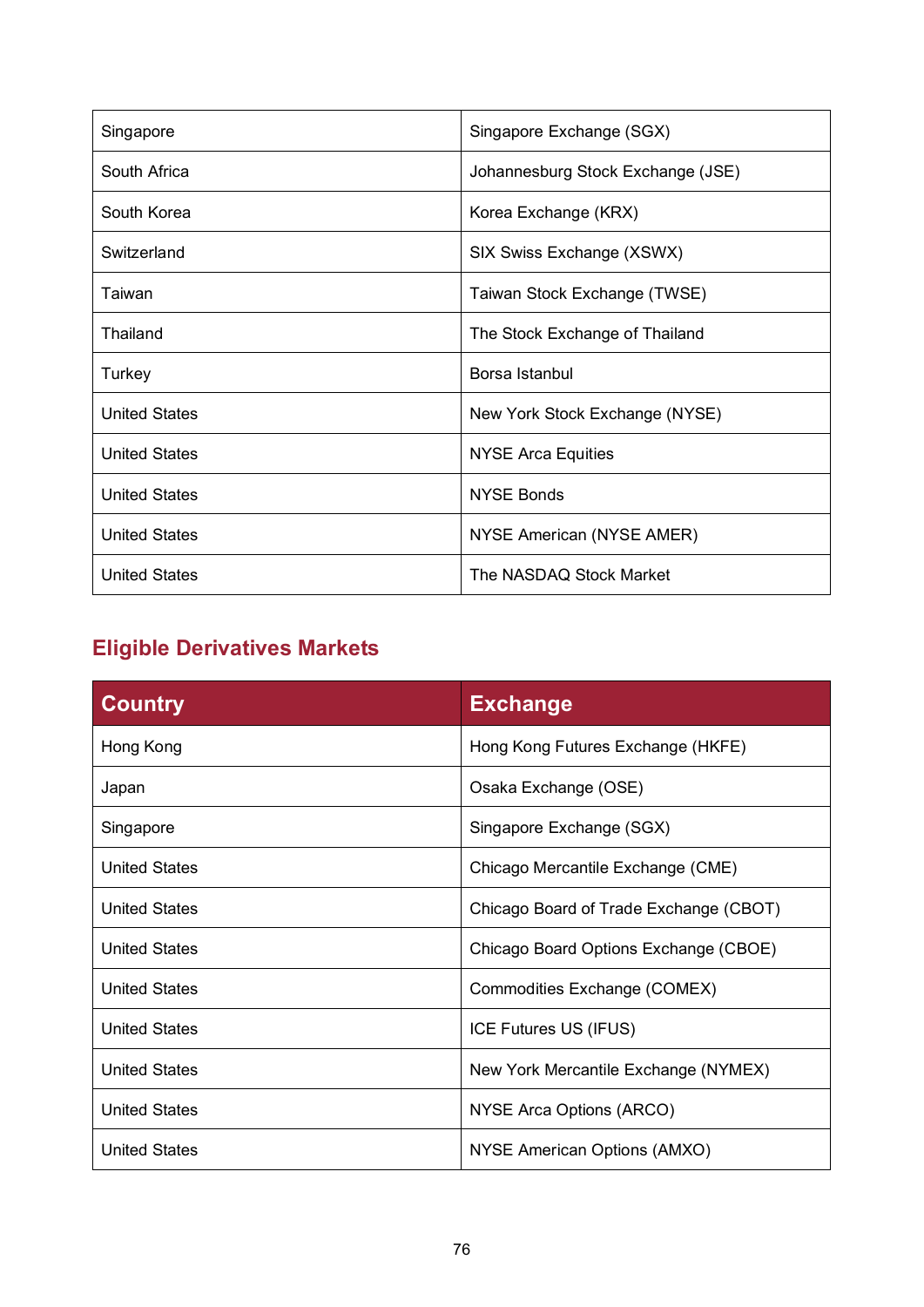In addition, up to 20% in value of the Funds may be invested in transferable securities which are not covered in paragraph 4.2 of Appendix 1.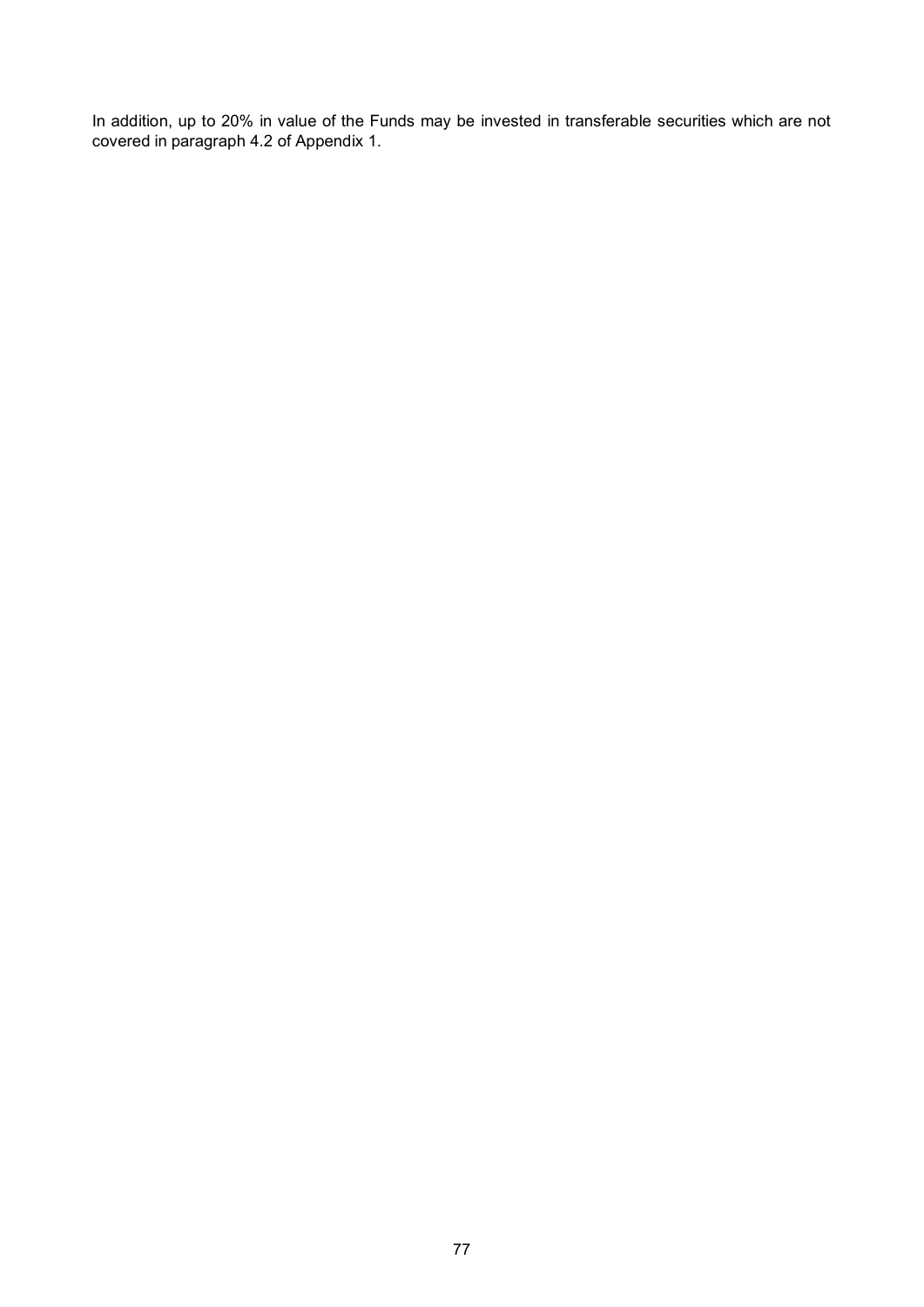# **MANAGEMENT AND ADMINISTRATION**

## **1. Authorised Corporate Director**

The ACD is Courtiers Asset Management Limited, a private company incorporated with limited liability in England and Wales under the Companies Act 2006 on 13 January 2014. It has an issued and fully paid-up share capital of £499,999. The ACD's principal activity is acting as the authorised fund manager for collective investment schemes.

The ACD is the alternative investment fund manager ("AIFM") to the Company for the purposes of the AIFMD and is authorised by the FCA as an AIFM in accordance with the AIFMD Rules.

The ACD is authorised and regulated by the FCA.

The directors of the ACD are:

Gabriella May Evans – Executive Director, Head of Investment & Fund Accounting Gary Derek Reynolds – Executive Director, Chief Investment Officer Jacob Edward Reynolds – Executive Director, Quantitative Analyst & Data Scientist James Stewart Shepperd – Chief Executive Kevin Lee – Non-Executive Director Stuart Charles Dyer – Non-Executive Director

The main business activities of the directors include the running of a portfolio management service for retail clients and/or other services similar to or connected to the business of the ACD.

The ACD is also the authorised fund manager of the following funds:

Courtiers UCITS Investment Funds ICVC.

## **ACD Agreement**

The ACD has been appointed under an amended and restated agreement dated 22 July 2014 between the Company and the ACD ("the ACD Agreement") which amends and restates the agreement between the Company, Courtiers Investment Services Limited dated 12 February 2007, as novated from Courtiers Investment Services Limited to the ACD pursuant to the deed of novation with effect from 22 July 2014. Pursuant to the ACD Agreement, the ACD shall manage and administer the Company in accordance with the Regulations, the Instrument of Incorporation, the Prospectus and any relevant legislation or regulation applicable to the ACD. The ACD Agreement contains detailed provisions relating to the responsibilities of the ACD, including the management, investment and reinvestment of the property of each Fund (subject to the AIFMD Rules) in order to achieve the various investment objectives. Under the ACD Agreement, the ACD is also responsible for the proper valuation of the Scheme Property, the calculation of the price at which Shares in the Funds may be purchased or redeemed and the publication of the same. The ACD may delegate its management and administration functions to third parties, including its associates, subject to the AIFMD Rules. The ACD has delegated the calculation of the value of the Scheme Property, determination of the price of Shares and the publication of the same to JTC Fund Solutions (Guernsey) Limited.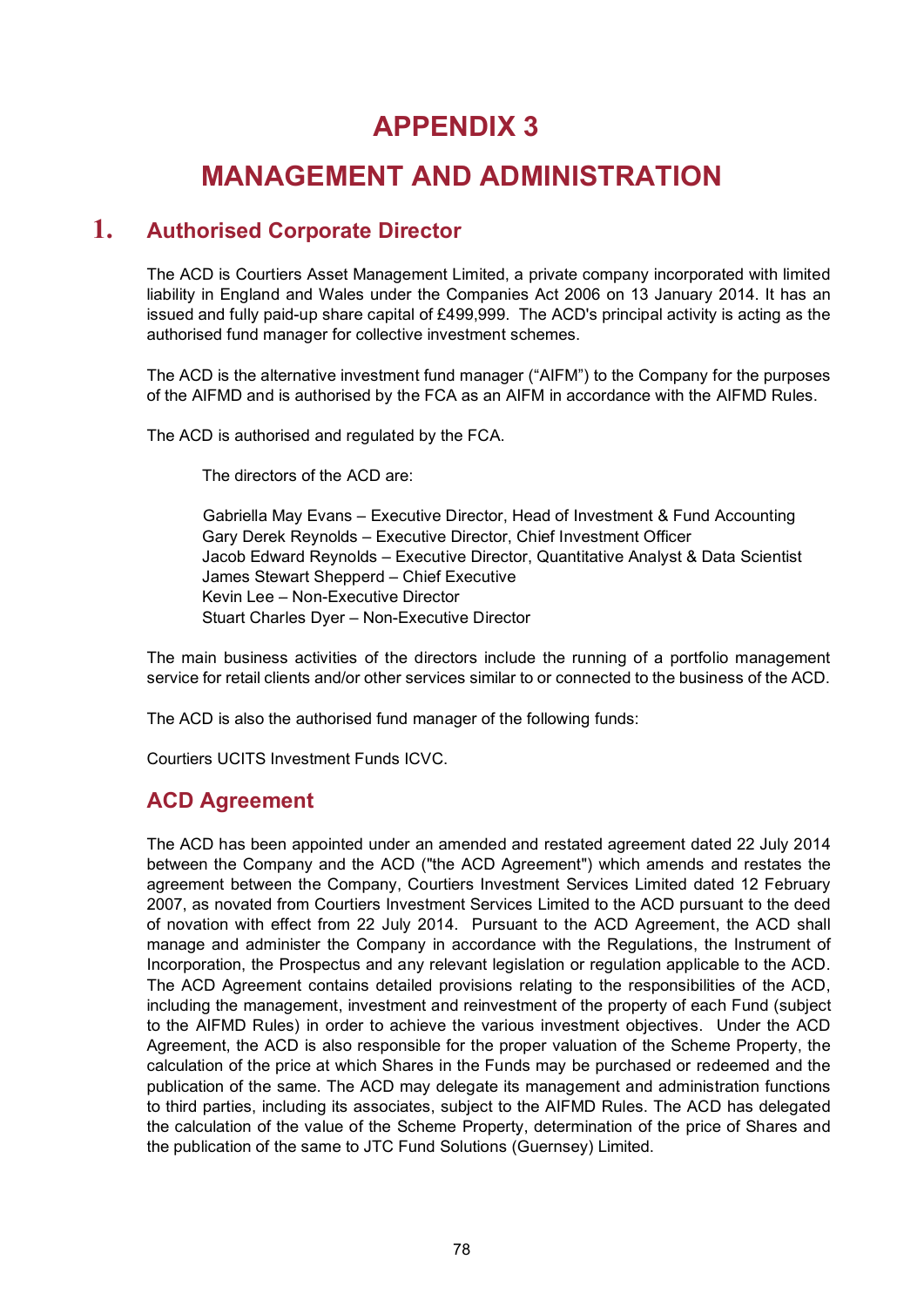## **Principal Duties and Activities of the ACD**

The ACD is responsible for the portfolio management and risk management of the Funds in accordance with the AIFMD Rules.

The duties and powers of the ACD include the following:

- (a) the management of the investments of the Funds in conformity with their Investment Objectives as set out in this Prospectus;
- (b) the duty to ensure that regular valuations of the Scheme Property are carried out and to ensure that the Shares are correctly priced;
- (c) the making and revision of the Investment Objectives of the Funds;
- (d) keeping a daily record of Shares, including the type of such Shares, which the ACD has purchased or sold;
- (e) preparing a report and accounts of the Funds in respect of every accounting period;
- (f) the supervision and oversight of any delegate which it has appointed; and
- (g) taking all other action as necessary for the administration and management of the Funds

The ACD is entitled to receive initial and annual management charges as set out in the section of this Prospectus headed "Charges" at section [7.](#page-26-0)

The ACD Agreement may be terminated without compensation by either party giving to the other not less than 6 months written notice. The ACD shall not voluntarily terminate its appointment unless the termination is coterminous with the commencement of the appointment of a successor authorised corporate director of the Company.

The appointment of the ACD shall also be terminated forthwith by written notice of either party to the other party if the ACD goes into liquidation (except a voluntary liquidation for the purpose of reconstruction or amalgamation), or a receiver is appointed to the ACD or an administrative order is made in relation to the ACD under the Insolvency Act 1986.

To the extent permitted by the FCA Rules, the Company has agreed to indemnify the ACD against all losses and liabilities incurred in acting as the ACD of the Company other than where there has been negligence, wilful default or fraud on the part of the ACD.

## **ACD's Remuneration Policy**

The ACD has adopted a remuneration policy in accordance with the requirements of the UCITS Directive (the "Remuneration Policy"). The Remuneration Policy is designed to ensure that the ACD's remuneration practices:

- are consistent with and promote sound and effective risk management;
- do not encourage risk taking that is inconsistent with the risk profiles of the Funds, the Instrument of Incorporation or this Prospectus;
- do not impair the ACD's compliance with its duty to act in the best interests of the Company and the Funds;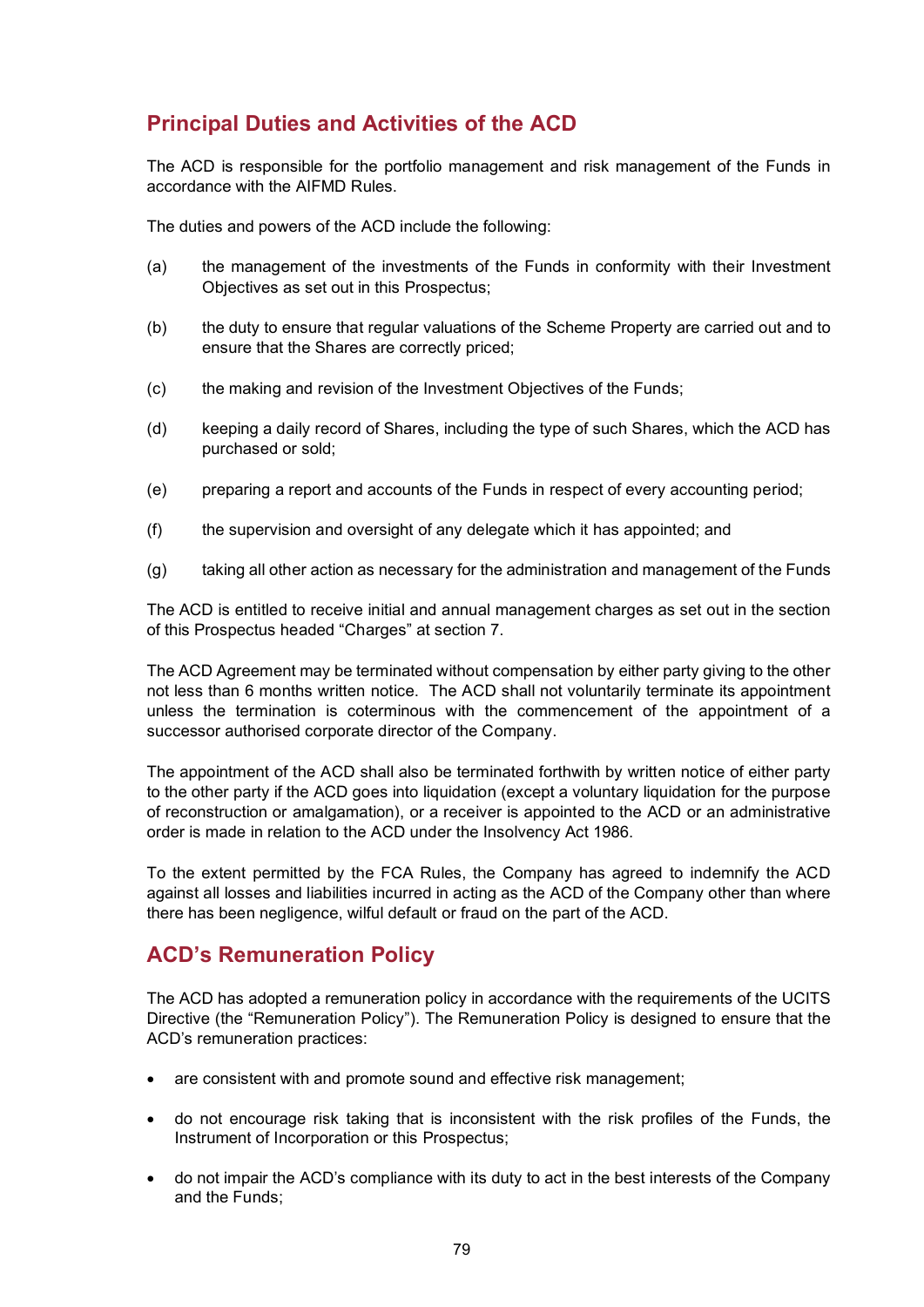• include fixed and variable elements of remuneration, including salaries and discretionary pension benefits.

The Remuneration Policy will apply to "Remuneration Code Staff", being (in summary) those persons whose professional activities have a material impact on the risk profile of the ACD and the Company, including but not limited to, senior management and risk takers (such as, for example, portfolio managers).

Details of the Remuneration Policy, including a description of how remuneration and benefits are calculated, are available on the following website: www.courtiers.co.uk.

A paper copy of the information available on the website will also be available (free of charge) on request from the ACD.

### **2.0 The Registrar**

The Company has appointed Courtiers Investment Services Limited under the Registrars and FATCA Services Agreement effective from 22 July 2014 to act as the Registrar to establish and maintain on behalf of the Company a Register of Holders of Shares in the Funds and provide certain services to assist the Company and the Funds to comply with its obligations under FATCA.

### **3.0 The Depositary**

### **Introduction and key duties**

Under the terms of a Depositary Agreement, Citibank UK Limited (the "Depositary") has been appointed as depositary of the Funds' assets and the assets of the Funds have been entrusted to the Depositary for safekeeping.

The key duties of the Depositary consist of:

- (i) cash monitoring and verifying the Funds' cash flows;
- (ii) safekeeping of the Scheme Property;
- (iii) ensuring that the sale, issue, re-purchase, redemption, cancellation and valuation of Shares are carried out in accordance with the Instrument of Incorporation constituting the Funds, the Prospectus, and applicable law, rules and regulations
- (iv) ensuring that in transactions involving Scheme Property any consideration is remitted to the Funds within the usual time limits;
- (v) ensuring that the Funds' income is applied in accordance with Instrument of Incorporation constituting the Funds, the Prospectus, applicable law, rules and regulations; and
- (vi) carrying out instructions from the ACD unless they conflict with the Instrument of Incorporation, the Prospectus, or applicable law, rules and regulations.

### **Information about the Depositary**

The Depositary is Citibank UK Limited. The registered office and head office of the Depositary is Citigroup Centre, Canada Square, Canary Wharf, London E14 5LB. The Depositary is a private limited company incorporated in England with registered number 11283101.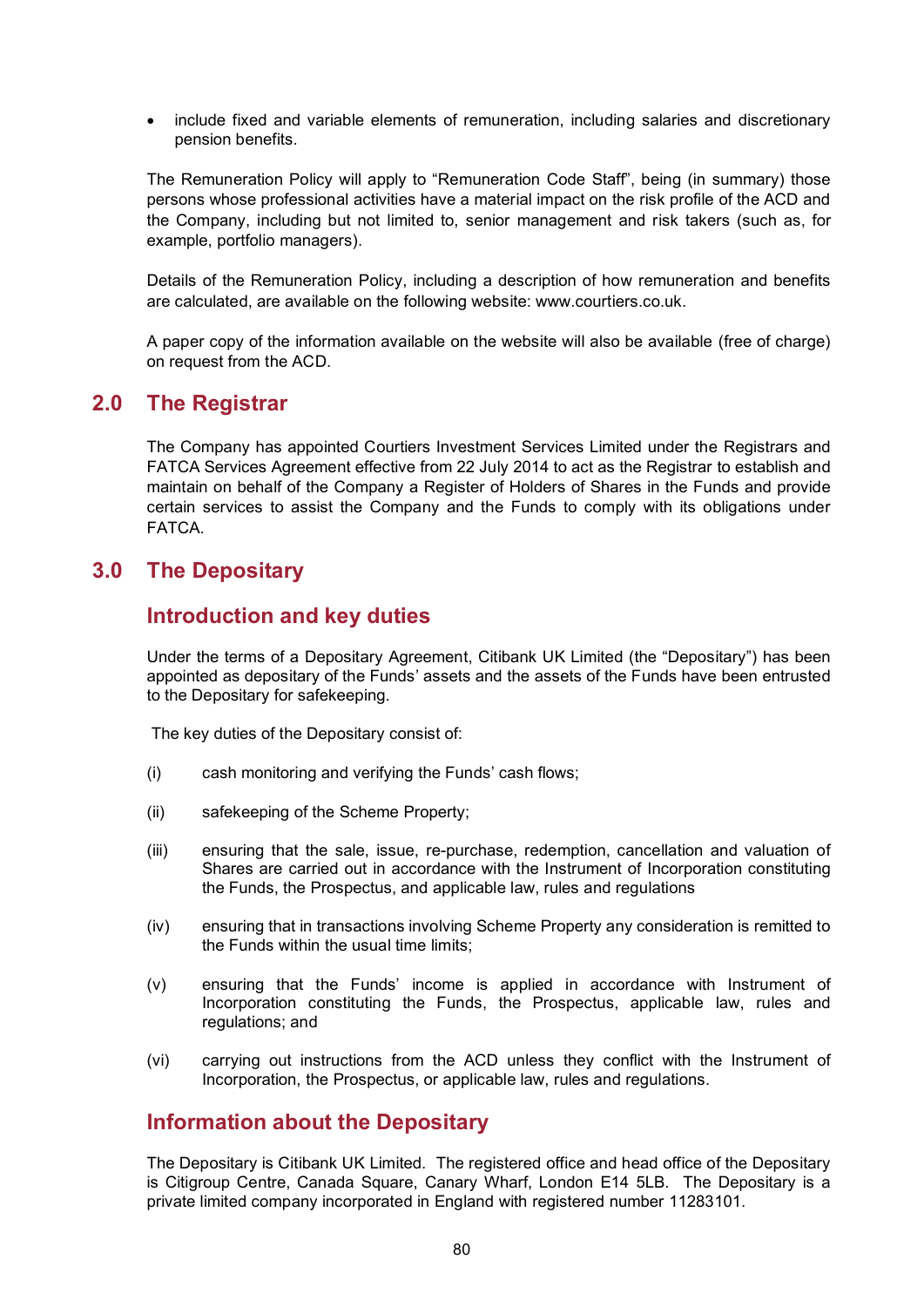The Depositary is authorised by the Prudential Regulation Authority and regulated by the Financial Conduct Authority and the Prudential Regulation Authority.

The Depositary's ultimate holding company is Citigroup Inc., accompany which is incorporated in New York, USA.

### **Terms of appointment**

The Company, the ACD and the Depositary are all parties to a legal agreement appointing the depositary dated 22 July 2014 as novated on 1 October 2021 (the Depositary Agreement).

The Depositary Agreement may be terminated by not less than 90 days' written notice provided that no such notice shall take effect until the appointment of a successor to the Depositary.

The Depositary Agreement provides indemnities to the Depositary from the Company against costs, charges, losses and liabilities incurred by it (or its associates) in the proper execution, or in the purported proper execution, or exercise (reasonably and in good faith) of its duties, powers, authorities and discretions of the Company, except where it has failed to exercise due care and diligence).

The Depositary is entitled to receive remuneration out of the Scheme Property for its services, as explained in Section 8 Depositary's Remuneration and Expenses paragraph 8.1.1.

Shareholders may request an up to date statement regarding any of the information set out above from the ACD.

### **Liability of the Depositary**

- As a general rule the Depositary is liable for any losses suffered as a result of the Depositary's negligent or intentional failure to properly fulfil its obligations except that it will not be liable for any loss where:
- (i) the event which has led to the loss is not the result of any act or omission of the Depositary (or a third party to whom safe custody has been delegated);
- (ii) the Depositary could not have reasonably prevented the occurrence of the event which led to the loss despite adopting all precautions incumbent on a diligent depositary as reflected in common industry practice; and
- (iii) despite rigorous and comprehensive due diligence, the Depositary could not have prevented the loss.
- However, in the case of loss of a financial instrument by the Depositary, or by a third party to whom safe custody has been delegated, the Depositary is under an obligation to return a financial instrument of identical type or corresponding amount without undue delay unless it can prove that the loss arose as a result of an external event beyond the Depositary's reasonable control, the consequences of which would have been unavoidable despite all reasonable efforts to the contrary.

### **Delegation of safekeeping function**

- Under the terms of the Depositary Agreement, the Depositary has the power to delegate its safekeeping functions.
- As a general rule, whenever the Depositary delegates any of its custody functions to a delegate, the Depositary will remain liable for any losses suffered as a result of an act or omission of the delegate as if such loss had arisen as a result of an act or omission of the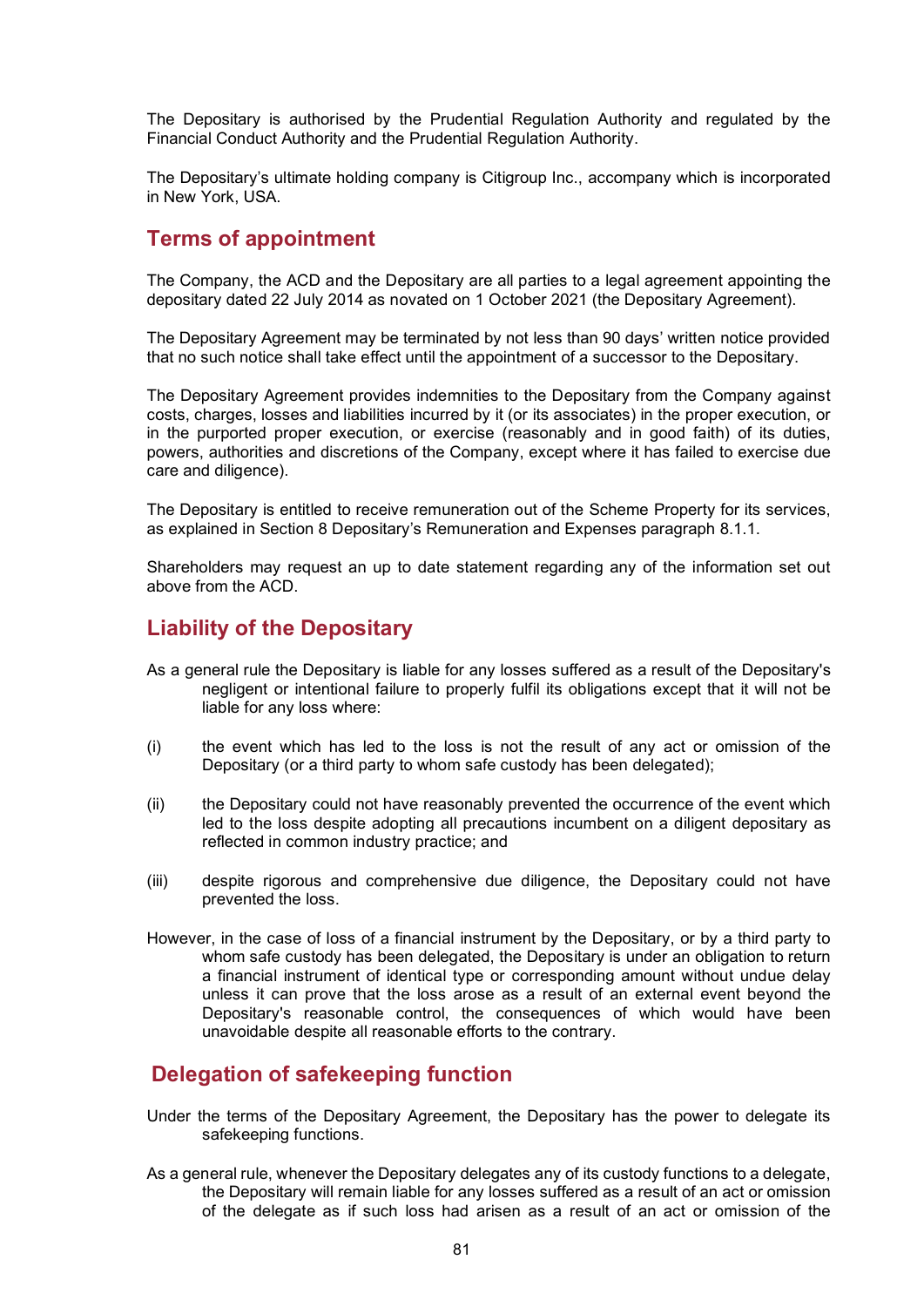Depositary. The use of securities settlement systems, does not constitute a delegation by the Depositary of its functions.

### **Conflicts of interest**

Actual or potential conflicts of interest may also arise between the Company, the Shareholders or the ACD on the one hand and the Depositary on the other hand.

Non-exclusive services

The Depositary may act as the depositary of other investment funds. The Depositary may have other clients whose interests may conflict with those of the Company, the Shareholders or the ACD.

#### Affiliates

From time to time conflicts may arise from the appointment by the Depositary of any of its delegates.

The Depositary will ensure that any such delegates or sub-delegates who are its affiliates are appointed on terms which are not materially less favourable to the Company than if the conflict or potential conflict had not existed. Citibank NA and any other delegates are required to manage any such conflict having regard to the FCA Handbook and its duties to the Depositary and the ACD.

#### Conflicting commercial interests

The Depositary (and any of its affiliates) may effect, and make a profit from, transactions in which the Depositary (or its affiliates, or another client of the Depositary or its affiliates) has (directly or indirectly) a material interest or a relationship of any description and which involves or may involve a potential conflict with the Depositary's duty to the Company.

This includes circumstances in which the Depositary or any of its affiliates or connected persons: acts as market maker in the investments of the Company; provides broking services to the Company and/or otherwise provides services to the issuer of the investments of the Company; acts in the same transaction as the agent for more than one client; has a material interest in the issue of the investments of the Company; or earns profits from or has a financial or business interest in any of these activities.

#### Management conflicts

The Depositary has a conflict of interest policy in place to identify, manage and monitor on an on-going basis any actual or potential conflict of interest. The Depositary has a functionally and hierarchically separated the performance of its depositary tasks from its other potentially conflicting tasks. The system of internal controls, the different reporting lines, the allocation of tasks and the management reporting allow potential conflicts of interest and the Depositary issues to be properly identified, managed and monitored.

#### **GDPR**

The Depositary's Markets and Securities Services Privacy Statement details the collection, use and sharing of Shareholders' personal information by the Depositary in connection with Shareholders' investment in the Company.

The Depositary's Markets and Securities Service Privacy Statement may be updated from time to time and readers should confirm that they hold the latest version which can be found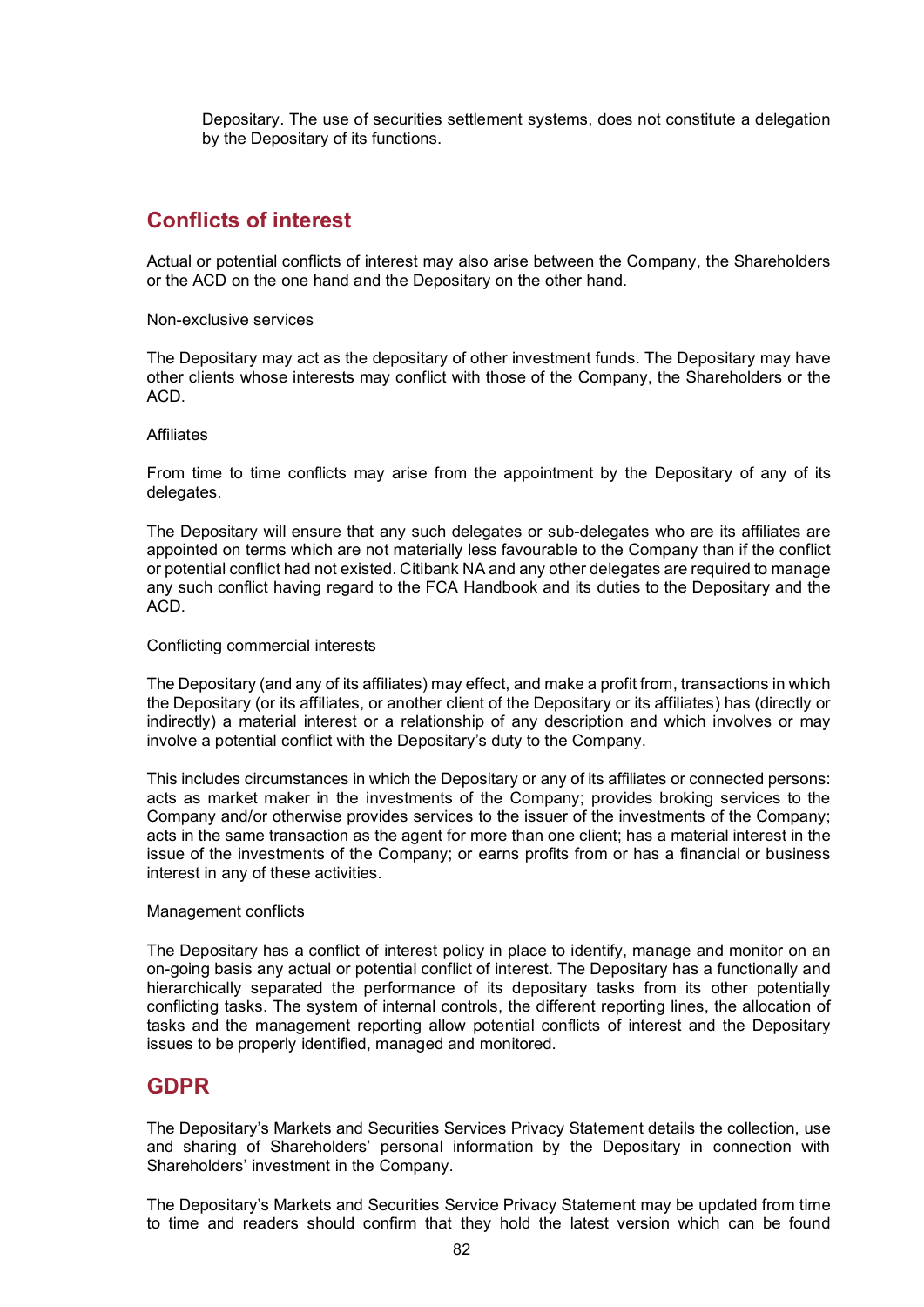[https://www.citibank.com/icg/global\\_markets/docs/Markets\\_and\\_Securities\\_Services\\_Privacy\\_Stat](https://www.citibank.com/icg/global_markets/docs/Markets_and_Securities_Services_Privacy_Statement_ENG_21_12_20.pdf) [ement\\_ENG\\_21\\_12\\_20.pdf.](https://www.citibank.com/icg/global_markets/docs/Markets_and_Securities_Services_Privacy_Statement_ENG_21_12_20.pdf)

Any Shareholder who provides the ACD and its agents with personal information about another individual (such as a joint investor), must show the Depositary's Markets and Securities Services Privacy Statement to those individuals.

### **4.0 The Administrator**

The Company has appointed JTC Fund Solutions (Guernsey) Limited (the "Administrator") to provide fund administration services to the Company pursuant to an administration agreement between the Company, the ACD and the Administrator dated as of 1 October 2014 (the "Administration Agreement"). The principal activities of the Administrator are to provide fund accounting services and to calculate the value of the Scheme Property and to determine the price of Shares in accordance with this Prospectus and the ACD's valuation policy as provided by the ACD to the Administrator and to publish the same.

The Administration Agreement may be terminated on 6 months' written notice by one party to the other parties. The Administrator shall be liable for any liabilities, claims, obligations, losses, damages, fines, penalties, judgements, costs or expenses (including reasonable legal costs and expenses) of any kind or nature that may be imposed on or incurred by any person ("Loss") incurred or suffered by the ACD and/or the Company by reason of the Administrator's wilful default, fraud, negligence or breach of the Administration Agreement but the Administrator shall not in any event be liable for indirect, special or consequential Loss of any kind whatsoever or for any Loss of profits, revenue, goodwill or anticipated savings. The Company and the ACD jointly and severally agree to indemnify and hold harmless the Administrator, its directors, officers, employees and agents against any Loss, arising from the Administrator's reliance on information provided to it by or on behalf of the ACD or the Company in certain circumstances, except to the extent that they are incurred as a result of the negligence, fraud, wilful default or breach of this Agreement by the Administrator or any of its directors, officers, employees and agents.

### **5.0 The Auditor**

The auditor of the Company is Ernst & Young LLP (E&Y).

The ACD has entered into an engagement letter with the Auditor whereby the Auditor agrees to provide annual audit services to the Funds. The Auditor will also audit the Company and the Company's financial statements in accordance with Schedule 5 of the Open-ended Investment Companies Regulations 2001 and COLL, the Statement of Recommended Practice relating to Authorised Funds issued by the Investment Management Association (now known as the Investment Association), the Instrument of Incorporation and the Prospectus.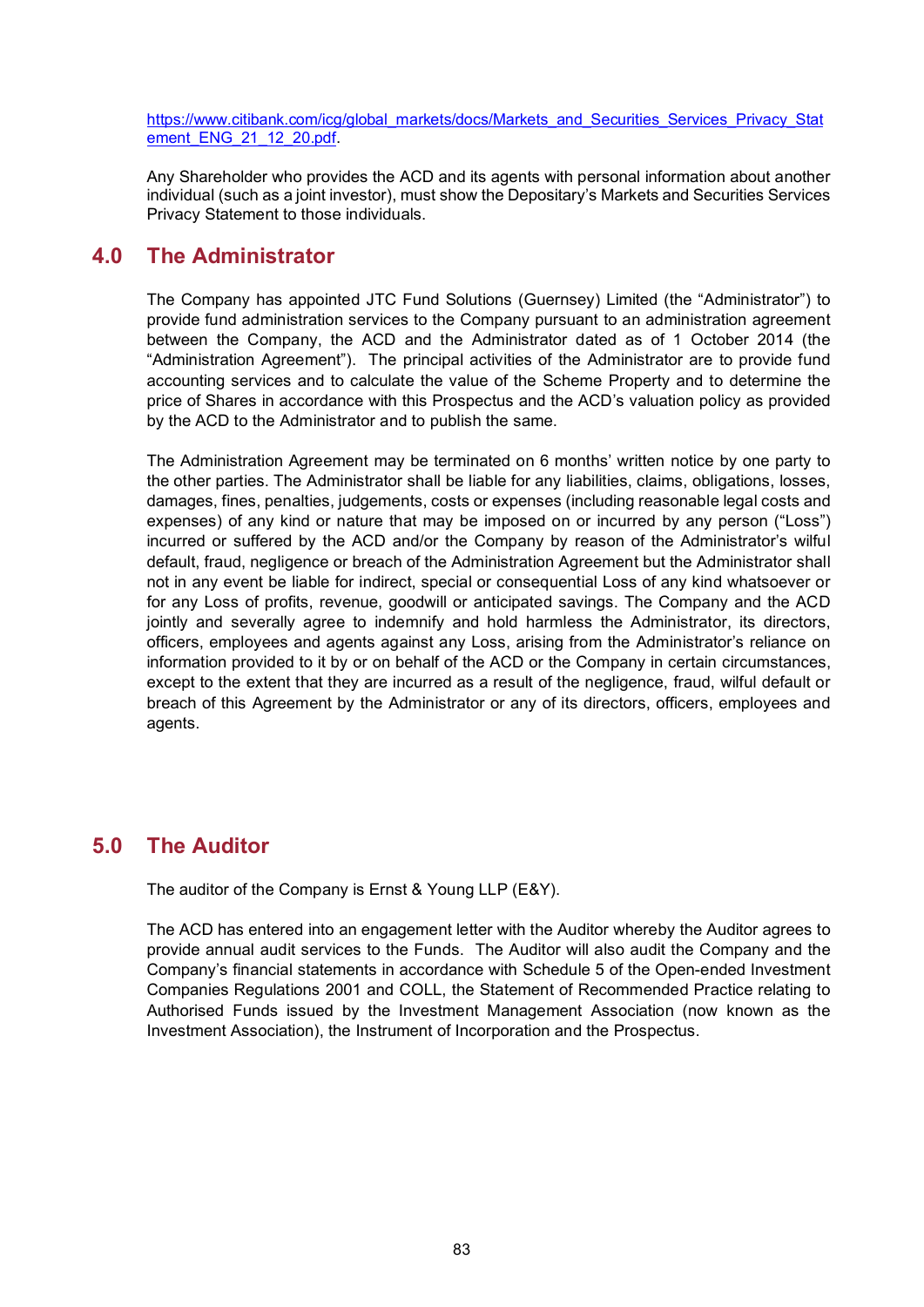## **SHARE CLASSES**

**Valuation Point**: 22:00 (UK time)

**Frequency of Dealing:** Daily Daily Daily Daily Developme No. 01491 578368

**Price Publication:** Daily on website [www.courtiers.co.uk.](http://www.courtiers.co.uk/)

| <b>Name of Share Class</b>                       | A                            |
|--------------------------------------------------|------------------------------|
| <b>Classes of Shares</b>                         | <b>Accumulation</b>          |
| <b>Currency of Denomination</b>                  | Pounds sterling              |
| <b>Minimum Investment</b>                        | £1,000                       |
| <b>Minimum Subsequent Investment</b>             | £1,000                       |
| <b>Minimum Redemption</b>                        | £1,000                       |
| <b>Minimum Holding</b>                           | £1,000                       |
| <b>ACD's Initial Charge</b>                      | None                         |
| <b>Annual Management Charge</b>                  | 1.5%                         |
| <b>Ongoing Charges Figure*</b>                   |                              |
| <b>Courtiers Total Return Cautious Risk Fund</b> | 1.67%                        |
| <b>Courtiers Total Return Balanced Risk Fund</b> | 1.66%                        |
| <b>Courtiers Total Return Growth Fund</b>        | 1.67%                        |
| <b>Charged to</b>                                | Income                       |
| <b>Annual Distribution Allocation Date</b>       | 30 November                  |
| <b>Interim Distribution Allocation Date</b>      | 31 May                       |
| <b>ISA Qualifying</b>                            | Yes                          |
| <b>Grouping Periods for Income Equalisation</b>  | No Equalisation in operation |

The ACD may increase, reduce or waive the minimum initial and subsequent investment amounts, the minimum withdrawal and holding amounts and (subject to 7.2 and 7.8) the Initial and Redemption Charges at its absolute discretion in any particular case or cases.

\*The figures quoted have been taken from the Courtiers ICVC Annual Report and Accounts period 1 October 2020 to 30 September 2021.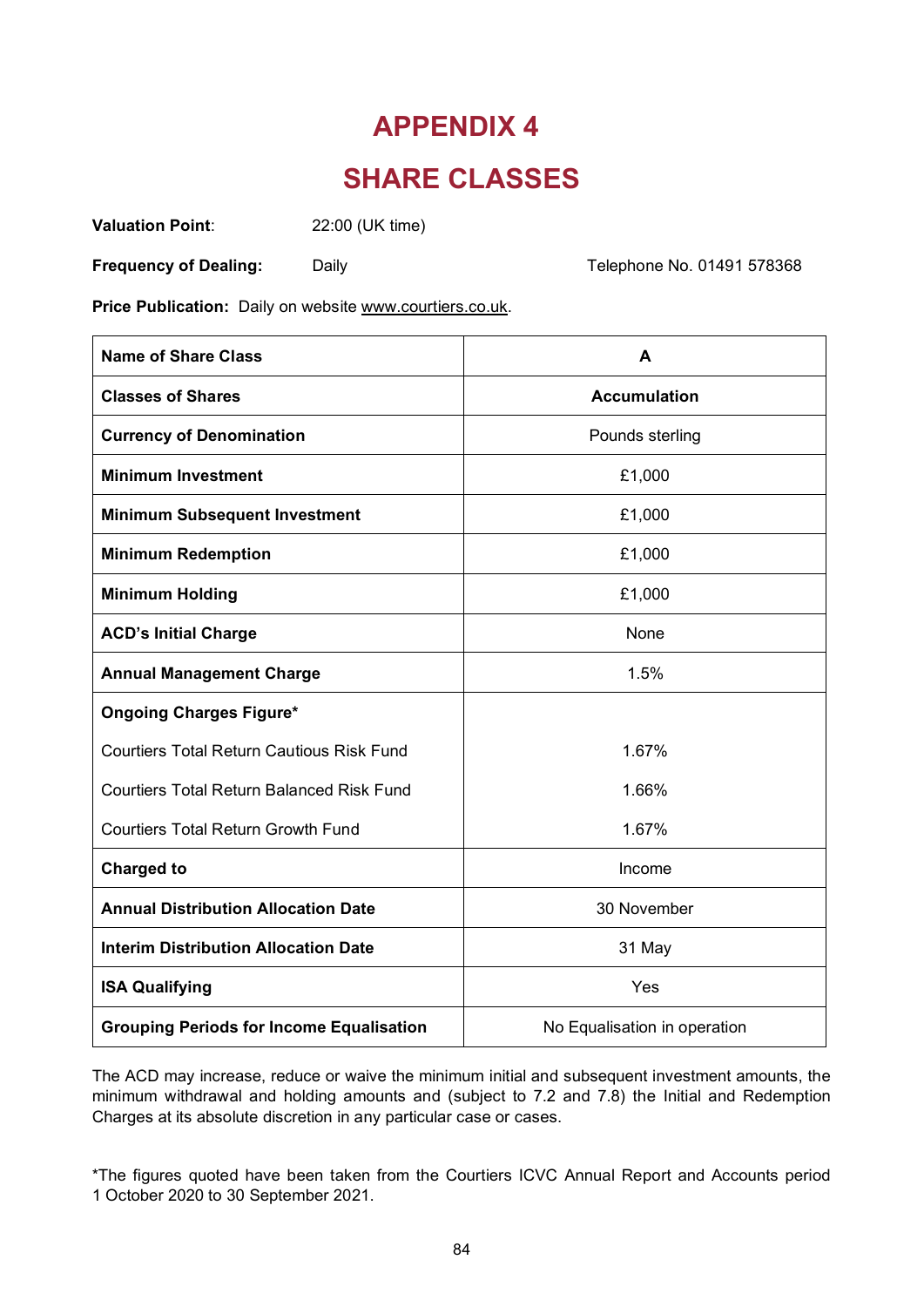List of the individual states, local authorities or public international bodies issuing or guaranteeing the securities in which the Company may invest up to 100% of the Scheme Property of each Fund. These are the only individual states, local authorities or public international bodies in which the Company may invest more than 35% of the assets of each Fund:

the government of the United Kingdom; or

the Scottish Administration; or

the Executive Committee of the Northern Ireland Assembly; or

the National Assembly for Wales; or

the government of any of the following countries or territories outside the United Kingdom:

Austria, Belgium, Cyprus, Czech Republic, Denmark, Estonia, Finland, France, Germany, Greece, Iceland, Ireland, Italy, Latvia, Liechtenstein, Lithuania, Luxembourg, Malta, Netherlands, Norway, Poland, Portugal, Slovakia, Slovenia, Spain and Sweden;

Australia, Canada, Japan, New Zealand, Switzerland and the United States of America.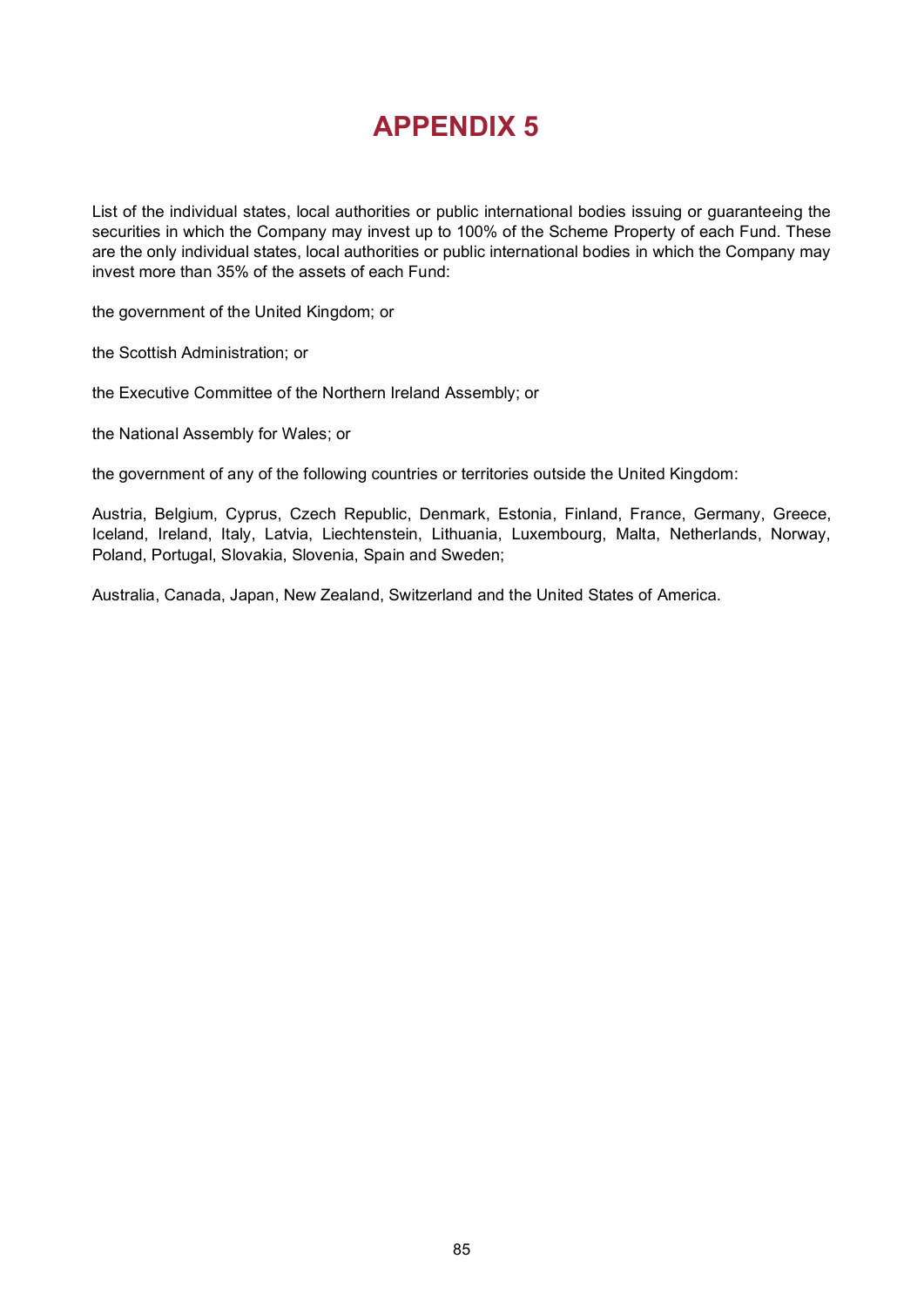# **HISTORICAL PERFORMANCE OF THE FUNDS**

Performance (total return with initial charges excluded but including annual charges).

|                                        | 2016   | 2017   | 2018     | 2019   | 2020  | 2021   |
|----------------------------------------|--------|--------|----------|--------|-------|--------|
|                                        |        |        |          |        |       |        |
| <b>Courtiers Total Return Cautious</b> | 10.08% | 4.75%  | $-2.66%$ | 10.85% | 5.10% | 10.45% |
| <b>Risk Fund</b>                       |        |        |          |        |       |        |
| <b>Investment Association Mixed</b>    | 10.39% | 7.25%  | $-5.13%$ | 12.07% | 3.57% | 7.57%  |
| Investment 20-60% shares sector        |        |        |          |        |       |        |
|                                        |        |        |          |        |       |        |
| <b>Courtiers Total Return Balanced</b> | 14.45% | 8.31%  | $-3.57%$ | 16.52% | 6.93% | 14.48% |
| <b>Risk Fund</b>                       |        |        |          |        |       |        |
| <b>Investment Association Mixed</b>    | 13.47% | 10.26% | $-6.13%$ | 15.94% | 5.43% | 11.06% |
| Investment 40-85% shares sector        |        |        |          |        |       |        |
|                                        |        |        |          |        |       |        |
| <b>Courtiers Total Return Growth</b>   | 19.16% | 11.63% | $-5.65%$ | 23.19% | 7.44% | 19.03% |
| Fund                                   |        |        |          |        |       |        |
| <b>Investment Association Flexible</b> | 14.10% | 11.40% | $-6.83%$ | 15.64% | 6.73% | 11.54% |

Source: Morningstar. Performance shown is net of UK tax, income reinvested. Class A shares.

*Investment sector*

The price of stocks, shares and funds, and the income from them, may fall as well as rise. Investors may not get back the full amount invested. Past performance is not a guide to future performance.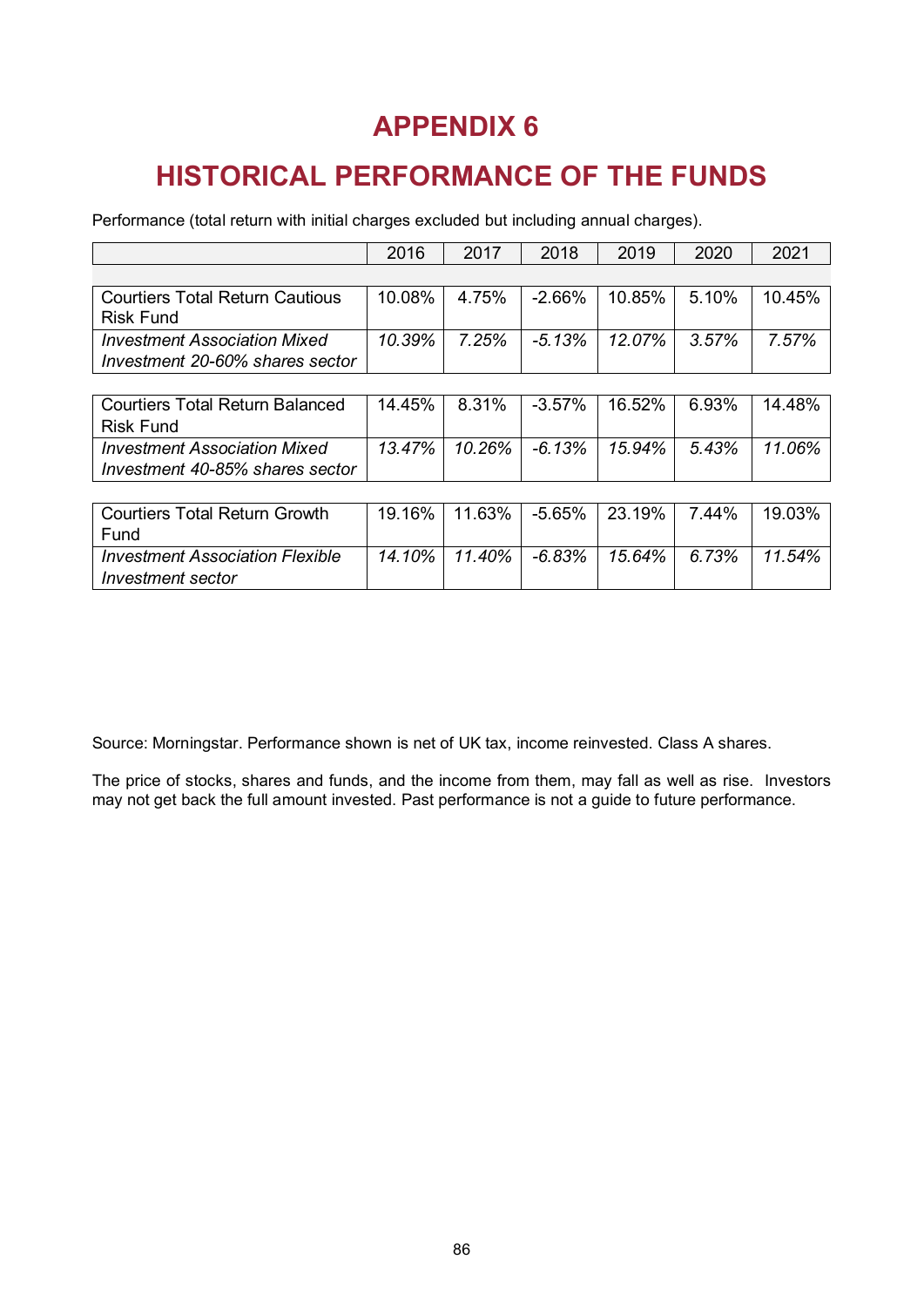# **LIST OF DEPOSITARY'S SUB-DELEGATES**

| <b>Country</b>                                 | Sub-custodian                                                                                               |
|------------------------------------------------|-------------------------------------------------------------------------------------------------------------|
| Argentina                                      | The branch of Citibank NA in the Republic of Argentina                                                      |
| <b>Australia</b>                               | Citigroup Pty. Limited                                                                                      |
| <b>Austria</b>                                 | Citibank Europe plc Dublin                                                                                  |
| <b>Bahrain</b>                                 | Citibank, N.A., Bahrain                                                                                     |
| <b>Bangladesh</b>                              | Citibank, N.A., Bangaldesh                                                                                  |
| <b>Belgium</b>                                 | <b>Citibank UK Limited</b>                                                                                  |
| <b>Benin</b>                                   | Standard Chartered Bank, Cote d'Ivoire                                                                      |
| <b>Bermuda</b>                                 | The Hong Kong & Shanghai Banking Corporation Limited acting<br>through its agent, HSBC Bank Bermuda Limited |
| Bosnia-Herzegovina<br>(Sarajevo)               | UniCredit Bank d.d.                                                                                         |
| Bosnia-Herzegovina:<br>Srpska (Banja Luka)     | UniCredit Bank d.d.                                                                                         |
| <b>Botswana</b>                                | Standard Chartered Bank of Botswana Limited                                                                 |
| <b>Brazil</b>                                  | Citibank, N.A., Brazilian Branch                                                                            |
| <b>Bulgaria</b>                                | Citibank Europe plc, Bulgaria Branch                                                                        |
| <b>Burkina Faso</b>                            | Standard Chartered Bank, Cote D'ivoire                                                                      |
| Canada                                         | Citibank, Canada                                                                                            |
| <b>Chile</b>                                   | Banco de Chile                                                                                              |
| <b>China B Shanghai</b>                        | Citibank, N.A., Hong Kong Branch (For China B shares)                                                       |
| <b>China B Shenzhen</b>                        | Citibank, N.A., Hong Kong Branch (For China B shares)                                                       |
| <b>China A Shares</b>                          | Citibank China Co Itd (China A shares)                                                                      |
| <b>China Hong Kong Stock</b><br><b>Connect</b> | Citibank, N.A., Hong Kong Branch                                                                            |
| <b>Clearstream ICSD</b>                        | <b>ICSD</b>                                                                                                 |
| Colombia                                       | Cititrust Colombia S.A. Sociedad Fiduciaria                                                                 |
| <b>Costa Rica</b>                              | Banco Nacional de Costa Rica                                                                                |
| Croatia                                        | Privedna Banka Zagreb d.d.                                                                                  |
| <b>Cyprus</b>                                  | Citibank Europe plc, Greece Branch                                                                          |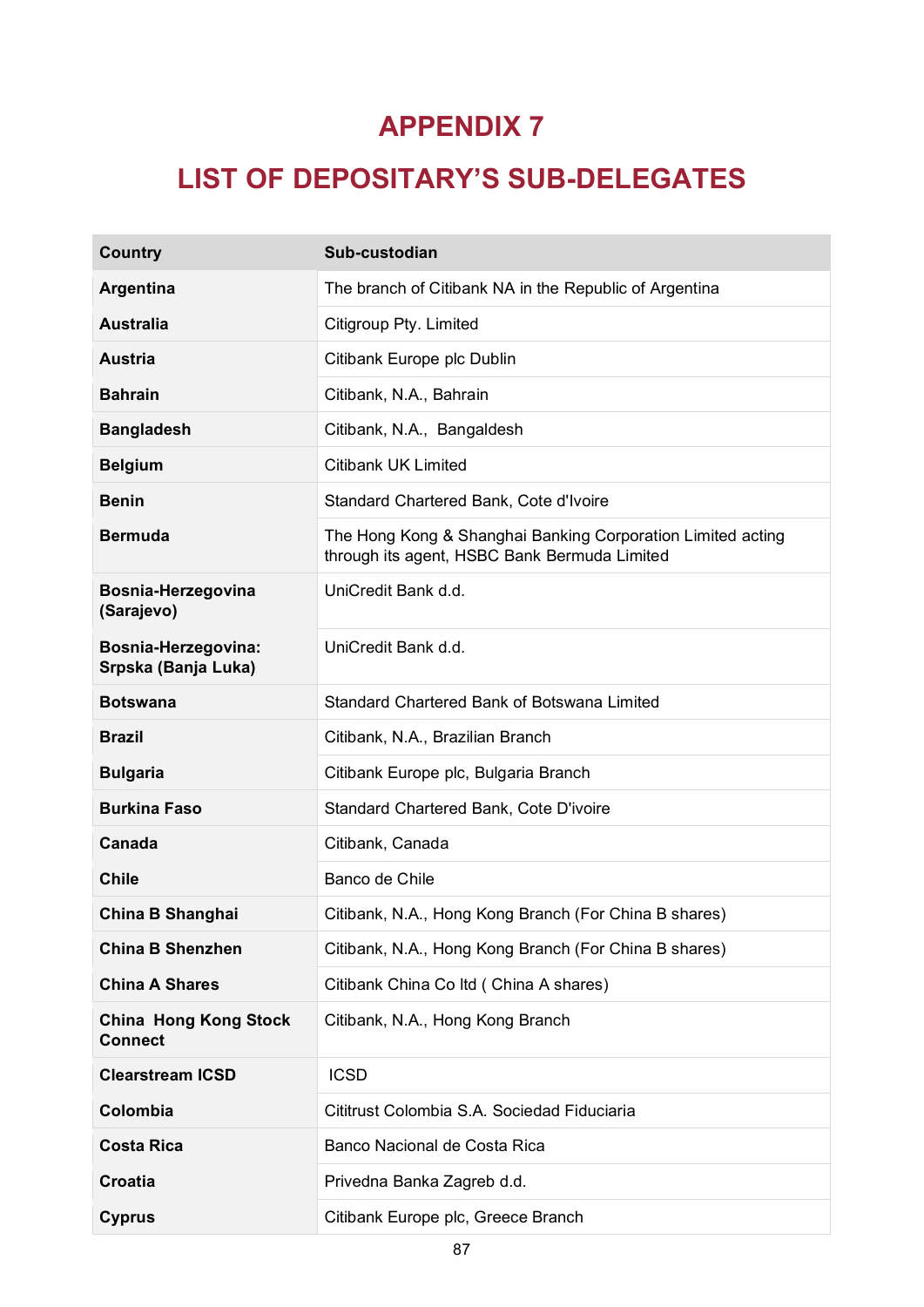| <b>Country</b>        | Sub-custodian                                                                       |
|-----------------------|-------------------------------------------------------------------------------------|
| <b>Czech Republic</b> | Citibank Europe plc, organizacni slozka                                             |
| <b>Denmark</b>        | Citibank Europe plc, Dublin                                                         |
| <b>Egypt</b>          | Citibank, N.A., Cairo Branch                                                        |
| <b>Estonia</b>        | Swedbank AS                                                                         |
| <b>Euroclear</b>      | <b>ICSD</b>                                                                         |
| <b>Finland</b>        | Nordea Bank AB (publ), Finnish Branch                                               |
| <b>France</b>         | Citibank Europe plc, UK branch                                                      |
| Georgia               | <b>JSC Bank of Georgia</b>                                                          |
| Germany               | Citibank Europe plc (CEP)                                                           |
| Ghana                 | Standard Chartered Bank of Ghana Limited                                            |
| <b>Greece</b>         | Citibank Europe plc, Greece Branch                                                  |
| <b>Guinea Bissau</b>  | <b>Standard Chartered Bank Cote D'ivoire</b>                                        |
| <b>Hong Kong</b>      | Citibank N.A. Hong Kong                                                             |
| <b>Hungary</b>        | Citibank Europe plc, Hungarian Branch Office                                        |
| <b>Iceland</b>        | Citibank is a direct member of Clearstream Banking, which is an<br><b>ICSD</b>      |
| India                 | Citibank N.A., Mumbai Branch                                                        |
| <b>Indonesia</b>      | Citibank, N.A., Jakarta Branch                                                      |
| <b>Ireland</b>        | Citibank N.A., London Branch                                                        |
| <b>Israel</b>         | Citibank, N.A., Israel Branch                                                       |
| <b>Italy</b>          | Citibank, N.A., Milan Branch                                                        |
| ivory coast           | Standard Chartered Bank, Cote d'Ivoire                                              |
| <b>Jamaica</b>        | Scotia Investments Jamaica Limited                                                  |
| Japan                 | Citibank N.A., Tokyo Branch                                                         |
| <b>Jordan</b>         | Standard Chartered Bank Jordan Branch                                               |
| <b>Kazakhstan</b>     | Citibank Kazakhstan JSC                                                             |
| Kenya                 | Standard Chartered Bank Kenya Limited                                               |
| Korea (South)         | Citibank Korea Inc.                                                                 |
| <b>Kuwait</b>         | Citibank N.A. Kuwait Branch                                                         |
| Latvia                | Swedbank AS, based in Estonia and acting through its Latvian<br>branch, Swedbank AS |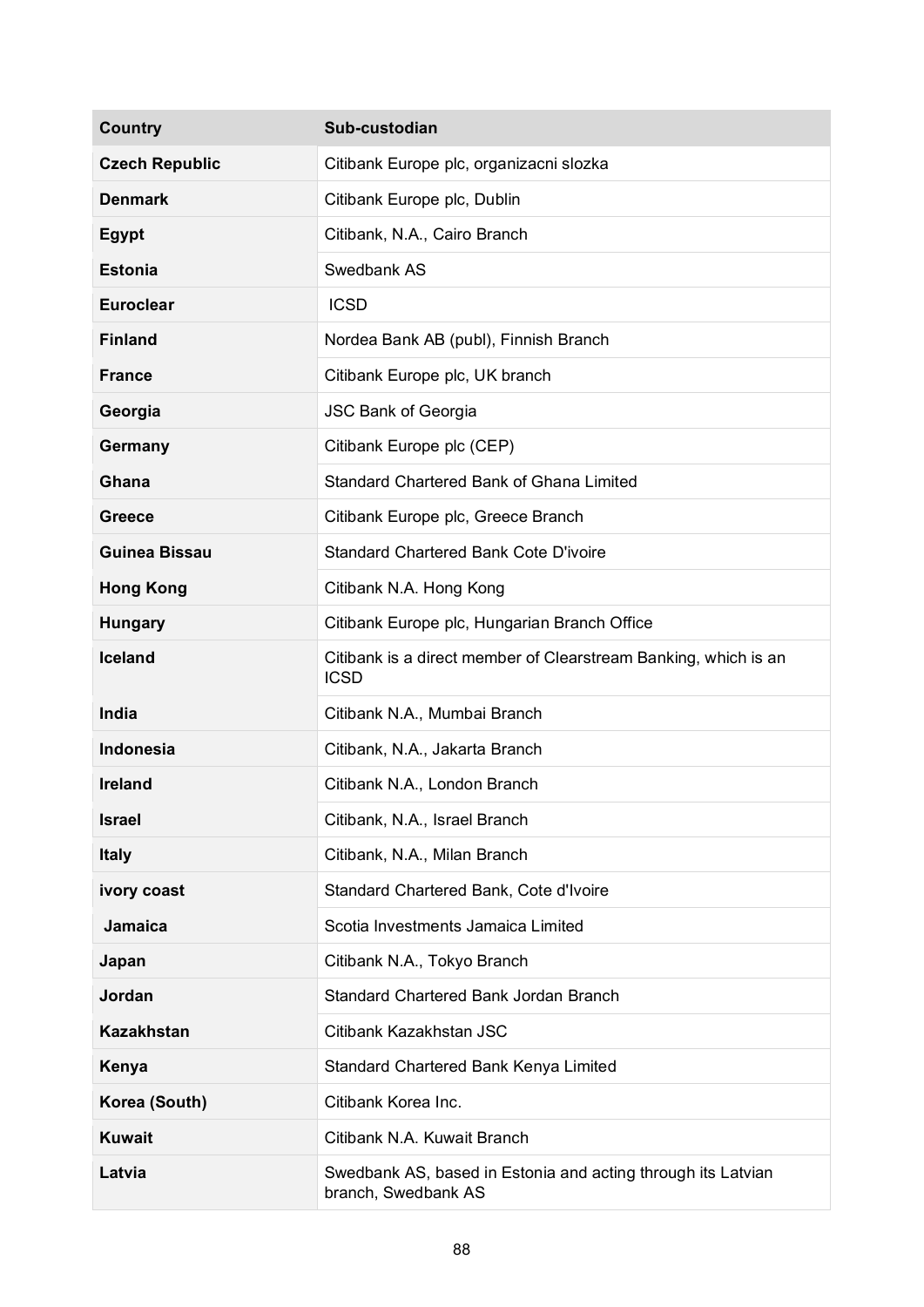| Country            | Sub-custodian                                                                                                   |
|--------------------|-----------------------------------------------------------------------------------------------------------------|
| Lebanon            | BlomInvest Bank S.A.L.                                                                                          |
| Lithuania          | Swedbank AS, based in Estonia and acting through its Lithuanian<br>branch "Swedbank" AB                         |
| Luxembourg         | Only offered through the ICSDs - Euroclear & Clearstream                                                        |
| <b>Macedonia</b>   | Raiffeisen Bank International AG                                                                                |
| <b>Malaysia</b>    | <b>Citibank Berhad</b>                                                                                          |
| <b>Mali</b>        | <b>Standard Chartered Bank Cote d'Ivoire</b>                                                                    |
| <b>Malta</b>       | Citibank is a direct member of Clearstream Banking, which is an<br><b>ICSD</b>                                  |
| <b>Mauritius</b>   | The Hong Kong & Shanghai Banking Corporation Limited                                                            |
| <b>Mexico</b>      | Banco Nacional de Mexico                                                                                        |
| <b>Morocco</b>     | Citibank Maghreb                                                                                                |
| <b>Namibia</b>     | Standard Bank of South Africa Limited acting through its agent,<br><b>Standard Bank Namibia Limited</b>         |
| <b>Netherlands</b> | Citibank Europe plc, UK Branch                                                                                  |
| <b>New Zealand</b> | Citibank, N.A., New Zealand Branch                                                                              |
| <b>Niger</b>       | <b>Standard Chartered Bank Cote d'Ivoire</b>                                                                    |
| <b>Nigeria</b>     | Citibank Nigeria Limited                                                                                        |
| <b>Norway</b>      | Citibank Europe plc                                                                                             |
| Oman               | The Hong Kong & Shanghai Banking Corporation Limited acting<br>through its agent, HSBC Bank Oman S.A.O.G        |
| <b>Pakistan</b>    | Citibank, N.A. Karachi                                                                                          |
| <b>Panama</b>      | Citibank N.A. Panama Branch                                                                                     |
| Peru               | Citibank del Peru S.A.                                                                                          |
| <b>Philippines</b> | Citibank, N.A., Manila Branch                                                                                   |
| <b>Poland</b>      | Bank Handlowy w Warszawie S.A.                                                                                  |
| Portugal           | Citibank Europe plc, Dublin                                                                                     |
| Qatar              | The Hong Kong & Shanghai Banking Corporation Limited acting<br>through its agent, HSBC Bank Middle East Limited |
| Romania            | Citibank Europe plc, Dublin - Romania Branch                                                                    |
| <b>Russia</b>      | <b>AO Citibank</b>                                                                                              |
| Saudi Arabia       | The Hong Kong & Shanghai Banking Corporation Limited acting<br>through its agent, HSBC Saudi Arabia Ltd.        |